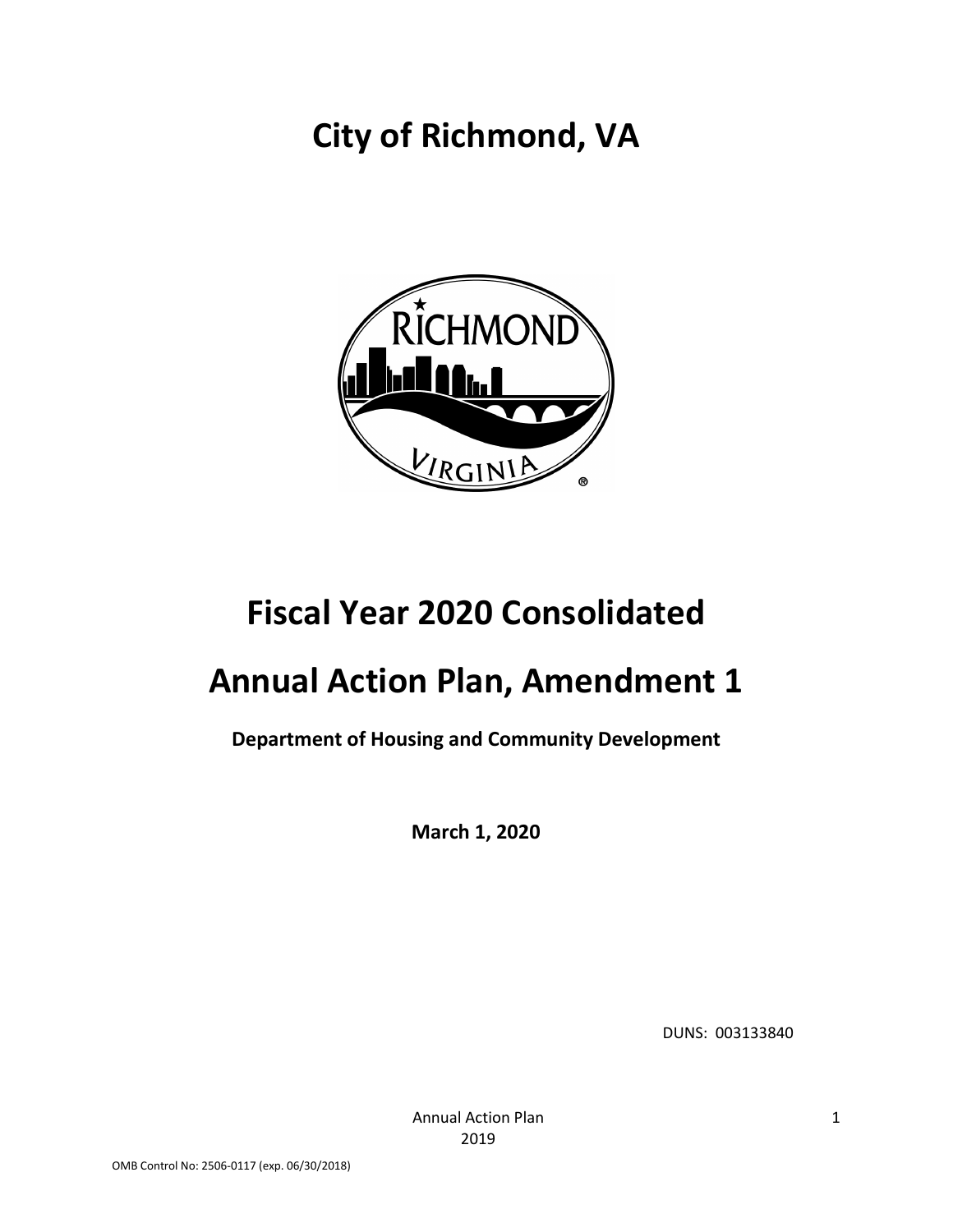# **Table of Contents**

| <b>Executive Summary</b>                          | 3  |
|---------------------------------------------------|----|
| <b>AP-10 Consultation</b>                         | 10 |
| <b>AP-12 Participation</b>                        | 16 |
| <b>AP-15 Expected Resources</b>                   | 22 |
| <b>AP-20 Annual Goals and Objectives</b>          | 31 |
| <b>AP-35 Project</b>                              | 39 |
| <b>AP-38 Projects Summary</b>                     | 41 |
| <b>AP-50 Geographic Distribution</b>              | 78 |
| <b>AP-55 Affordable Housing</b>                   | 80 |
| <b>AP-60 Public Housing</b>                       | 81 |
| AP-65 Homeless and Other Special Needs Activities | 82 |
| <b>AP-70 HOPWA Goals</b>                          | 85 |
| <b>AP-75 Barriers to Affordable Housing</b>       | 86 |
| <b>AP-85 Other Actions</b>                        | 88 |
| <b>AP-90 Program Specific Requirements</b>        | 90 |
| <b>Appendices</b>                                 | 95 |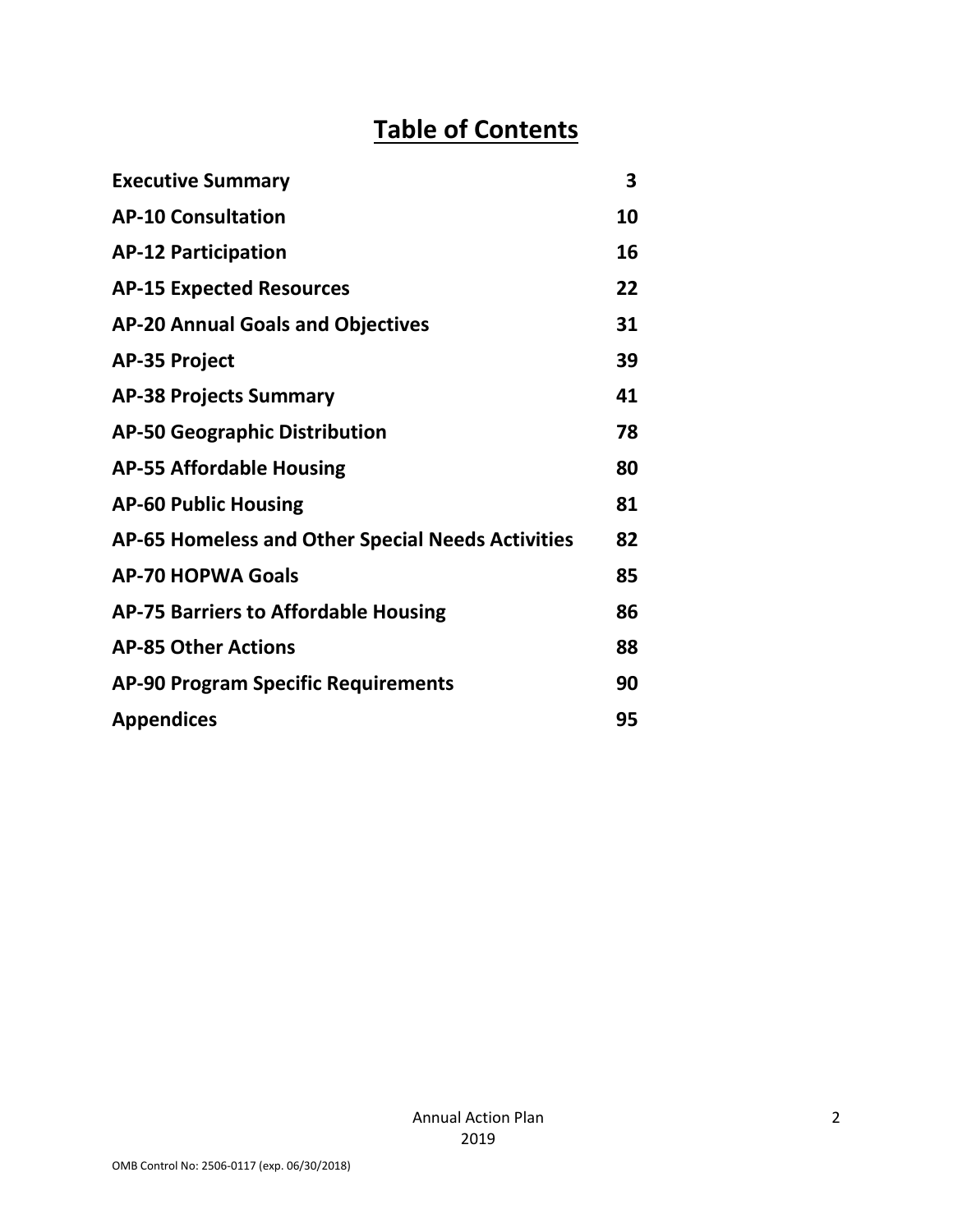The City of Richmond is reprogramming \$1,071,325 in CDBG funds and \$250,000 in HOME funds to benefit low and moderate income households.

## **Executive Summary**

## **AP-05 Executive Summary - 24 CFR 91.200(c), 91.220(b)**

### **1. Introduction**

The Annual Action Plan outlines the City of Richmond's housing, economic and community development initiatives in Fiscal Year 2020 (July 1, 2019 – June 30, 2020) to enhance and maintain neighborhoods, commercial corridors while enriching the lives of residents. As in prior planning years, the City will continue community development efforts in partnership with local non-profits, state government, and quasi-governmental organizations.

A significant portion of the Community Development Block Grant (CDBG) and the HOME Investment Partnerships (HOME) funds will be used to improve and preserve existing housing stock, to create new housing, and to increase homeownership opportunities. Housing and community development programs will continue in Bellemeade, Blackwell, North Highland Park, Oak Grove, East End, Southern Barton Heights, and Swansboro neighborhoods as the City revises and updates its approach in the aforementioned NiB areas.

Funds are budgeted to help low- and moderate-income homeowners with home maintenance repairs and substantial renovations to maintain safety, increase energy efficiency, and greater functionality in older homes. These programs provide significant benefit to disabled and elderly homeowners. In addition to these investments in preserving Richmond's existing housing stock, the City is budgeting program funds to help support systematic code enforcement initiative designed to remove blight, and support housing.

The City will also provide funding for housing counseling and fair housing assistance programs. In January 2019, the City proposed funding for an Eviction Diversion program, the first of its kind in Virginia. The eviction diversion program will help tenants avoid an eviction through a one-time payment,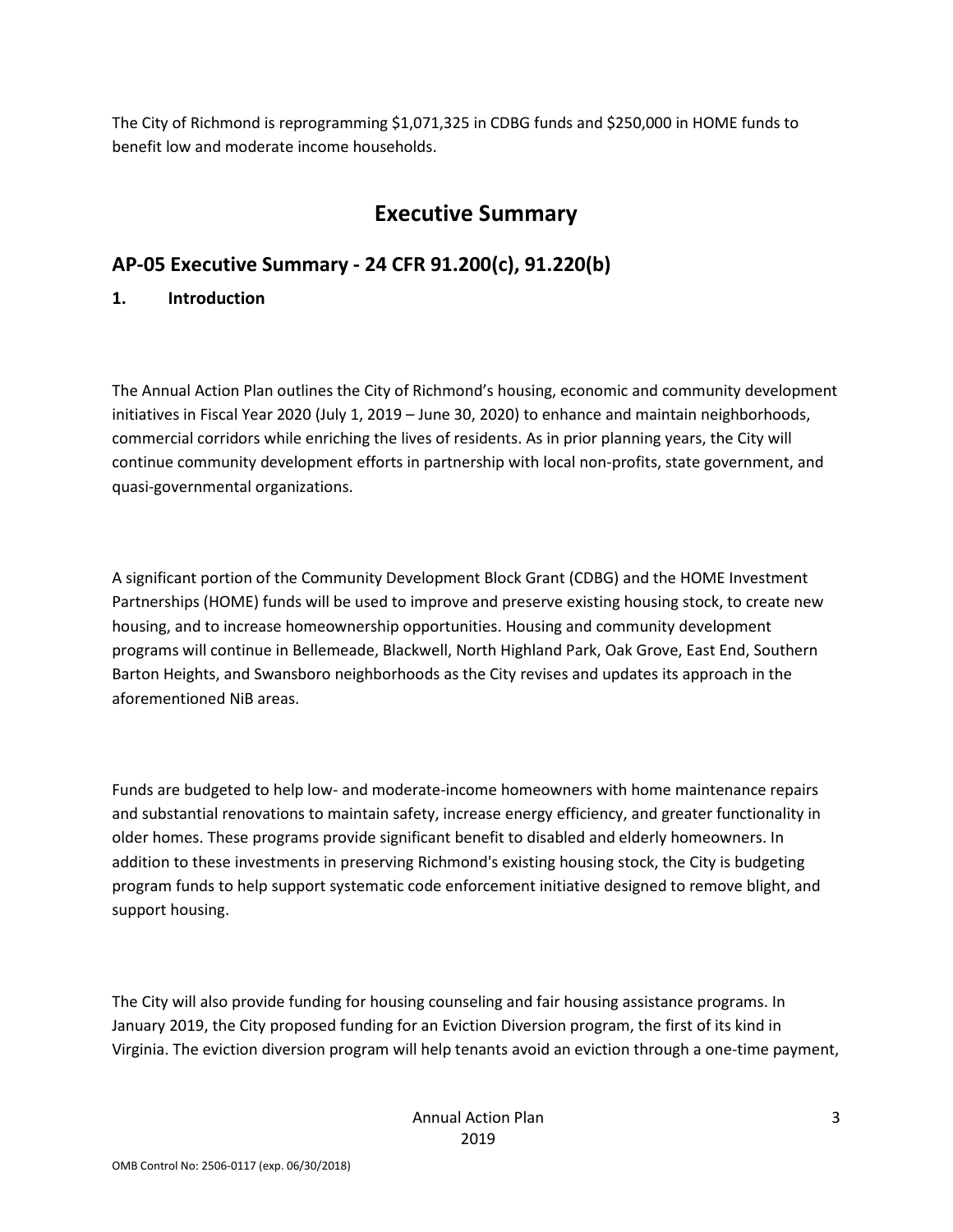provide education and information on tenant rights and ensure landlords to get the back rent they are owed by way of a payment plan.

In 2019, the Affordable Housing Trust Fund (AHTF) application was combined with the CDBG, HOME, ESG, and HOPWA funding application. The Affordable Housing Trust Fund is distributed in two pools: Affordable Housing Trust Fund Development funds and Affordable Housing Trust Fund Housing Services funds. Richmond City Council passed a resolution in 2013 to fund the AHTF \$1 million annually, though funding has not always met that level. Eighteen (18) projects were funded this fiscal year.

### **2. Summarize the objectives and outcomes identified in the Plan**

This could be a restatement of items or a table listed elsewhere in the plan or a reference to another location. It may also contain any essential items from the housing and homeless needs assessment, the housing market analysis or the strategic plan.

The City will continue to make significant investments in the housing stock through the Neighborhoods in Bloom program, targeted code enforcement, new construction, rehabilitation of vacant properties, rehabilitation of rental units, owner-occupied rehabilitation projects, as well as through Citywide housing investments. This fiscal year, the City revised the NiB areas. The new NiB areas are North Highland Park and Oak Grove, which have been added to the existing target areas.

CDBG resources are utilized to revitalize commercial corridors and gateways. City leaders are committed to supporting local business and gateway commercial areas. This yields jobs and economic activity. The City will continue to implement loan programs tailored to small, minority- and women-owned businesses, contractors, and gap financing for affordable housing development to stimulate the local economy. These programs include the CARE Program, Enterprise Zone Program, Citywide Revolving Loan Program, Section 108 Loan Program, and Micro-Enterprise Loan Program.

In sum, the City will utilize its Community Development Block Grant and HOME funds to:

- Increase the number of affordable housing units, both homeownership and rental, for low- and moderate-income residents.
- Provide rehabilitation assistance to homeowners for repairs and substantial rehabilitation when necessary
- Revise the NiB program to target areas in need of concentrated public investment to reduce blight, crime, and stimulate private investment.
- Dedicate funds to ensure fair housing, provide housing counseling, down payment assistance, and financial literacy activities.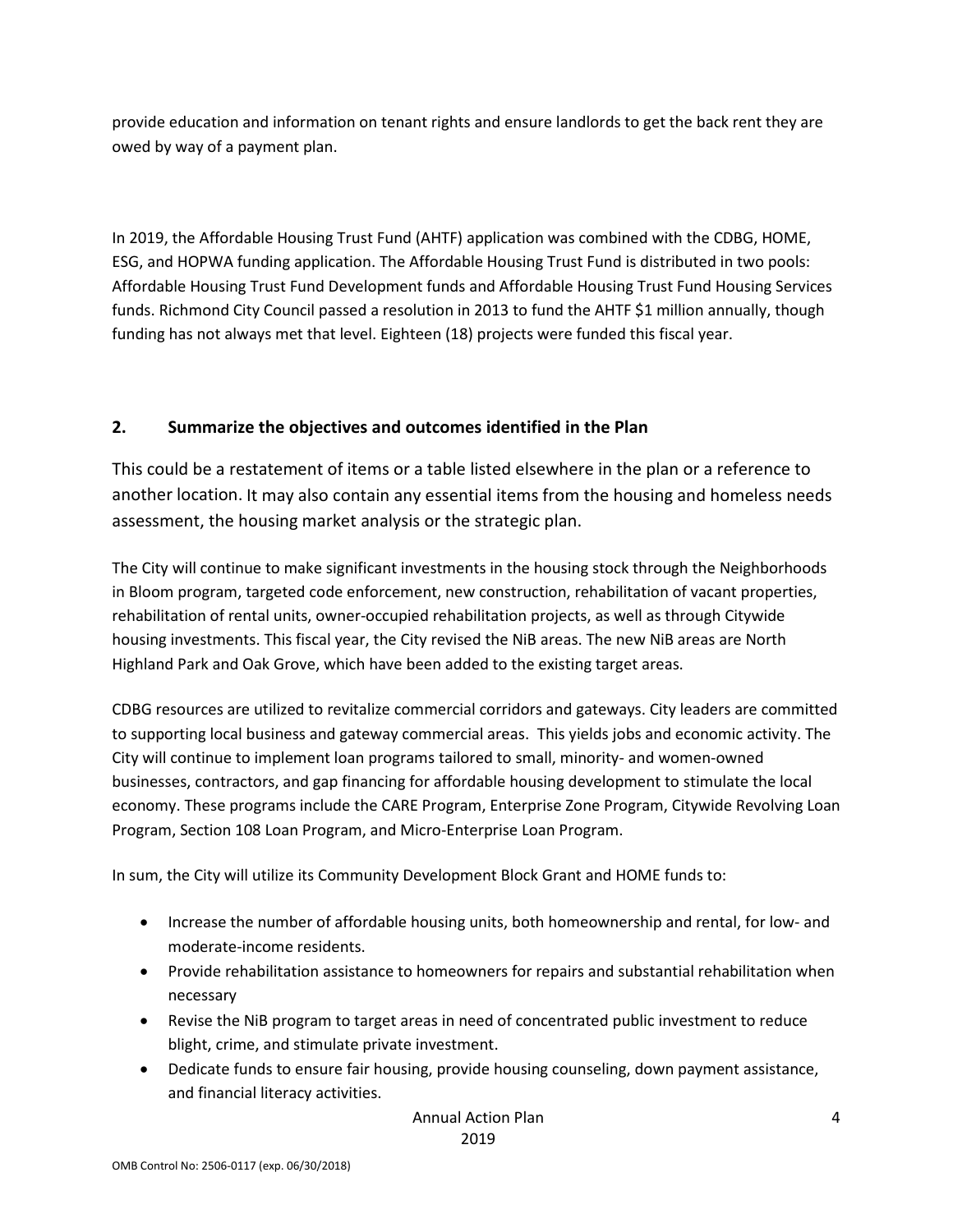- Provide public services to support job training and placement, education, counseling and provide services that positively impact the health and welfare of families throughout the City.
- Provide funds for critical home and owner occupied rehabilitation.
- Provide funds for special needs population such as youths who will age out of the foster care system by providing needed life skills to become independent, productive and prosperous adults.
- · Undertake a new housing initiative as a pilot program for City employees at 30%-50% of AMI.

The City is the recipient of a three-year \$2.7 million Lead Based Paint Hazard Control (LBPHC) Grant to reduce lead paint poisoning for children younger than 6 years old.

The City will use Emergency Solutions Grant funds in coordination with the Continuum of Care to help support rapid re-housing services, emergency shelter operations, homelessness prevention services, licensed day care for families in shelters, transportation for shelter patrons and to help cover operational expenses for homeless service providers.

The City will use HOPWA funding to support long-term rental assistance; short–term rental, mortgage and utility assistance; Permanent Housing Placement (PHP); HIV/AIDS client support services; as well as to provide operating funds for an eight unit housing facility, as well as for resource identification.

#### **3. Evaluation of past performance**

This is an evaluation of past performance that helped lead the grantee to choose its goals or projects.

The housing market in 2018 continued to experience strong growth in both volume and price. The City continued to invest federal dollars in NiB neighborhoods through new construction of homeowner housing and rental housing, rehabilitation, down payment assistance, and owner-occupied repair projects. These efforts by the City helped expand the supply of decent affordable housing.

The City dedicated 58 percent of its total CDBG allocation, or \$2.63 million to housing and neighborhood revitalization activities. HOME funds in the amount of \$1.42 million were targeted to housing and homeownership activities during Fiscal Year 2019.

The City has worked to increase home ownership and neighborhood stability through new single family construction on vacant lots, rehabilitation and sale of vacant homes, and rehabilitation assistance to owner-occupied housing for low- and moderate-income households. To help ensure affordability, CDBG and HOME funds were used for down payment and principal reduction assistance. As of March 2019, the City completed the construction of 17 new homes, and the rehabilitation of 41 units (including 5 Lead Grant Reduction Activities units) for LMI households. The City also provided 34 down payment assistance grants to both low- and moderate-income first time homebuyers.

> Annual Action Plan 2019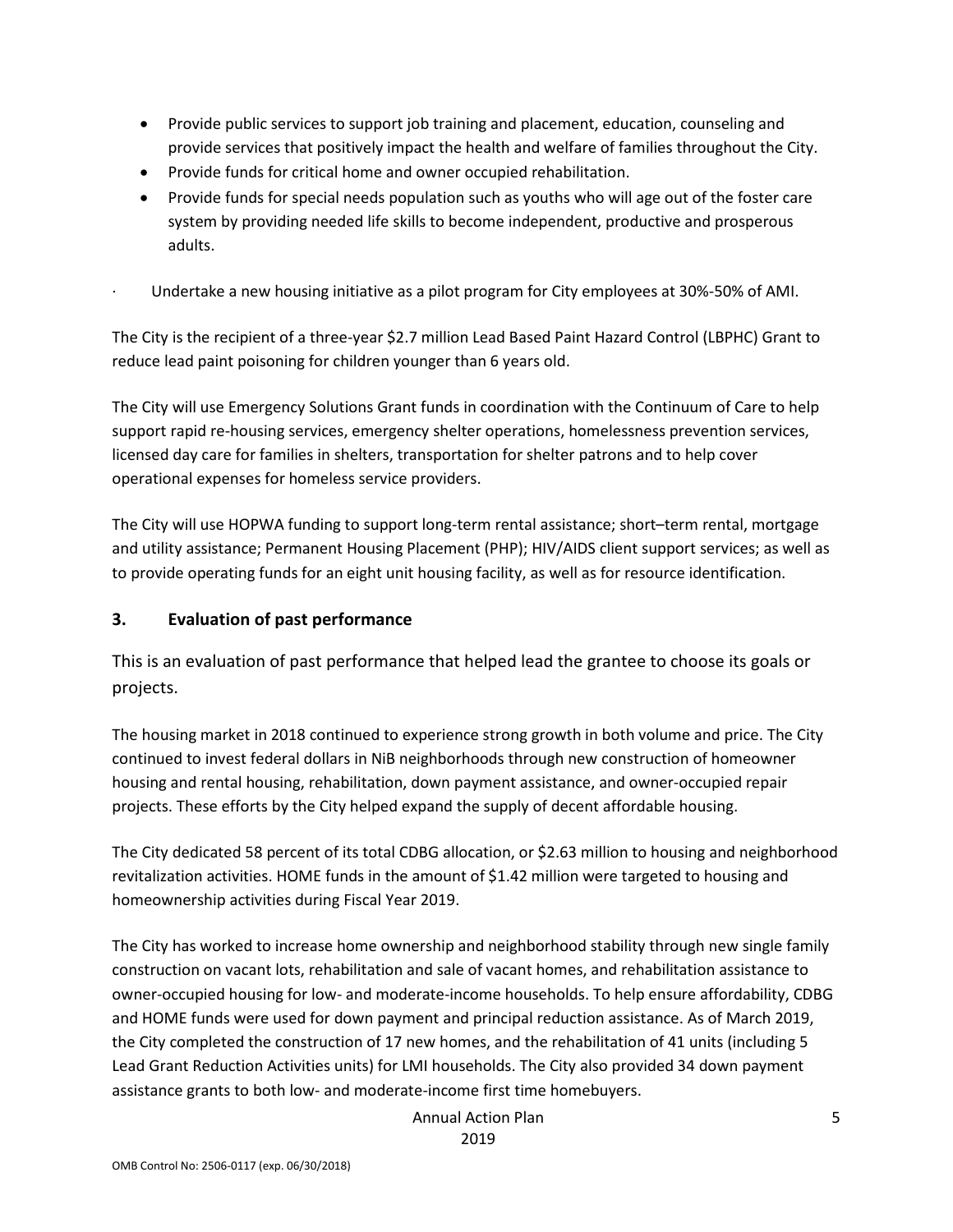The City used CDBG and HOME program funds to help support a systematic code enforcement initiative resulting in 2,799 inspections and citations, support housing counseling and fair housing education programs to 1,159 clients.

Throughout Fiscal Year 2019, \$366,794 of Emergency Solutions Grant (ESG) funds continued to support rapid re-housing services, emergency homeless shelters, and other specialized services to homeless individuals. As of June 2019, 1,337 homeless individuals received emergency overnight shelter from ESGfunded service providers. Area homeless service providers matched their ESG allocations with funds provided by Virginia Homeless Solutions Program (VHSP), United Way of Greater Richmond, individual donors and corporate funding.

To further address the needs of persons with HIV or AIDS, the City allocated HOPWA funds to three HIV/AIDS service organizations throughout the Richmond-Petersburg MSA. HOPWA funds allocated to these agencies totaled \$1,050,009, including \$22,000 for administration in Fiscal Year 2019. Agencies provided case management, short-term rent, mortgage, utility assistance; permanent housing placement (PHP), long-term rental assistance and first month's rent assistance. As of June 2019, approximately 271 low-income people with HIV/AIDS received the above HOPWA assistance.

Overall the City met or exceeded its goals in Fiscal Year 2019.

### **4. Summary of Citizen Participation Process and consultation process**

Summary from citizen participation section of plan.

The City of Richmond's Department of Housing and Community Development (DHCD) hosts public hearings for its Consolidated Annual Action Plan to offer opportunities for residents to review, provide input and ask questions in person or in writing during a 30-Day Commenting Period as advertised in local newspapers and on the City's website. Three public hearings were held for the FY2020 Annual Action Plan.

The City held three public hearings for the FY 2020 Annual Action Plan. The City held the first of three public hearings on November 9, 2018. This meeting offered applicants the information on the application processes for the federal entitlement grant funds. Five (5) subrecipients and nonprofits in the City attended the meeting. The second public comment session was held on May 28, 2019. Richmond City Council held a public hearing on July 22, 2019. The City has copies of the draft Annual Action Plan available at the Main Public Library on Franklin St and at the office of Richmond DHCD for the duration of the 30-day public comment period as an opportunity for citizen review and input.

In addition to the three formal public hearings to discuss the Fiscal Year 2020 Annual Action Plan, the City also held four informational sessions citywide open to the public. The meetings were October 25, 2018, October 29, 2018, October 30, 2018, and November 8, 2018. The City consulted with various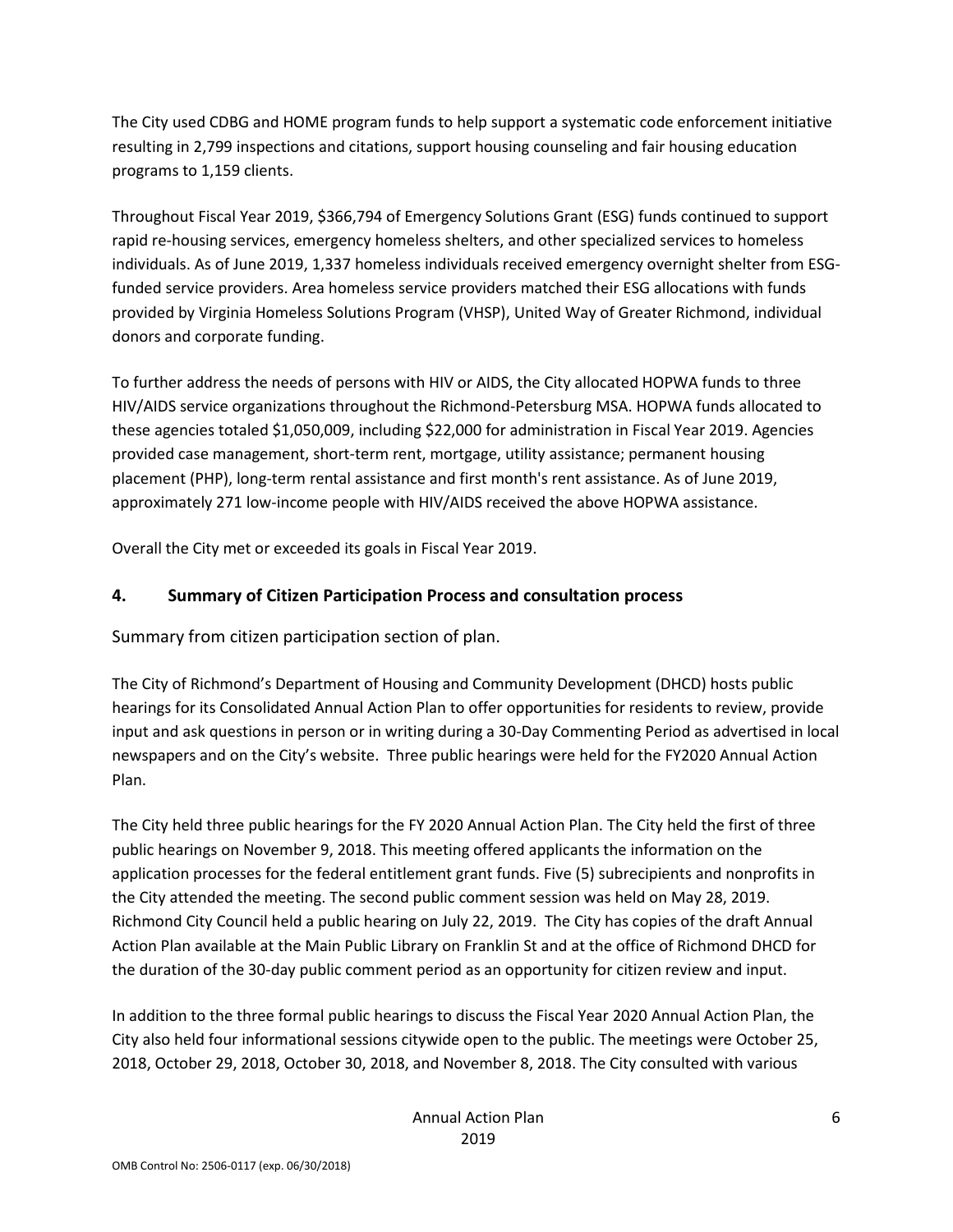groups that advocate for minority and special needs populations while developing the Five Year Plan (2016-2020). A complete listing of the advocacy groups involved is featured in that document.

## **5. Summary of public comments**

This could be a brief narrative summary or reference an attached document from the Citizen Participation section of the Con Plan.

During October 25, 2018 meeting, the revised NiB maps were presented by City staff. Better Housing Coalition (BHC) staff attended the meeting. The boundaries of the proposed North Highland Park NiB area was discussed by City staff and BHC representative. During October 29, 2018 meeting, City staff discussed fair housing issues with representative from HOME, Inc. During the October 30, 2018 meeting, City staff discussed the development of affordable single-family development and rental housing, and land trust with BHC staff. During the November 8, 2018 meeting, NiB 2.0 strategy was discussed by City staff. Rental housing and increase of HOME program subsidy were also discussed.

During July 22, 2019 public hearing, a number of public comments were received. These comments are:

- Omari Kadaffi spoke out against the AAP stating that more of the funds should be used to address the needs of residents at or below 30% AMI. More of the federal entitlement funds should be used to address the needs of residents living in public housing and that too much of the funds are going to persons at 80% AMI and to the elderly for homeowner repairs.
- Phil Cunningham with Better Housing Coalition spoke in favor of the AAP and stated that it will assist residents and redevelopment in the City.
- Charles Willis a city resident asked City Council to support the AAP.
- Melanie McDonald with HOMEWARD spoke in favor the AAP as written and said that ESG and HOPWA funds will greatly assist those residents most in need.
- Mary Kay Huss with Richmond Metropolitan Habitat for Humanity asked for City Council to approve the AAP. She advised that Habitat will use funds to assist 5 households who earn between 30-80% AMI with homeownership. She also stated that over the years the average household income assisted by Habitat has been 40% AMI.
- Malcom Jones of Rebuilding Together spoke in favor of the AAP and stated that these funds will assist low income homeowners with much needed repairs in the Blackwell, Oak Grove and Swansboro neighborhoods.
- Heather Crislip with Housing Opportunities Made Equal of VA asked City council to support the AAP as is. Ms. Crislip stated the CDBG and HOME funds will be used to assist residents with housing counseling promote fair housing and provide much needed down payment assistance to low and moderate income residents.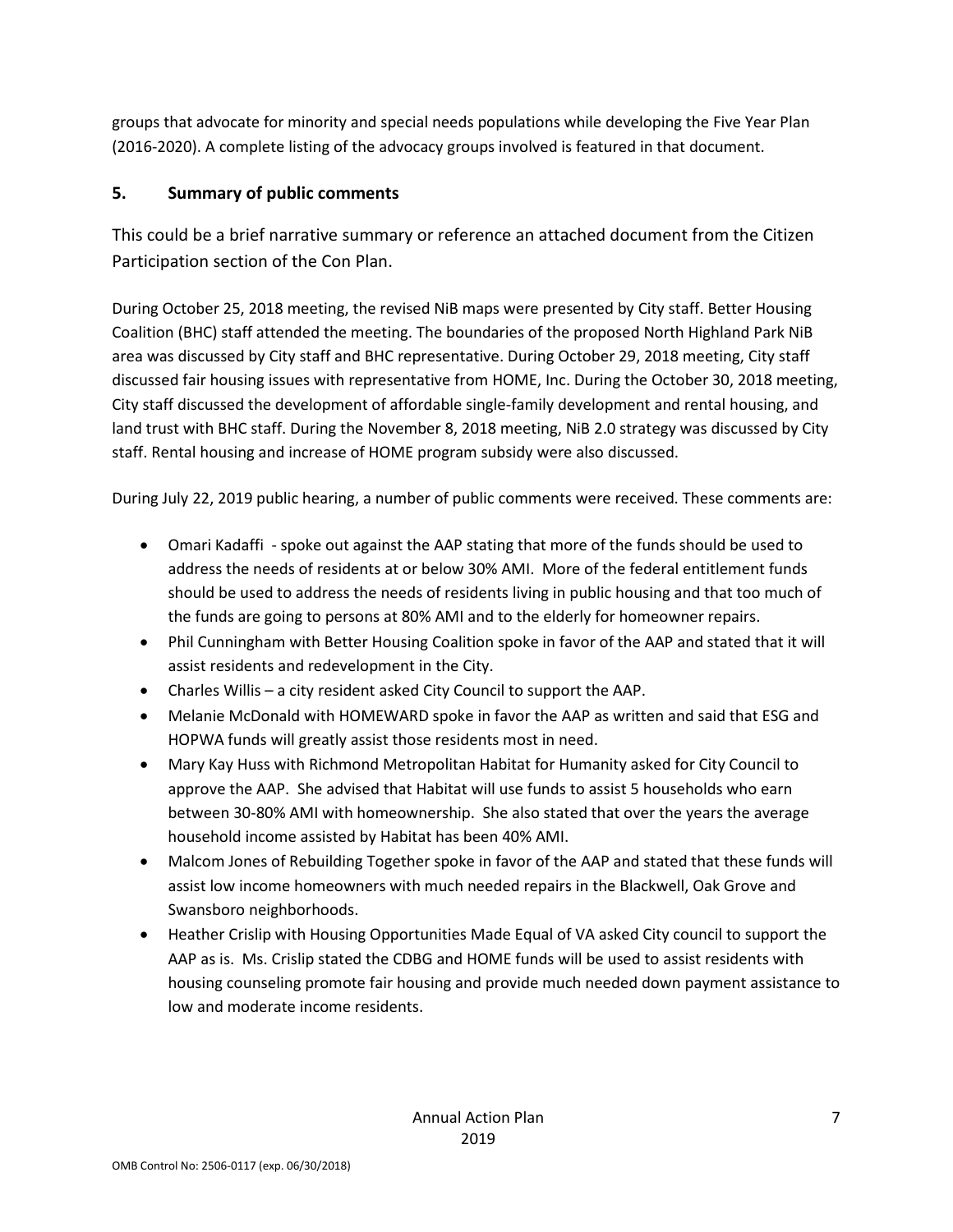Lee Household with Project:HOMES requested that City Council approve the AAP. Mr. Householder stated that a majority of the elderly residents served by Project:HOMES are at or below 30% AMI and their average household income is \$12,000 per year.

#### **6. Summary of comments or views not accepted and the reasons for not accepting them**

Omari Kadaffi - spoke against the AAP stating that more of the funds should be used to address the needs of residents at or below 30% AMI. More of the federal entitlement funds should be used to address the needs of residents living in public housing and that too much of the funds are going to persons at 80% AMI and to the elderly for homeowner repairs.

City's response: The federal entitlement funds that are allocated to subrecipients each year are projectbased. The City welcomes subrecipients for their projects that target extremely low-income, i.e., 30% of AMI, households in the City. These projects will be funded once subrecipients propose funding requests in their funding applications. One example in the FY 2019-2020 funded projects is that Richmond Metropolitan Habitat for Humanity (RMHFH) proposed affordable housing assistance to City employees earning 30% of AMI, for which extremely low-income City residents (30% of AMI) will be taken care of. Also, the City didn't receive funding applications from RRHA for their projects for residents of public housing in Richmond in FY 2019-2020. Currently, the City is using CDBG funds from previous years to assist RRHA to address the residents of Faye Towers through the redevelopment of the Baker School, which will house 51 units, and development of Jackson Ward Senior Apartments, which will house 72 units for low-income seniors.

#### **7. Summary**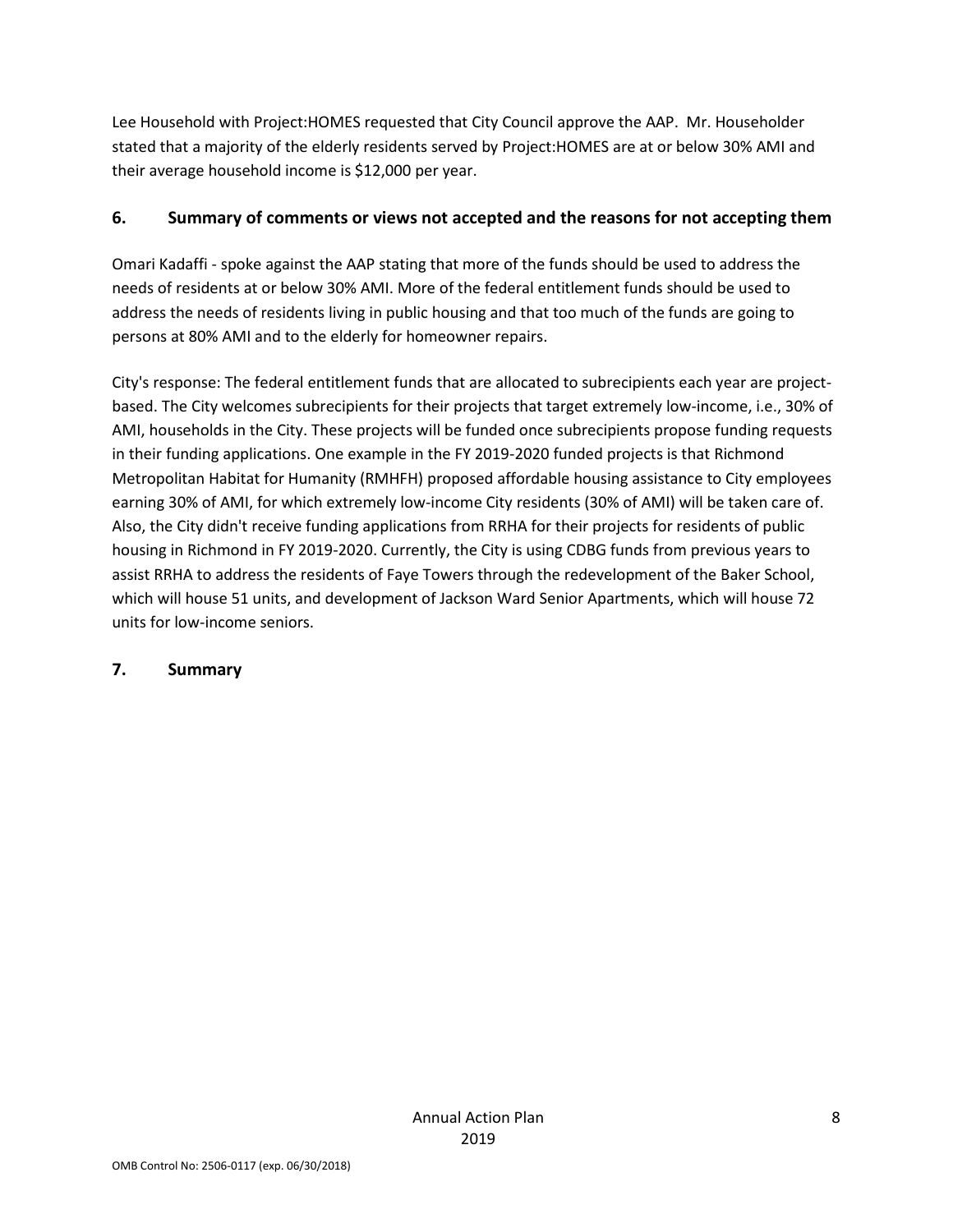## **PR-05 Lead & Responsible Agencies – 91.200(b)**

## **1. Agency/entity responsible for preparing/administering the Consolidated Plan**

Describe the agency/entity responsible for preparing the Consolidated Plan and those responsible for administration of each grant program and funding source.

| <b>Agency Role</b>           |                 | <b>Name</b>     |                                               | <b>Department/Agency</b> |  |
|------------------------------|-----------------|-----------------|-----------------------------------------------|--------------------------|--|
| Lead Agency                  | RICHMOND        |                 |                                               |                          |  |
| <b>CDBG Administrator</b>    |                 | <b>RICHMOND</b> | Department of Housing & Community Development |                          |  |
| <b>HOPWA Administrator</b>   | <b>RICHMOND</b> |                 | Department of Housing & Community Development |                          |  |
| <b>HOME Administrator</b>    | <b>RICHMOND</b> |                 | Department of Housing & Community Development |                          |  |
| <b>ESG Administrator</b>     |                 | <b>RICHMOND</b> | Department of Housing & Community Development |                          |  |
| <b>HOPWA-C Administrator</b> |                 |                 |                                               |                          |  |

**Table 1 – Responsible Agencies**

#### **Narrative (optional)**

#### **Consolidated Plan Public Contact Information**

City of Richmond

Department of Housing and Community Development 1500 East Main Street, Suite 400

Richmond, VA 23219

(804) 646-1766

Attn.: Douglas Dunla, Director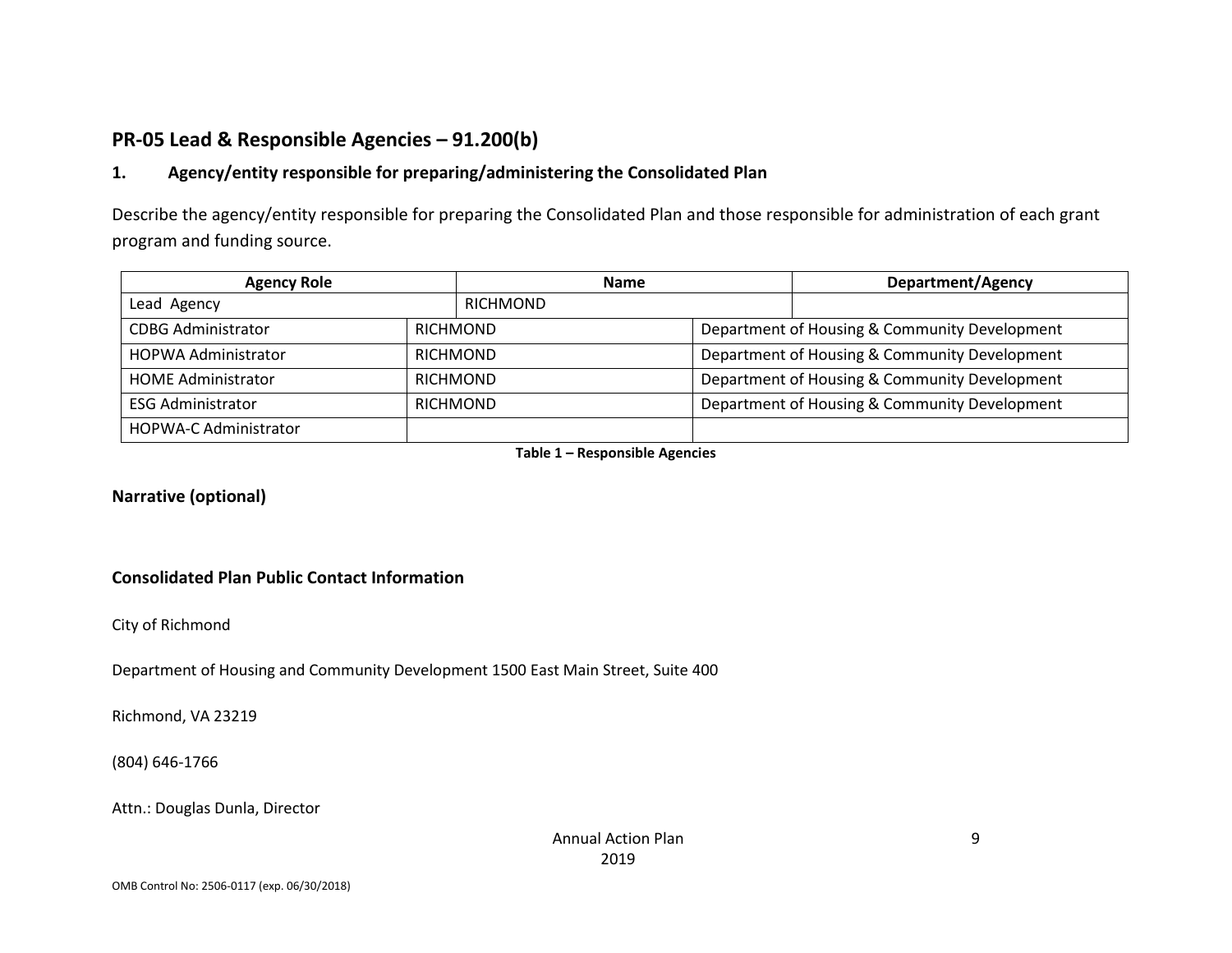## **AP-10 Consultation – 91.100, 91.200(b), 91.215(l)**

#### **1. Introduction**

The consultation process for the Annual Action Plan is based on the comments and feedback received in public meetings from November 2018 to July 2019 when the written public comments were received during the plan's drafting period. Ads were placed in local newspapers to solicit public comments and inputs. Non-profits and community development agencies are encouraged to attend the meetings.

## **Provide a concise summary of the jurisdiction's activities to enhance coordination between public and assisted housing providers and private and governmental health, mental health and service agencies (91.215(l))**

The City continues to support activities to reduce the number of persons in need of shelter by providing funding for case management to assist with the transition to permanent housing. The City continues to support emergency shelter beds for homeless individuals and families by funding short-term transitional shelters. The City continues to assist youth who are experiencing or at risk of experiencing homelessness. The City continues to assist homeless individuals with substance abuse and mental health issues by funding behavioral health treatment programs. Coordinated with the City of Richmond and supported by CDBG funds, RBHA plays a leading role in these efforts.

## **Describe coordination with the Continuum of Care and efforts to address the needs of homeless persons (particularly chronically homeless individuals and families, families with children, veterans, and unaccompanied youth) and persons at risk of homelessness.**

The City of Richmond's departments of Housing and Community Development, Social Services, and Justice Services are active members of the Greater Richmond Continuum of Care (CoC). The CoC hosts quarterly meetings with more than 35 participating agencies representing homeless and housing service providers as well as supportive service providers from the public and private sectors. The CoC has also established a number of committees and workgroups for further planning and service coordination. Currently, the CoC has workgroups focusing on Coordinated Outreach for Chronically Homeless Individuals, SSI/SSDI outreach (SOAR), Veterans, Family & Children's Services, Coordinated Assessment, Funding Program Review and Ranking, and Performance Measurement. DHCD staff are represented on the Ranking and Performance committees. A program manager from the Dept. of Social Services serves on the Continuum of Care board.

The City of Richmond participates in coordinated planning and service provision as described above. The Project Development Manager for the City of Richmond DHCD has presented information on City activities and funding at the March Ranking subcommittee meeting. The CoC's collaborative applicant (lead agency) participates in City of Richmond planning efforts on affordable housing and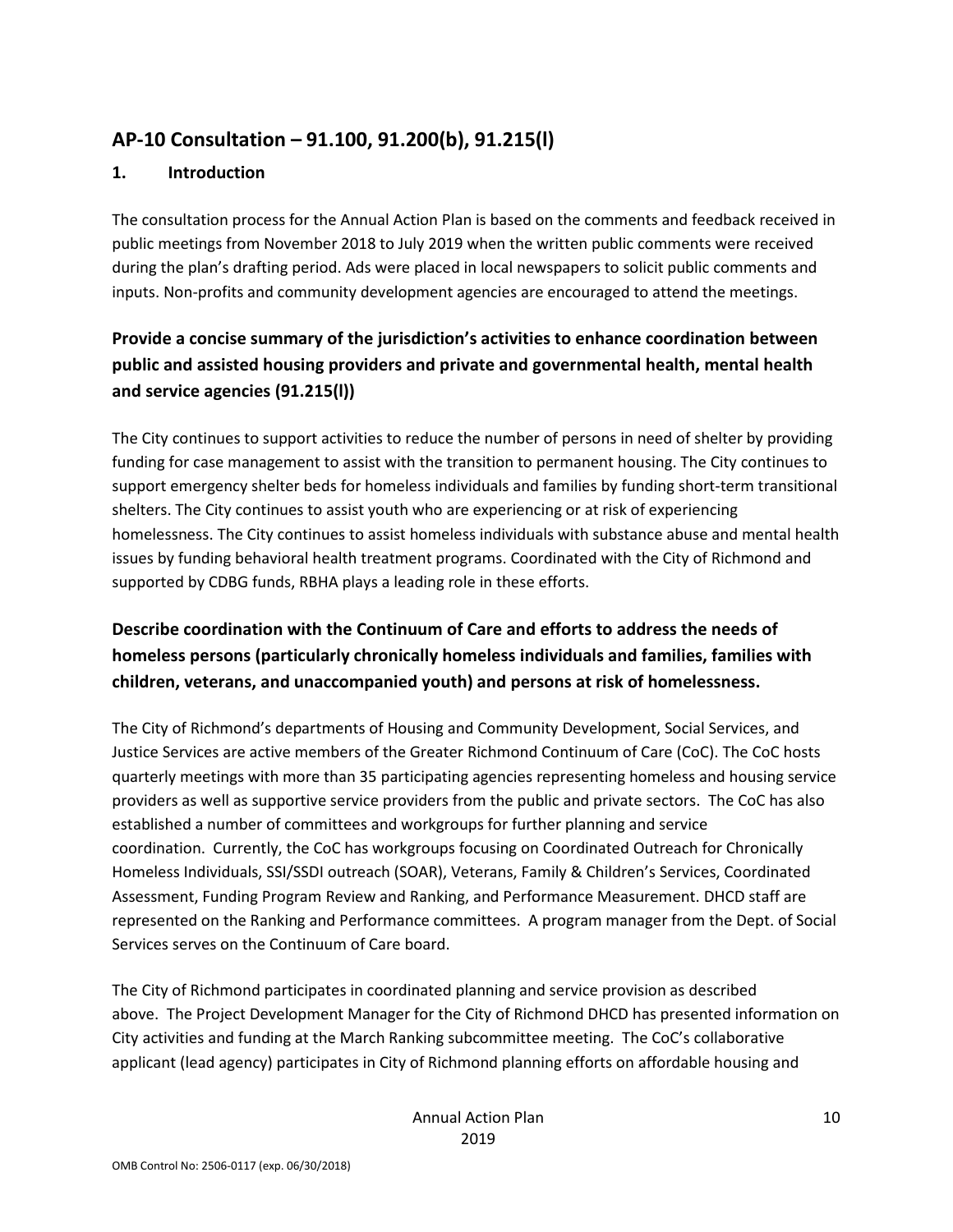regularly presents information on the CoC to the City Council's Education and Human Services Committee.

This year, AHTF fills in gaps of the homeless services that were previously not covered to the City homeless population. A number of homelessness projects are funded through AHTF. These projects include St. Joseph's Villa's Youth Homeless Outreach project, Commonwealth Catholic Charities' (CCC) Housing Location Services project, HomeAgain's Comprehensive Homeless Services Emergency Shelter and RRH, RBHA's Substance Use Disorder Peer Outreach Financial Assistance, and VSH's Homelink Supportive Services.

## **Describe consultation with the Continuum(s) of Care that serves the jurisdiction's area in determining how to allocate ESG funds, develop performance standards for and evaluate outcomes of projects and activities assisted by ESG funds, and develop funding, policies and procedures for the operation and administration of HMIS**

The City of Richmond coordinates ESG fund allocation with the CoC funding ranking and review process. In partnership with the collaborative applicant for the CoC, the City hosted an education and input session on ESG funds where the shared goals of the CoC and the ESG program were discussed. The City coordinated the allocation of ESG funds with the CoC ranking and review committee again this year. Reporting on the use of ESG funds comes from HMIS and is shared with ESG providers and is used to inform CoC policies and programming. ESG-funded providers participate in the CoC workgroups and committees and four ESG-funded agencies serve on the Greater Richmond Continuum of Care board.

## **2. Describe Agencies, groups, organizations and others who participated in the process and describe the jurisdiction's consultations with housing, social service agencies and other entities**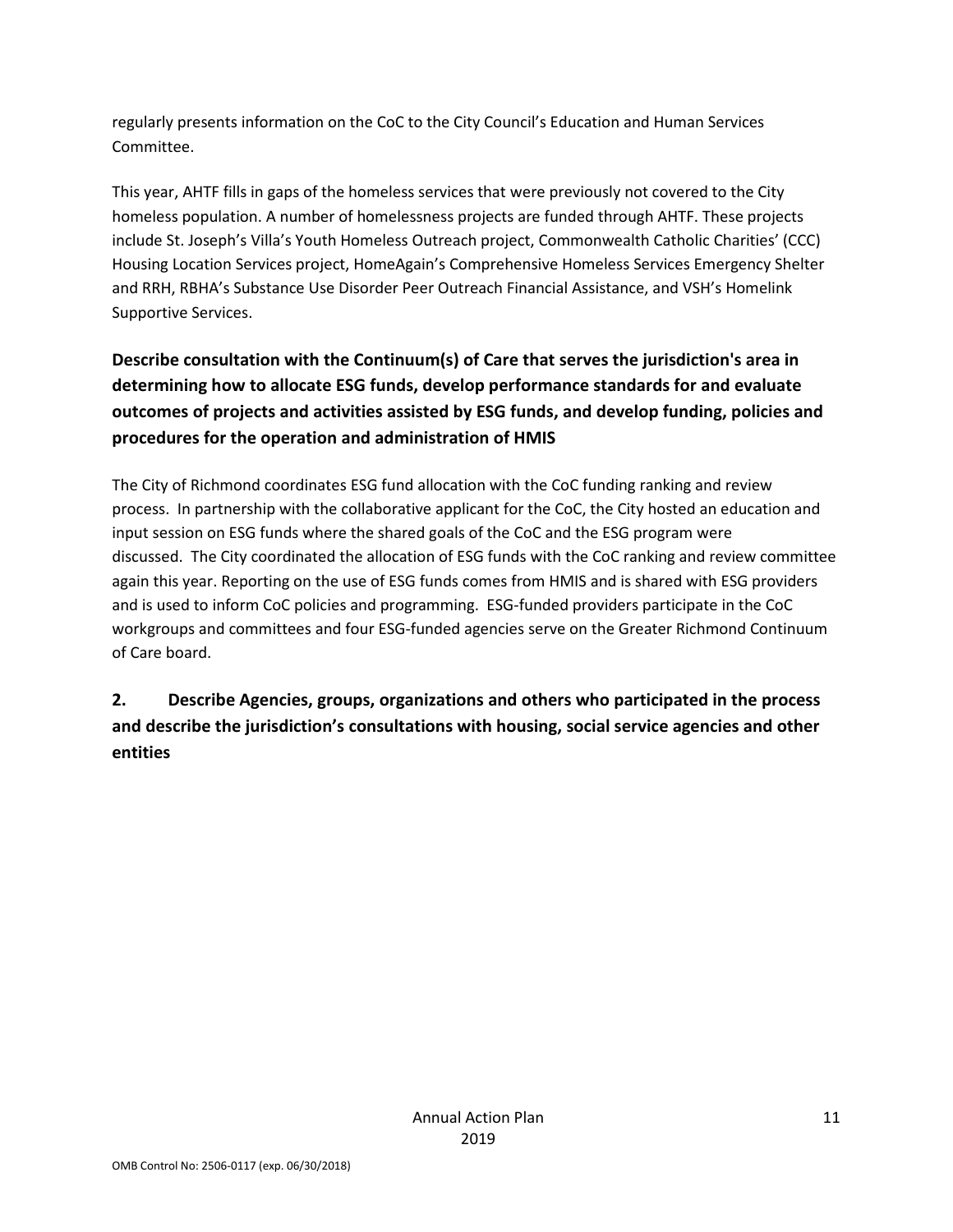**Table 2 – Agencies, groups, organizations who participated**

| $\mathbf{1}$   | Agency/Group/Organization                                                                                                                                         | HOUSING OPPORTUNITIES MADE EQUAL                                                                                                                                                                                                                                                                                                        |
|----------------|-------------------------------------------------------------------------------------------------------------------------------------------------------------------|-----------------------------------------------------------------------------------------------------------------------------------------------------------------------------------------------------------------------------------------------------------------------------------------------------------------------------------------|
|                | <b>Agency/Group/Organization Type</b>                                                                                                                             | Services - Housing                                                                                                                                                                                                                                                                                                                      |
|                | What section of the Plan was addressed by<br><b>Consultation?</b>                                                                                                 | <b>Housing Need Assessment</b>                                                                                                                                                                                                                                                                                                          |
|                | Briefly describe how the Agency/Group/Organization<br>was consulted. What are the anticipated outcomes of<br>the consultation or areas for improved coordination? | HOME, Inc. was represented at the November 9, 2018 public meeting. The<br>main purpose of the meeting was to enhance understanding of the application<br>process. HOME, Inc. also attended July 22, 2019 City Council public hearing.                                                                                                   |
| $\overline{2}$ | Agency/Group/Organization                                                                                                                                         | Homeward                                                                                                                                                                                                                                                                                                                                |
|                | <b>Agency/Group/Organization Type</b>                                                                                                                             | Services-homeless                                                                                                                                                                                                                                                                                                                       |
|                | What section of the Plan was addressed by<br><b>Consultation?</b>                                                                                                 | Homeless Needs - Chronically homeless<br>Homeless Needs - Families with children                                                                                                                                                                                                                                                        |
|                | Briefly describe how the Agency/Group/Organization<br>was consulted. What are the anticipated outcomes of<br>the consultation or areas for improved coordination? | Homeward is the lead agency for the Greater Richmond Continuum of Care.<br>The agency is a regular partner in planning, and helps the City to align its ESG<br>policies with Continuum of Care strategies for shelter, rapid re-housing and<br>homelessness prevention. Homeward attended July 22, 2019 City Council public<br>hearing. |
| 3              | Agency/Group/Organization                                                                                                                                         | HOMEAGAIN                                                                                                                                                                                                                                                                                                                               |
|                | <b>Agency/Group/Organization Type</b>                                                                                                                             | Services-homeless                                                                                                                                                                                                                                                                                                                       |
|                | What section of the Plan was addressed by<br><b>Consultation?</b>                                                                                                 | Homeless Needs - Chronically homeless<br>Homeless Needs - Families with children                                                                                                                                                                                                                                                        |
|                | Briefly describe how the Agency/Group/Organization<br>was consulted. What are the anticipated outcomes of<br>the consultation or areas for improved coordination? | HomeAgain was represented at the November 9, 2018 public meeting. The<br>main purpose of the meeting was to enhance understanding of the application<br>process.                                                                                                                                                                        |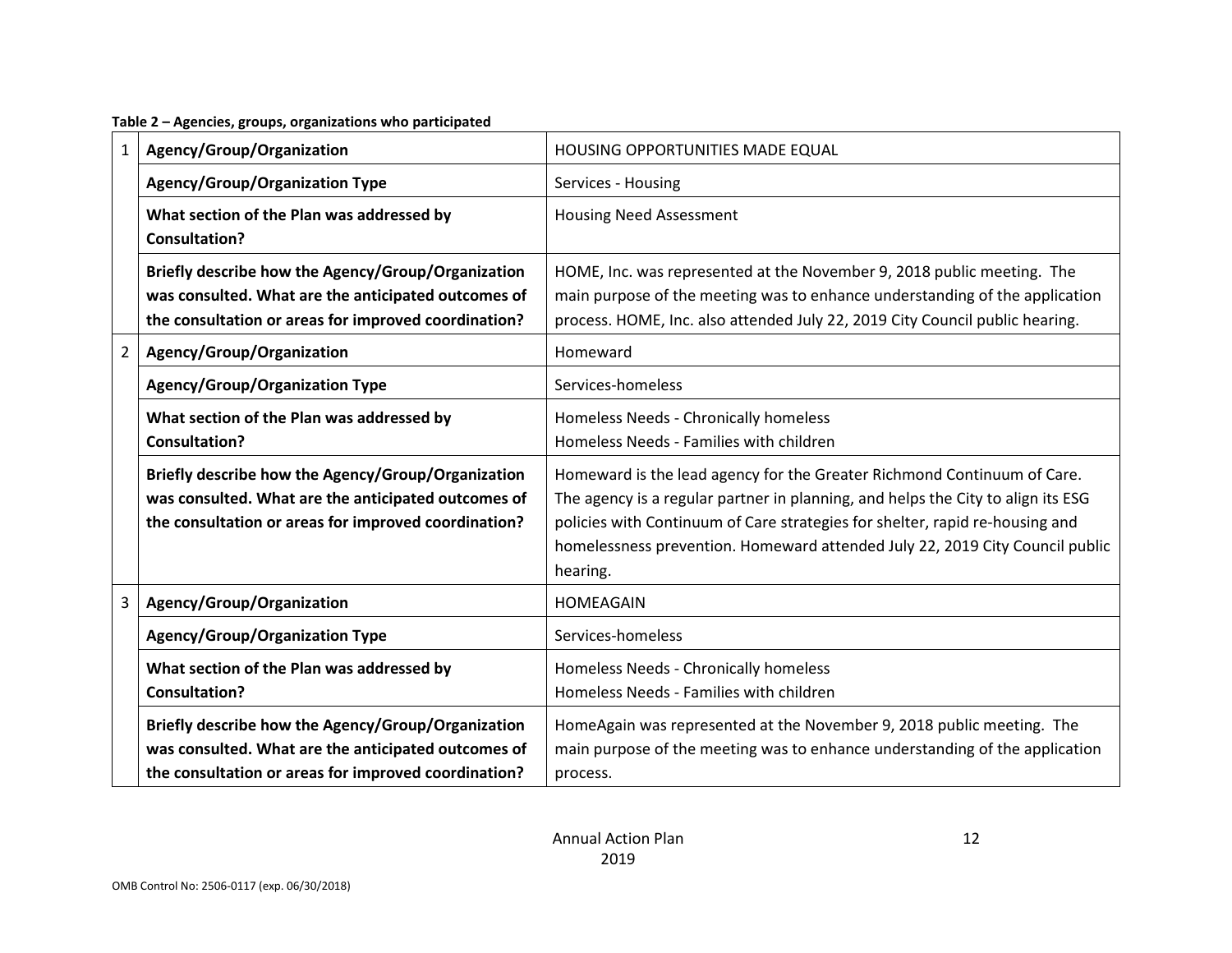| 4 | Agency/Group/Organization                                                                                                                                         | <b>CPDC</b>                                                                                                                                                                                                              |
|---|-------------------------------------------------------------------------------------------------------------------------------------------------------------------|--------------------------------------------------------------------------------------------------------------------------------------------------------------------------------------------------------------------------|
|   | <b>Agency/Group/Organization Type</b>                                                                                                                             | Services - Housing                                                                                                                                                                                                       |
|   | What section of the Plan was addressed by<br><b>Consultation?</b>                                                                                                 | <b>Housing Need Assessment</b>                                                                                                                                                                                           |
|   | Briefly describe how the Agency/Group/Organization<br>was consulted. What are the anticipated outcomes of<br>the consultation or areas for improved coordination? | CPDC was represented at the November 9, 2018 public meeting. The main<br>purpose of the meeting was to enhance understanding of the application<br>process.                                                              |
| 5 | Agency/Group/Organization                                                                                                                                         | Metropolitan Business League                                                                                                                                                                                             |
|   | <b>Agency/Group/Organization Type</b>                                                                                                                             | <b>Business Leaders</b>                                                                                                                                                                                                  |
|   | What section of the Plan was addressed by<br><b>Consultation?</b>                                                                                                 | <b>Economic Development</b>                                                                                                                                                                                              |
|   | Briefly describe how the Agency/Group/Organization<br>was consulted. What are the anticipated outcomes of<br>the consultation or areas for improved coordination? | The Metropolitan Business League (MBL) is a not-for-profit, membership-based<br>business association that aims to foster small business development. MBL<br>attended May 28, 2019 public hearing.                        |
| 6 | Agency/Group/Organization                                                                                                                                         | Better Housing Coalition/Richmond Affordable Housing                                                                                                                                                                     |
|   | <b>Agency/Group/Organization Type</b>                                                                                                                             | Housing                                                                                                                                                                                                                  |
|   | What section of the Plan was addressed by<br><b>Consultation?</b>                                                                                                 | <b>Housing Need Assessment</b>                                                                                                                                                                                           |
|   | Briefly describe how the Agency/Group/Organization<br>was consulted. What are the anticipated outcomes of<br>the consultation or areas for improved coordination? | Better Housing Coalition (BHC) is a leading community partner with the City of<br>Richmond for affordable housing construction for LMI residents in Richmond.<br>BHC attended July 22, 2019 City Council public hearing. |
| 7 | Agency/Group/Organization                                                                                                                                         | Rebuilding Together of Richmond                                                                                                                                                                                          |
|   | <b>Agency/Group/Organization Type</b>                                                                                                                             | Housing                                                                                                                                                                                                                  |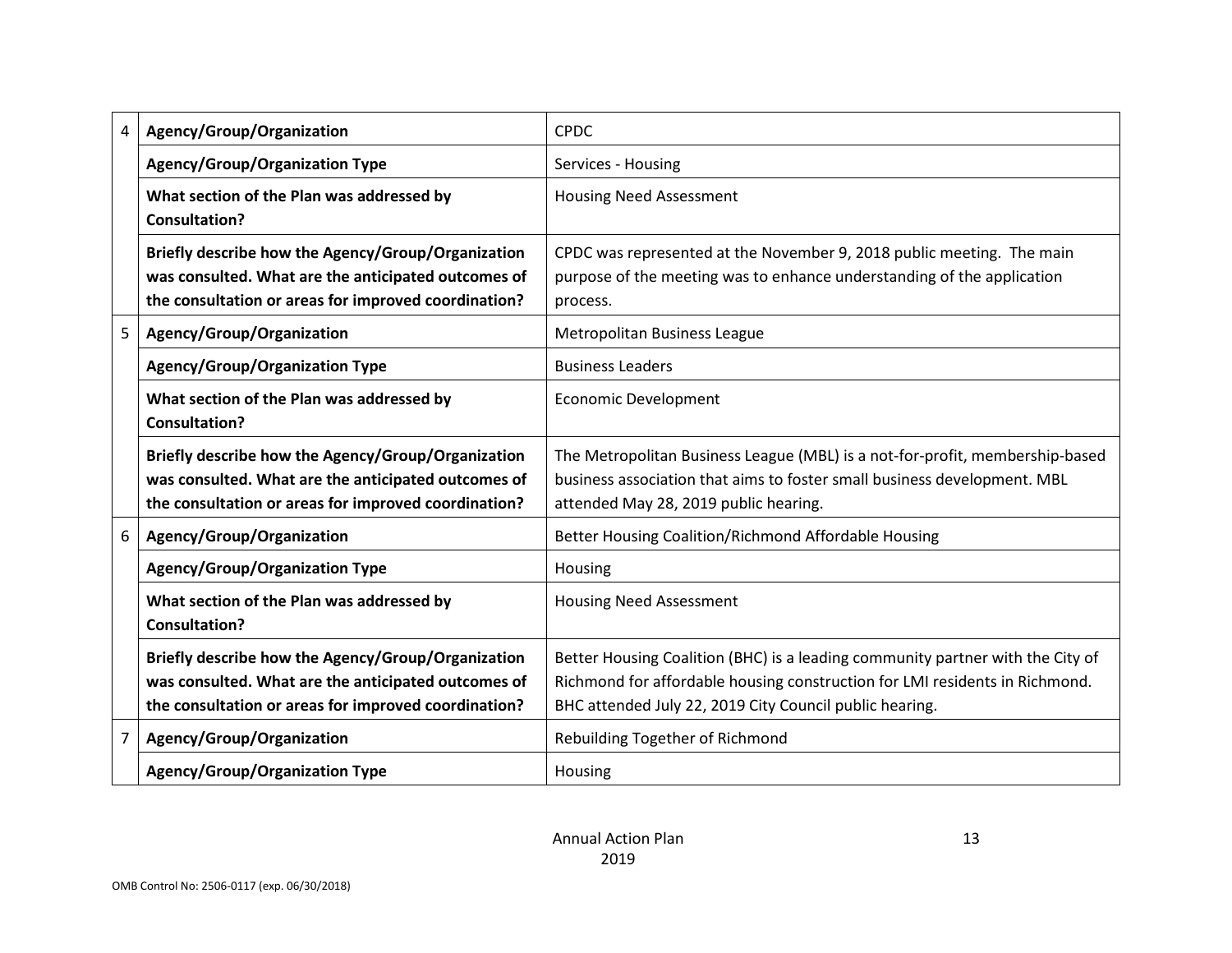|   | What section of the Plan was addressed by<br><b>Consultation?</b>                                                                                                 | <b>Housing Need Assessment</b>                                                                                                                                                                                                                                                                              |
|---|-------------------------------------------------------------------------------------------------------------------------------------------------------------------|-------------------------------------------------------------------------------------------------------------------------------------------------------------------------------------------------------------------------------------------------------------------------------------------------------------|
|   | Briefly describe how the Agency/Group/Organization<br>was consulted. What are the anticipated outcomes of<br>the consultation or areas for improved coordination? | Rebuilding Together of Richmond is a volunteer-based organization that repairs<br>and rehabilitates homes and non-profit community facilities for low-income<br>elderly and disabled people in the City of Richmond. Rebuilding Together of<br>Richmond attended July 22, 2019 City Council public hearing. |
| 8 | Agency/Group/Organization                                                                                                                                         | <b>Project Homes</b>                                                                                                                                                                                                                                                                                        |
|   | Agency/Group/Organization Type                                                                                                                                    | Housing                                                                                                                                                                                                                                                                                                     |
|   | What section of the Plan was addressed by<br>Consultation?                                                                                                        | <b>Housing Need Assessment</b>                                                                                                                                                                                                                                                                              |
|   | Briefly describe how the Agency/Group/Organization<br>was consulted. What are the anticipated outcomes of<br>the consultation or areas for improved coordination? | Project: HOMES is an affordable housing developer in the City of Richmond.<br>Project: HOMES is a leading partner with the City of Richmond for affordable<br>housing development. Project: HOMES attended July 22, 2019 City Council<br>public hearing.                                                    |
| 9 | Agency/Group/Organization                                                                                                                                         | Richmond Metropolitan Habitat for Humanity                                                                                                                                                                                                                                                                  |
|   | <b>Agency/Group/Organization Type</b>                                                                                                                             | Housing                                                                                                                                                                                                                                                                                                     |
|   | What section of the Plan was addressed by<br><b>Consultation?</b>                                                                                                 | <b>Housing Need Assessment</b>                                                                                                                                                                                                                                                                              |
|   | Briefly describe how the Agency/Group/Organization<br>was consulted. What are the anticipated outcomes of<br>the consultation or areas for improved coordination? | Richmond Metropolitan Habitat for Humanity (RMHFH) is a partner of the City<br>of Richmond for affordable housing development for LMI households in the<br>City. RMHFH attended July 22, 2019 City Council public hearing.                                                                                  |

## **Identify any Agency Types not consulted and provide rationale for not consulting**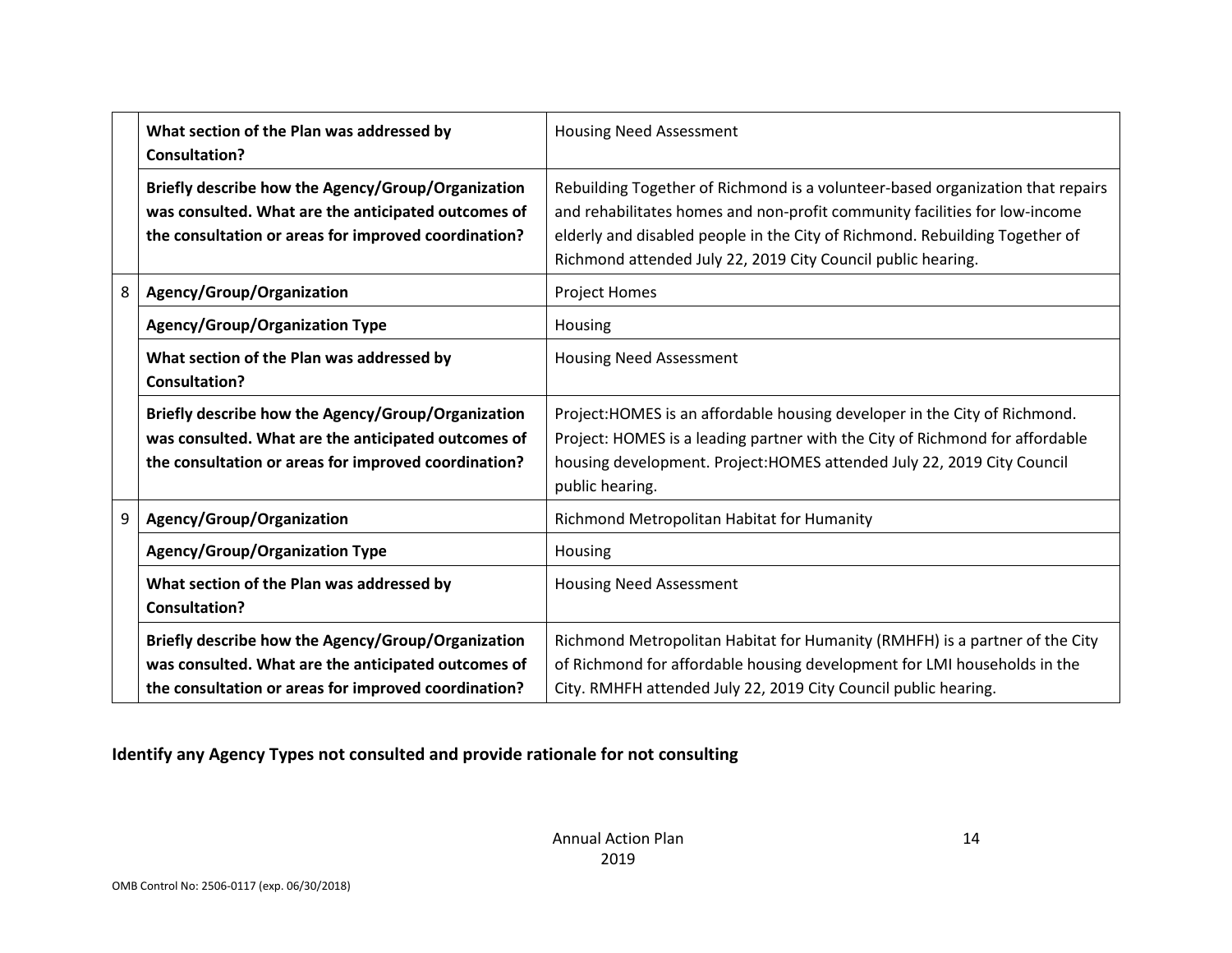There were five attendants representing five organizations that attended November 9, 2018 public meeting. Public consultation results depend on the number of participants who attend the meetings and comments received from the meetings. No comments were received from this meeting. There was one attendant from MBL who attended May 28, 2019 public hearing. No comments were received from this meeting. There were eight persons representing six non-profit organizations attended July 22, 2019 City Council public hearing. Comments were received from this public hearing.

#### **Other local/regional/state/federal planning efforts considered when preparing the Plan**

| Name of Plan                                                                       | <b>Lead Organization</b> | How do the goals of your Strategic Plan overlap with the goals of each plan? |  |  |  |
|------------------------------------------------------------------------------------|--------------------------|------------------------------------------------------------------------------|--|--|--|
| Continuum of Care                                                                  | Homeward                 | Both plans call for an increasing emphasis on rapid re-housing as a means of |  |  |  |
|                                                                                    |                          | reducing homelessness.                                                       |  |  |  |
| $\tau$ -kka $\tau$ . At knowledge for the set of the density interest of the state |                          |                                                                              |  |  |  |

**Table 3 – Other local / regional / federal planning efforts**

#### **Narrative (optional)**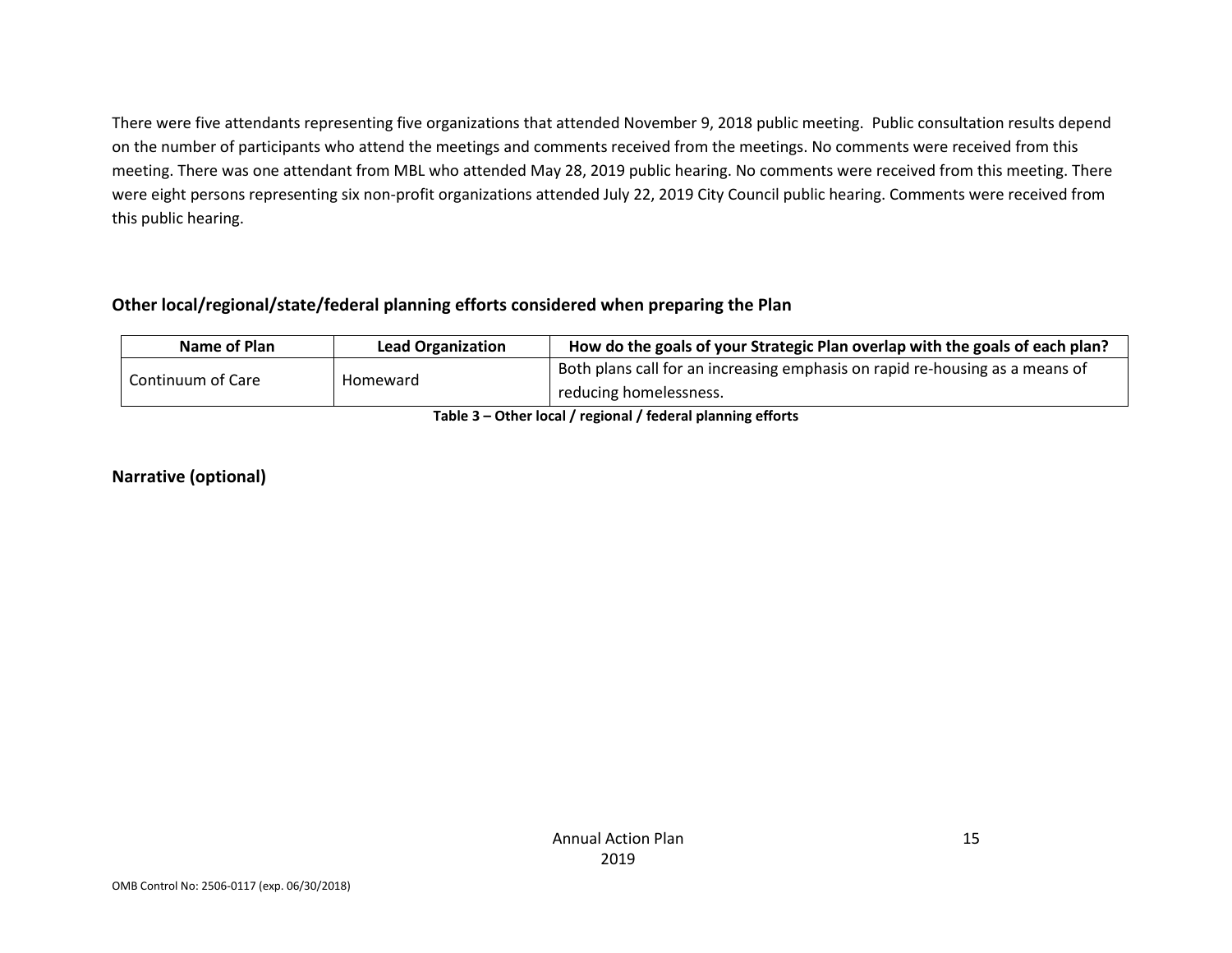## **AP-12 Participation – 91.105, 91.200(c)**

### **1. Summary of citizen participation process/Efforts made to broaden citizen participation Summarize citizen participation process and how it impacted goal-setting**

While developing the Fiscal Year 2020 Consolidated Annual Action Plan, the Department of Housing and Community Development (HCD) hosted 3 public meetings to solicit citizen participation and input. Public hearing dates, along with the Proposed Budget and Notice of the 30-Day Period for Public Comment, are advertised in local newspapers.

The City makes copies of the draft Annual Action Plan available at the Main Public Library on Franklin St and at DHCD for the duration of the 30 day public comment period, as an additional opportunity for citizen review and input.

The City held the first public meeting on the Fiscal Year 2020 Annual Plan on November 9, 2018. A public meeting was held by DHCD on May 28, 2019. Richmond City Council held a public hearing on the budget and annual action plan on July 22, 2019.

In addition to the public meetings to discuss the Fiscal Year 2020 Annual Action Plan, the City also held four housing meetings to consult with the City's nonprofit development and housing services community for the City's affordable housing and homeless services issues. The meetings were held on October 25, 2018, October 29, 2018, October 30, 2018, and November 8, 2018. Staff from Better Housing Coalition (BHC), Housing Opportunities Made Equal of Virginia, Inc. (HOME, Inc.), Richmond Metropolitan Habitat for Humanity (RMHFH), LISC, River City Blues Realty, Rebuilding Together of Richmond, Southside Community Development and Housing Corporation (SCDHC), Richmond Redevelopment and Housing Authority (RRHA), Project: HOMES (PH), and Maggie Walker Community Land Trust attended the meetings.

The City consulted with various groups that advocate for minority and special needs populations while developing the Five Year Plan (2016- 2020). Several meetings were held to inform the public about the process involved to apply for block grant funding and priority-setting for the use of those funds. A complete listing of the advocacy groups involved was featured in that document.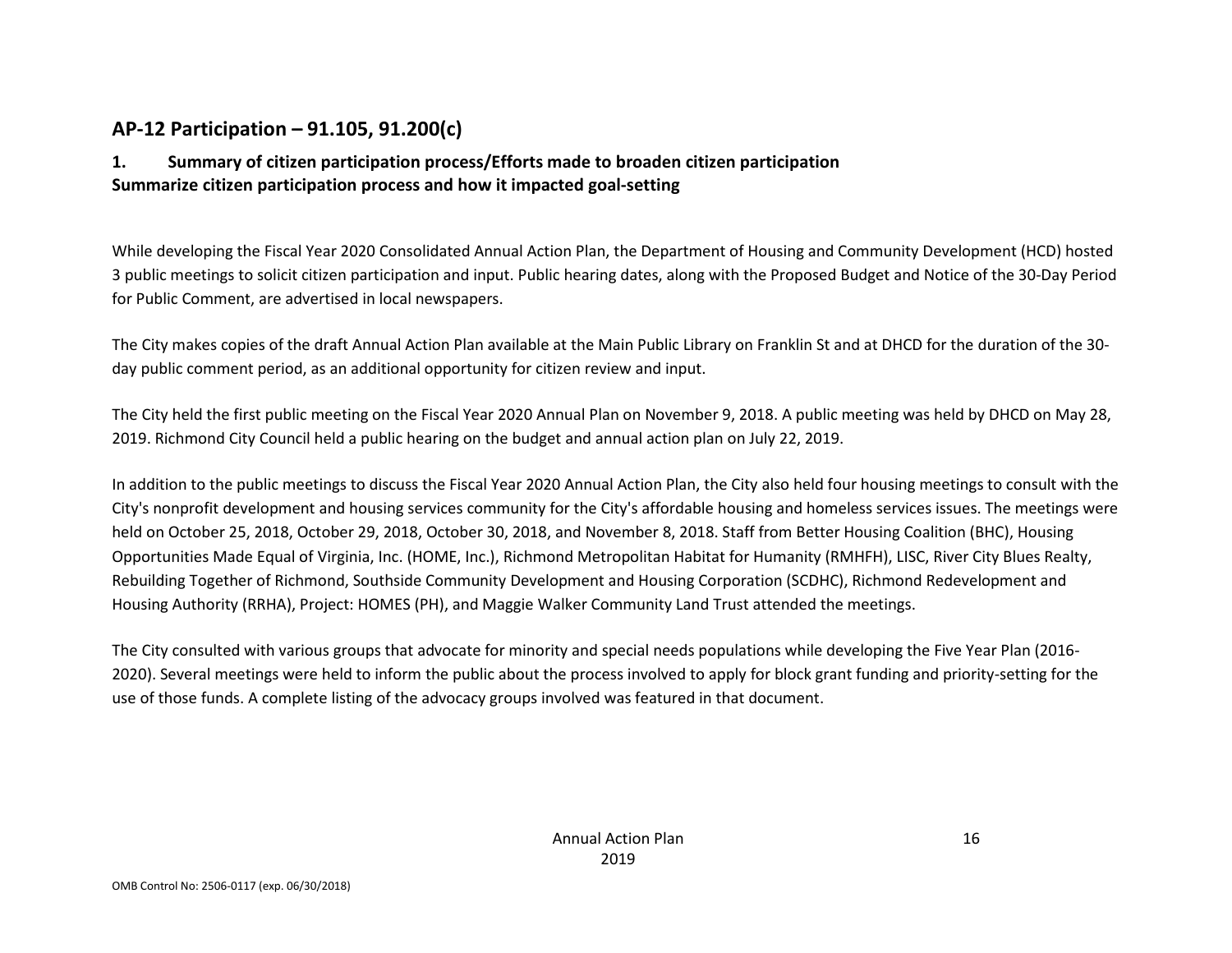### **Citizen Participation Outreach**

| <b>Sort Orde</b> | <b>Mode of Outreac</b><br>h. | <b>Target of Outreac</b><br>h | <b>Summary of</b><br>response/attendanc | <b>Summary of</b><br>comments received                            | <b>Summary of comment</b><br>s not accepted | URL (If<br>applicable |
|------------------|------------------------------|-------------------------------|-----------------------------------------|-------------------------------------------------------------------|---------------------------------------------|-----------------------|
|                  |                              |                               |                                         |                                                                   | and reasons                                 |                       |
|                  |                              |                               | Meeting was held on                     |                                                                   |                                             |                       |
|                  |                              |                               | November 9, 2018.                       |                                                                   |                                             |                       |
|                  |                              |                               | Ads were run in local                   |                                                                   |                                             |                       |
|                  |                              |                               | newspapers, and a                       |                                                                   |                                             |                       |
|                  |                              |                               | notice was placed on                    |                                                                   |                                             |                       |
|                  |                              |                               | the City's website in                   | The attendants had no                                             |                                             |                       |
|                  |                              | Non-                          | advance of the                          |                                                                   | None                                        |                       |
| 1                | <b>Public Meeting</b>        | targeted/broad<br>community   | meeting. Five City                      | comments about the<br>application process or<br>priority setting. |                                             |                       |
|                  |                              |                               | subrecipients and                       |                                                                   |                                             |                       |
|                  |                              |                               | nonprofits attended                     |                                                                   |                                             |                       |
|                  |                              |                               | the meeting who                         |                                                                   |                                             |                       |
|                  |                              |                               | were seeking                            |                                                                   |                                             |                       |
|                  |                              |                               | assistance for the                      |                                                                   |                                             |                       |
|                  |                              |                               | federal entitlement                     |                                                                   |                                             |                       |
|                  |                              |                               | grant applications.                     |                                                                   |                                             |                       |
|                  |                              |                               |                                         | A Metropolitan                                                    |                                             |                       |
|                  |                              |                               | Meeting was held on                     | <b>Business League (MBL)</b>                                      |                                             |                       |
|                  |                              | Non-                          | May 28, 2019. Ads                       | attendant joined the                                              |                                             |                       |
| $\overline{2}$   | <b>Public Hearing</b>        | targeted/broad                | were run in local                       | May 28, 2019 meeting.                                             | None                                        |                       |
|                  |                              | community                     | newspapers.                             | No public comments                                                |                                             |                       |
|                  |                              |                               |                                         | were received.                                                    |                                             |                       |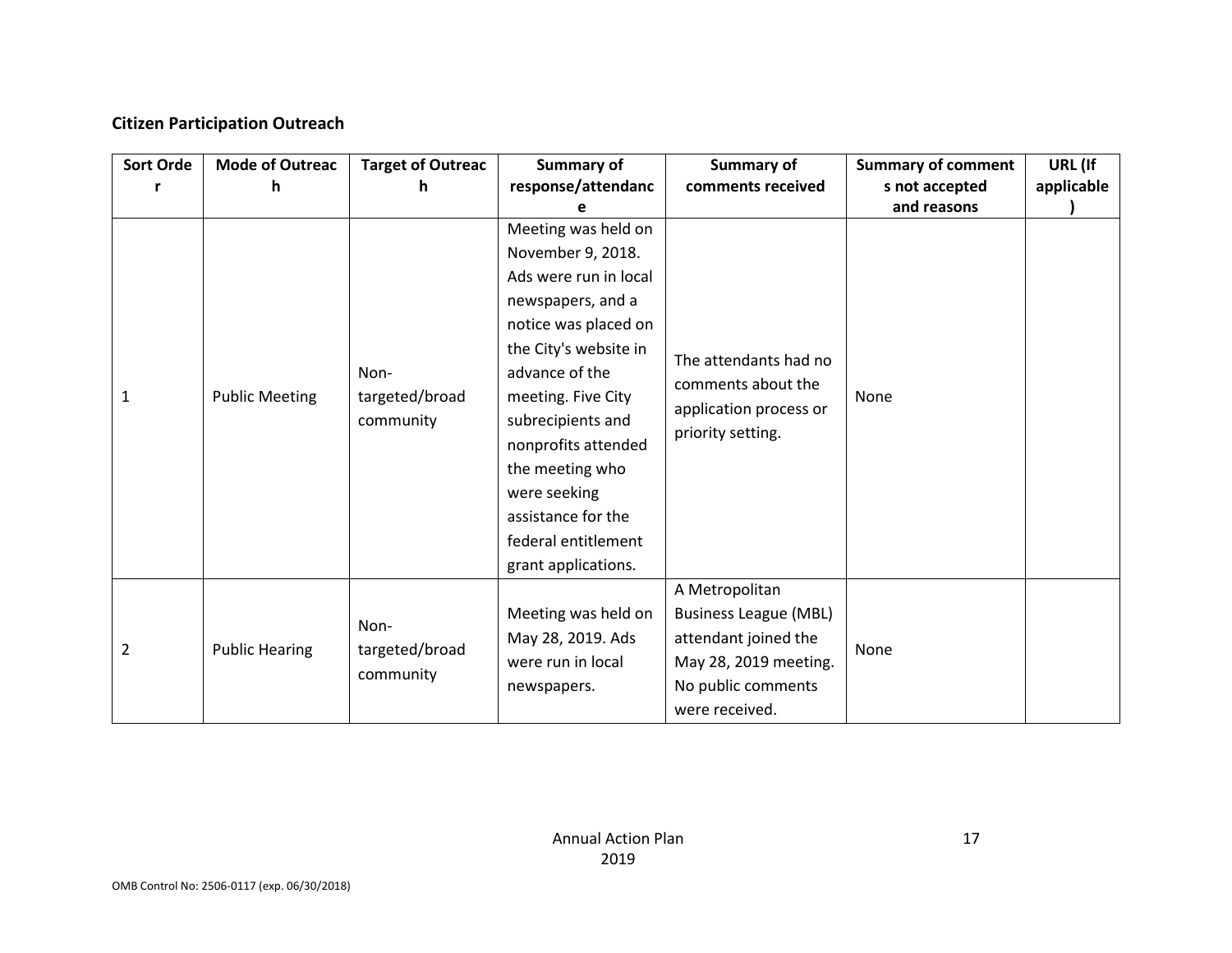|   |                       |                |                       | Omari Kadaffi - spoke      | Omari Kadaffi - spoke   |  |
|---|-----------------------|----------------|-----------------------|----------------------------|-------------------------|--|
|   |                       |                |                       | out against the AAP        | out against the AAP     |  |
|   |                       |                |                       | stating that more of       | stating that more of    |  |
|   |                       |                |                       | the funds should be        | the funds should be     |  |
|   |                       |                |                       | used to address the        | used to address the     |  |
|   |                       |                |                       | needs of residents at      | needs of residents at   |  |
|   |                       |                |                       | or below 30% AMI.          | or below 30% AMI.       |  |
|   |                       |                |                       | More of the federal        | More of the federal     |  |
|   |                       |                |                       | entitlement funds          | entitlement funds       |  |
|   |                       |                |                       | should be used to          | should be used to       |  |
|   |                       |                |                       | address the needs of       | address the needs of    |  |
|   |                       |                | City Council held     | residents living in        | residents living in     |  |
|   |                       |                | public hearing on     | public housing and         | public housing and      |  |
|   |                       | Non-           | July 22, 2019 to hear | that too much of the       | that too much of the    |  |
| 3 | <b>Public Hearing</b> | targeted/broad | public comments on    | funds are going to         | funds are going to      |  |
|   |                       | community      | the AAP. Ads were     | persons at 80% AMI         | persons at 80% AMI      |  |
|   |                       |                | run in local          | and to the elderly for     | and to the elderly for  |  |
|   |                       |                | newspapers.           | homeowner                  | homeowner               |  |
|   |                       |                |                       | repairs.Phil               | repairs.City's          |  |
|   |                       |                |                       | Cunningham with            | response: The federal   |  |
|   |                       |                |                       | <b>Better Housing</b>      | entitlement funds that  |  |
|   |                       |                |                       | Coalition spoke in         | are allocated to        |  |
|   |                       |                |                       | favor of the AAP and       | subrecipients each      |  |
|   |                       |                |                       | stated that it will assist | year are project-based. |  |
|   |                       |                |                       | residents and              | The City welcomes       |  |
|   |                       |                |                       | redevelopment in the       | subrecipients' projects |  |
|   |                       |                |                       | City.Charles Willis, a     | that target extremely   |  |
|   |                       |                |                       | city resident asked City   | low-income, i.e., 30%   |  |
|   |                       |                |                       |                            |                         |  |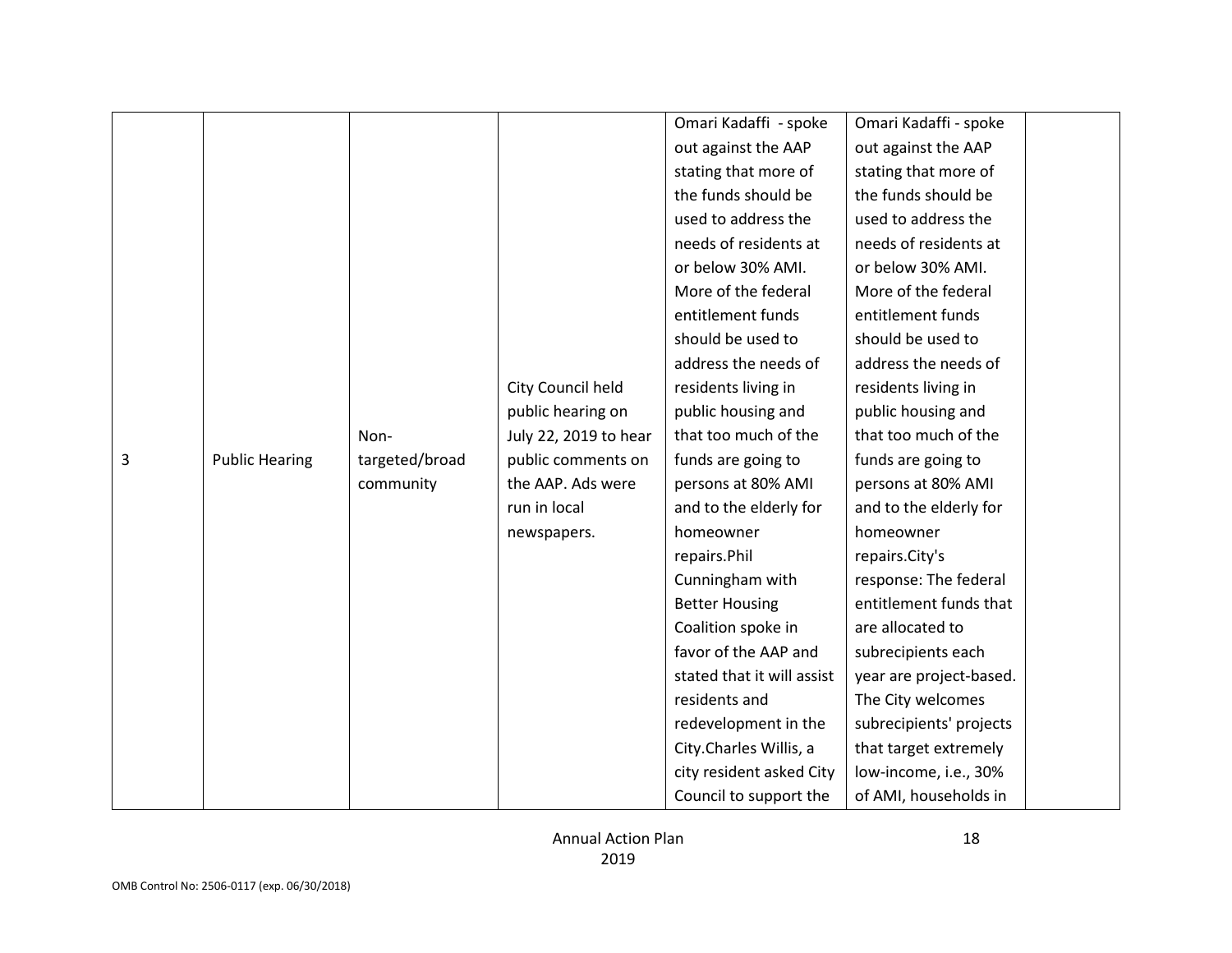|  |  | AAP.Melanie                | the City. These          |  |
|--|--|----------------------------|--------------------------|--|
|  |  | McDonald with              | projects will be funded  |  |
|  |  | HOMEWARD spoke in          | once subrecipients       |  |
|  |  | favor the AAP as           | propose funding          |  |
|  |  | written and said that      | requests in their        |  |
|  |  | <b>ESG and HOPWA funds</b> | funding applications.    |  |
|  |  | will greatly assist those  | One example in the FY    |  |
|  |  | residents most in          | 2019-2020 funded         |  |
|  |  | need.Mary Kay Huss         | projects is that         |  |
|  |  | with Richmond              | Richmond                 |  |
|  |  | Metropolitan Habitat       | Metropolitan Habitat     |  |
|  |  | for Humanity asked for     | for Humanity (RMHFH)     |  |
|  |  | City Council to approve    | proposed affordable      |  |
|  |  | the AAP. She advised       | housing assistance to    |  |
|  |  | that Habitat will use      | City employees           |  |
|  |  | funds to assist 5          | earning 30% of AMI.      |  |
|  |  | households who earn        | Also, the City didn't    |  |
|  |  | between 30-80% AMI         | receive funding          |  |
|  |  | with homeownership.        | applications from        |  |
|  |  | She also stated that       | RRHA for their projects  |  |
|  |  | over the years the         | for residents of public  |  |
|  |  | average household          | housing in Richmond      |  |
|  |  | income assisted by         | in FY 2019-2020.         |  |
|  |  | Habitat has been 40%       | Currently, the City is   |  |
|  |  | AMI.Malcom Jones of        | using CDBG funds from    |  |
|  |  | <b>Rebuilding Together</b> | previous years to assist |  |
|  |  | spoke in favor of the      | RRHA to address the      |  |
|  |  | AAP and stated that        | residents of Faye        |  |
|  |  | these funds will assist    | Towers through the       |  |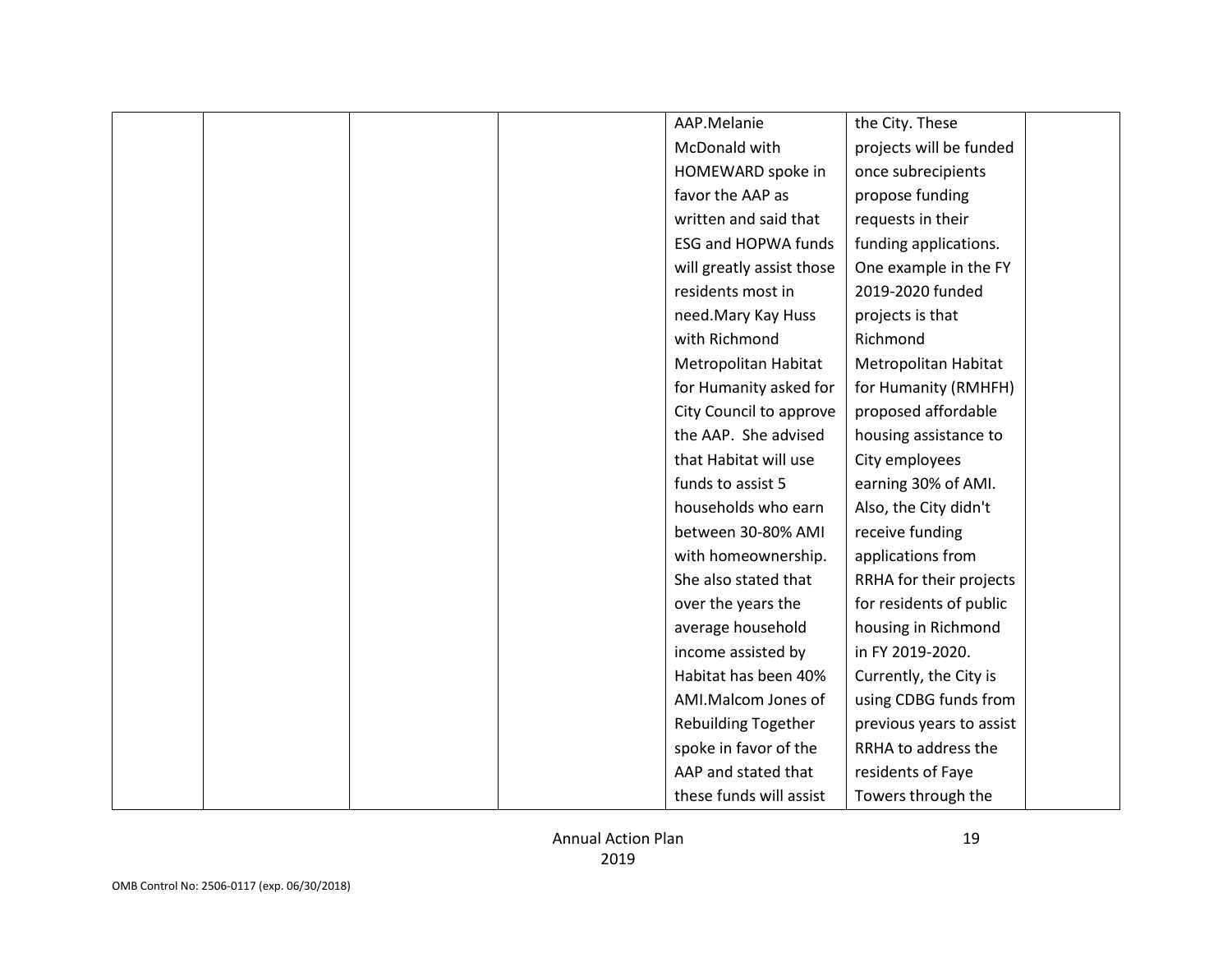|  |  | low income                | redevelopment of the    |  |
|--|--|---------------------------|-------------------------|--|
|  |  | homeowners with           | Baker School, which     |  |
|  |  | much needed repairs       | will house 51 units,    |  |
|  |  | in the Blackwell, Oak     | and development of      |  |
|  |  | Grove and Swansboro       | Jackson Ward Senior     |  |
|  |  | neighborhoods.Heathe      | Apartments, which will  |  |
|  |  | r Crislip with Housing    | house 72 units for low- |  |
|  |  | <b>Opportunities Made</b> | income seniors.         |  |
|  |  | Equal of VA asked City    |                         |  |
|  |  | council to support the    |                         |  |
|  |  | AAP as is. Ms. Crislip    |                         |  |
|  |  | stated the CDBG and       |                         |  |
|  |  | HOME funds will be        |                         |  |
|  |  | used to assist residents  |                         |  |
|  |  | with housing              |                         |  |
|  |  | counseling promote        |                         |  |
|  |  | fair housing and          |                         |  |
|  |  | provide much needed       |                         |  |
|  |  | down payment              |                         |  |
|  |  | assistance to low and     |                         |  |
|  |  | moderate income           |                         |  |
|  |  | residents.Lee             |                         |  |
|  |  | Household with            |                         |  |
|  |  | Project:HOMES             |                         |  |
|  |  | requested that City       |                         |  |
|  |  | Council approve the       |                         |  |
|  |  | AAP. Mr. Householder      |                         |  |
|  |  | stated that a majority    |                         |  |
|  |  | of the elderly residents  |                         |  |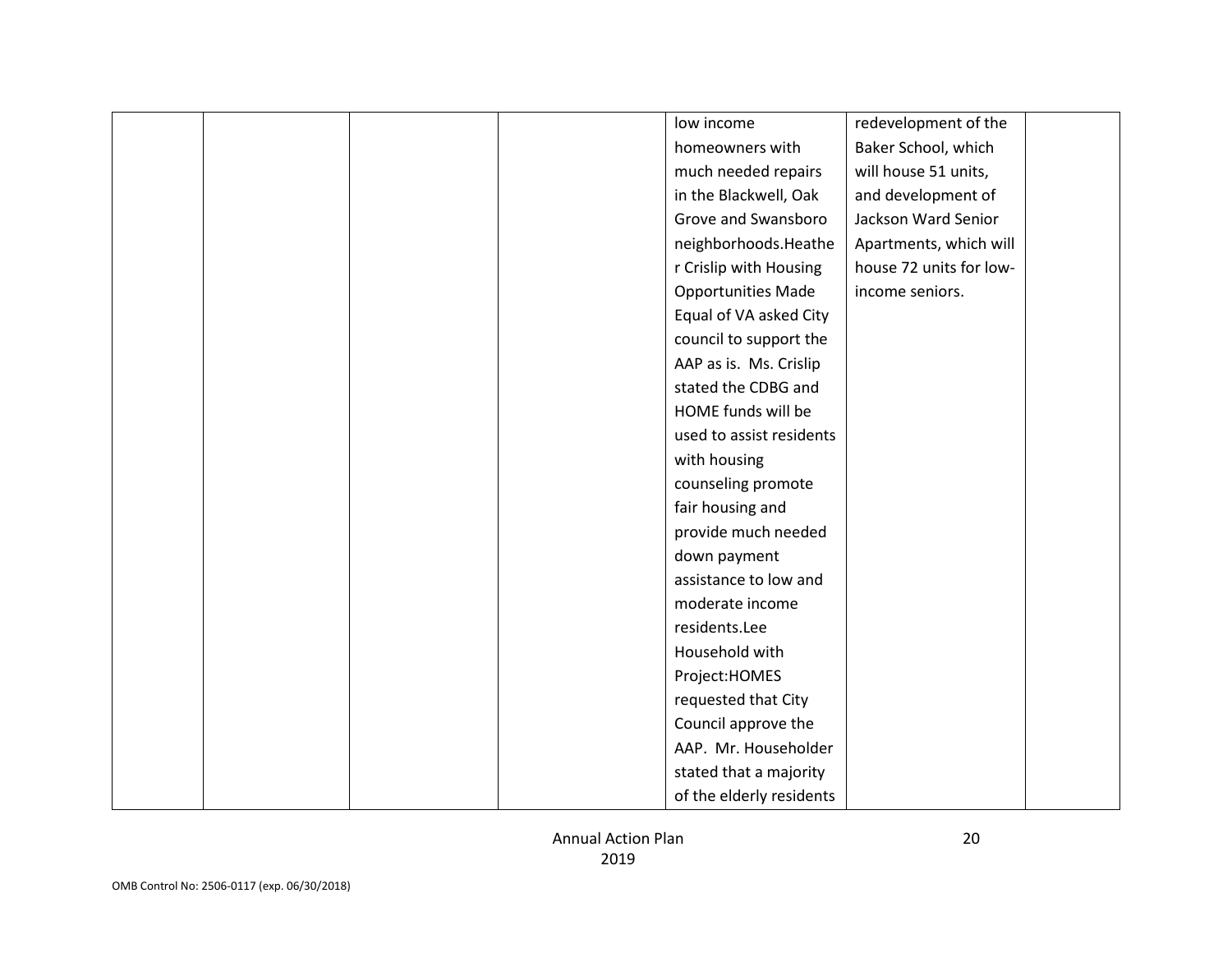| <b>Sort Orde</b> | <b>Mode of Outreac</b><br>n | <b>Target of Outreac</b><br>h | Summary of<br>response/attendanc | Summary of<br>comments received | <b>Summary of comment</b><br>s not accepted | URL (If<br>applicable |
|------------------|-----------------------------|-------------------------------|----------------------------------|---------------------------------|---------------------------------------------|-----------------------|
|                  |                             |                               | e                                |                                 | and reasons                                 |                       |
|                  |                             |                               |                                  | served by                       |                                             |                       |
|                  |                             |                               |                                  | Project: HOMES are at           |                                             |                       |
|                  |                             |                               |                                  | or below 30% AMI and            |                                             |                       |
|                  |                             |                               |                                  | their average                   |                                             |                       |
|                  |                             |                               |                                  | household income is             |                                             |                       |
|                  |                             |                               |                                  | \$12,000 per                    |                                             |                       |

**Table 4 – Citizen Participation Outreach**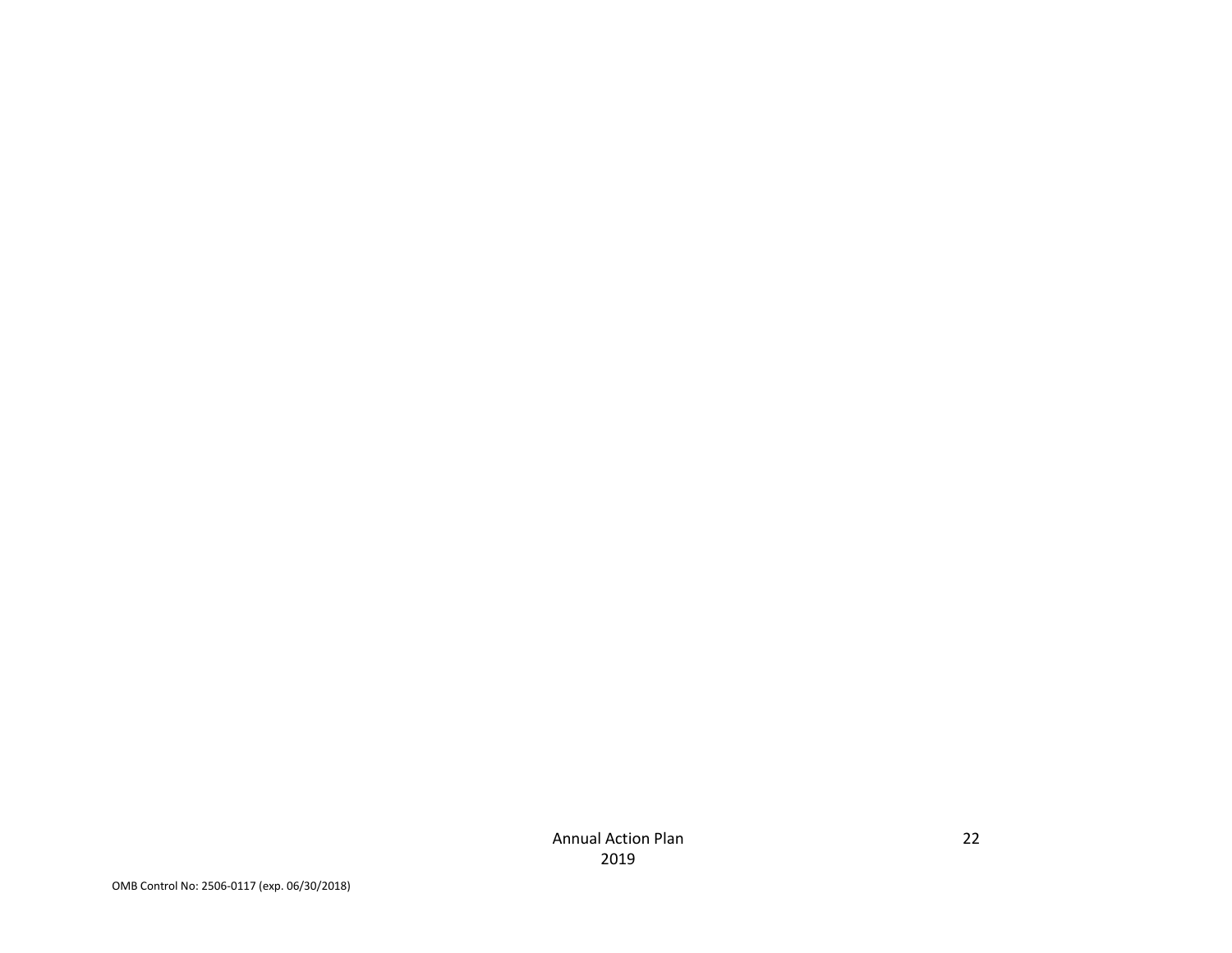## **Expected Resources**

## **AP-15 Expected Resources – 91.220(c)(1,2)**

#### **Introduction**

The proposed Fiscal Year 2020 budget is the funding allocation based on the four federal funds: CDBG, HOME, ESG, and HOPWA. The funding for each of the four categories for the Fiscal Year 2020 Annual Action Plan is as follows:

- CDBG-\$5,503,386
- HOME-\$1,705,440
- ESG-\$376,954
- HOPWA-\$1,186,209

#### **Anticipated Resources**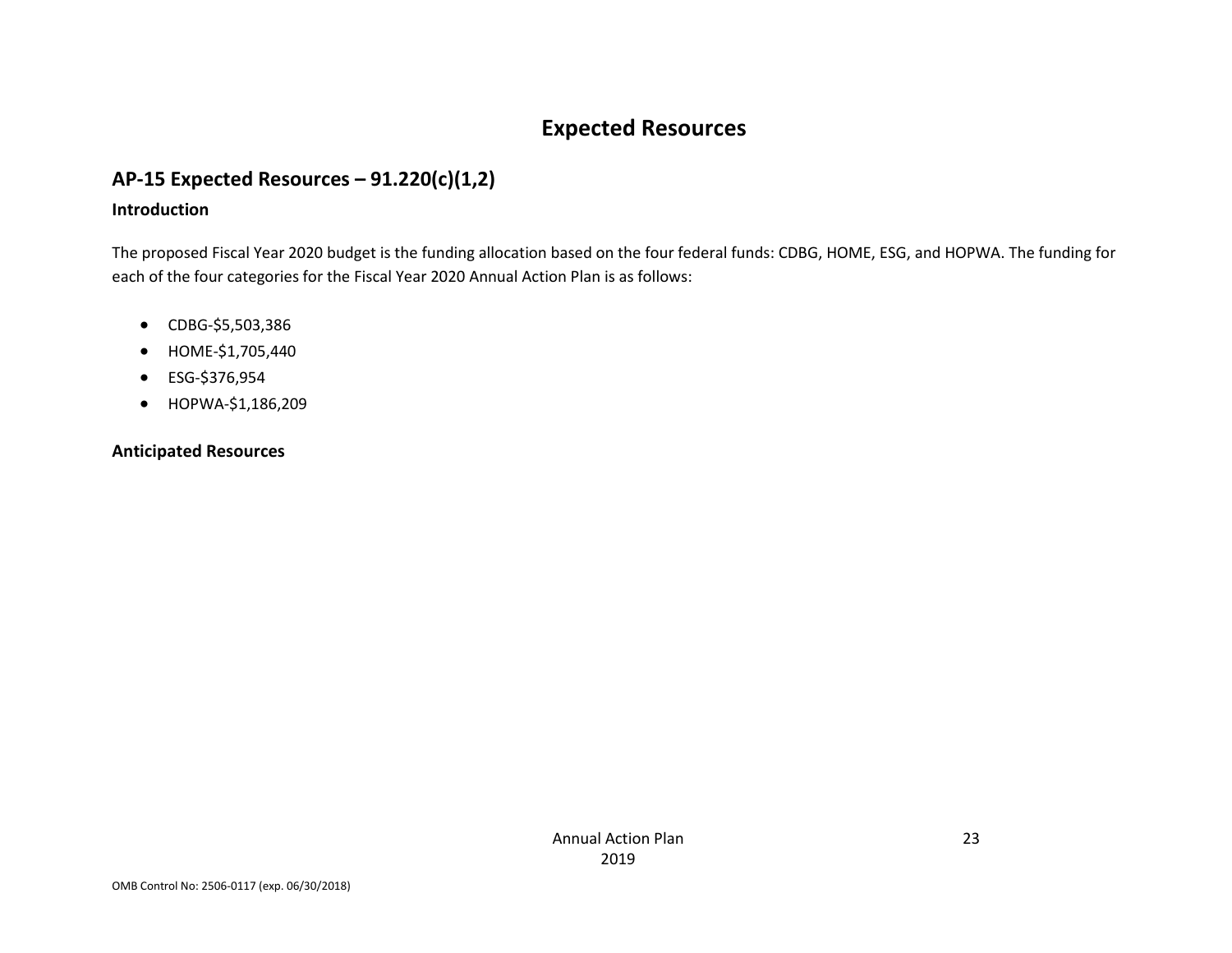| Program     | <b>Source</b> | <b>Uses of Funds</b>   | <b>Expected Amount Available Year 1</b> |              |                        |           | <b>Expected</b>               | <b>Narrative Description</b>             |
|-------------|---------------|------------------------|-----------------------------------------|--------------|------------------------|-----------|-------------------------------|------------------------------------------|
|             | <b>of</b>     |                        | Annual                                  | Program      | <b>Prior Year</b>      | Total:    | <b>Amount</b>                 |                                          |
|             | <b>Funds</b>  |                        | Allocation:<br>Ś                        | Income:<br>Ś | <b>Resources:</b><br>Ś | \$        | <b>Available</b><br>Remainder |                                          |
|             |               |                        |                                         |              |                        |           | of ConPlan                    |                                          |
|             |               |                        |                                         |              |                        |           | \$                            |                                          |
| <b>CDBG</b> | public -      | Acquisition            |                                         |              |                        |           |                               | Provide home ownership through           |
|             | federal       | Admin and              |                                         |              |                        |           |                               | sales and lease-purchase by              |
|             |               | Planning               |                                         |              |                        |           |                               | rehabilitating existing vacant homes     |
|             |               | Economic               |                                         |              |                        |           |                               | and new construction. Provide down       |
|             |               | Development            |                                         |              |                        |           |                               | payment assistance to LMI                |
|             |               | Housing                |                                         |              |                        |           |                               | households. Provide rehabilitation to    |
|             |               | Public                 |                                         |              |                        |           |                               | existing owner-occupied housing of       |
|             |               | Improvements           |                                         |              |                        |           |                               | LMI residents. Provide rental housing    |
|             |               | <b>Public Services</b> |                                         |              |                        |           |                               | to LMI renters through new               |
|             |               |                        |                                         |              |                        |           |                               | construction of rental units and         |
|             |               |                        |                                         |              |                        |           |                               | rehabilitation of existing rental units. |
|             |               |                        |                                         |              |                        |           |                               | Provide job opportunities through        |
|             |               |                        |                                         |              |                        |           |                               | economic development and public          |
|             |               |                        |                                         |              |                        |           |                               | services to LMI households. Build a      |
|             |               |                        |                                         |              |                        |           |                               | public service facility. Provide fair    |
|             |               |                        |                                         |              |                        |           |                               | housing services to minorities.          |
|             |               |                        |                                         |              |                        |           |                               | Provide lead based paint reduction       |
|             |               |                        |                                         |              |                        |           |                               | services to low-income children and      |
|             |               |                        |                                         |              |                        |           |                               | pregnant women. General grant            |
|             |               |                        | 4,462,031                               | 186,836      | 854,519                | 5,503,386 | 5,503,386                     | administration for CDBG program.         |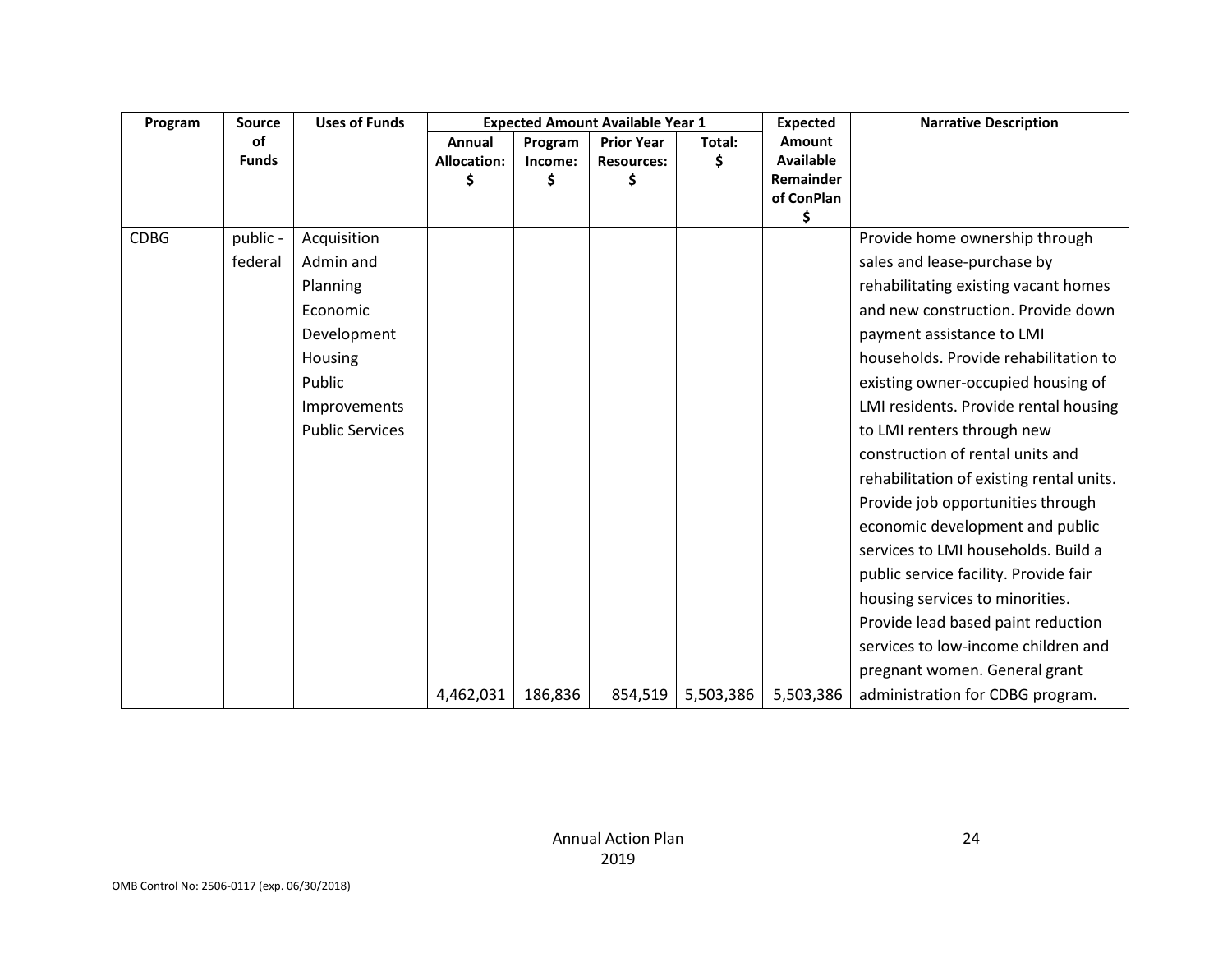| Program     | <b>Source</b> | <b>Uses of Funds</b> |                    |         | <b>Expected Amount Available Year 1</b> |           | <b>Expected</b> | <b>Narrative Description</b>          |
|-------------|---------------|----------------------|--------------------|---------|-----------------------------------------|-----------|-----------------|---------------------------------------|
|             | οf            |                      | Annual             | Program | <b>Prior Year</b>                       | Total:    | <b>Amount</b>   |                                       |
|             | <b>Funds</b>  |                      | <b>Allocation:</b> | Income: | <b>Resources:</b>                       | \$        | Available       |                                       |
|             |               |                      |                    | \$      | Ş                                       |           | Remainder       |                                       |
|             |               |                      |                    |         |                                         |           | of ConPlan      |                                       |
|             |               |                      |                    |         |                                         |           | \$              |                                       |
| <b>HOME</b> | public -      | Acquisition          |                    |         |                                         |           |                 | Provide home ownership through        |
|             | federal       | Homebuyer            |                    |         |                                         |           |                 | sales and lease-purchase by           |
|             |               | assistance           |                    |         |                                         |           |                 | rehabilitating existing vacant homes  |
|             |               | Homeowner            |                    |         |                                         |           |                 | and new construction. Provide down    |
|             |               | rehab                |                    |         |                                         |           |                 | payment assistance to LMI             |
|             |               | Multifamily          |                    |         |                                         |           |                 | households. Provide rehabilitation to |
|             |               | rental new           |                    |         |                                         |           |                 | existing owner-occupied housing of    |
|             |               | construction         |                    |         |                                         |           |                 | LMI residents. General grant          |
|             |               | Multifamily          |                    |         |                                         |           |                 | administration for HOME program.      |
|             |               | rental rehab         |                    |         |                                         |           |                 |                                       |
|             |               | <b>New</b>           |                    |         |                                         |           |                 |                                       |
|             |               | construction for     |                    |         |                                         |           |                 |                                       |
|             |               | ownership            |                    |         |                                         |           |                 |                                       |
|             |               | <b>TBRA</b>          | 1,455,440          | 0       | 250,000                                 | 1,705,440 | 1,705,440       |                                       |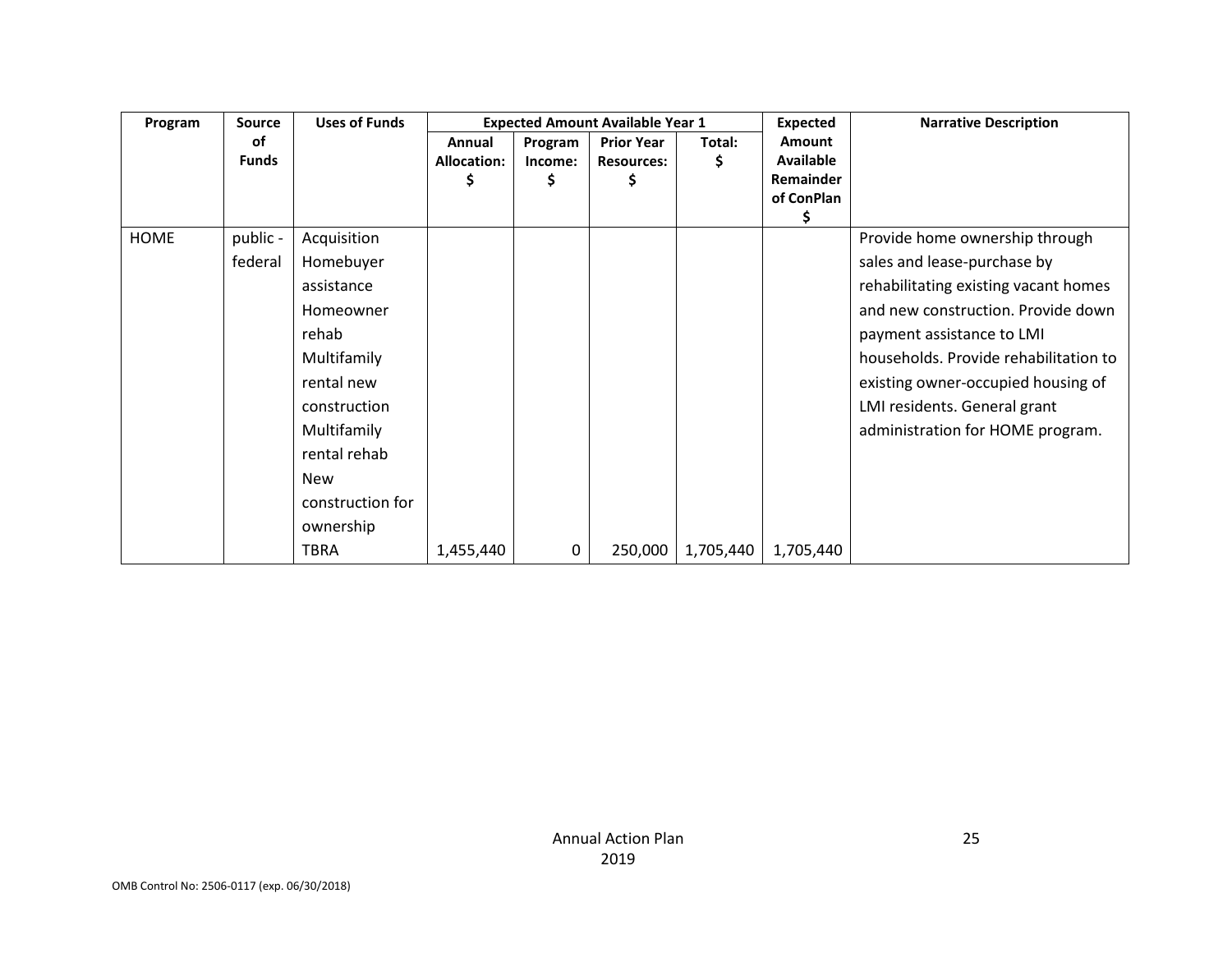| Program      | <b>Source</b>      | <b>Uses of Funds</b> |                                   |                          | <b>Expected Amount Available Year 1</b>      |              | <b>Expected</b>                                              | <b>Narrative Description</b>       |
|--------------|--------------------|----------------------|-----------------------------------|--------------------------|----------------------------------------------|--------------|--------------------------------------------------------------|------------------------------------|
|              | оf<br><b>Funds</b> |                      | Annual<br><b>Allocation:</b><br>S | Program<br>Income:<br>\$ | <b>Prior Year</b><br><b>Resources:</b><br>\$ | Total:<br>\$ | <b>Amount</b><br><b>Available</b><br>Remainder<br>of ConPlan |                                    |
| <b>HOPWA</b> | public -           | Permanent            |                                   |                          |                                              |              |                                                              | Provide housing assistance through |
|              | federal            | housing in           |                                   |                          |                                              |              |                                                              | the use of permanent housing       |
|              |                    | facilities           |                                   |                          |                                              |              |                                                              | facilities, TBRA, STRMU, Permanent |
|              |                    | Permanent            |                                   |                          |                                              |              |                                                              | Housing Placement (PHP), and case  |
|              |                    | housing              |                                   |                          |                                              |              |                                                              | management to LMI households with  |
|              |                    | placement            |                                   |                          |                                              |              |                                                              | HIV/AIDS. General program          |
|              |                    | Short term or        |                                   |                          |                                              |              |                                                              | administration for HOPWA program.  |
|              |                    | transitional         |                                   |                          |                                              |              |                                                              |                                    |
|              |                    | housing facilities   |                                   |                          |                                              |              |                                                              |                                    |
|              |                    | <b>STRMU</b>         |                                   |                          |                                              |              |                                                              |                                    |
|              |                    | Supportive           |                                   |                          |                                              |              |                                                              |                                    |
|              |                    | services             |                                   |                          |                                              |              |                                                              |                                    |
|              |                    | TBRA                 | 1,186,209                         | 0                        | 0                                            | 1,186,209    | 1,186,209                                                    |                                    |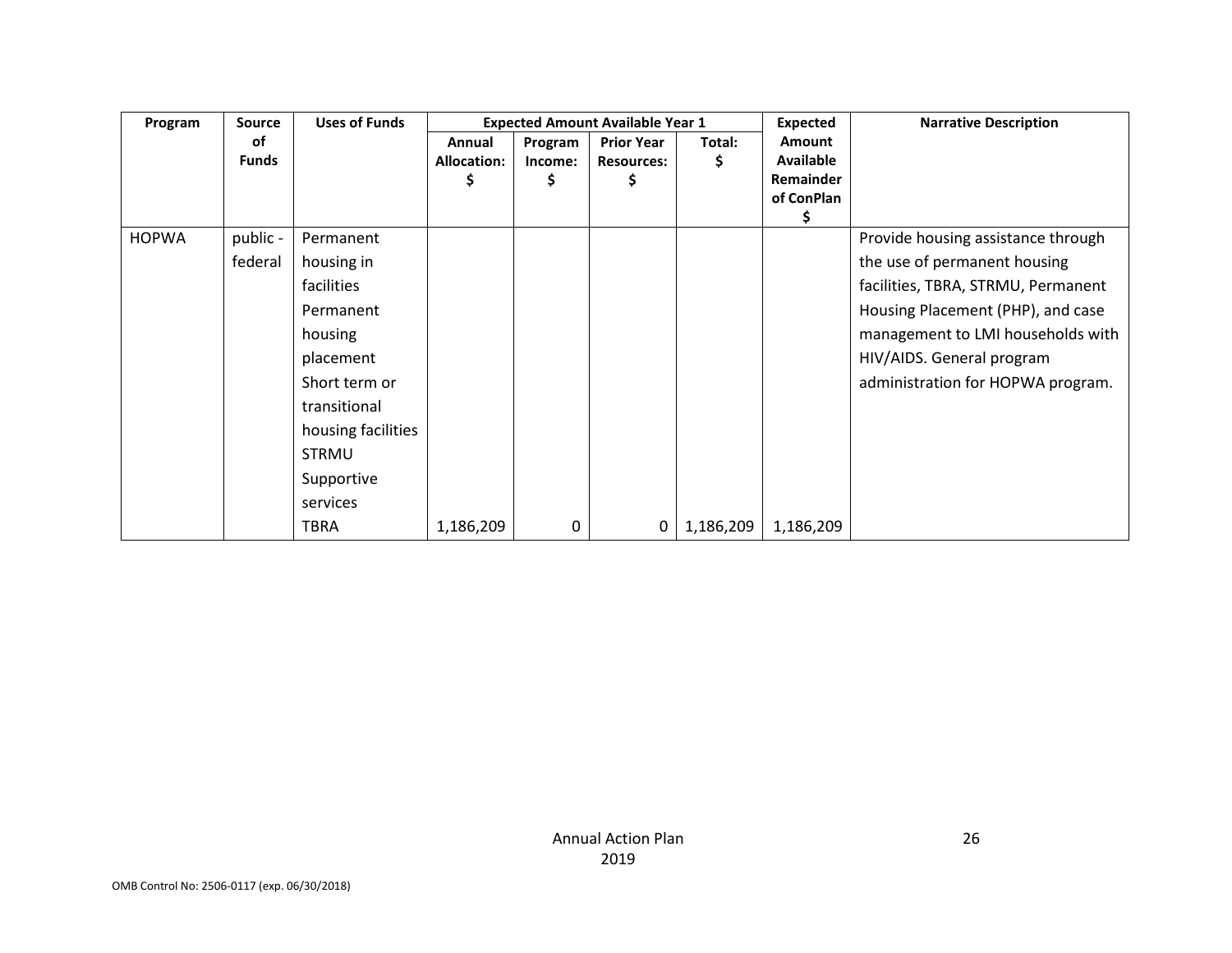| Program   | <b>Source</b> | <b>Uses of Funds</b> | <b>Expected Amount Available Year 1</b> |             | <b>Expected</b>   | <b>Narrative Description</b> |                  |                                      |
|-----------|---------------|----------------------|-----------------------------------------|-------------|-------------------|------------------------------|------------------|--------------------------------------|
|           | of            |                      | Annual                                  | Program     | <b>Prior Year</b> | Total:                       | Amount           |                                      |
|           | <b>Funds</b>  |                      | <b>Allocation:</b>                      | Income:     | <b>Resources:</b> | \$                           | <b>Available</b> |                                      |
|           |               |                      | \$                                      | \$          | \$                |                              | <b>Remainder</b> |                                      |
|           |               |                      |                                         |             |                   |                              | of ConPlan<br>\$ |                                      |
| ESG       | public -      | Conversion and       |                                         |             |                   |                              |                  | Provide overnight shelter, rapid re- |
|           | federal       | rehab for            |                                         |             |                   |                              |                  | housing assistance, and financial    |
|           |               | transitional         |                                         |             |                   |                              |                  | assistance for homelessness          |
|           |               | housing              |                                         |             |                   |                              |                  | prevention. Data collection. General |
|           |               | Financial            |                                         |             |                   |                              |                  | grant administration for ESG         |
|           |               | Assistance           |                                         |             |                   |                              |                  | program.                             |
|           |               | Overnight            |                                         |             |                   |                              |                  |                                      |
|           |               | shelter              |                                         |             |                   |                              |                  |                                      |
|           |               | Rapid re-            |                                         |             |                   |                              |                  |                                      |
|           |               | housing (rental      |                                         |             |                   |                              |                  |                                      |
|           |               | assistance)          |                                         |             |                   |                              |                  |                                      |
|           |               | Rental               |                                         |             |                   |                              |                  |                                      |
|           |               | Assistance           |                                         |             |                   |                              |                  |                                      |
|           |               | Services             |                                         |             |                   |                              |                  |                                      |
|           |               | Transitional         |                                         |             |                   |                              |                  |                                      |
|           |               | housing              | 376,954                                 | 0           | 0                 | 376,954                      | 376,954          |                                      |
| Continuum | public -      | Rental               |                                         |             |                   |                              |                  | VSH will leverage existing resources |
| of Care   | federal       | Assistance           |                                         |             |                   |                              |                  | allocated to the community to serve  |
|           |               | Transitional         |                                         |             |                   |                              |                  | the target population.               |
|           |               | housing              | 50,000                                  | $\mathbf 0$ | 0                 | 50,000                       | 0                |                                      |
| General   | public -      | Admin and            |                                         |             |                   |                              |                  | Subrecipients will use general fund  |
| Fund      | local         | Planning             |                                         |             |                   |                              |                  | money for match and leverage to      |
|           |               | Economic             |                                         |             |                   |                              |                  | complete projects.                   |
|           |               | Development          | 659,850                                 | 0           | 0                 | 659,850                      | 0                |                                      |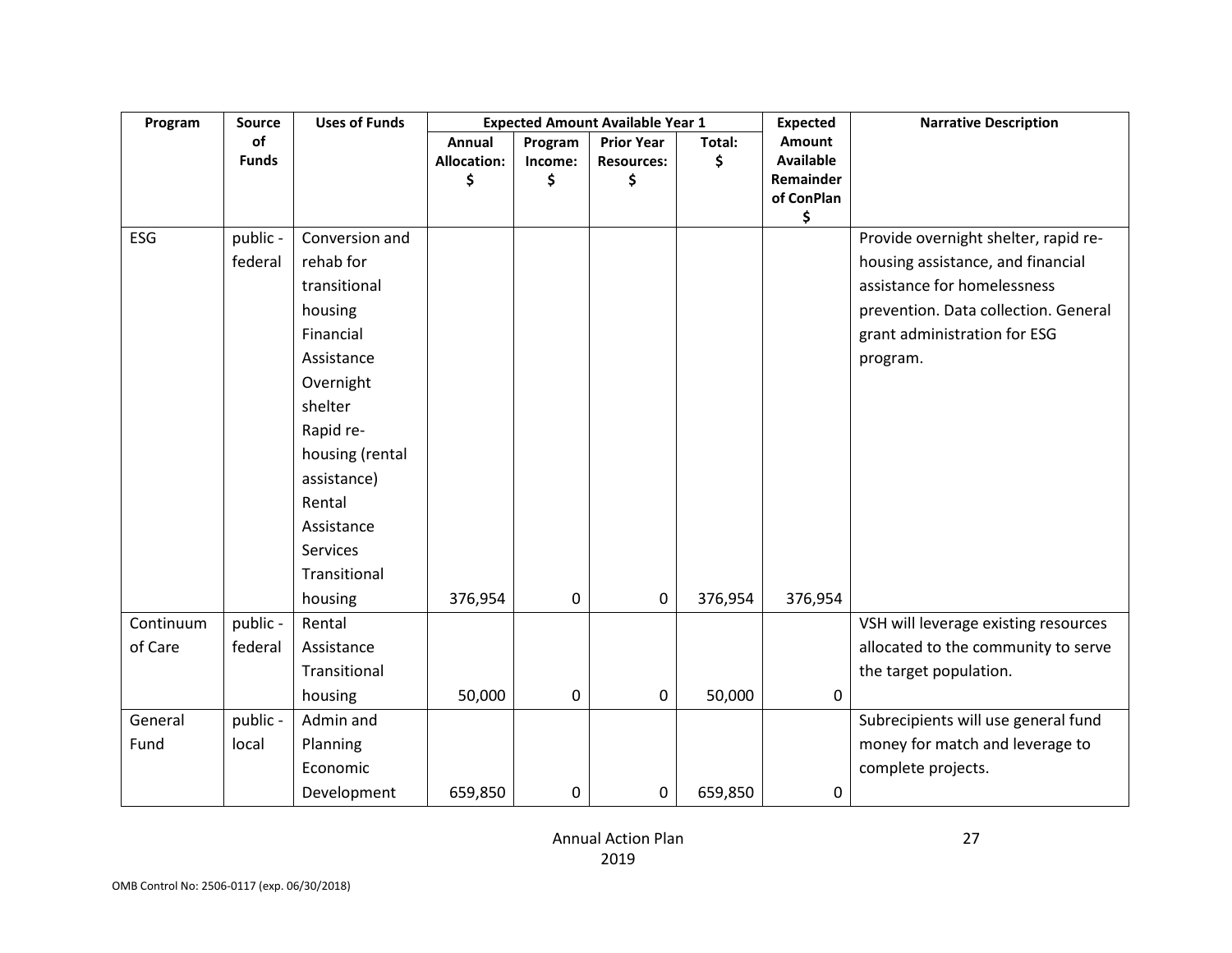| Program    | <b>Source</b> | <b>Uses of Funds</b> |                    |         | <b>Expected Amount Available Year 1</b> |         | <b>Expected</b> | <b>Narrative Description</b>           |
|------------|---------------|----------------------|--------------------|---------|-----------------------------------------|---------|-----------------|----------------------------------------|
|            | οf            |                      | Annual             | Program | <b>Prior Year</b>                       | Total:  | <b>Amount</b>   |                                        |
|            | <b>Funds</b>  |                      | <b>Allocation:</b> | Income: | <b>Resources:</b>                       | \$      | Available       |                                        |
|            |               |                      | Ş                  | \$      | Ş                                       |         | Remainder       |                                        |
|            |               |                      |                    |         |                                         |         | of ConPlan      |                                        |
|            |               |                      |                    |         |                                         |         | \$              |                                        |
| Supportive | public -      | Permanent            |                    |         |                                         |         |                 | Subrecipients will use supportive      |
| Housing    | federal       | housing in           |                    |         |                                         |         |                 | housing program funds to support       |
| Program    |               | facilities           |                    |         |                                         |         |                 | facility based housing for people with |
|            |               |                      | 0                  | 0       | 0                                       | 0       | 0               | HIV/AIDS.                              |
| Other      | private       | Financial            |                    |         |                                         |         |                 | Subrecipients will use ESG match to    |
|            |               | Assistance           |                    |         |                                         |         |                 | provide financial assistance,          |
|            |               | Overnight            |                    |         |                                         |         |                 | overnight shelter, rapid rehousing,    |
|            |               | shelter              |                    |         |                                         |         |                 | and data collection.                   |
|            |               | Rapid re-            |                    |         |                                         |         |                 |                                        |
|            |               | housing (rental      |                    |         |                                         |         |                 |                                        |
|            |               | assistance)          |                    |         |                                         |         |                 |                                        |
|            |               | Supportive           |                    |         |                                         |         |                 |                                        |
|            |               | services             |                    |         |                                         |         |                 |                                        |
|            |               | Other                | 376,954            | 0       | 0                                       | 376,954 | 0               |                                        |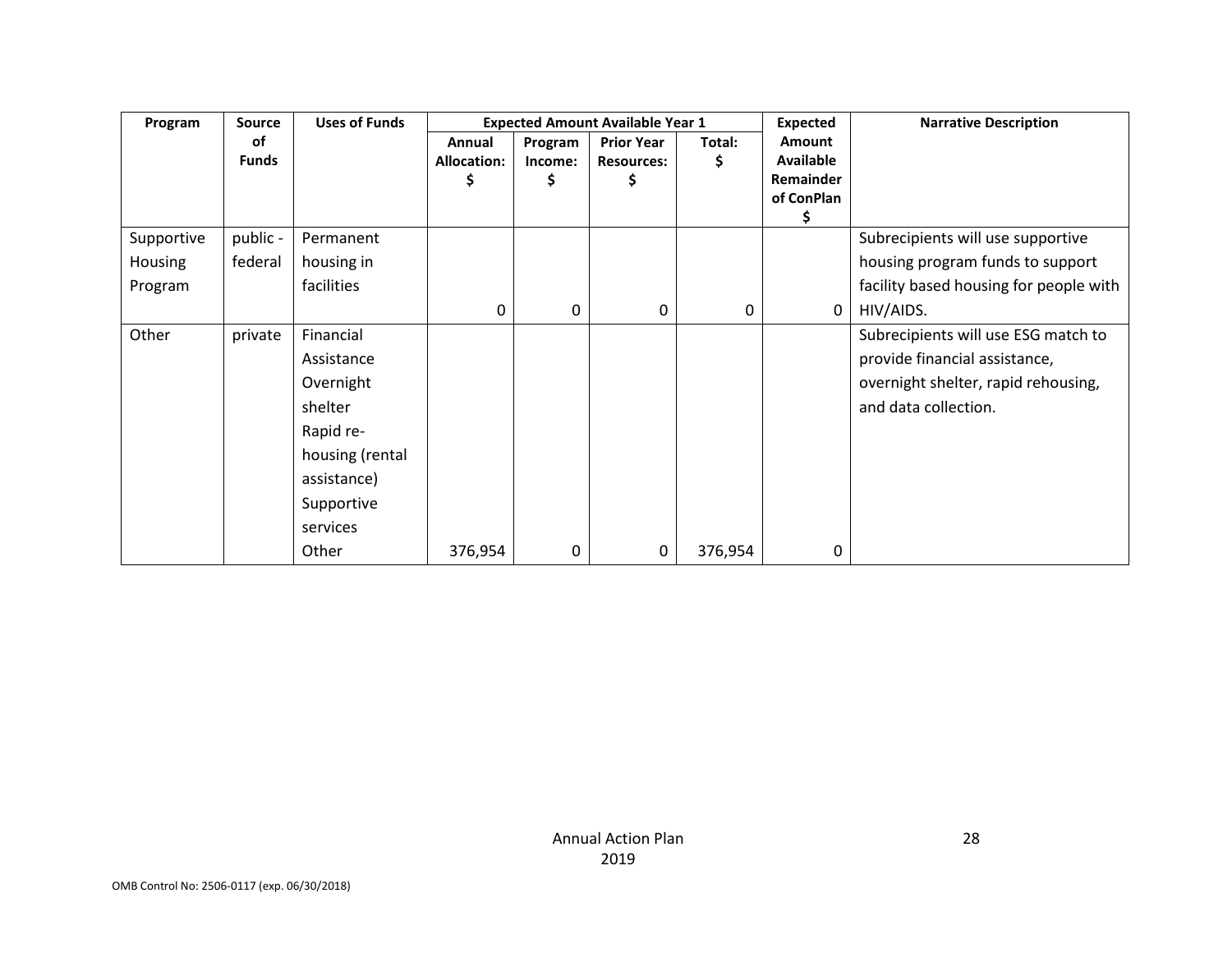| Program | <b>Source</b> | <b>Uses of Funds</b> |                    |         | <b>Expected Amount Available Year 1</b> |           | <b>Expected</b>         | <b>Narrative Description</b>          |
|---------|---------------|----------------------|--------------------|---------|-----------------------------------------|-----------|-------------------------|---------------------------------------|
|         | οf            |                      | Annual             | Program | <b>Prior Year</b>                       | Total:    | Amount                  |                                       |
|         | <b>Funds</b>  |                      | <b>Allocation:</b> | Income: | <b>Resources:</b>                       | \$        | <b>Available</b>        |                                       |
|         |               |                      | Ş                  | \$      | \$                                      |           | Remainder<br>of ConPlan |                                       |
|         |               |                      |                    |         |                                         |           | \$                      |                                       |
| Other   | public -      | Economic             |                    |         |                                         |           |                         | Subrecipients will use state matching |
|         | state         | Development          |                    |         |                                         |           |                         | funds for new construction of         |
|         |               | Homebuyer            |                    |         |                                         |           |                         | homeowner units, owner-occupied       |
|         |               | assistance           |                    |         |                                         |           |                         | housing rehab, downpayment            |
|         |               | Homeowner            |                    |         |                                         |           |                         | assistance, housing counseling        |
|         |               | rehab                |                    |         |                                         |           |                         | services, public services, and rapid  |
|         |               | Multifamily          |                    |         |                                         |           |                         | rehousing services for homeless       |
|         |               | rental new           |                    |         |                                         |           |                         | persons and families.                 |
|         |               | construction         |                    |         |                                         |           |                         |                                       |
|         |               | <b>New</b>           |                    |         |                                         |           |                         |                                       |
|         |               | construction for     |                    |         |                                         |           |                         |                                       |
|         |               | ownership            |                    |         |                                         |           |                         |                                       |
|         |               | Rapid re-            |                    |         |                                         |           |                         |                                       |
|         |               | housing (rental      |                    |         |                                         |           |                         |                                       |
|         |               | assistance)          |                    |         |                                         |           |                         |                                       |
|         |               | <b>STRMU</b>         |                    |         |                                         |           |                         |                                       |
|         |               | Supportive           |                    |         |                                         |           |                         |                                       |
|         |               | services             | 1,433,554          | 0       | $\mathsf 0$                             | 1,433,554 | 0                       |                                       |

**Table 5 - Expected Resources – Priority Table**

**Explain how federal funds will leverage those additional resources (private, state and local funds), including a description of how matching requirements will be satisfied**

The City will meet its federal match requirements through a combination of private matching resources, other federal grants, and state and local government funding.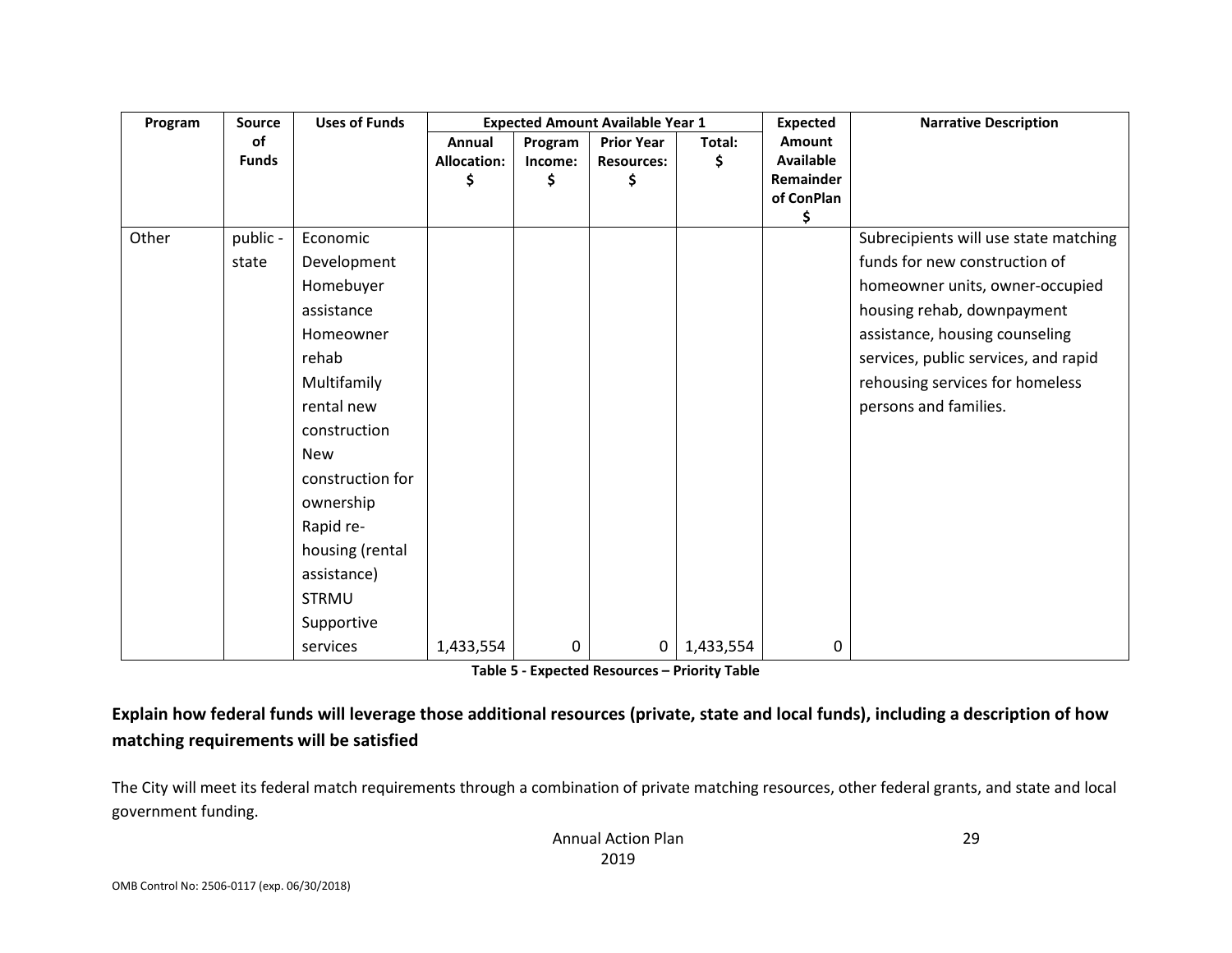## **If appropriate, describe publically owned land or property located within the jurisdiction that may be used to address the needs identified in the plan**

The publically owned land will be or has been used to address the needs of affordable housing, which includes VSH properties in East End NiB, Vacant Oak Grove Elementary School, Armstrong High School, which are under construction, and Norrell Elementary School.

#### **Discussion**

The CDBG funding allocation for the Fiscal Year 2020 action plan has an increase of \$19,555 for the entitlement funding, compared to the Fiscal Year 2019 adopted action plan. The HOME funding allocation for the Fiscal Year 2020 action plan has a decrease of \$44,861 for the entitlement funding, compared to the Fiscal Year 2019 adopted action plan. The ESG funding allocation for the Fiscal Year 2020 action plan has an increase of \$10,160 for the entitlement funding, compared to the Fiscal Year 2019 adopted action plan. The HOPWA funds in the Fiscal Year 2020 action plan has an increase of \$136,200 for the entitlement funding, compared to the Fiscal Year 2019 adopted action plan. The City will continue to find other funding sources such as the state funds, general funds, and private funds to maintain the similar service levels achieved in previous years.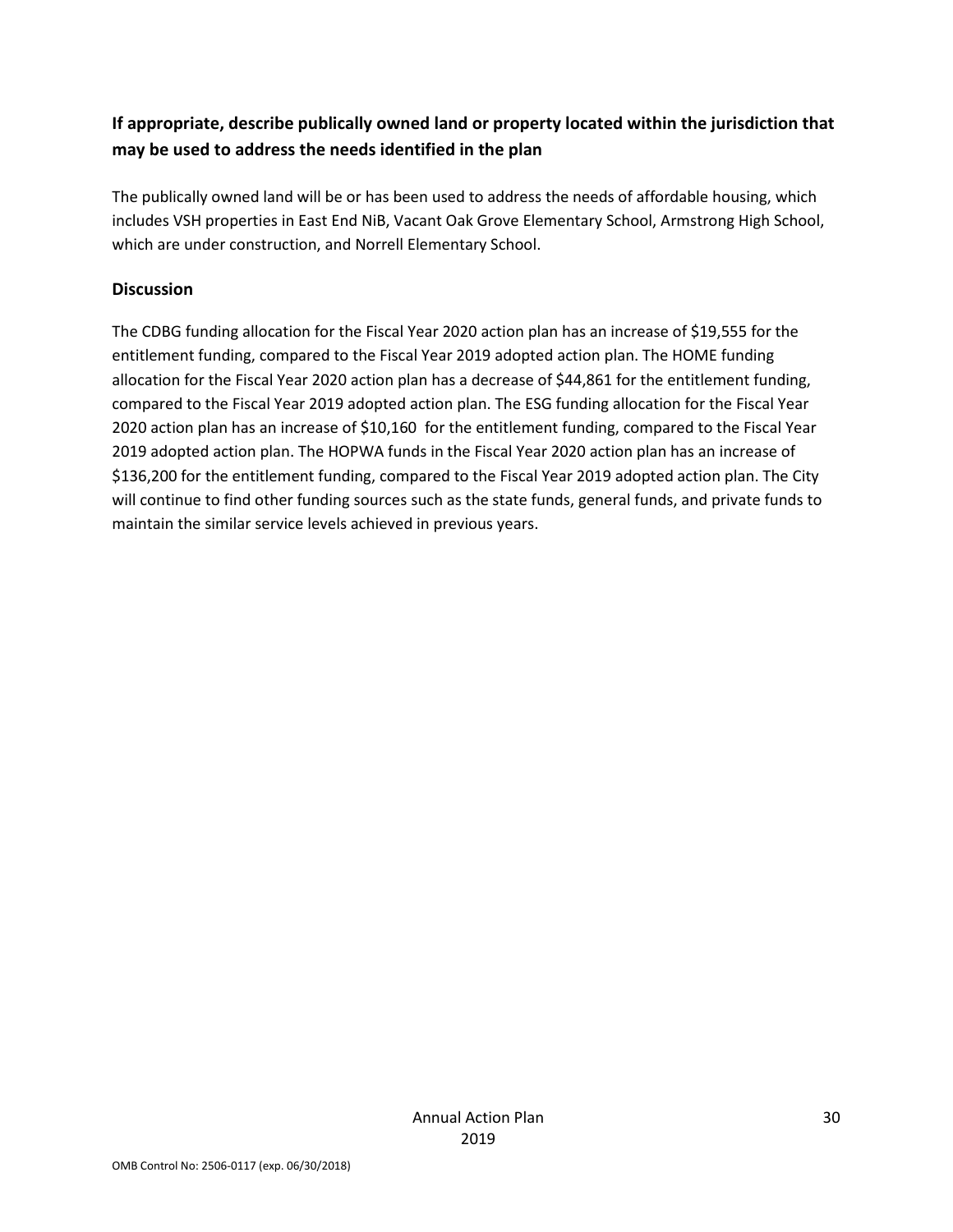## **Annual Goals and Objectives**

## **AP-20 Annual Goals and Objectives**

#### **Goals Summary Information**

| Sort           | <b>Goal Name</b> | <b>Start</b> | End  | Category              | Geographic           | <b>Needs Addressed</b> | <b>Funding</b> | <b>Goal Outcome Indicator</b>   |
|----------------|------------------|--------------|------|-----------------------|----------------------|------------------------|----------------|---------------------------------|
| Order          |                  | Year         | Year |                       | Area                 |                        |                |                                 |
| 1              | Improve current  | 2016         | 2020 | Affordable            | Jefferson            | Creating               | CDBG:          | Public service activities other |
|                | housing stock    |              |      | Housing               | Davis -              | sustainable            | \$1,318,867    | than Low/Moderate Income        |
|                |                  |              |      |                       | Blackwell            | neighborhoods          | HOME:          | Housing Benefit: 220 Persons    |
|                |                  |              |      |                       | Corridor             | Increasing the         | \$385,440      | Assisted                        |
|                |                  |              |      |                       | Jefferson            | supply of              | General        | Public service activities for   |
|                |                  |              |      |                       | Davis -              | affordable rental      | Fund:          | Low/Moderate Income Housing     |
|                |                  |              |      |                       | Bellemeade           | housing                | \$157,000      | Benefit: 70 Households Assisted |
|                |                  |              |      |                       | Corridor             |                        | State of       | Rental units rehabilitated: 21  |
|                |                  |              |      |                       | <b>Highland Park</b> |                        | Virginia:      | <b>Household Housing Unit</b>   |
|                |                  |              |      |                       | Southern Tip         |                        | \$262,548      | Homeowner Housing Added: 2      |
|                |                  |              |      |                       | Corridor             |                        |                | Household Housing Unit          |
|                |                  |              |      |                       | Citywide             |                        |                | <b>Homeowner Housing</b>        |
|                |                  |              |      |                       |                      |                        |                | Rehabilitated: 99 Household     |
|                |                  |              |      |                       |                      |                        |                | <b>Housing Unit</b>             |
|                |                  |              |      |                       |                      |                        |                | Other: 150 Other                |
| $\overline{2}$ | De-concentrate   | 2016         | 2020 | <b>Public Housing</b> | Citywide             | Creating               | CDBG: \$0      | Rental units constructed: 0     |
|                | public housing   |              |      |                       |                      | sustainable            |                | Household Housing Unit          |
|                |                  |              |      |                       |                      | neighborhoods          |                |                                 |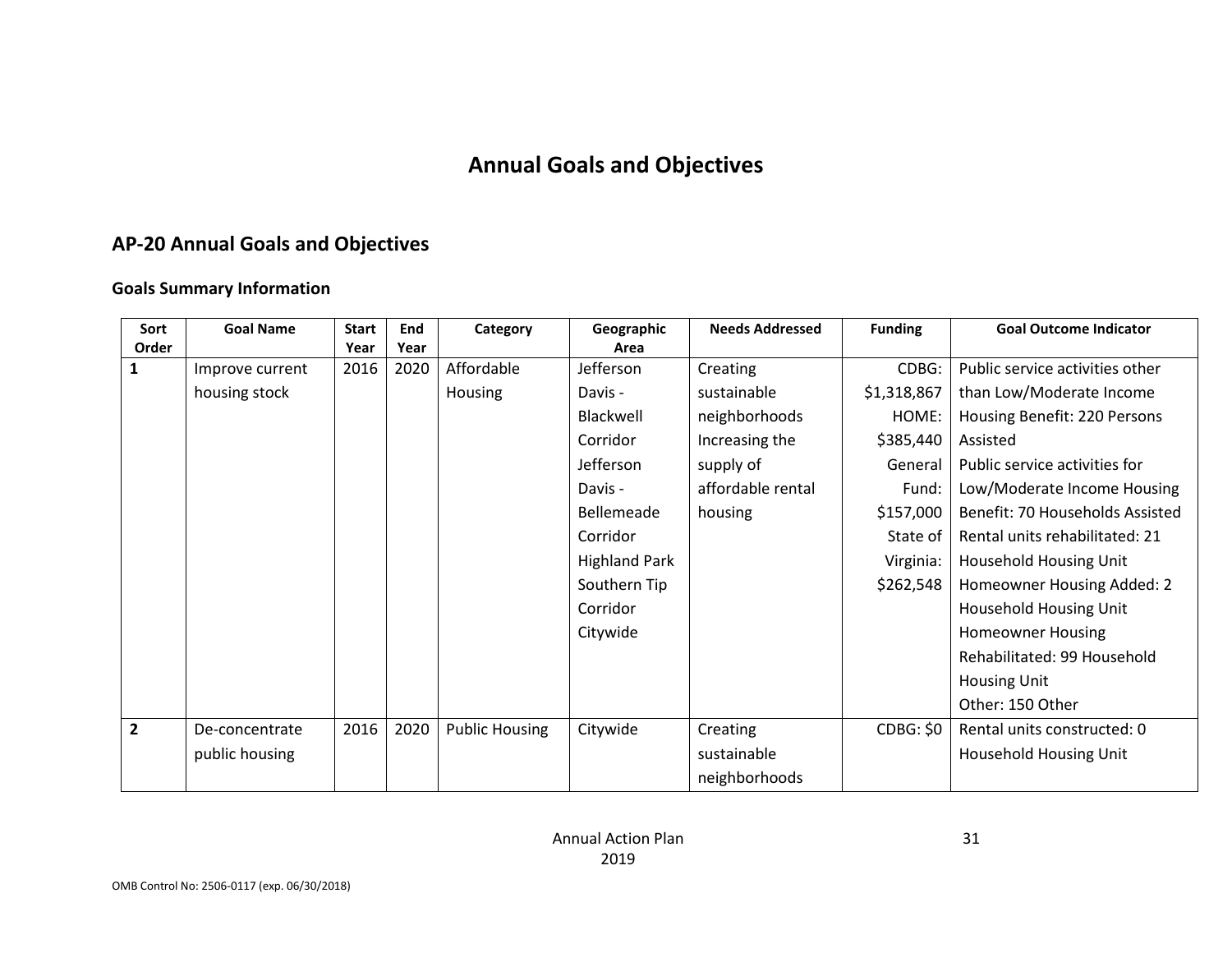| $\overline{\mathbf{3}}$ | Reduce       | 2016 | 2020 | Affordable  | Hull Street -        | Creating      | CDBG:     | <b>Housing Code</b>           |
|-------------------------|--------------|------|------|-------------|----------------------|---------------|-----------|-------------------------------|
|                         | neighborhood |      |      | Housing     | Lower                | sustainable   | \$125,000 | Enforcement/Foreclosed        |
|                         | blight       |      |      | Non-Housing | Corridor             | neighborhoods |           | Property Care: 3000 Household |
|                         |              |      |      | Community   | East End -           |               |           | <b>Housing Unit</b>           |
|                         |              |      |      | Development | Nine Mile            |               |           |                               |
|                         |              |      |      |             | <b>Road Corridor</b> |               |           |                               |
|                         |              |      |      |             | East End -           |               |           |                               |
|                         |              |      |      |             | Eastview             |               |           |                               |
|                         |              |      |      |             | Corridor             |               |           |                               |
|                         |              |      |      |             | <b>Brookland</b>     |               |           |                               |
|                         |              |      |      |             | Park                 |               |           |                               |
|                         |              |      |      |             | Boulevard            |               |           |                               |
|                         |              |      |      |             | Corridor             |               |           |                               |
|                         |              |      |      |             | <b>Broad Street</b>  |               |           |                               |
|                         |              |      |      |             | Downtown             |               |           |                               |
|                         |              |      |      |             | Corridor             |               |           |                               |
|                         |              |      |      |             | Hull Street -        |               |           |                               |
|                         |              |      |      |             | Swansboro            |               |           |                               |
|                         |              |      |      |             | Corridor             |               |           |                               |
|                         |              |      |      |             | Jefferson            |               |           |                               |
|                         |              |      |      |             | Davis -              |               |           |                               |
|                         |              |      |      |             | Blackwell            |               |           |                               |
|                         |              |      |      |             | Corridor             |               |           |                               |
|                         |              |      |      |             | Jefferson            |               |           |                               |
|                         |              |      |      |             | Davis -              |               |           |                               |
|                         |              |      |      |             | Bellemeade           |               |           |                               |
|                         |              |      |      |             | Corridor             |               |           |                               |
|                         |              |      |      |             | <b>Highland Park</b> |               |           |                               |
|                         |              |      |      |             | Southern Tip         |               |           |                               |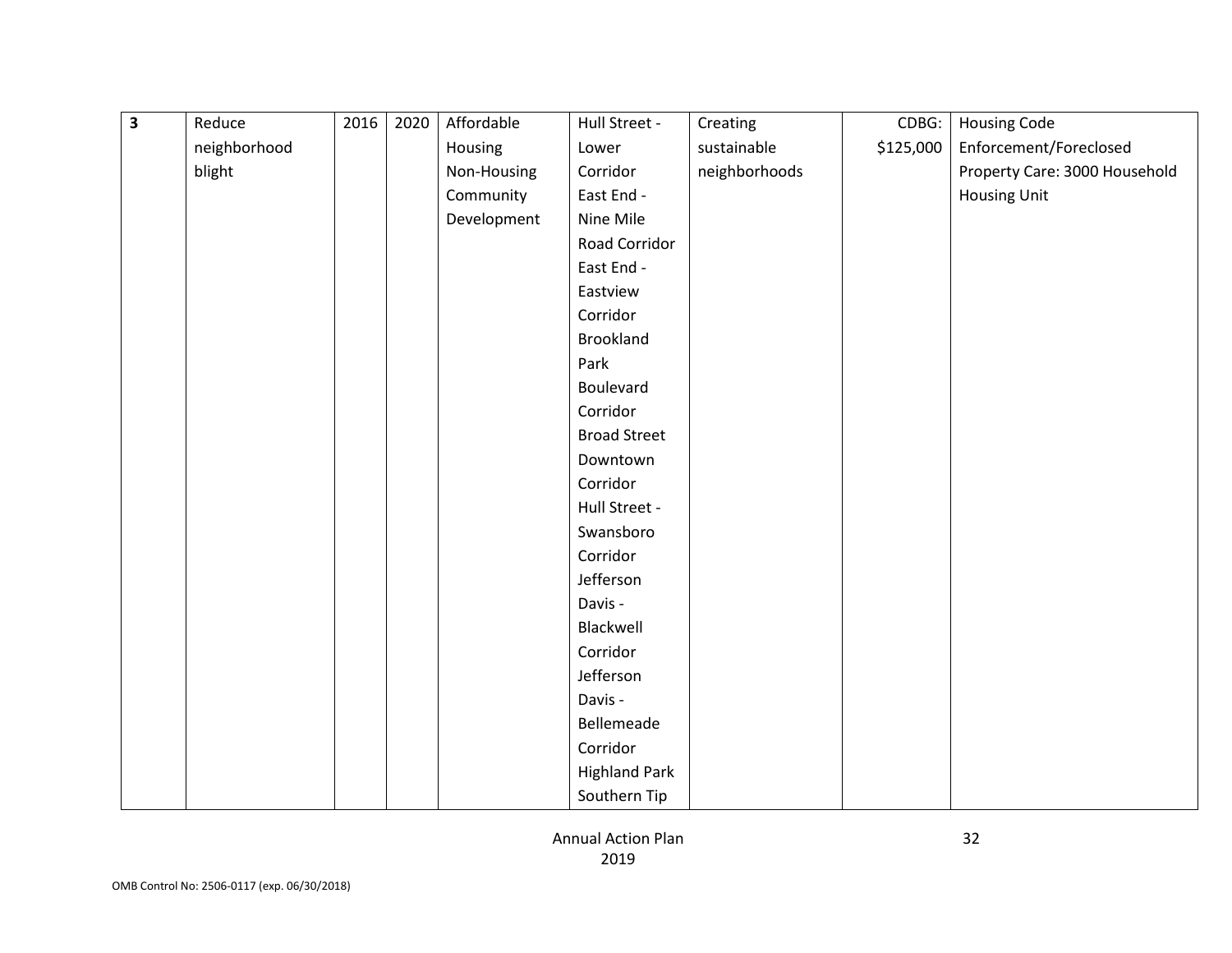| Sort  | <b>Goal Name</b> | <b>Start</b> | <b>End</b> | Category    | Geographic           | <b>Needs Addressed</b> | <b>Funding</b> | <b>Goal Outcome Indicator</b>   |
|-------|------------------|--------------|------------|-------------|----------------------|------------------------|----------------|---------------------------------|
| Order |                  | Year         | Year       |             | Area                 |                        |                |                                 |
|       |                  |              |            |             | Corridor             |                        |                |                                 |
|       |                  |              |            |             | North Jackson        |                        |                |                                 |
|       |                  |              |            |             | <b>Ward Corridor</b> |                        |                |                                 |
|       |                  |              |            |             | Carver -             |                        |                |                                 |
|       |                  |              |            |             | Newtowne             |                        |                |                                 |
|       |                  |              |            |             | <b>West Corridor</b> |                        |                |                                 |
|       |                  |              |            |             | Church Hill -        |                        |                |                                 |
|       |                  |              |            |             | Central              |                        |                |                                 |
|       |                  |              |            |             | Corridor             |                        |                |                                 |
| 4     | <b>Business</b>  | 2016         | 2020       | Non-Housing | Citywide             | Creating               | CDBG:          | Public service activities other |
|       | development and  |              |            | Community   |                      | sustainable            | \$745,164      | than Low/Moderate Income        |
|       | job creation     |              |            | Development |                      | neighborhoods          | General        | Housing Benefit: 10 Persons     |
|       |                  |              |            |             |                      | Reducing poverty       | Fund:          | Assisted                        |
|       |                  |              |            |             |                      | & enhancing            | \$200,000      | Jobs created/retained: 90 Jobs  |
|       |                  |              |            |             |                      | economic               | State of       | <b>Businesses assisted: 75</b>  |
|       |                  |              |            |             |                      | opportunity            | Virginia:      | <b>Businesses Assisted</b>      |
|       |                  |              |            |             |                      |                        | \$5,000        | Other: 1 Other                  |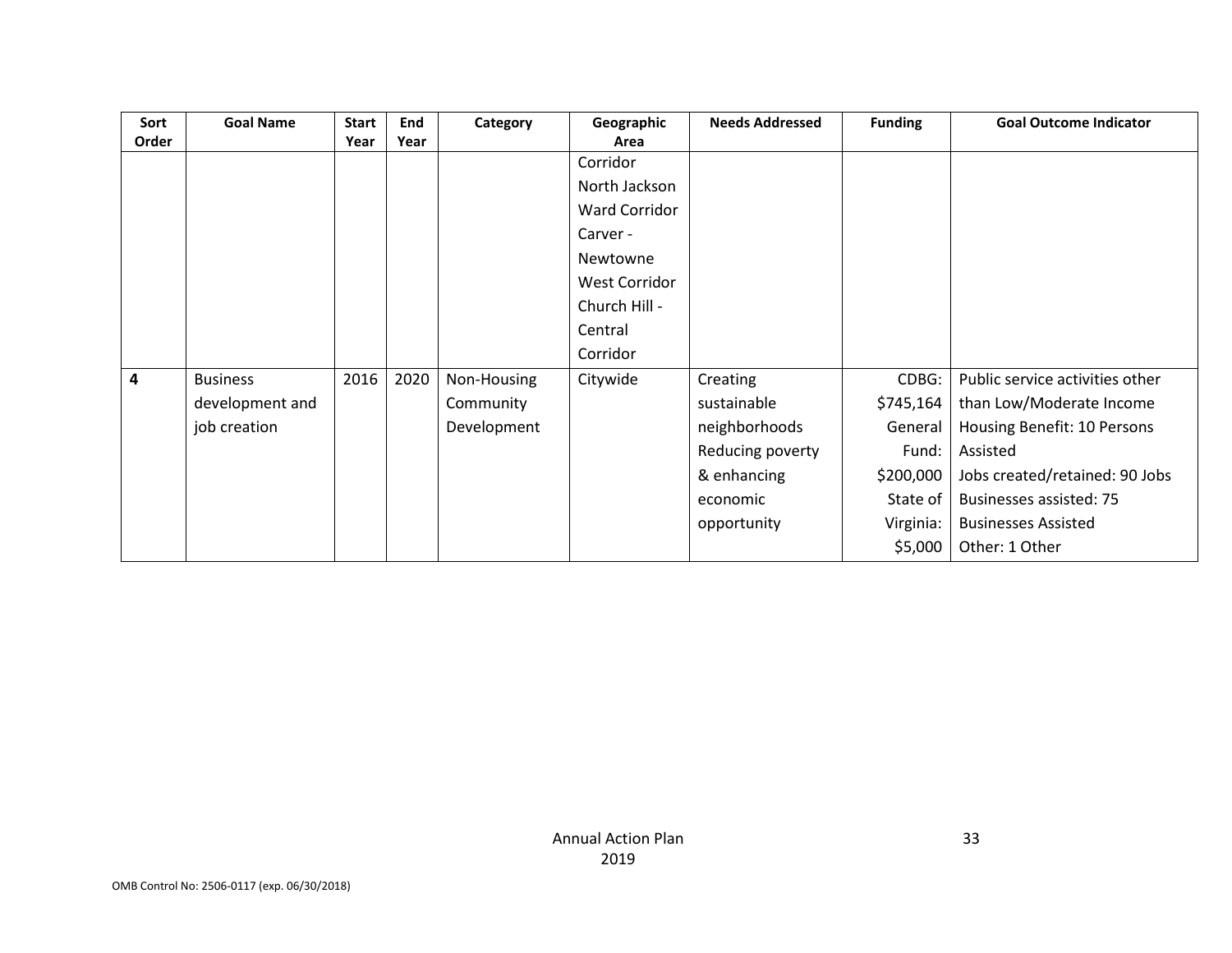| 5 | Increase      | 2016 | 2020 | Affordable | Hull Street -        | Creating          | CDBG:       | Public service activities for  |
|---|---------------|------|------|------------|----------------------|-------------------|-------------|--------------------------------|
|   | homeownership |      |      | Housing    | Lower                | sustainable       | \$2,008,000 | Low/Moderate Income Housing    |
|   |               |      |      |            | Corridor             | neighborhoods     | HOME:       | Benefit: 52660 Households      |
|   |               |      |      |            | East End -           | Managing grant    | \$1,070,000 | Assisted                       |
|   |               |      |      |            | Nine Mile            | funds efficiently | General     | Homeowner Housing Added: 26    |
|   |               |      |      |            | Road Corridor        | and effectively   | Fund:       | <b>Household Housing Unit</b>  |
|   |               |      |      |            | East End -           |                   | \$122,000   | Direct Financial Assistance to |
|   |               |      |      |            | Eastview             |                   | State of    | Homebuyers: 56 Households      |
|   |               |      |      |            | Corridor             |                   | Virginia:   | Assisted                       |
|   |               |      |      |            | <b>Brookland</b>     |                   | \$464,700   | Other: 3 Other                 |
|   |               |      |      |            | Park                 |                   |             |                                |
|   |               |      |      |            | <b>Boulevard</b>     |                   |             |                                |
|   |               |      |      |            | Corridor             |                   |             |                                |
|   |               |      |      |            | <b>Broad Street</b>  |                   |             |                                |
|   |               |      |      |            | Downtown             |                   |             |                                |
|   |               |      |      |            | Corridor             |                   |             |                                |
|   |               |      |      |            | Hull Street -        |                   |             |                                |
|   |               |      |      |            | Swansboro            |                   |             |                                |
|   |               |      |      |            | Corridor             |                   |             |                                |
|   |               |      |      |            | Jefferson            |                   |             |                                |
|   |               |      |      |            | Davis -              |                   |             |                                |
|   |               |      |      |            | Blackwell            |                   |             |                                |
|   |               |      |      |            | Corridor             |                   |             |                                |
|   |               |      |      |            | Jefferson            |                   |             |                                |
|   |               |      |      |            | Davis -              |                   |             |                                |
|   |               |      |      |            | Bellemeade           |                   |             |                                |
|   |               |      |      |            | Corridor             |                   |             |                                |
|   |               |      |      |            | <b>Highland Park</b> |                   |             |                                |
|   |               |      |      |            | Southern Tip         |                   |             |                                |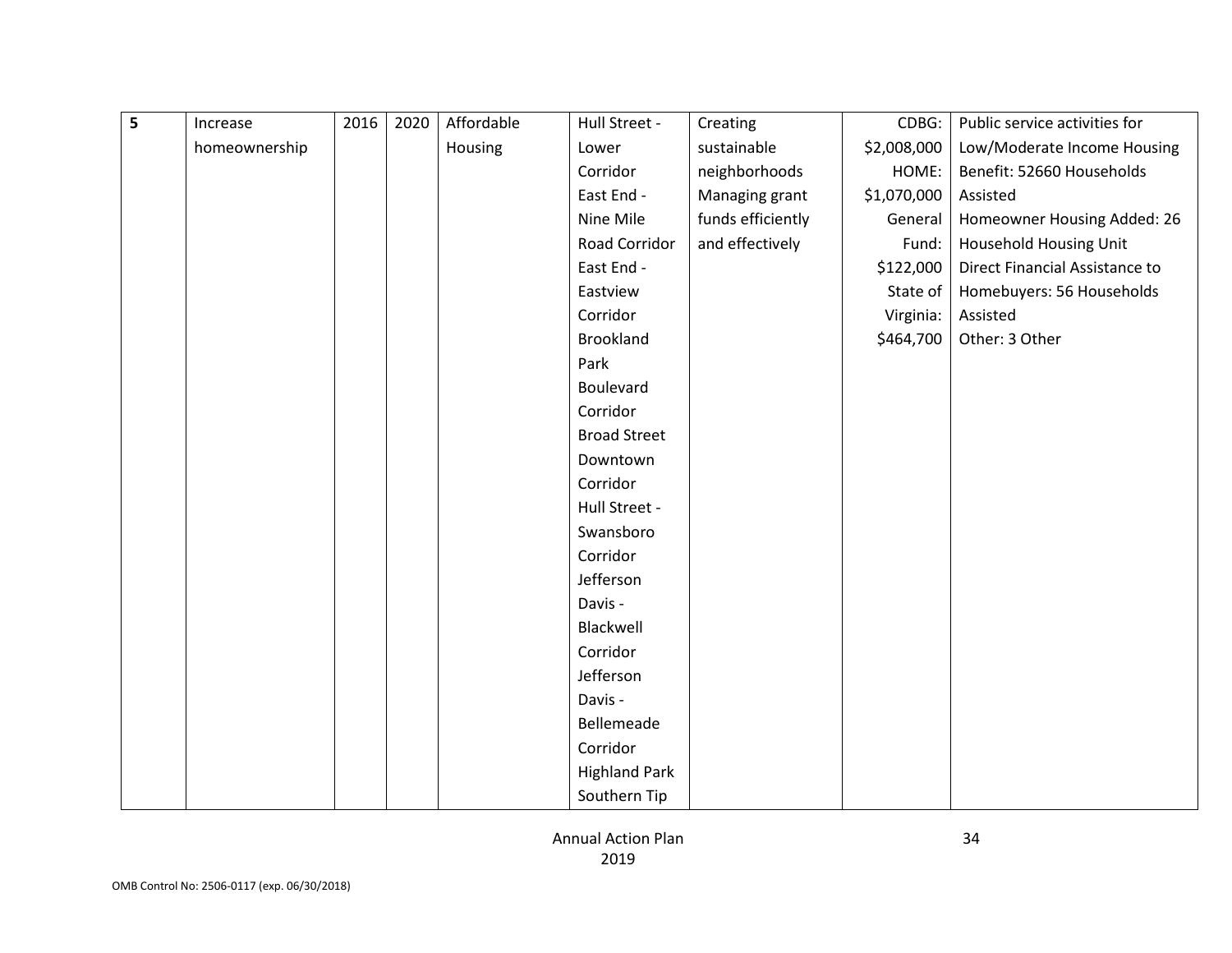| Sort            | <b>Goal Name</b> | <b>Start</b> | End  | Category   | Geographic    | <b>Needs Addressed</b> | <b>Funding</b> | <b>Goal Outcome Indicator</b> |
|-----------------|------------------|--------------|------|------------|---------------|------------------------|----------------|-------------------------------|
| Order           |                  | Year         | Year |            | Area          |                        |                |                               |
|                 |                  |              |      |            | Corridor      |                        |                |                               |
|                 |                  |              |      |            | North Jackson |                        |                |                               |
|                 |                  |              |      |            | Ward Corridor |                        |                |                               |
|                 |                  |              |      |            | Citywide      |                        |                |                               |
|                 |                  |              |      |            | Carver -      |                        |                |                               |
|                 |                  |              |      |            | Newtowne      |                        |                |                               |
|                 |                  |              |      |            | West Corridor |                        |                |                               |
|                 |                  |              |      |            | Church Hill - |                        |                |                               |
|                 |                  |              |      |            | Central       |                        |                |                               |
|                 |                  |              |      |            | Corridor      |                        |                |                               |
| $6\phantom{1}6$ | Fair housing     | 2016         | 2020 | Affordable | Citywide      | Improving health       | CDBG:          | Other: 308 Other              |
|                 |                  |              |      | Housing    |               | outcomes in the        | \$40,000       |                               |
|                 |                  |              |      |            |               | city                   | State of       |                               |
|                 |                  |              |      |            |               |                        | Virginia:      |                               |
|                 |                  |              |      |            |               |                        | \$46,800       |                               |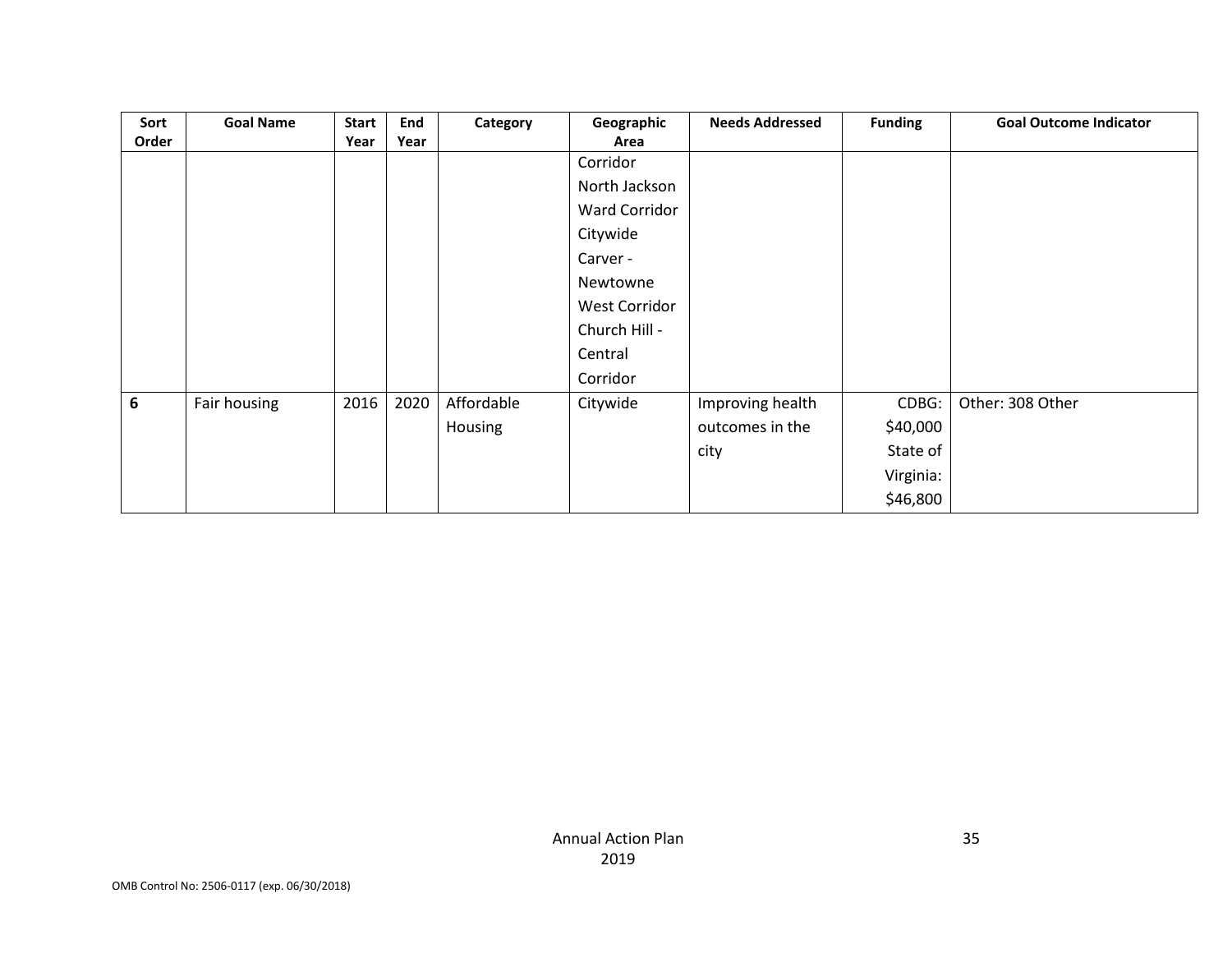| Sort<br>Order           | <b>Goal Name</b>      | <b>Start</b><br>Year | End<br>Year | Category              | Geographic<br>Area | <b>Needs Addressed</b> | <b>Funding</b>    | <b>Goal Outcome Indicator</b>       |
|-------------------------|-----------------------|----------------------|-------------|-----------------------|--------------------|------------------------|-------------------|-------------------------------------|
| $\overline{\mathbf{z}}$ | <b>Assist Special</b> | 2016                 | 2020        | <b>Homeless</b>       | Citywide           | Addressing housing     | CDBG:             | Public service activities other     |
|                         |                       |                      |             |                       |                    |                        |                   |                                     |
|                         | Needs population      |                      |             | Non-Homeless          | Richmond           | needs of Special       | \$225,000         | than Low/Moderate Income            |
|                         |                       |                      |             | <b>Special Needs</b>  | <b>MSA</b>         | Needs pop              | HOPWA:            | Housing Benefit: 30 Persons         |
|                         |                       |                      |             |                       |                    | Creating               | \$1,186,209       | Assisted                            |
|                         |                       |                      |             |                       |                    | sustainable            | ESG:              | Public service activities for       |
|                         |                       |                      |             |                       |                    | neighborhoods          | \$376,954         | Low/Moderate Income Housing         |
|                         |                       |                      |             |                       |                    | Ending                 | Continuum         | Benefit: 125 Households             |
|                         |                       |                      |             |                       |                    | homelessness           | of Care:          | Assisted                            |
|                         |                       |                      |             |                       |                    |                        | \$50,000          | Tenant-based rental assistance /    |
|                         |                       |                      |             |                       |                    |                        | General           | Rapid Rehousing: 279                |
|                         |                       |                      |             |                       |                    |                        | Fund:             | <b>Households Assisted</b>          |
|                         |                       |                      |             |                       |                    |                        | \$80,850          | Overnight/Emergency                 |
|                         |                       |                      |             |                       |                    |                        | <b>ESG Match:</b> | Shelter/Transitional Housing        |
|                         |                       |                      |             |                       |                    |                        | \$376,954         | Beds added: 800 Beds                |
|                         |                       |                      |             |                       |                    |                        | State of          | Homelessness Prevention: 333        |
|                         |                       |                      |             |                       |                    |                        | Virginia:         | Persons Assisted                    |
|                         |                       |                      |             |                       |                    |                        | \$684,506         | <b>HIV/AIDS Housing Operations:</b> |
|                         |                       |                      |             |                       |                    |                        |                   | 225 Household Housing Unit          |
|                         |                       |                      |             |                       |                    |                        |                   | Other: 4 Other                      |
| 8                       | Add to affordable     | 2016                 | 2020        | Affordable            | Citywide           | Increasing the         | CDBG:             | Rental units constructed: 0         |
|                         | rental housing        |                      |             | Housing               |                    | supply of              | \$110,000         | <b>Household Housing Unit</b>       |
|                         | stock                 |                      |             | <b>Public Housing</b> |                    | affordable rental      |                   | Rental units rehabilitated: 22      |
|                         |                       |                      |             | Homeless              |                    | housing                |                   | <b>Household Housing Unit</b>       |

**Table 6 – Goals Summary**

**Goal Descriptions**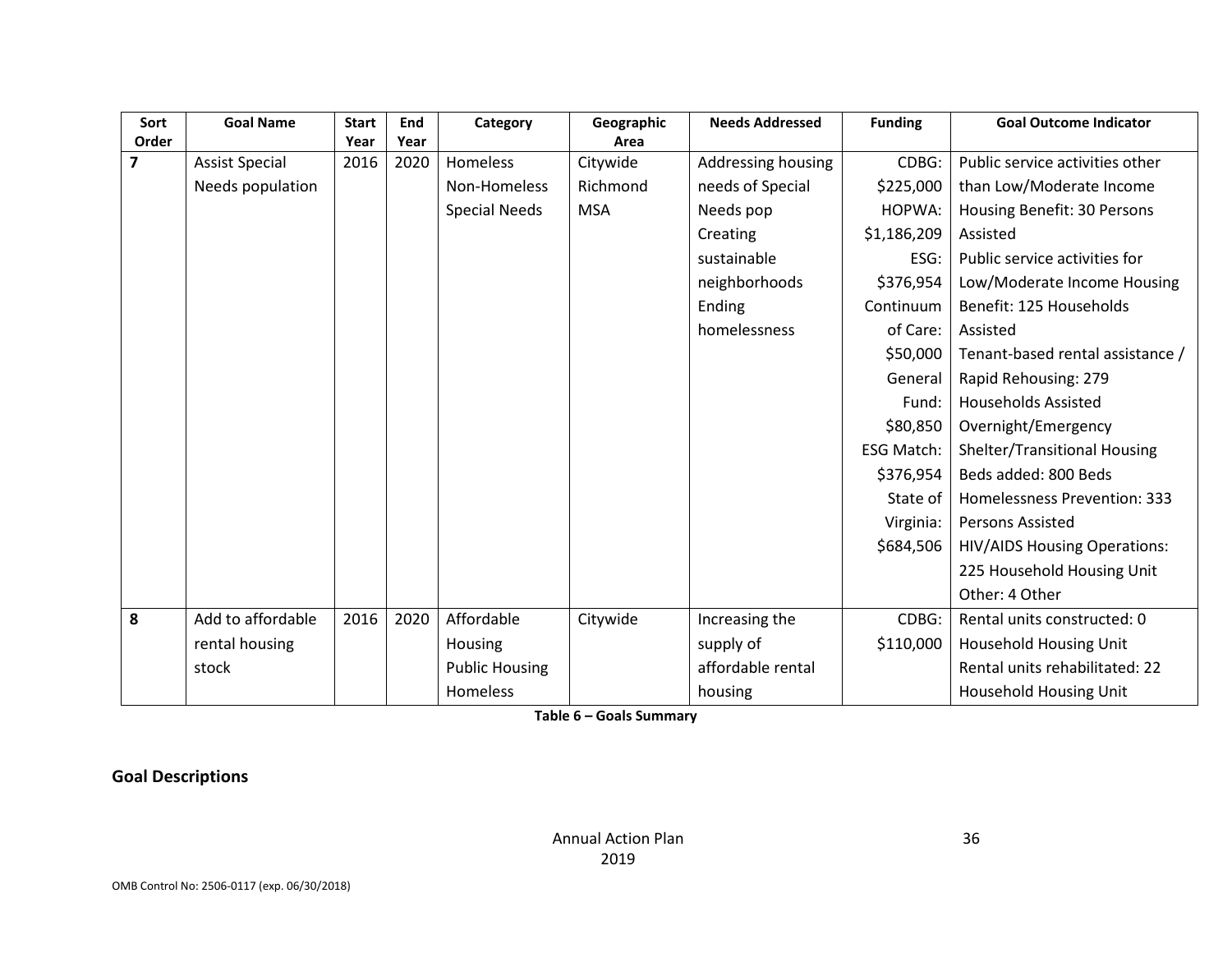| $\mathbf{1}$                                                   | <b>Goal Name</b>                                  | Improve current housing stock                                                                                                                                                                                                                                                                                                                                                                                                                                                             |  |
|----------------------------------------------------------------|---------------------------------------------------|-------------------------------------------------------------------------------------------------------------------------------------------------------------------------------------------------------------------------------------------------------------------------------------------------------------------------------------------------------------------------------------------------------------------------------------------------------------------------------------------|--|
|                                                                | Goal<br><b>Description</b>                        | Richmond has an older housing stock, much of it more than 50 years old. Maintaining housing in good condition can<br>sometimes be problematic, particularly for the elderly. The City assists with repair of major structural elements, such as<br>roofs and plumbing, to keep housing livable.                                                                                                                                                                                           |  |
| $\mathbf{2}$                                                   | <b>Goal Name</b><br>De-concentrate public housing |                                                                                                                                                                                                                                                                                                                                                                                                                                                                                           |  |
| Goal<br><b>Description</b>                                     |                                                   | Public housing is a critically important part of Richmond's housing market. However, its concentration in limited areas of<br>the City reduces economic opportunities available to residents and places a heavy burden on the services and facilities that<br>support it. The City and the Richmond Redevelopment and Housing Authority (RRHA) seek to more fully integrate public<br>housing into the larger community while simultaneously upgrading and modernizing the housing stock. |  |
| 3                                                              | Reduce neighborhood blight<br><b>Goal Name</b>    |                                                                                                                                                                                                                                                                                                                                                                                                                                                                                           |  |
|                                                                | Goal<br><b>Description</b>                        | There are a significant number of vacant and boarded buildings in the City. Many of these buildings are blighting that<br>influence on adjacent properties. The City is aggressively pursuing options to encourage action on these properties,<br>preferably reinvestment to maintain the neighborhood fabric and housing choices.                                                                                                                                                        |  |
| <b>Goal Name</b><br>Business development and job creation<br>4 |                                                   |                                                                                                                                                                                                                                                                                                                                                                                                                                                                                           |  |
|                                                                | Goal<br><b>Description</b>                        | The City provides tools and incentives to encourage business growth and new business formation. Incentives include<br>market analysis, facade improvements, rehabilitation loans, and access to business capital. Growing businesses and job<br>creation are key elements of the City's anti-poverty strategy.                                                                                                                                                                            |  |
| 5                                                              | <b>Goal Name</b><br>Increase homeownership        |                                                                                                                                                                                                                                                                                                                                                                                                                                                                                           |  |
| Goal<br><b>Description</b>                                     |                                                   | The City seeks to have a balance of affordable rental and homeownership opportunities within its neighborhoods. It<br>encourages mixed-income neighborhoods as a means to provide opportunities for all and reduce economic isolation of any<br>of its residents. A full range of residential options is believed to be key to sustaining attractive and viable neighborhoods.                                                                                                            |  |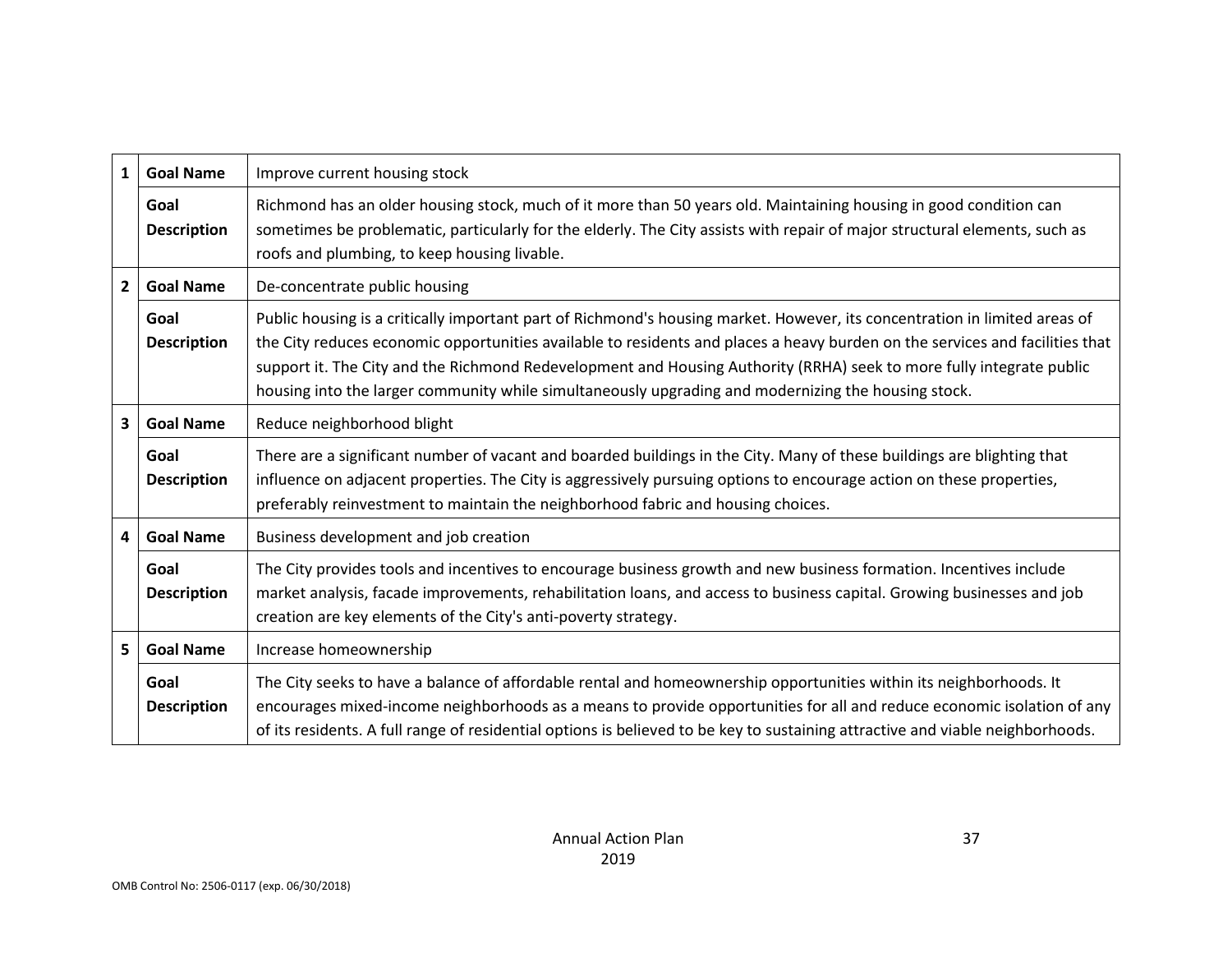| 6                                                                                   | <b>Goal Name</b>           | Fair housing                                                                                                                                                                                                                                                                                              |  |
|-------------------------------------------------------------------------------------|----------------------------|-----------------------------------------------------------------------------------------------------------------------------------------------------------------------------------------------------------------------------------------------------------------------------------------------------------|--|
|                                                                                     | Goal<br><b>Description</b> | Richmond has revised its latest Analysis of Impediments to Fair Housing in accordance with the City's Voluntary Agreement<br>with HUD. This document will be used to determine and address the fair housing impediments in the City of Richmond.                                                          |  |
|                                                                                     | <b>Goal Name</b>           | <b>Assist Special Needs population</b>                                                                                                                                                                                                                                                                    |  |
|                                                                                     | Goal<br><b>Description</b> | The City will provide supportive services for the homeless, persons living with HIV/AIDS, and Special Needs populations.<br>These services include case management, counseling, financial assistance with housing, shelters, transitional housing,<br>rapid re-housing, and permanent supportive housing. |  |
| Add to affordable rental housing stock<br>8<br><b>Goal Name</b>                     |                            |                                                                                                                                                                                                                                                                                                           |  |
| Goal<br><b>Description</b><br>which can serve households in the 0-50% of MFI range. |                            | Data supports the need for quality affordable rental housing in the City. The City will strongly encourage the rehabilitation<br>and maintenance of its existing rental stock. In addition, it will support the addition of new rental housing, particularly                                              |  |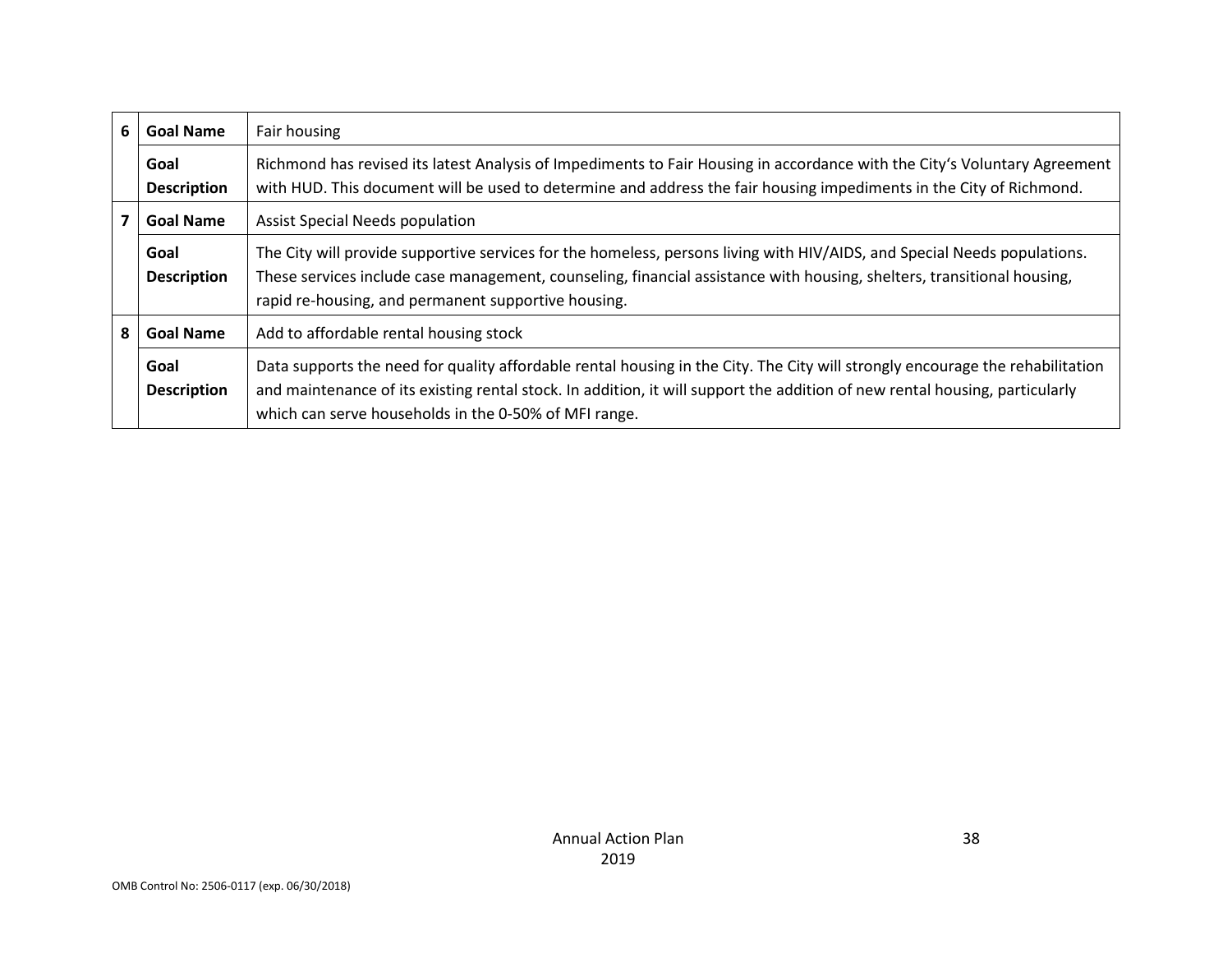# **Projects**

## **AP-35 Projects – 91.220(d)**

### **Introduction**

The total projects included in this AAP are 43 projects. They are funded by the federal CDBG, HOME, ESG, and HOPWA programs in Fiscal Year 2020. The funding was based on a competitive scoring evaluation process. The CDBG program funding is \$5,503,386. The HOME program funding is \$1,705,440. The ESG program funding is \$376,954. The HOPWA program funding is \$1,186,209. Compared to the projects in Fiscal Year 2019, 6 projects are newly added, covering the gamut of affordable rental and owner housing new construction and rehabilitation, and job training.

#### **Projects**

| #                                           | <b>Project Name</b>                             |  |
|---------------------------------------------|-------------------------------------------------|--|
| $\mathbf{1}$                                | The Columns on Grove                            |  |
| 2                                           | Affordable Housing Program (Pilot)              |  |
| 3                                           | Blackwell/Swansboro Affordable Homeownership    |  |
| 4                                           | <b>Exterior Homes Repairs</b>                   |  |
| 5                                           | Citywide Critical Home Repair                   |  |
| 6                                           | Citywide Owner Occupied Home Repair             |  |
| $\overline{7}$                              | Keystone Program City-wide DPA                  |  |
| 8                                           | <b>Lead Grant Reduction Activities</b>          |  |
| 9                                           | Matthews At Chestnut Hill                       |  |
| 10                                          | NiB Area Housing Code Enforcement               |  |
| 11<br>Pathways to Independence              |                                                 |  |
| 12                                          | Rebuilding Together Year Round                  |  |
| 13                                          | Section 108 2012 Loan Repayment                 |  |
| The Hollands<br>14                          |                                                 |  |
| 15<br>Metropolitan Business League Programs |                                                 |  |
| 16<br>Neighborhood Economic Development     |                                                 |  |
| 17                                          | <b>Block Grant &amp; Finance Administration</b> |  |
| 18                                          | Fair Housing Support and Outreach               |  |
| 19                                          | <b>Historic Review</b>                          |  |
| 20                                          | Neighborhood Planning                           |  |
| 21                                          | Lead Safe and Healthy Homes Outreach Support    |  |
| 22                                          | Housing Code Enforcement & Counseling           |  |
| 23                                          | Housing Information & Counseling                |  |
| 24                                          | <b>Positive Paths</b>                           |  |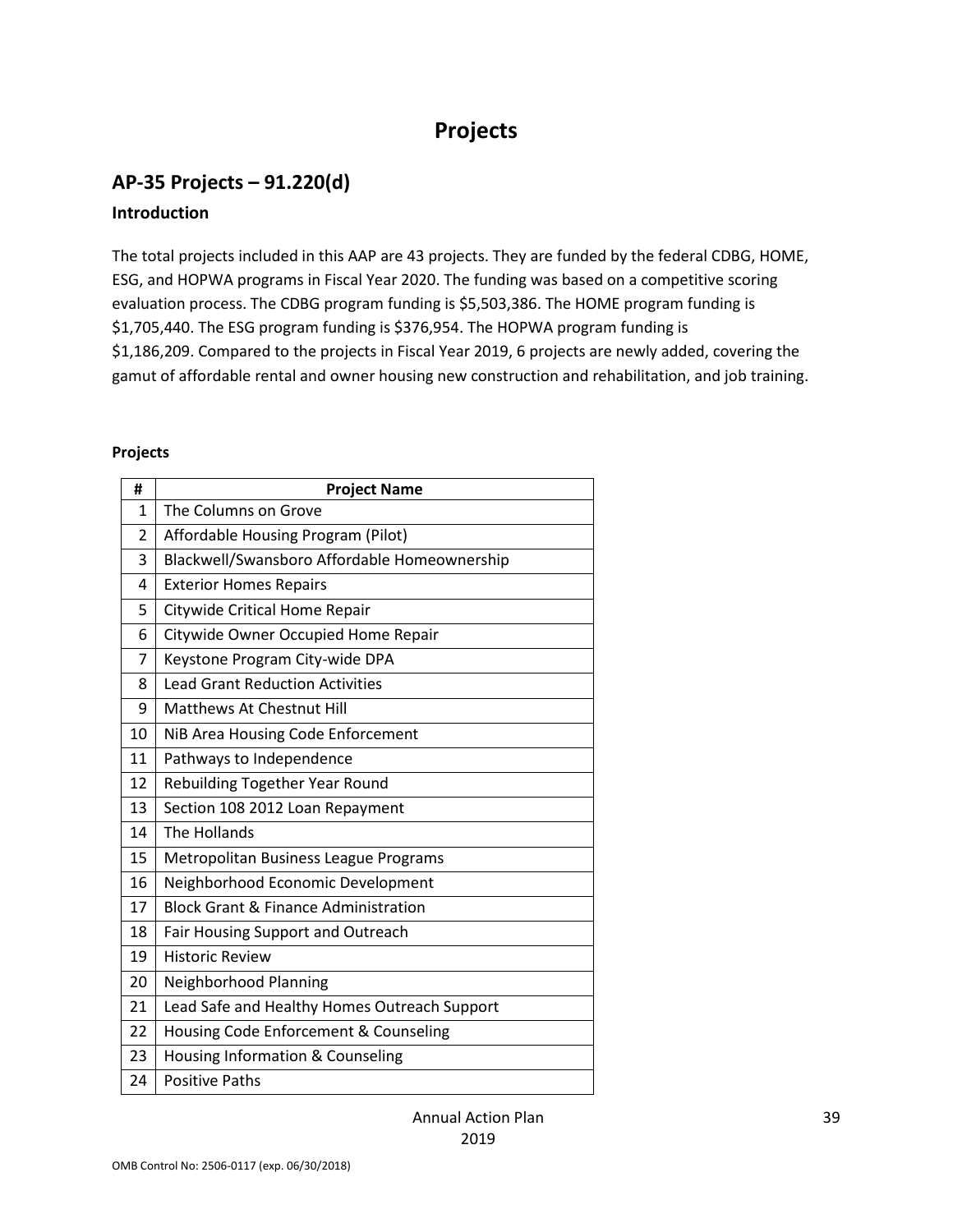| #  | <b>Project Name</b>                                         |  |
|----|-------------------------------------------------------------|--|
| 25 | <b>Residential Support for Homeless Families</b>            |  |
| 26 | Carver Affordable Homeownership                             |  |
| 27 | <b>Community Housing Empowerment NiB DPA</b>                |  |
| 28 | <b>HOME Program Administration</b>                          |  |
| 29 | <b>Revitalizing Blighted Properties</b>                     |  |
| 30 | Southern Barton Heights NiB - PH                            |  |
| 31 | <b>SBH Gateway Revitalization</b>                           |  |
| 32 | <b>ESG19 Richmond</b>                                       |  |
| 33 | <b>Housing Assistance Program</b>                           |  |
| 34 | <b>HOPWA CIS</b>                                            |  |
| 35 | <b>HOPWA Greater Richmond</b>                               |  |
| 36 | <b>HOPWA Program &amp; Finance Administration</b>           |  |
| 37 | <b>Stratford House</b>                                      |  |
| 38 | <b>Cyber Security Workforce Pilot Project</b>               |  |
| 39 | <b>Baker School Apartments (RRHA)</b>                       |  |
| 40 | <b>Employee Housing Pilot Program (SCDHC)</b>               |  |
| 41 | Townhomes at Warwick Phase II (SCDHC)                       |  |
| 42 | Regional Analysis of Impediments for Fair Housing (PlanRVA) |  |
| 43 | Conservation and Redevelopment Plan (RRHA)                  |  |

**Table 7 - Project Information**

### **Describe the reasons for allocation priorities and any obstacles to addressing underserved needs**

Funding is based on the priorities outlined in the Consolidated Plan as well as completing existing open projects in order to meet a national objective.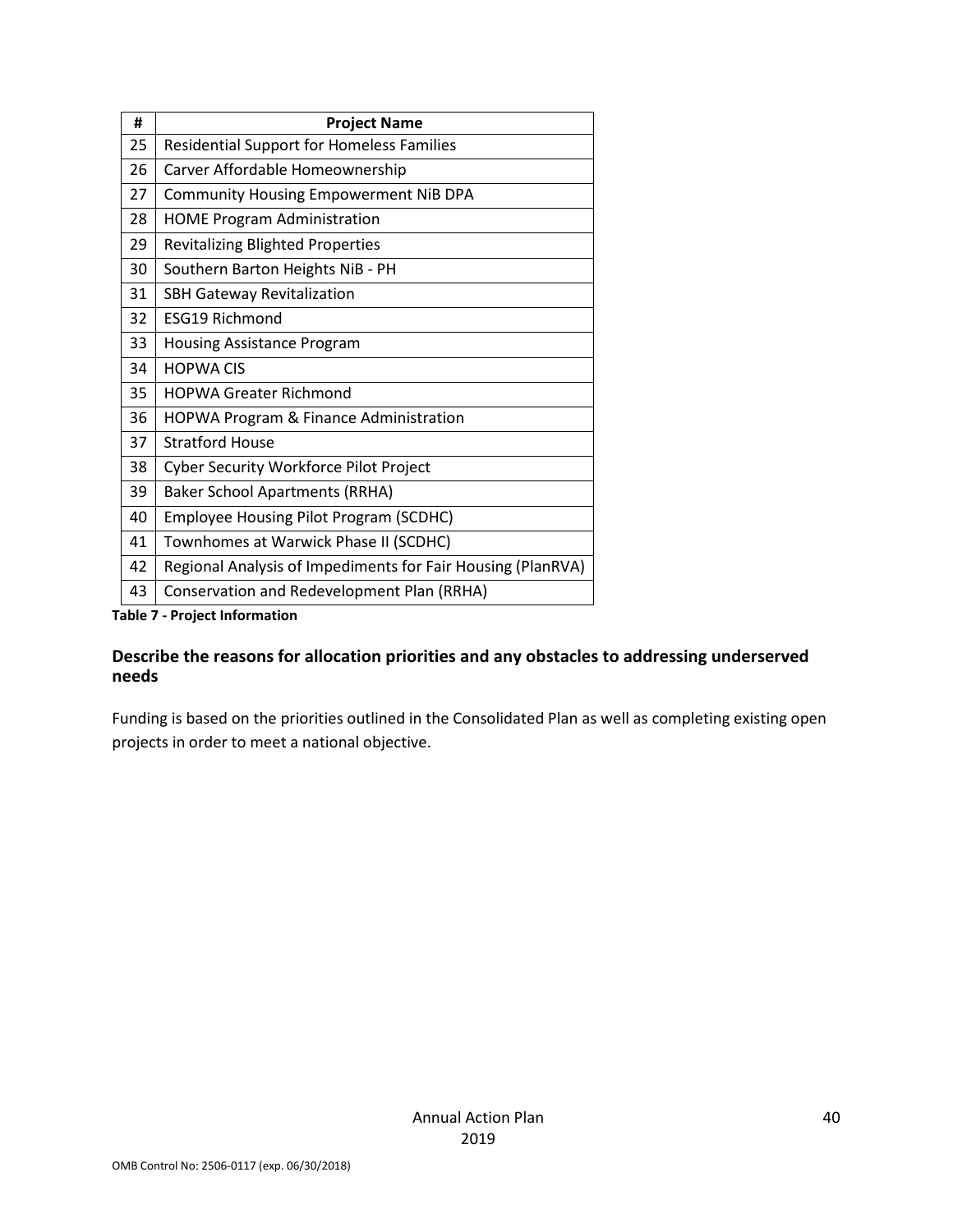**AP-38 Project Summary**

**Project Summary Information**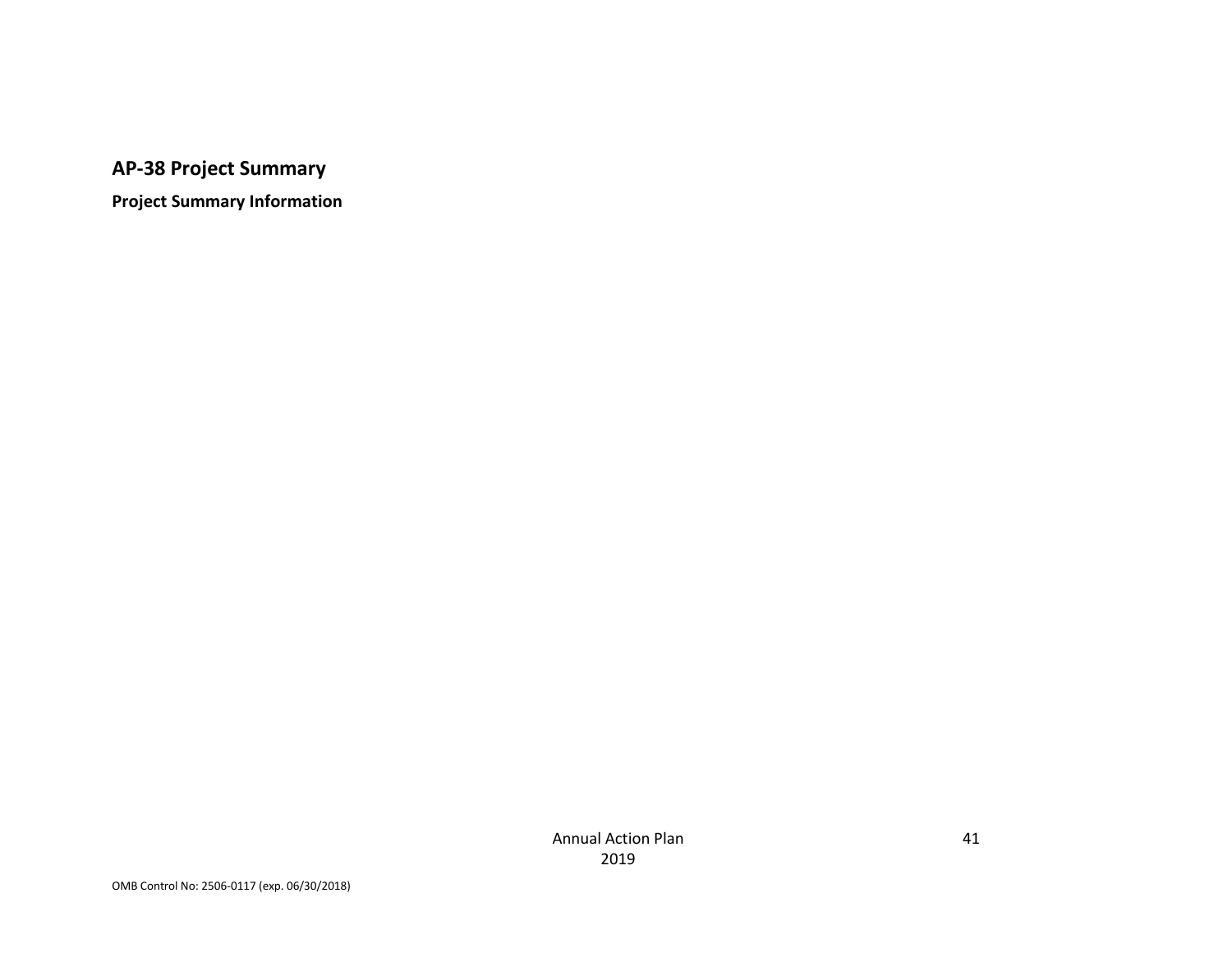| $\mathbf{1}$   | <b>Project Name</b>                                                                                        | The Columns on Grove                                                                                                                                                                                                                                                                                                                                                                                                                                                                                            |
|----------------|------------------------------------------------------------------------------------------------------------|-----------------------------------------------------------------------------------------------------------------------------------------------------------------------------------------------------------------------------------------------------------------------------------------------------------------------------------------------------------------------------------------------------------------------------------------------------------------------------------------------------------------|
|                | <b>Target Area</b>                                                                                         | Citywide                                                                                                                                                                                                                                                                                                                                                                                                                                                                                                        |
|                | <b>Goals Supported</b>                                                                                     | Improve current housing stock<br>Add to affordable rental housing stock                                                                                                                                                                                                                                                                                                                                                                                                                                         |
|                | <b>Needs Addressed</b>                                                                                     | Increasing the supply of affordable rental housing                                                                                                                                                                                                                                                                                                                                                                                                                                                              |
|                | <b>Funding</b>                                                                                             | CDBG: \$110,000<br>State of Virginia: \$120,810                                                                                                                                                                                                                                                                                                                                                                                                                                                                 |
|                | <b>Description</b>                                                                                         | Better Housing Coalition (BHC) will rehab the Columns on Grove house<br>for low-income seniors. The rehab work includes the interior repair and<br>upgrade of the building to include the 21 apartment units for kitchen<br>and bath improvements, new flooring, and lighting.                                                                                                                                                                                                                                  |
|                | <b>Target Date</b>                                                                                         |                                                                                                                                                                                                                                                                                                                                                                                                                                                                                                                 |
|                | <b>Estimate the number</b><br>and type of families<br>that will benefit from<br>the proposed<br>activities |                                                                                                                                                                                                                                                                                                                                                                                                                                                                                                                 |
|                | <b>Location Description</b>                                                                                |                                                                                                                                                                                                                                                                                                                                                                                                                                                                                                                 |
|                | <b>Planned Activities</b>                                                                                  | Rental rehabilitations for 21 units.                                                                                                                                                                                                                                                                                                                                                                                                                                                                            |
| $\overline{2}$ | <b>Project Name</b>                                                                                        | Affordable Housing Program (Pilot)                                                                                                                                                                                                                                                                                                                                                                                                                                                                              |
|                | <b>Target Area</b>                                                                                         | Citywide                                                                                                                                                                                                                                                                                                                                                                                                                                                                                                        |
|                | <b>Goals Supported</b>                                                                                     | Increase homeownership                                                                                                                                                                                                                                                                                                                                                                                                                                                                                          |
|                | <b>Needs Addressed</b>                                                                                     | Creating sustainable neighborhoods                                                                                                                                                                                                                                                                                                                                                                                                                                                                              |
|                | <b>Funding</b>                                                                                             | CDBG: \$135,000<br>HOME: \$90,000                                                                                                                                                                                                                                                                                                                                                                                                                                                                               |
|                | <b>Description</b>                                                                                         | Richmond Metropolitan Habitat for Humanity (RMHFH), in partnership<br>with the City of Richmond's Department of Housing and Community<br>Development, proposes a pilot affordable homeownership program<br>targeting the City of Richmond employees earning approximately 30% of<br>AMI annually. RMHFH will work with the City of Richmond to acquire<br>properties in the City to rehabilitate or to construct new affordable<br>housing for the applicants who qualify and complete program<br>requirements. |
|                | <b>Target Date</b>                                                                                         |                                                                                                                                                                                                                                                                                                                                                                                                                                                                                                                 |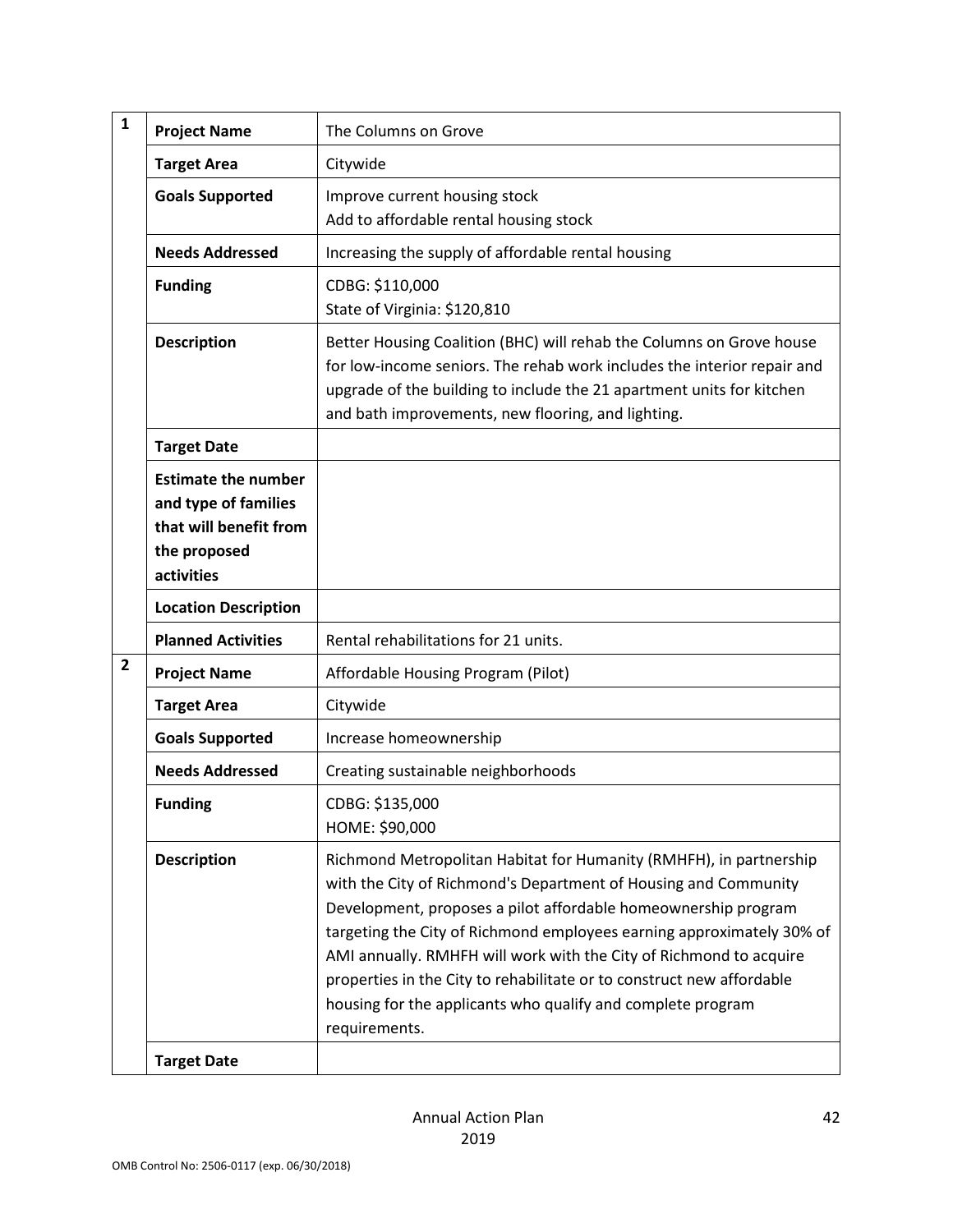|   | <b>Estimate the number</b><br>and type of families<br>that will benefit from<br>the proposed<br>activities |                                                                                                                                                                                                                                                                                                                                                                                                                                                                                                  |
|---|------------------------------------------------------------------------------------------------------------|--------------------------------------------------------------------------------------------------------------------------------------------------------------------------------------------------------------------------------------------------------------------------------------------------------------------------------------------------------------------------------------------------------------------------------------------------------------------------------------------------|
|   | <b>Location Description</b>                                                                                |                                                                                                                                                                                                                                                                                                                                                                                                                                                                                                  |
|   | <b>Planned Activities</b>                                                                                  | The project will assist 5 low-income City employees to purchase a home<br>in the City of Richmond. Five (5) homes will be built or rehabbed by<br>Habitat and purchased by City employees who are qualified Habitat<br>homeowners.                                                                                                                                                                                                                                                               |
| 3 | <b>Project Name</b>                                                                                        | Blackwell/Swansboro Affordable Homeownership                                                                                                                                                                                                                                                                                                                                                                                                                                                     |
|   | <b>Target Area</b>                                                                                         | Hull Street - Swansboro Corridor<br>Jefferson Davis - Blackwell Corridor<br>Citywide                                                                                                                                                                                                                                                                                                                                                                                                             |
|   | <b>Goals Supported</b>                                                                                     | Increase homeownership                                                                                                                                                                                                                                                                                                                                                                                                                                                                           |
|   | <b>Needs Addressed</b>                                                                                     | Creating sustainable neighborhoods                                                                                                                                                                                                                                                                                                                                                                                                                                                               |
|   | <b>Funding</b>                                                                                             | CDBG: \$262,000                                                                                                                                                                                                                                                                                                                                                                                                                                                                                  |
|   | <b>Description</b>                                                                                         | Project: HOMES proposes to continue the successful revitalization of the<br>Blackwell and Swansboro neighborhoods through the production of<br>quality affordable housing. The proposal will allow for the construction<br>of four new affordable homes to be sold to homebuyers with incomes at<br>or below 80% of the AMI. The four properties are located at 2013<br>Albany Avenue in the Blackwell NiB, 3215 Lawson Street in the<br>Swansboro NiB, and 2312 and 2314 Marion Mashore Street. |
|   | <b>Target Date</b>                                                                                         |                                                                                                                                                                                                                                                                                                                                                                                                                                                                                                  |
|   | <b>Estimate the number</b><br>and type of families<br>that will benefit from<br>the proposed<br>activities |                                                                                                                                                                                                                                                                                                                                                                                                                                                                                                  |
|   | <b>Location Description</b>                                                                                |                                                                                                                                                                                                                                                                                                                                                                                                                                                                                                  |
|   | <b>Planned Activities</b>                                                                                  | 2013 Albany Avenue in the Blackwell NiB, 3215 Lawson Street in the<br>Swansboro NiB, and 2312 and 2314 Marion Mashore Street.                                                                                                                                                                                                                                                                                                                                                                    |
|   | <b>Project Name</b>                                                                                        | <b>Exterior Homes Repairs</b>                                                                                                                                                                                                                                                                                                                                                                                                                                                                    |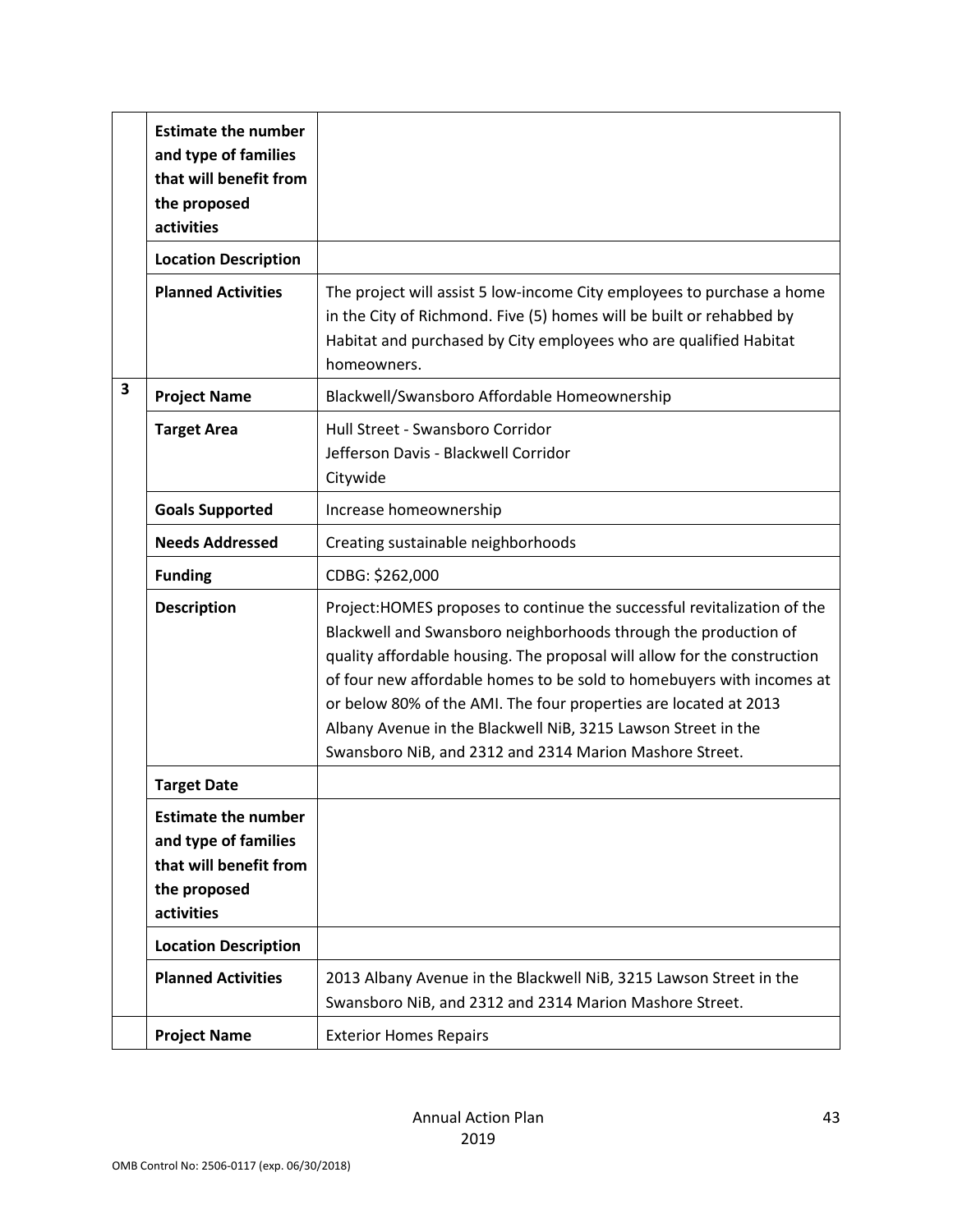| 4 | <b>Target Area</b>                                                                                         | Jefferson Davis - Blackwell Corridor<br>Jefferson Davis - Bellemeade Corridor<br>Citywide                                                                                                                                                                                                                                                                                                                                                                                           |
|---|------------------------------------------------------------------------------------------------------------|-------------------------------------------------------------------------------------------------------------------------------------------------------------------------------------------------------------------------------------------------------------------------------------------------------------------------------------------------------------------------------------------------------------------------------------------------------------------------------------|
|   | <b>Goals Supported</b>                                                                                     | Improve current housing stock                                                                                                                                                                                                                                                                                                                                                                                                                                                       |
|   | <b>Needs Addressed</b>                                                                                     | Creating sustainable neighborhoods                                                                                                                                                                                                                                                                                                                                                                                                                                                  |
|   | <b>Funding</b>                                                                                             | CDBG: \$150,000                                                                                                                                                                                                                                                                                                                                                                                                                                                                     |
|   | <b>Description</b>                                                                                         | Richmond Metropolitan Habitat for Humanity (RMHFH) proposes to<br>focus on the revitalization of the Blackwell, Manchester, and<br>Bellemeade neighborhoods through its Exterior Homes Repairs project,<br>which will enable extremely low- to moderate-income homeowners (at<br>80% or less AMI), to make needed exterior home repairs and remove<br>elements of blight from their properties. The homeowners will not be<br>expected to repay the costs of the services received. |
|   | <b>Target Date</b>                                                                                         |                                                                                                                                                                                                                                                                                                                                                                                                                                                                                     |
|   | <b>Estimate the number</b><br>and type of families<br>that will benefit from<br>the proposed<br>activities |                                                                                                                                                                                                                                                                                                                                                                                                                                                                                     |
|   | <b>Location Description</b>                                                                                |                                                                                                                                                                                                                                                                                                                                                                                                                                                                                     |
|   | <b>Planned Activities</b>                                                                                  | RMHFH will rehabilitate 8 homeowner units focusing on the exterior<br>home repairs in the Blackwell, Manchester, and Bellemeade<br>neighborhoods.                                                                                                                                                                                                                                                                                                                                   |
| 5 | <b>Project Name</b>                                                                                        | Citywide Critical Home Repair                                                                                                                                                                                                                                                                                                                                                                                                                                                       |
|   | <b>Target Area</b>                                                                                         | Citywide                                                                                                                                                                                                                                                                                                                                                                                                                                                                            |
|   | <b>Goals Supported</b>                                                                                     | Improve current housing stock                                                                                                                                                                                                                                                                                                                                                                                                                                                       |
|   | <b>Needs Addressed</b>                                                                                     | Creating sustainable neighborhoods                                                                                                                                                                                                                                                                                                                                                                                                                                                  |
|   | <b>Funding</b>                                                                                             | CDBG: \$636,422<br>State of Virginia: \$50,000                                                                                                                                                                                                                                                                                                                                                                                                                                      |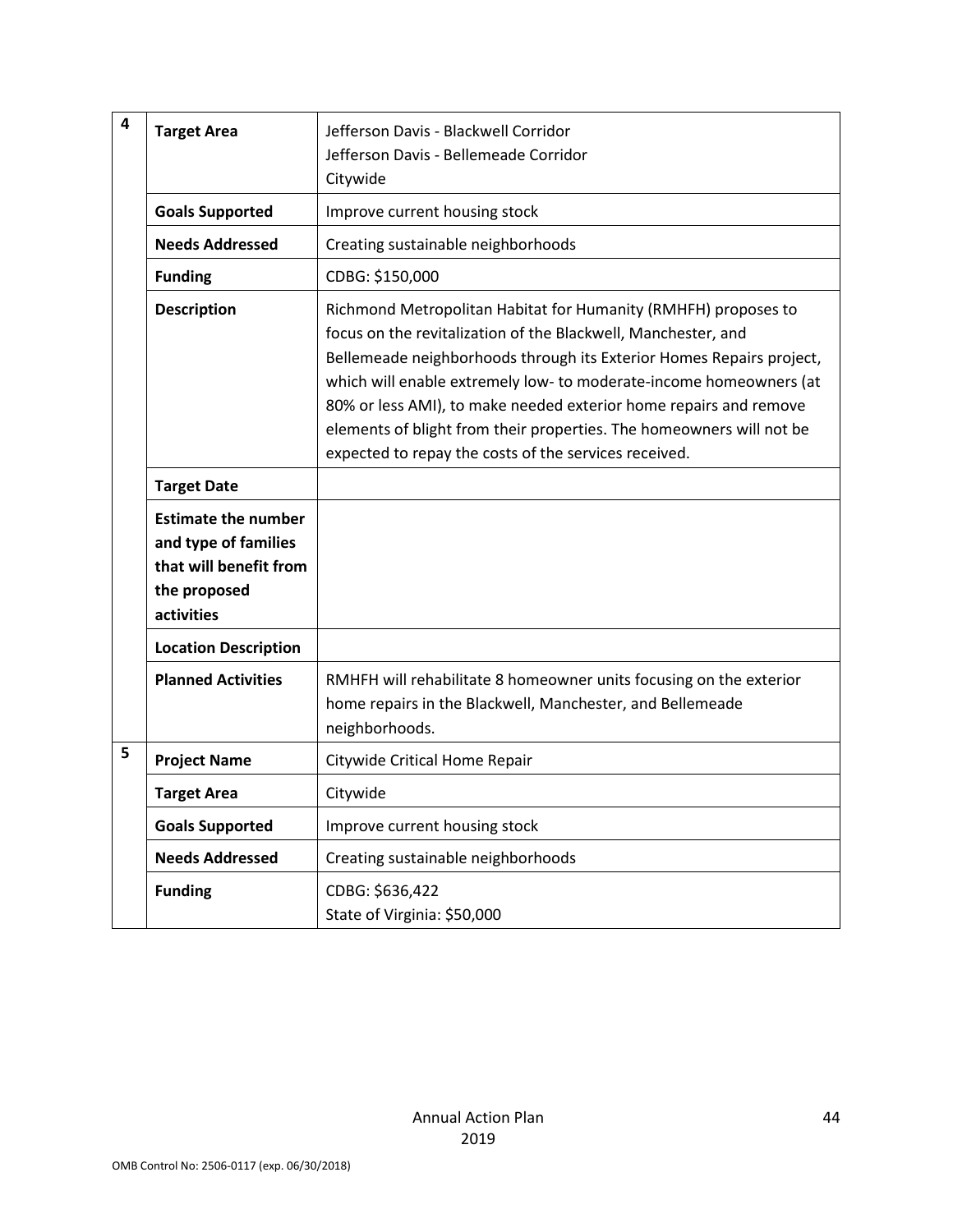|   | <b>Description</b><br><b>Target Date</b><br><b>Estimate the number</b> | Project: HOMES proposes making Critical Home Repair assistance of up<br>to \$10,000 to a minimum of fifty-seven (57) low-income and very low-<br>income homeowners throughout the City of Richmond. Critical home<br>repairs will help eliminate the concentrations of blight by improving the<br>structure and the livability of the homes. An additional five (5) low-<br>income homeowners will be identified from the Lead-Based Paint<br>Hazard Control Grant in need of additional home repair services that will<br>receive up to \$10,000 in critical home repairs. Critical repairs will be<br>made to both the interior and exterior of the homes, with an emphasis<br>on health and safety, correction of code violations, visible<br>improvements, and improving the energy efficiency of each home. |
|---|------------------------------------------------------------------------|------------------------------------------------------------------------------------------------------------------------------------------------------------------------------------------------------------------------------------------------------------------------------------------------------------------------------------------------------------------------------------------------------------------------------------------------------------------------------------------------------------------------------------------------------------------------------------------------------------------------------------------------------------------------------------------------------------------------------------------------------------------------------------------------------------------|
|   | and type of families                                                   |                                                                                                                                                                                                                                                                                                                                                                                                                                                                                                                                                                                                                                                                                                                                                                                                                  |
|   | that will benefit from<br>the proposed                                 |                                                                                                                                                                                                                                                                                                                                                                                                                                                                                                                                                                                                                                                                                                                                                                                                                  |
|   | activities                                                             |                                                                                                                                                                                                                                                                                                                                                                                                                                                                                                                                                                                                                                                                                                                                                                                                                  |
|   | <b>Location Description</b>                                            |                                                                                                                                                                                                                                                                                                                                                                                                                                                                                                                                                                                                                                                                                                                                                                                                                  |
|   | <b>Planned Activities</b>                                              | Project: HOMES proposes making Critical Home Repair assistance of up<br>to \$10,000 to a minimum of 62 low-income and very low-income<br>homeowners throughout the City of Richmond, including five (5)<br>households that are identified from the Lead-Based Paint Hazard<br>Control grant.                                                                                                                                                                                                                                                                                                                                                                                                                                                                                                                     |
| 6 | <b>Project Name</b>                                                    | Citywide Owner Occupied Home Repair                                                                                                                                                                                                                                                                                                                                                                                                                                                                                                                                                                                                                                                                                                                                                                              |
|   | <b>Target Area</b>                                                     | Citywide                                                                                                                                                                                                                                                                                                                                                                                                                                                                                                                                                                                                                                                                                                                                                                                                         |
|   | <b>Goals Supported</b>                                                 | Improve current housing stock                                                                                                                                                                                                                                                                                                                                                                                                                                                                                                                                                                                                                                                                                                                                                                                    |
|   | <b>Needs Addressed</b>                                                 | Creating sustainable neighborhoods                                                                                                                                                                                                                                                                                                                                                                                                                                                                                                                                                                                                                                                                                                                                                                               |
|   | <b>Funding</b>                                                         | CDBG: \$320,000                                                                                                                                                                                                                                                                                                                                                                                                                                                                                                                                                                                                                                                                                                                                                                                                  |
|   |                                                                        | HOME: \$100,000                                                                                                                                                                                                                                                                                                                                                                                                                                                                                                                                                                                                                                                                                                                                                                                                  |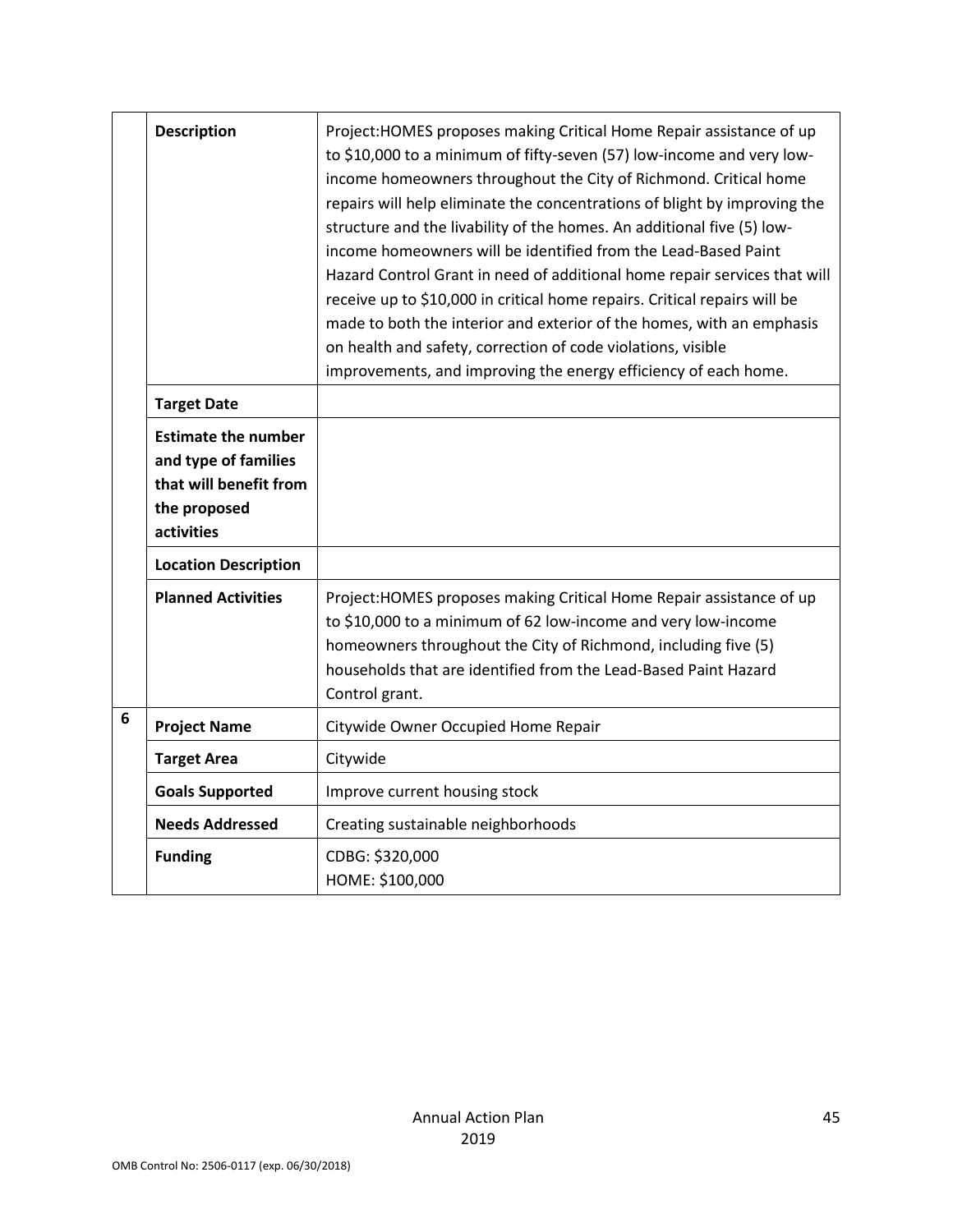|                         | <b>Description</b>                                                                                         | Project: HOMES proposes making Critical Home Repair assistance up to<br>\$40,000 to ten (10) low- and very low-income, elderly and/or disabled<br>households. The activities will take place in all eligible areas throughout<br>the City of Richmond including the City's NiB areas. Housing<br>rehabilitation will help eliminate concentration of blight by improving<br>the structure and livability of the homes. Long-term benefits to the<br>surrounding neighborhood include improved neighborhood appearance,<br>stabilization of home values, correction of code-related and safety<br>deficiencies, and retention of owner-occupied units. Repairs will be<br>made to both the interior and exterior of the homes with an emphasis<br>on visible improvements; correction of code and safety-related<br>deficiencies; and improving the energy efficiency of each home. |
|-------------------------|------------------------------------------------------------------------------------------------------------|------------------------------------------------------------------------------------------------------------------------------------------------------------------------------------------------------------------------------------------------------------------------------------------------------------------------------------------------------------------------------------------------------------------------------------------------------------------------------------------------------------------------------------------------------------------------------------------------------------------------------------------------------------------------------------------------------------------------------------------------------------------------------------------------------------------------------------------------------------------------------------|
|                         | <b>Target Date</b>                                                                                         |                                                                                                                                                                                                                                                                                                                                                                                                                                                                                                                                                                                                                                                                                                                                                                                                                                                                                    |
|                         | <b>Estimate the number</b><br>and type of families<br>that will benefit from<br>the proposed<br>activities |                                                                                                                                                                                                                                                                                                                                                                                                                                                                                                                                                                                                                                                                                                                                                                                                                                                                                    |
|                         | <b>Location Description</b>                                                                                |                                                                                                                                                                                                                                                                                                                                                                                                                                                                                                                                                                                                                                                                                                                                                                                                                                                                                    |
|                         | <b>Planned Activities</b>                                                                                  | PH proposes making Critical Home Repair assistance up to \$40,000 to<br>ten (10) low- and very low-income, elderly and/or disabled households.                                                                                                                                                                                                                                                                                                                                                                                                                                                                                                                                                                                                                                                                                                                                     |
| $\overline{\mathbf{z}}$ | <b>Project Name</b>                                                                                        | Keystone Program City-wide DPA                                                                                                                                                                                                                                                                                                                                                                                                                                                                                                                                                                                                                                                                                                                                                                                                                                                     |
|                         | <b>Target Area</b>                                                                                         | Citywide                                                                                                                                                                                                                                                                                                                                                                                                                                                                                                                                                                                                                                                                                                                                                                                                                                                                           |
|                         | <b>Goals Supported</b>                                                                                     | Increase homeownership                                                                                                                                                                                                                                                                                                                                                                                                                                                                                                                                                                                                                                                                                                                                                                                                                                                             |
|                         | <b>Needs Addressed</b>                                                                                     | Creating sustainable neighborhoods                                                                                                                                                                                                                                                                                                                                                                                                                                                                                                                                                                                                                                                                                                                                                                                                                                                 |
|                         | <b>Funding</b>                                                                                             | CDBG: \$260,000<br>State of Virginia: \$154,900                                                                                                                                                                                                                                                                                                                                                                                                                                                                                                                                                                                                                                                                                                                                                                                                                                    |
|                         | <b>Description</b>                                                                                         | The HOME Inc. Keystone Program for First-Time Homebuyers is a<br>program that helps low and moderate income families whose incomes<br>are at 80% or below the area median income, purchase their first home<br>in the City of Richmond. The HOME Inc. Keystone Program also provides<br>intensive individual pre-purchase counseling, financial literacy and<br>homebuyer group education, as well as financial assistance.                                                                                                                                                                                                                                                                                                                                                                                                                                                        |
|                         | <b>Target Date</b>                                                                                         |                                                                                                                                                                                                                                                                                                                                                                                                                                                                                                                                                                                                                                                                                                                                                                                                                                                                                    |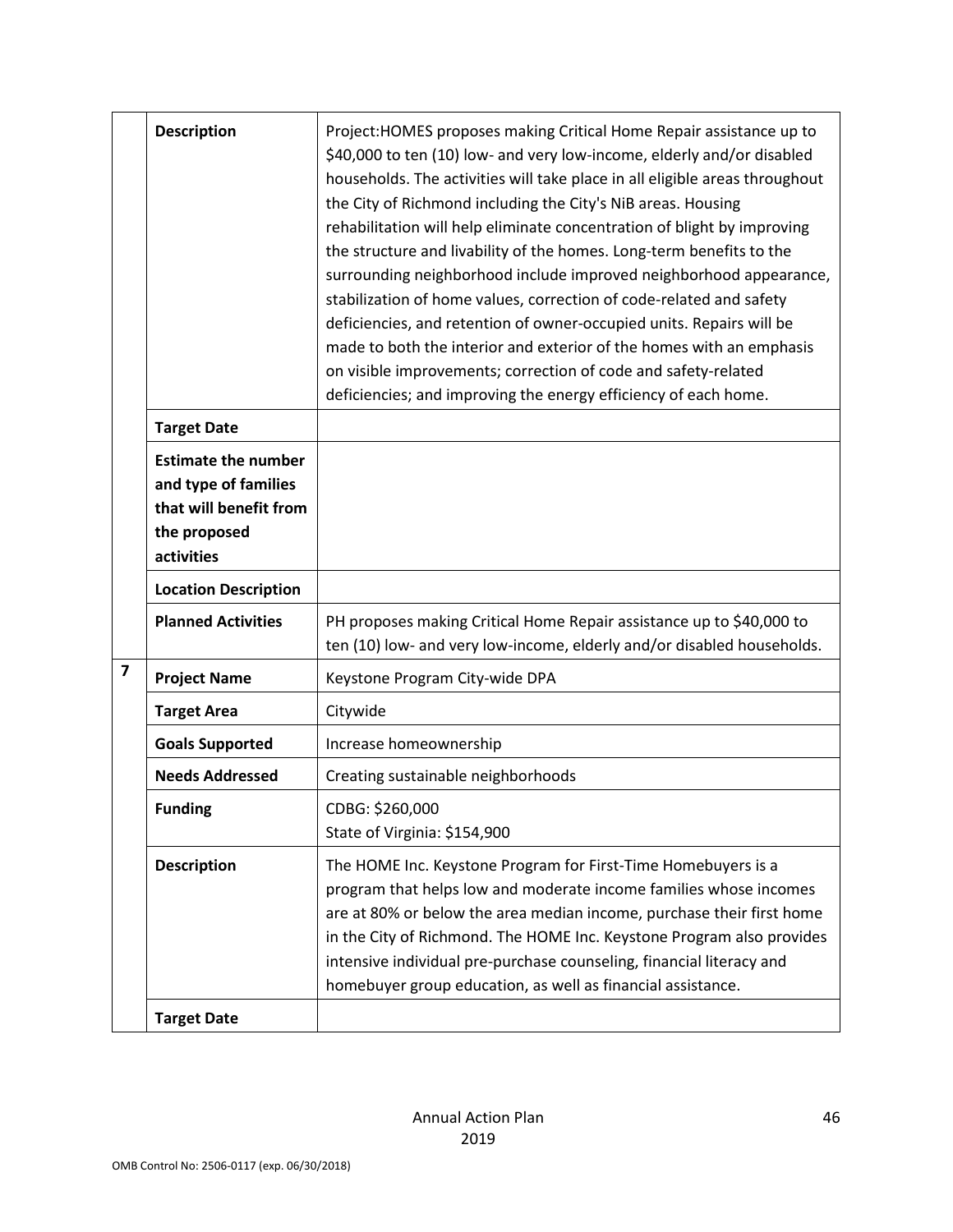| <b>Estimate the number</b>                                                                                 |                                                                                                                                                                                                                                                                                                                                                                                                                                                                                                                                                                                                                                                                                                                                                                                                                                                      |
|------------------------------------------------------------------------------------------------------------|------------------------------------------------------------------------------------------------------------------------------------------------------------------------------------------------------------------------------------------------------------------------------------------------------------------------------------------------------------------------------------------------------------------------------------------------------------------------------------------------------------------------------------------------------------------------------------------------------------------------------------------------------------------------------------------------------------------------------------------------------------------------------------------------------------------------------------------------------|
| and type of families<br>that will benefit from<br>the proposed<br>activities                               |                                                                                                                                                                                                                                                                                                                                                                                                                                                                                                                                                                                                                                                                                                                                                                                                                                                      |
| <b>Location Description</b>                                                                                |                                                                                                                                                                                                                                                                                                                                                                                                                                                                                                                                                                                                                                                                                                                                                                                                                                                      |
| <b>Planned Activities</b>                                                                                  | 24 low- to moderate-income families will receive intensive, individual<br>counseling to prepare them to receive down payment and closing cost<br>assistances, after having qualified and participated in all required<br>counseling program components.                                                                                                                                                                                                                                                                                                                                                                                                                                                                                                                                                                                              |
| <b>Project Name</b>                                                                                        | <b>Lead Grant Reduction Activities</b>                                                                                                                                                                                                                                                                                                                                                                                                                                                                                                                                                                                                                                                                                                                                                                                                               |
| <b>Target Area</b>                                                                                         | Citywide                                                                                                                                                                                                                                                                                                                                                                                                                                                                                                                                                                                                                                                                                                                                                                                                                                             |
| <b>Goals Supported</b>                                                                                     | Improve current housing stock                                                                                                                                                                                                                                                                                                                                                                                                                                                                                                                                                                                                                                                                                                                                                                                                                        |
| <b>Needs Addressed</b>                                                                                     | Creating sustainable neighborhoods                                                                                                                                                                                                                                                                                                                                                                                                                                                                                                                                                                                                                                                                                                                                                                                                                   |
| <b>Funding</b>                                                                                             | CDBG: \$50,000<br>General Fund: \$100,000                                                                                                                                                                                                                                                                                                                                                                                                                                                                                                                                                                                                                                                                                                                                                                                                            |
| <b>Description</b>                                                                                         | The Department of Housing and Community Development (DHCD)<br>partnered with Project: HOMES along with the Richmond City Health<br>District (RCHD) to apply for HUD Lead Based Paint Hazard Control Grant<br>(LBPHC) in 2017. CDBG funds were used towards the 10% match as<br>required by HUD. CDBG funds will be used to reduce lead paint hazards<br>in low-income households that either have a lead poisoned child that<br>has been identified by the RCHD or will be used to reduce lead poison<br>hazards in housing units that will be occupied by low-income<br>households with children under the age of six years. The CDBG funds will<br>be used to cover eligible activities under the Lead Based Paint Hazard<br>Control Grant. The City was awarded \$2,710,314 for lead hazard control<br>and healthy homes initiative in June 2017. |
| <b>Target Date</b>                                                                                         |                                                                                                                                                                                                                                                                                                                                                                                                                                                                                                                                                                                                                                                                                                                                                                                                                                                      |
| <b>Estimate the number</b><br>and type of families<br>that will benefit from<br>the proposed<br>activities |                                                                                                                                                                                                                                                                                                                                                                                                                                                                                                                                                                                                                                                                                                                                                                                                                                                      |
|                                                                                                            | <b>Location Description</b>                                                                                                                                                                                                                                                                                                                                                                                                                                                                                                                                                                                                                                                                                                                                                                                                                          |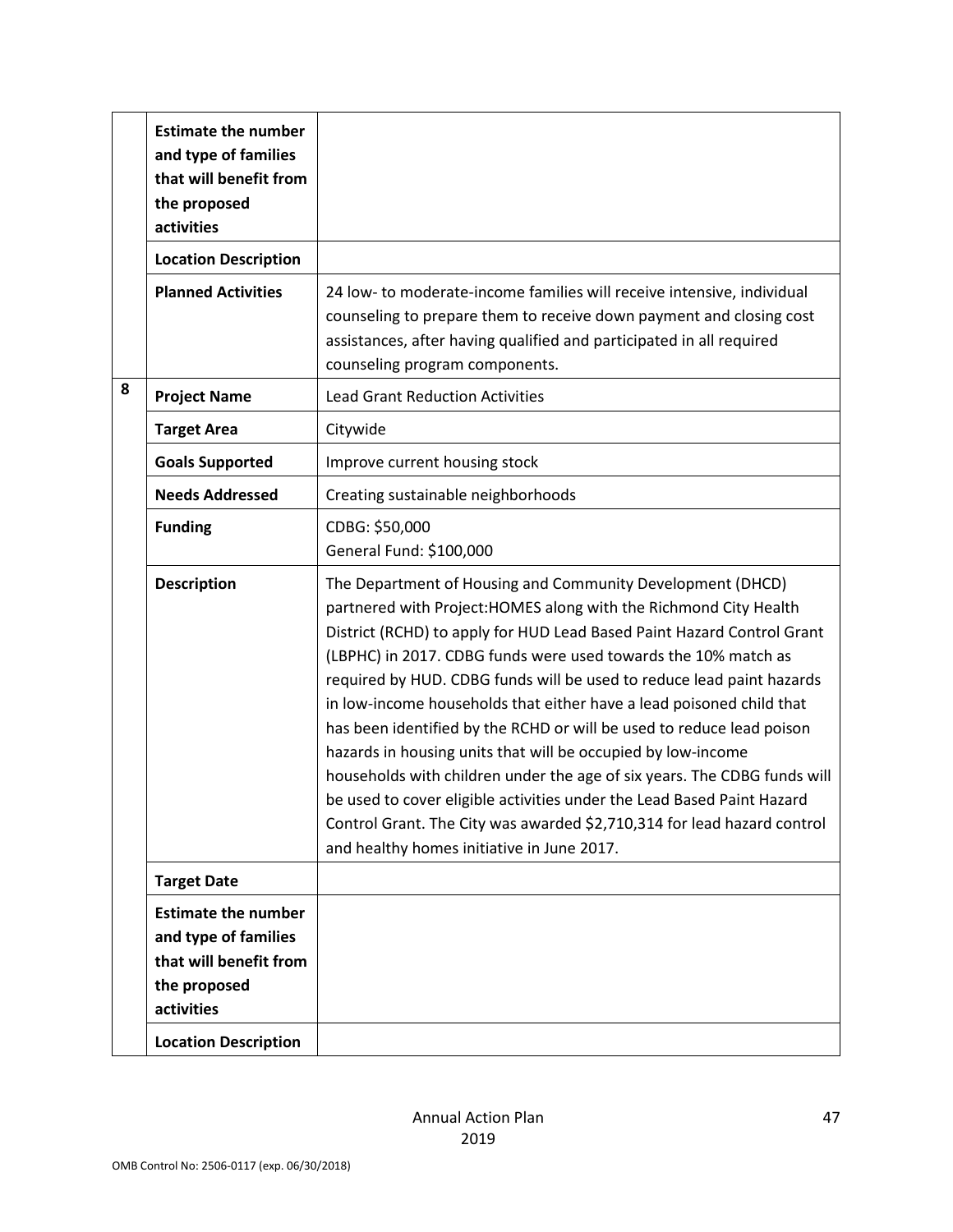|   | <b>Planned Activities</b>                                                                                  | The funding will make 5 homeowner units to be lead safe in the City of<br>Richmond.                                                                                                                                                                                                                                                                                                                                                                                                                                                                                                                                                                                                                                                                                                                                                                  |
|---|------------------------------------------------------------------------------------------------------------|------------------------------------------------------------------------------------------------------------------------------------------------------------------------------------------------------------------------------------------------------------------------------------------------------------------------------------------------------------------------------------------------------------------------------------------------------------------------------------------------------------------------------------------------------------------------------------------------------------------------------------------------------------------------------------------------------------------------------------------------------------------------------------------------------------------------------------------------------|
| 9 | <b>Project Name</b>                                                                                        | Matthews At Chestnut Hill                                                                                                                                                                                                                                                                                                                                                                                                                                                                                                                                                                                                                                                                                                                                                                                                                            |
|   | <b>Target Area</b>                                                                                         | Highland Park Southern Tip Corridor                                                                                                                                                                                                                                                                                                                                                                                                                                                                                                                                                                                                                                                                                                                                                                                                                  |
|   | <b>Goals Supported</b>                                                                                     | Increase homeownership                                                                                                                                                                                                                                                                                                                                                                                                                                                                                                                                                                                                                                                                                                                                                                                                                               |
|   | <b>Needs Addressed</b>                                                                                     | Creating sustainable neighborhoods                                                                                                                                                                                                                                                                                                                                                                                                                                                                                                                                                                                                                                                                                                                                                                                                                   |
|   | <b>Funding</b>                                                                                             | CDBG: \$478,000<br>HOME: \$410,000                                                                                                                                                                                                                                                                                                                                                                                                                                                                                                                                                                                                                                                                                                                                                                                                                   |
|   | <b>Description</b>                                                                                         | Southside Community Development and Housing Corporation (SCDHC)<br>will use CDBG and HOME funds to revitalize Matthews Heights in the<br>Highland Park Neighborhood. Over this one year period, Phase III<br>construction will continue on eight (8) new EarthCraft single-family<br>homes being built in this new subdivision. The 32 homes will consist of<br>16 duplexes designed to be architecturally congruent with other homes<br>in the Chestnut Hill/Plateau Historic District. The homes will be sold to<br>homebuyers, with household earnings at or below 80% of area median<br>income. In addition, potential homebuyers will receive homeownership<br>training and counseling in preparation for new homeownership<br>opportunities in the Chestnut Hill Community. Also downpayment and<br>closing cost assistance will be available. |
|   | <b>Target Date</b>                                                                                         |                                                                                                                                                                                                                                                                                                                                                                                                                                                                                                                                                                                                                                                                                                                                                                                                                                                      |
|   | <b>Estimate the number</b><br>and type of families<br>that will benefit from<br>the proposed<br>activities | Eight (8) <80% AMI households will benefit from Phase III of the<br>Matthews at Chestnut Hills development. These 8 households will<br>become owners of high-quality, affordable single family homes in a new<br>subdivision located in the desirable Highland Park neighborhood.                                                                                                                                                                                                                                                                                                                                                                                                                                                                                                                                                                    |
|   | <b>Location Description</b>                                                                                |                                                                                                                                                                                                                                                                                                                                                                                                                                                                                                                                                                                                                                                                                                                                                                                                                                                      |
|   | <b>Planned Activities</b>                                                                                  | SCDHC will use CDBG and HOME funds to develop Phase III duplex<br>homes for 8 units in the Matthews at Chestnut Hill subdivision for LMI<br>homebuyers. Construction will be completed at 1610, 1612, 1614, 1616,<br>1618, 1620, 1622, and 1624 Matthews Street.                                                                                                                                                                                                                                                                                                                                                                                                                                                                                                                                                                                     |
|   | <b>Project Name</b>                                                                                        | NiB Area Housing Code Enforcement                                                                                                                                                                                                                                                                                                                                                                                                                                                                                                                                                                                                                                                                                                                                                                                                                    |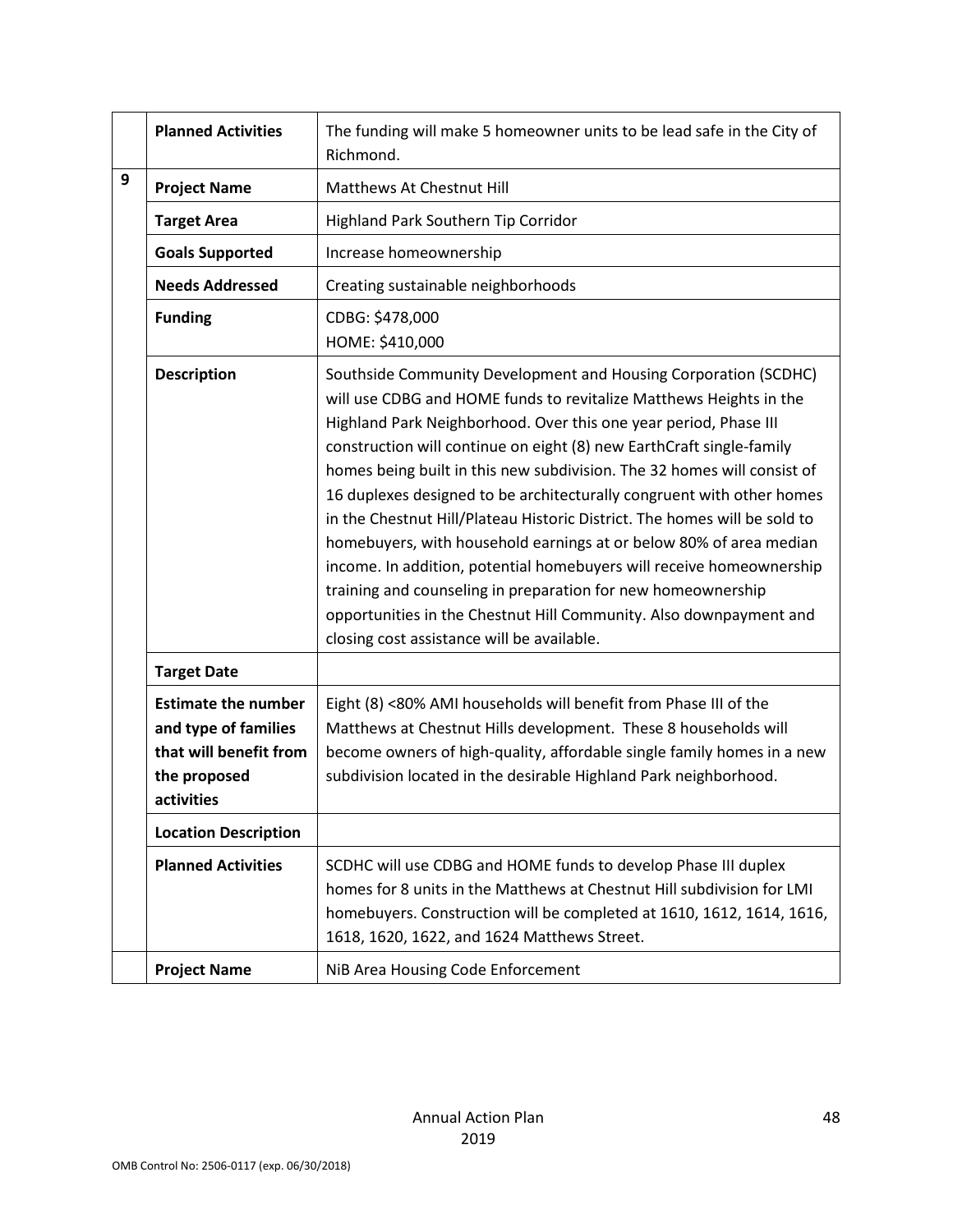| 10 | <b>Target Area</b>                                                                                         | Hull Street - Lower Corridor<br>East End - Nine Mile Road Corridor<br>East End - Eastview Corridor<br><b>Brookland Park Boulevard Corridor</b><br><b>Broad Street Downtown Corridor</b><br>Hull Street - Swansboro Corridor<br>Jefferson Davis - Blackwell Corridor<br>Jefferson Davis - Bellemeade Corridor<br>Highland Park Southern Tip Corridor<br>North Jackson Ward Corridor<br>Carver - Newtowne West Corridor<br>Church Hill - Central Corridor                                                                                                                                                                                                                                                                                                                                                                                                                                                                                                       |
|----|------------------------------------------------------------------------------------------------------------|---------------------------------------------------------------------------------------------------------------------------------------------------------------------------------------------------------------------------------------------------------------------------------------------------------------------------------------------------------------------------------------------------------------------------------------------------------------------------------------------------------------------------------------------------------------------------------------------------------------------------------------------------------------------------------------------------------------------------------------------------------------------------------------------------------------------------------------------------------------------------------------------------------------------------------------------------------------|
|    | <b>Goals Supported</b>                                                                                     | Reduce neighborhood blight                                                                                                                                                                                                                                                                                                                                                                                                                                                                                                                                                                                                                                                                                                                                                                                                                                                                                                                                    |
|    | <b>Needs Addressed</b>                                                                                     | Creating sustainable neighborhoods                                                                                                                                                                                                                                                                                                                                                                                                                                                                                                                                                                                                                                                                                                                                                                                                                                                                                                                            |
|    | <b>Funding</b>                                                                                             | CDBG: \$125,000                                                                                                                                                                                                                                                                                                                                                                                                                                                                                                                                                                                                                                                                                                                                                                                                                                                                                                                                               |
|    | <b>Description</b>                                                                                         | This program benefits the Neighborhoods in Bloom and CDBG targeted<br>areas and the entire City by removing blight, reducing crime, cleaning up<br>properties, rehabilitating derelict/vacant properties and educating<br>citizens. The CDBG funds will be used to hire two Property Maintenance<br>Enforcement Inspectors to pro-actively identify, evaluate, and initiate<br>code enforcement in the City's NiB areas and CDBG target areas in their<br>day-to-day field activities on buildings and properties that are in<br>violation of State and local codes due to one or more of the following<br>factors: physically deteriorated/poorly maintained and in need of repair<br>(structural, mechanical, electrical, plumbing, fire protection, etc.);<br>abandoned and vacant and open to entry; unattended lots; properties in<br>need of trash/garbage removal; tall or obstructive weeds/grass/bushes;<br>and abandoned/junk/inoperative vehicles. |
|    | <b>Target Date</b>                                                                                         |                                                                                                                                                                                                                                                                                                                                                                                                                                                                                                                                                                                                                                                                                                                                                                                                                                                                                                                                                               |
|    | <b>Estimate the number</b><br>and type of families<br>that will benefit from<br>the proposed<br>activities |                                                                                                                                                                                                                                                                                                                                                                                                                                                                                                                                                                                                                                                                                                                                                                                                                                                                                                                                                               |
|    | <b>Location Description</b>                                                                                |                                                                                                                                                                                                                                                                                                                                                                                                                                                                                                                                                                                                                                                                                                                                                                                                                                                                                                                                                               |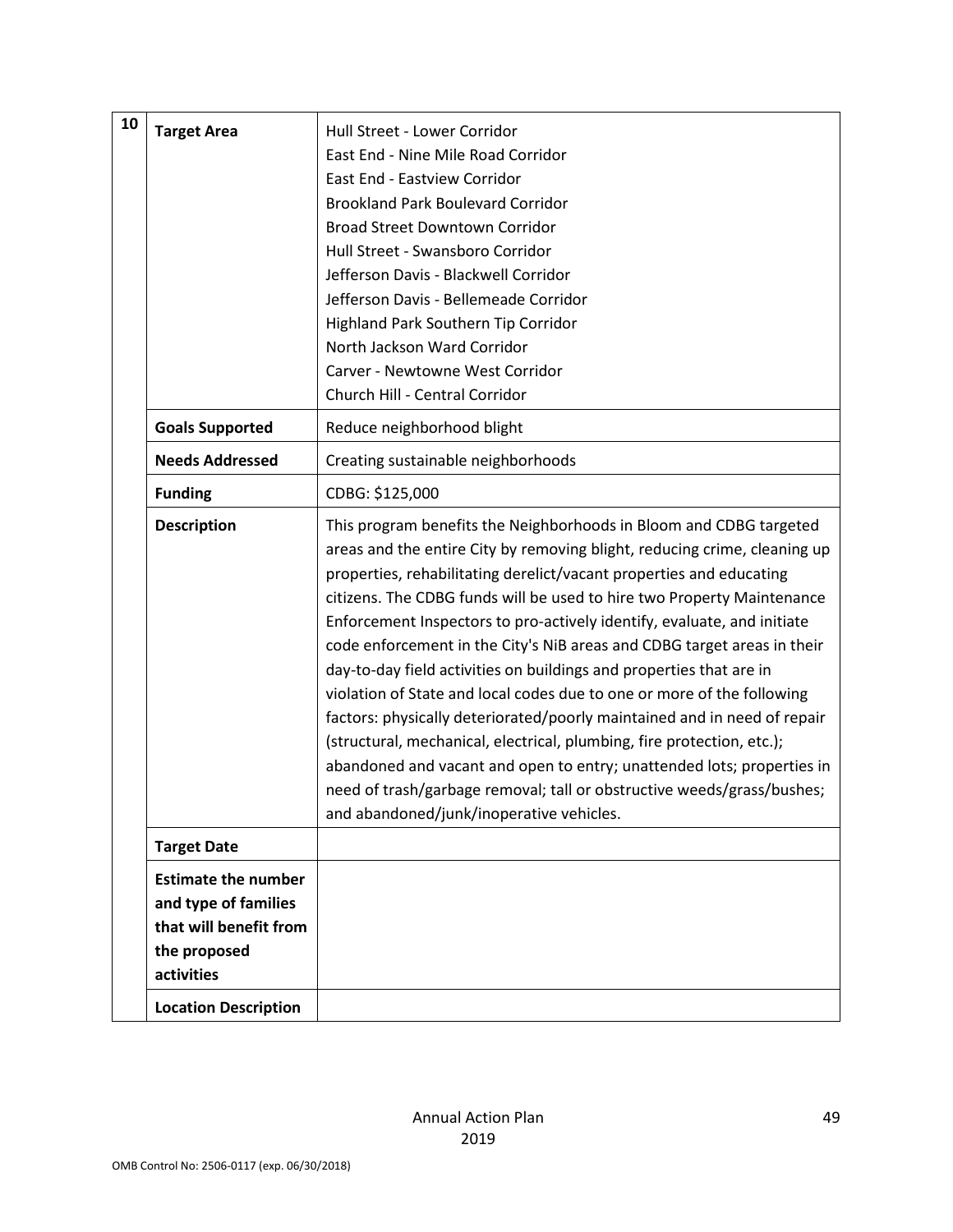|    | <b>Planned Activities</b>                                                                                  | This program will cover the cost of two Property Maintenance<br>Enforcement inspectors who will identify and address blighted and<br>poorly maintained properties through proactive sweeps and citizen<br>complaints received within the City of Richmond's Neighborhoods in<br>Bloom (NiB) target areas and surrounding neighborhoods.                                                                                                                                                                                                                                                                                                                                                                                                                                                                                                                                                          |
|----|------------------------------------------------------------------------------------------------------------|--------------------------------------------------------------------------------------------------------------------------------------------------------------------------------------------------------------------------------------------------------------------------------------------------------------------------------------------------------------------------------------------------------------------------------------------------------------------------------------------------------------------------------------------------------------------------------------------------------------------------------------------------------------------------------------------------------------------------------------------------------------------------------------------------------------------------------------------------------------------------------------------------|
| 11 | <b>Project Name</b>                                                                                        | Pathways to Independence                                                                                                                                                                                                                                                                                                                                                                                                                                                                                                                                                                                                                                                                                                                                                                                                                                                                         |
|    | <b>Target Area</b>                                                                                         | Citywide                                                                                                                                                                                                                                                                                                                                                                                                                                                                                                                                                                                                                                                                                                                                                                                                                                                                                         |
|    | <b>Goals Supported</b>                                                                                     | Increase homeownership                                                                                                                                                                                                                                                                                                                                                                                                                                                                                                                                                                                                                                                                                                                                                                                                                                                                           |
|    | <b>Needs Addressed</b>                                                                                     | Creating sustainable neighborhoods                                                                                                                                                                                                                                                                                                                                                                                                                                                                                                                                                                                                                                                                                                                                                                                                                                                               |
|    | <b>Funding</b>                                                                                             | CDBG: \$80,000                                                                                                                                                                                                                                                                                                                                                                                                                                                                                                                                                                                                                                                                                                                                                                                                                                                                                   |
|    | <b>Description</b>                                                                                         | The project consists of providing counseling services to current<br>individuals and families that receive public assistance for basic living<br>needs. SCDHC will provide targeted and comprehensive counseling<br>services and resources to residents receiving public assistance or very<br>low income, to help them identify and enhance their natural skills into a<br>trade that can be utilized by existing employers or can be leveraged into<br>owning a small business. In addition, SCDHC counseling services will help<br>residents manage their income through the development of budgets<br>and debt management plans. SCDHC also promotes advantageous<br>savings plans that offer dollar for dollar matching to encourage wealth<br>building. Households assisted with the housing and financial related<br>services will receive direct financial assistance to purchase a home. |
|    | <b>Target Date</b>                                                                                         |                                                                                                                                                                                                                                                                                                                                                                                                                                                                                                                                                                                                                                                                                                                                                                                                                                                                                                  |
|    | <b>Estimate the number</b><br>and type of families<br>that will benefit from<br>the proposed<br>activities |                                                                                                                                                                                                                                                                                                                                                                                                                                                                                                                                                                                                                                                                                                                                                                                                                                                                                                  |
|    | <b>Location Description</b>                                                                                |                                                                                                                                                                                                                                                                                                                                                                                                                                                                                                                                                                                                                                                                                                                                                                                                                                                                                                  |
|    | <b>Planned Activities</b>                                                                                  | Increase the number of clients to 60 people who improve and<br>stabilize their credit and reduce their debt load and who increase their<br>knowledge about credit, money management, savings, tenant roles and<br>responsibilities and purchasing a home. Funding will also be provided to<br>12 LMI households for downpayment assistance.                                                                                                                                                                                                                                                                                                                                                                                                                                                                                                                                                      |
| 12 | <b>Project Name</b>                                                                                        | Rebuilding Together Year Round                                                                                                                                                                                                                                                                                                                                                                                                                                                                                                                                                                                                                                                                                                                                                                                                                                                                   |
|    | <b>Target Area</b>                                                                                         | Jefferson Davis - Blackwell Corridor                                                                                                                                                                                                                                                                                                                                                                                                                                                                                                                                                                                                                                                                                                                                                                                                                                                             |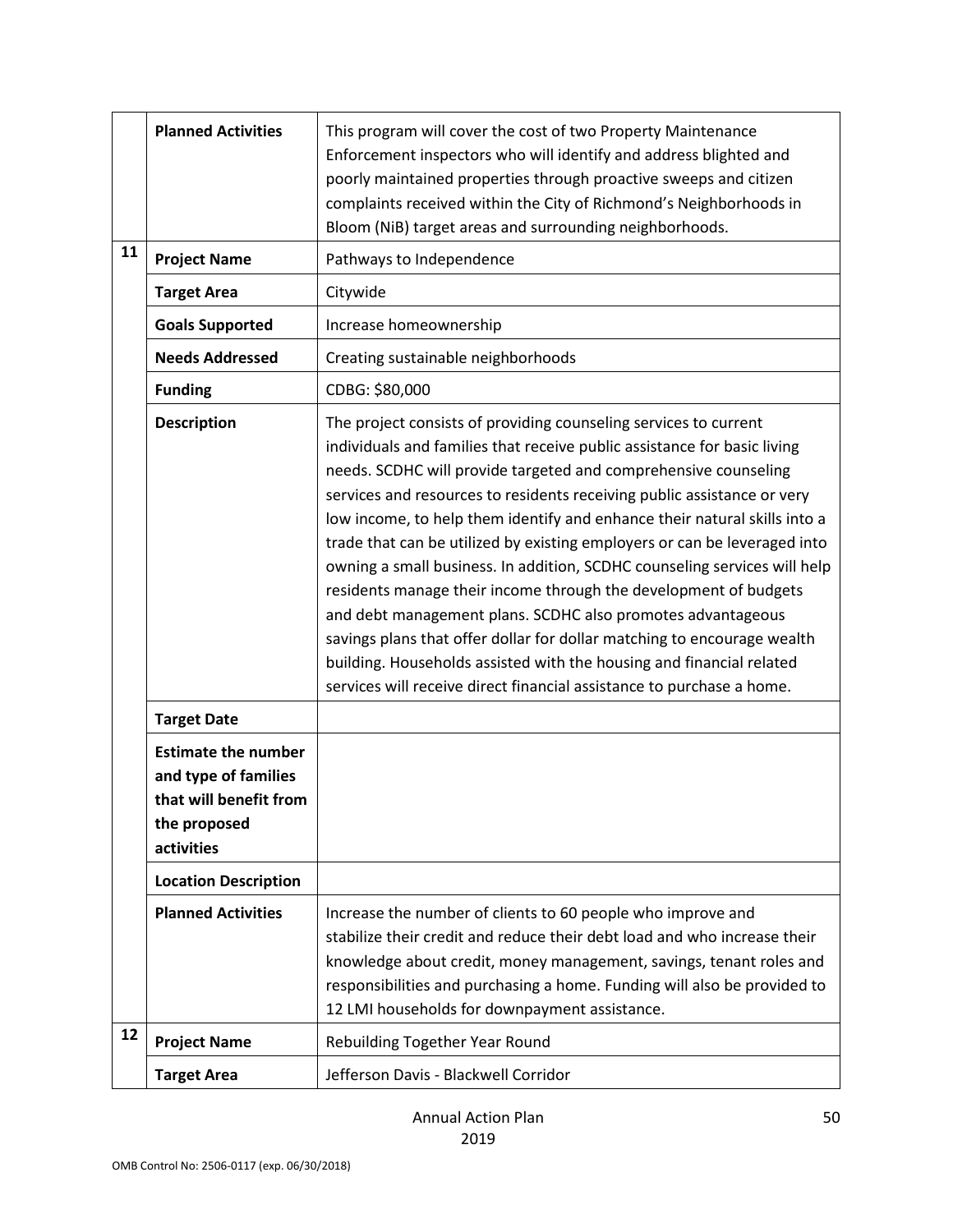|    | <b>Goals Supported</b>                                                                                     | Improve current housing stock                                                                                                                                                                                                                                                                                                                                                                                                                                                                                                                                                                                                                                                                                                                                                                                                                              |
|----|------------------------------------------------------------------------------------------------------------|------------------------------------------------------------------------------------------------------------------------------------------------------------------------------------------------------------------------------------------------------------------------------------------------------------------------------------------------------------------------------------------------------------------------------------------------------------------------------------------------------------------------------------------------------------------------------------------------------------------------------------------------------------------------------------------------------------------------------------------------------------------------------------------------------------------------------------------------------------|
|    | <b>Needs Addressed</b>                                                                                     | Creating sustainable neighborhoods                                                                                                                                                                                                                                                                                                                                                                                                                                                                                                                                                                                                                                                                                                                                                                                                                         |
|    | <b>Funding</b>                                                                                             | CDBG: \$130,000                                                                                                                                                                                                                                                                                                                                                                                                                                                                                                                                                                                                                                                                                                                                                                                                                                            |
|    | <b>Description</b>                                                                                         | Rebuilding Together of Richmond (RTR) seeks to continue its year round<br>programming to assist 20 homeowners. RTR will target low income<br>homeowners in need of repairs that can be done with their volunteer<br>teams on National Rebuild Day. RTR plans to choose a Southside NiB<br>neighborhood as its focus in 2020 and will allocate half of its CDBG<br>funding to support projects in that community.                                                                                                                                                                                                                                                                                                                                                                                                                                           |
|    | <b>Target Date</b>                                                                                         |                                                                                                                                                                                                                                                                                                                                                                                                                                                                                                                                                                                                                                                                                                                                                                                                                                                            |
|    | <b>Estimate the number</b><br>and type of families<br>that will benefit from<br>the proposed<br>activities |                                                                                                                                                                                                                                                                                                                                                                                                                                                                                                                                                                                                                                                                                                                                                                                                                                                            |
|    | <b>Location Description</b>                                                                                |                                                                                                                                                                                                                                                                                                                                                                                                                                                                                                                                                                                                                                                                                                                                                                                                                                                            |
|    | <b>Planned Activities</b>                                                                                  | The program will provide critical home repairs for 20 low-income<br>households.                                                                                                                                                                                                                                                                                                                                                                                                                                                                                                                                                                                                                                                                                                                                                                            |
| 13 | <b>Project Name</b>                                                                                        | Section 108 2012 Loan Repayment                                                                                                                                                                                                                                                                                                                                                                                                                                                                                                                                                                                                                                                                                                                                                                                                                            |
|    | <b>Target Area</b>                                                                                         | Citywide                                                                                                                                                                                                                                                                                                                                                                                                                                                                                                                                                                                                                                                                                                                                                                                                                                                   |
|    | <b>Goals Supported</b>                                                                                     | Business development and job creation                                                                                                                                                                                                                                                                                                                                                                                                                                                                                                                                                                                                                                                                                                                                                                                                                      |
|    | <b>Needs Addressed</b>                                                                                     | Creating sustainable neighborhoods                                                                                                                                                                                                                                                                                                                                                                                                                                                                                                                                                                                                                                                                                                                                                                                                                         |
|    | <b>Funding</b>                                                                                             | CDBG: \$340,164                                                                                                                                                                                                                                                                                                                                                                                                                                                                                                                                                                                                                                                                                                                                                                                                                                            |
|    | <b>Description</b>                                                                                         | This project is needed for the repayment of its 2012 Section 108<br>Guaranteed Loans made to the City of Richmond by the U.S.<br>Department of Housing and Urban Development (HUD). The loan is<br>guaranteed for 20 years at a variable interest rate (4.5% to 8.5%) and<br>was earmarked for the rehabilitation of single-family homes and multi-<br>family units and economic development in targeted areas of the City.<br>The terms of the loan indicate that CDBG funds are to be used as<br>repayment. Similar to the CDBG program, the citizens to be served are<br>low and moderate income residents of the City as detailed in the<br>Consolidated Plan. Funding of this proposal will enable the City to meet<br>its debt obligations for loans made to rehabilitate its housing stock and<br>provide safe affordable housing to its residents. |
|    | <b>Target Date</b>                                                                                         |                                                                                                                                                                                                                                                                                                                                                                                                                                                                                                                                                                                                                                                                                                                                                                                                                                                            |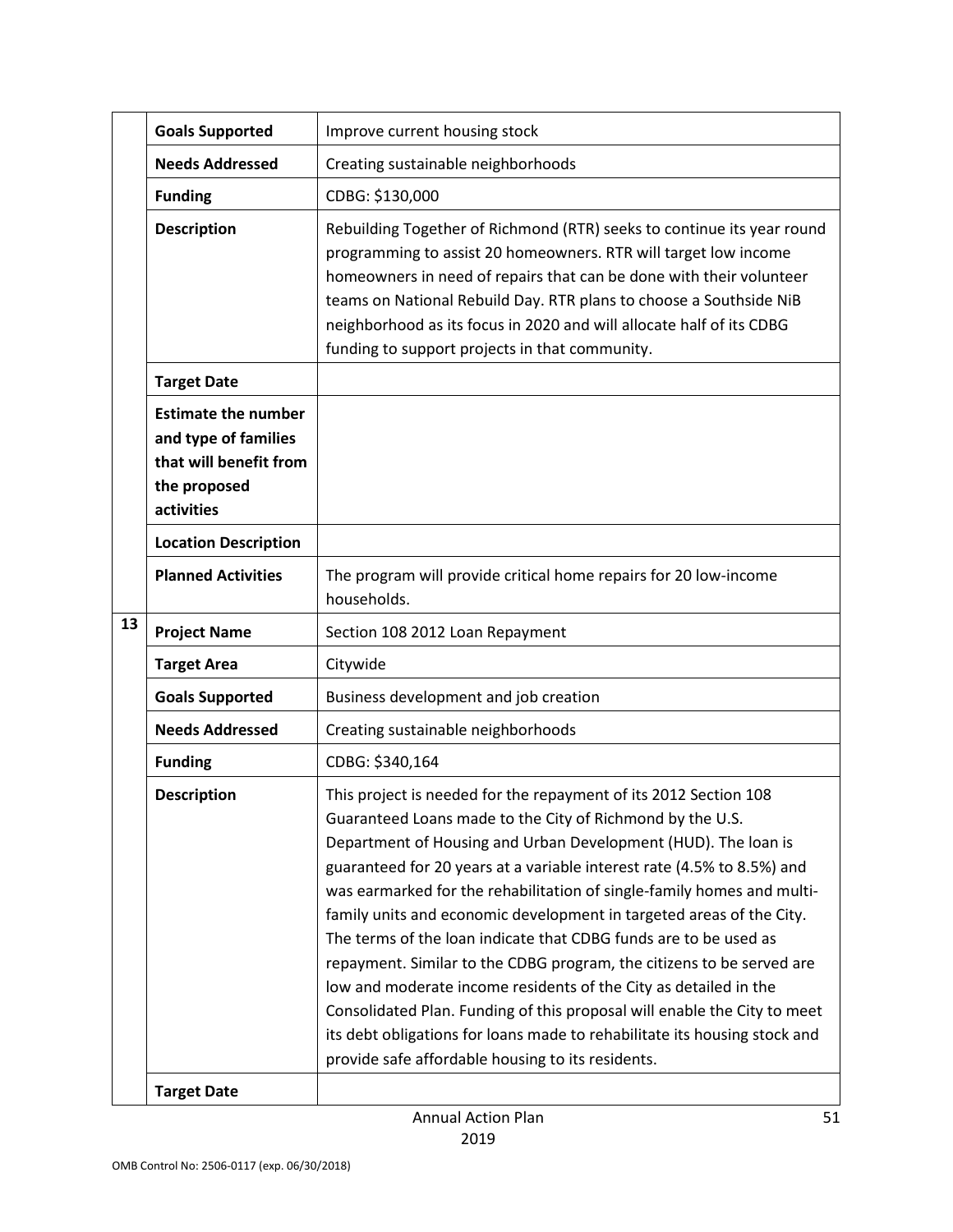|    | <b>Estimate the number</b><br>and type of families<br>that will benefit from<br>the proposed<br>activities |                                                                                                                                                                                                                                                                                                                                                                                                                                                                                                                                                                              |
|----|------------------------------------------------------------------------------------------------------------|------------------------------------------------------------------------------------------------------------------------------------------------------------------------------------------------------------------------------------------------------------------------------------------------------------------------------------------------------------------------------------------------------------------------------------------------------------------------------------------------------------------------------------------------------------------------------|
|    | <b>Location Description</b>                                                                                |                                                                                                                                                                                                                                                                                                                                                                                                                                                                                                                                                                              |
|    | <b>Planned Activities</b>                                                                                  | Repay principal and interest on Section 108 Guaranteed Loans as they<br>become due during fiscal year.                                                                                                                                                                                                                                                                                                                                                                                                                                                                       |
| 14 | <b>Project Name</b>                                                                                        | The Hollands                                                                                                                                                                                                                                                                                                                                                                                                                                                                                                                                                                 |
|    | <b>Target Area</b>                                                                                         | Hull Street - Swansboro Corridor                                                                                                                                                                                                                                                                                                                                                                                                                                                                                                                                             |
|    | <b>Goals Supported</b>                                                                                     | Increase homeownership                                                                                                                                                                                                                                                                                                                                                                                                                                                                                                                                                       |
|    | <b>Needs Addressed</b>                                                                                     | Creating sustainable neighborhoods                                                                                                                                                                                                                                                                                                                                                                                                                                                                                                                                           |
|    | <b>Funding</b>                                                                                             | CDBG: \$300,000<br>HOME: \$180,000                                                                                                                                                                                                                                                                                                                                                                                                                                                                                                                                           |
|    | <b>Description</b>                                                                                         | The project consists of the new construction of 22 for-sale single-family<br>attached townhomes on a 1.766 acres site in the Swansboro<br>Neighborhood. SCDHC will build 6 EarthCraft certified townhomes,<br>designed to revitalize an older urban area in its first phase of<br>construction. In addition, potential homebuyers will receive<br>homebuyers education and counseling in preparation for the<br>homeownership opportunity in the Swansboro Community. The homes<br>will be sold to individuals and families with household income at or<br>below 80% of AMI. |
|    | <b>Target Date</b>                                                                                         |                                                                                                                                                                                                                                                                                                                                                                                                                                                                                                                                                                              |
|    | <b>Estimate the number</b><br>and type of families<br>that will benefit from<br>the proposed<br>activities | Six (6) <80% AMI households will directly benefit from this phase of the<br>development of The Hollands (22 total units.)                                                                                                                                                                                                                                                                                                                                                                                                                                                    |
|    | <b>Location Description</b>                                                                                |                                                                                                                                                                                                                                                                                                                                                                                                                                                                                                                                                                              |
|    | <b>Planned Activities</b>                                                                                  | The project will benefit 6 LMI homebuyers who purchase a home in the<br>Swansboro NiB area.                                                                                                                                                                                                                                                                                                                                                                                                                                                                                  |
| 15 | <b>Project Name</b>                                                                                        | Metropolitan Business League Programs                                                                                                                                                                                                                                                                                                                                                                                                                                                                                                                                        |
|    | <b>Target Area</b>                                                                                         | Citywide                                                                                                                                                                                                                                                                                                                                                                                                                                                                                                                                                                     |
|    | <b>Goals Supported</b>                                                                                     | Business development and job creation                                                                                                                                                                                                                                                                                                                                                                                                                                                                                                                                        |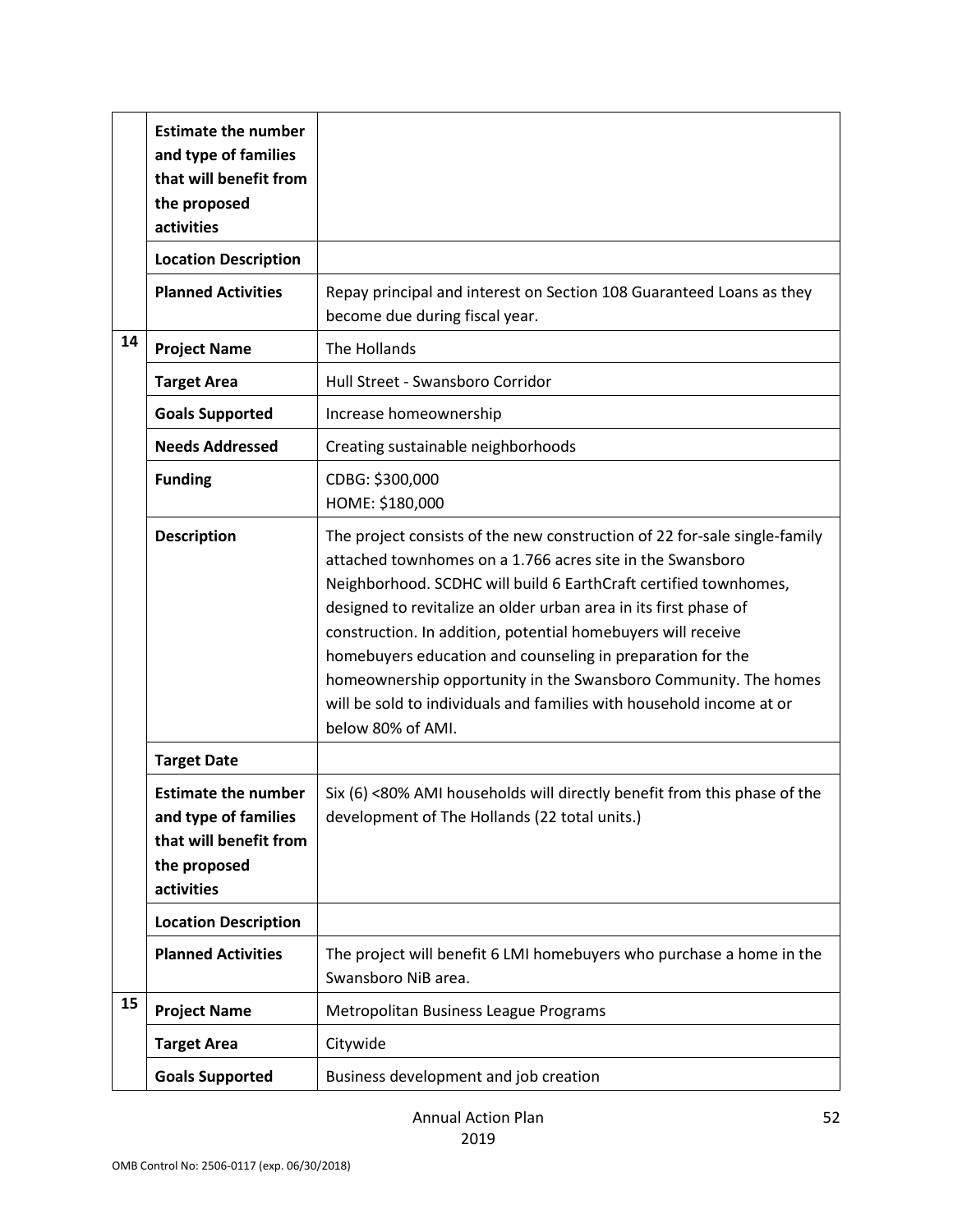|    | <b>Needs Addressed</b>                                                                                     | Reducing poverty & enhancing economic opportunity                                                                                                                                                                                                                                                                                                                                                                                                                                                                                                                                                                                                                                                                                                  |
|----|------------------------------------------------------------------------------------------------------------|----------------------------------------------------------------------------------------------------------------------------------------------------------------------------------------------------------------------------------------------------------------------------------------------------------------------------------------------------------------------------------------------------------------------------------------------------------------------------------------------------------------------------------------------------------------------------------------------------------------------------------------------------------------------------------------------------------------------------------------------------|
|    | <b>Funding</b>                                                                                             | CDBG: \$80,000<br>State of Virginia: \$5,000                                                                                                                                                                                                                                                                                                                                                                                                                                                                                                                                                                                                                                                                                                       |
|    | <b>Description</b>                                                                                         | The Metropolitan Business League (MBL) is a not-for-profit,<br>membership-based business association that aims to foster small<br>business development. The mission of the MBL is to promote economic<br>prosperity in Virginia through leadership, education, training and<br>advocacy for small, women-minority-owned businesses. The MBL<br>advocates and promotes the economic growth and development of<br>small, women-owned and minority businesses in Central Virginia by<br>focusing on the expansion of business opportunities and alliances,<br>capacity building and advocacy. The MBL is seeking CDBG funds to help<br>the disabled, women, minorities, and veterans to start their businesses<br>in the Richmond metropolitan areas. |
|    | <b>Target Date</b>                                                                                         |                                                                                                                                                                                                                                                                                                                                                                                                                                                                                                                                                                                                                                                                                                                                                    |
|    | <b>Estimate the number</b><br>and type of families<br>that will benefit from<br>the proposed<br>activities |                                                                                                                                                                                                                                                                                                                                                                                                                                                                                                                                                                                                                                                                                                                                                    |
|    | <b>Location Description</b>                                                                                |                                                                                                                                                                                                                                                                                                                                                                                                                                                                                                                                                                                                                                                                                                                                                    |
|    | <b>Planned Activities</b>                                                                                  | 40% increase in membership registration and 20% increase in women<br>owned business, which will assist 30 businesses, benefitting 100<br>members. Provide MBL members with training and needed resources,<br>increase workforce development and services and training, collect<br>completed surveys after each member meeting, and review and<br>implement changes in response to beneficial and constructive feedback,<br>which will assist 35 businesses, benefitting 750 members.                                                                                                                                                                                                                                                               |
| 16 | <b>Project Name</b>                                                                                        | Neighborhood Economic Development                                                                                                                                                                                                                                                                                                                                                                                                                                                                                                                                                                                                                                                                                                                  |
|    | <b>Target Area</b>                                                                                         | Citywide                                                                                                                                                                                                                                                                                                                                                                                                                                                                                                                                                                                                                                                                                                                                           |
|    | <b>Goals Supported</b>                                                                                     | Business development and job creation                                                                                                                                                                                                                                                                                                                                                                                                                                                                                                                                                                                                                                                                                                              |
|    | <b>Needs Addressed</b>                                                                                     | Creating sustainable neighborhoods                                                                                                                                                                                                                                                                                                                                                                                                                                                                                                                                                                                                                                                                                                                 |
|    | <b>Funding</b>                                                                                             | CDBG: \$275,000<br>General Fund: \$200,000                                                                                                                                                                                                                                                                                                                                                                                                                                                                                                                                                                                                                                                                                                         |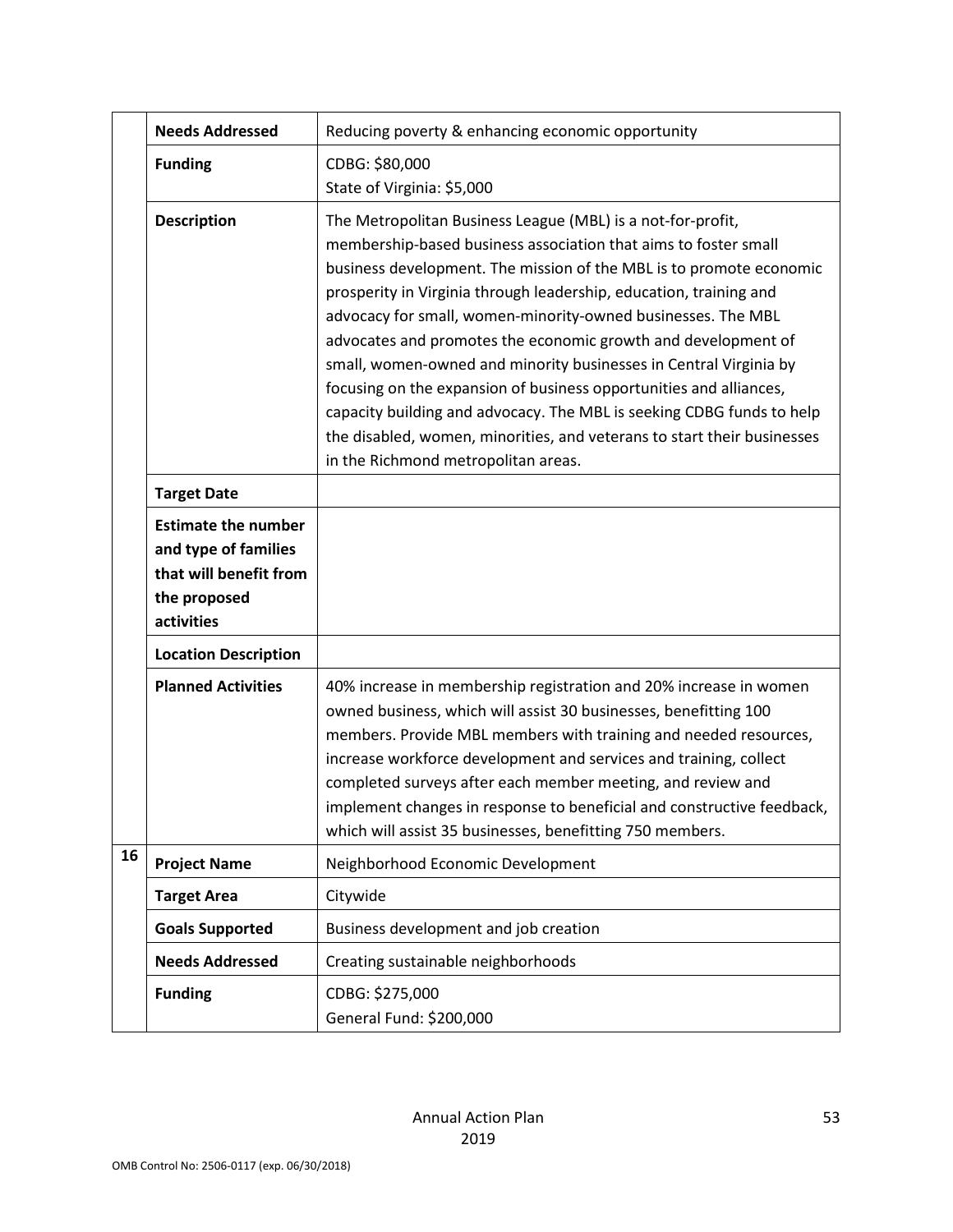|    | <b>Description</b>                                                                                         | This project is designed to enhance the economic vitality of Richmond's<br>neighborhood commercial corridors, by rehabilitating dilapidated<br>structures and reducing the vacancy rate through comprehensive<br>revitalization assistance. It operates through a partnership between<br>neighborhood merchants, the community of the Economic Development<br>Authority (EDA) and the Department of Housing & Community<br>Development (DHCD). The project implements the Commercial Area<br>Revitalization Effort (CARE) Program and provides: market analysis,<br>technical and financial assistance, rebates for interior, exterior and<br>security improvements, assistance in coordinating clean-up campaigns,<br>assistance with the development of crime prevention strategies, new<br>business recruitment efforts and existing businesses with expansion<br>efforts. These dollars fund staff that provide direct assistance to the<br>individual businesses, business start-ups and to the business<br>associations. |
|----|------------------------------------------------------------------------------------------------------------|--------------------------------------------------------------------------------------------------------------------------------------------------------------------------------------------------------------------------------------------------------------------------------------------------------------------------------------------------------------------------------------------------------------------------------------------------------------------------------------------------------------------------------------------------------------------------------------------------------------------------------------------------------------------------------------------------------------------------------------------------------------------------------------------------------------------------------------------------------------------------------------------------------------------------------------------------------------------------------------------------------------------------------|
|    | <b>Target Date</b>                                                                                         |                                                                                                                                                                                                                                                                                                                                                                                                                                                                                                                                                                                                                                                                                                                                                                                                                                                                                                                                                                                                                                |
|    | <b>Estimate the number</b><br>and type of families<br>that will benefit from<br>the proposed<br>activities |                                                                                                                                                                                                                                                                                                                                                                                                                                                                                                                                                                                                                                                                                                                                                                                                                                                                                                                                                                                                                                |
|    | <b>Location Description</b>                                                                                |                                                                                                                                                                                                                                                                                                                                                                                                                                                                                                                                                                                                                                                                                                                                                                                                                                                                                                                                                                                                                                |
|    | <b>Planned Activities</b>                                                                                  | To create/retain 90 jobs.<br>Provide 60 CARE Rebates.<br>Recruit 10 new businesses to locate in the City neighborhoods.                                                                                                                                                                                                                                                                                                                                                                                                                                                                                                                                                                                                                                                                                                                                                                                                                                                                                                        |
| 17 | <b>Project Name</b>                                                                                        | <b>Block Grant &amp; Finance Administration</b>                                                                                                                                                                                                                                                                                                                                                                                                                                                                                                                                                                                                                                                                                                                                                                                                                                                                                                                                                                                |
|    | <b>Target Area</b>                                                                                         | Citywide                                                                                                                                                                                                                                                                                                                                                                                                                                                                                                                                                                                                                                                                                                                                                                                                                                                                                                                                                                                                                       |
|    | <b>Goals Supported</b>                                                                                     | Increase homeownership                                                                                                                                                                                                                                                                                                                                                                                                                                                                                                                                                                                                                                                                                                                                                                                                                                                                                                                                                                                                         |
|    | <b>Needs Addressed</b>                                                                                     | Managing grant funds efficiently and effectively                                                                                                                                                                                                                                                                                                                                                                                                                                                                                                                                                                                                                                                                                                                                                                                                                                                                                                                                                                               |
|    | <b>Funding</b>                                                                                             | CDBG: \$375,000<br>General Fund: \$100,000                                                                                                                                                                                                                                                                                                                                                                                                                                                                                                                                                                                                                                                                                                                                                                                                                                                                                                                                                                                     |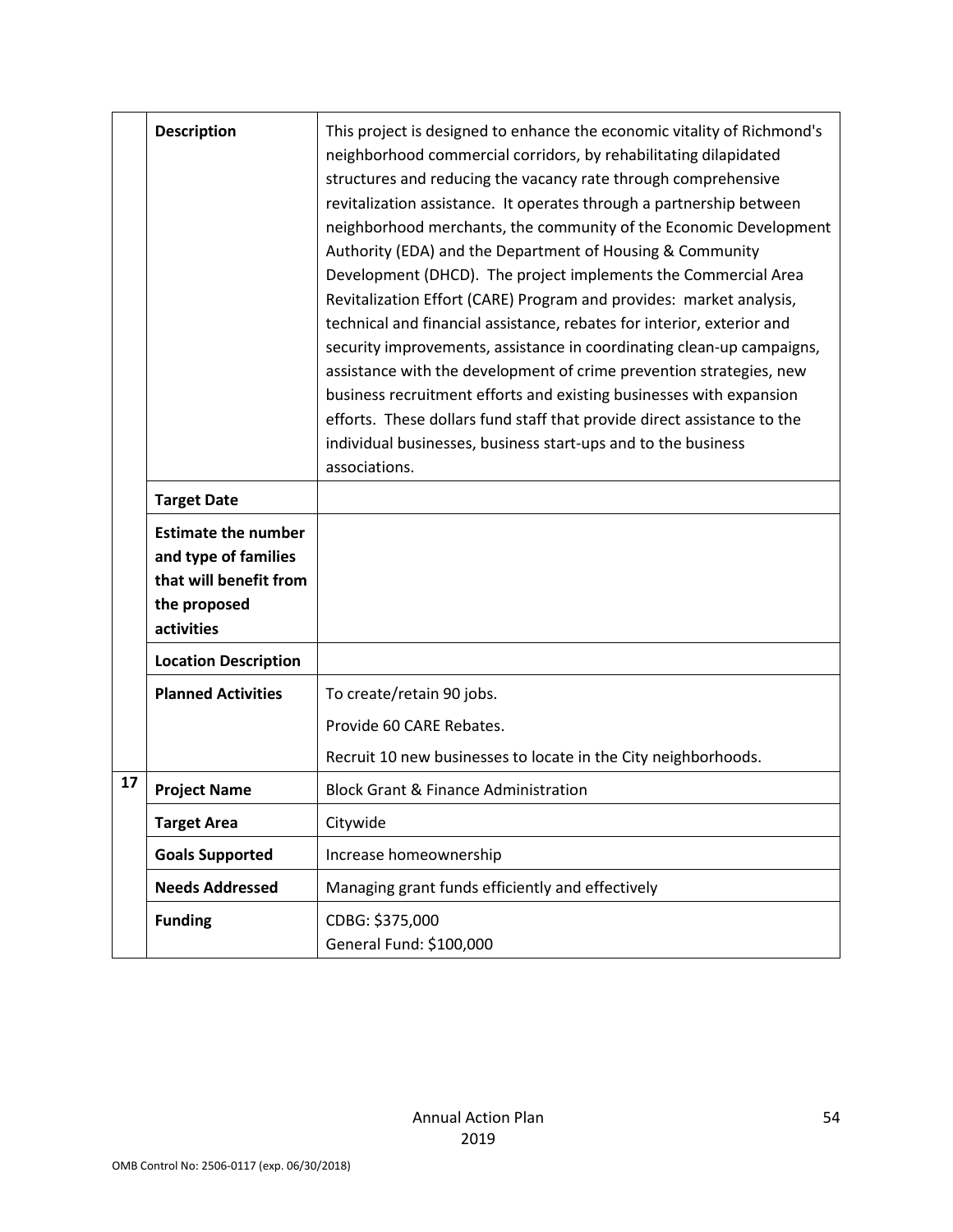| <b>Description</b>                                                                                         | This project provides funding for the general administration of the City's<br>Community Development Block Grant program. It provides staff<br>support to the City Chief Administrative Officer and City Council by<br>developing the CDBG and HOME budgets. It also develops "The<br>Consolidated Plan" (an annual comprehensive planning document) that<br>is required by and submitted to the U.S. Department of Housing and<br>Urban Development (HUD) 45 days prior to the start of the City's fiscal<br>year. Staff prepares an Annual Performance Report detailing how the<br>organizations used these funds to meet the Plan's goals and<br>strategies. This project provides technical assistance to applicants,<br>conducts pre-application workshops, processes the requests for funding,<br>and conducts an extensive evaluation of each request for funding. All<br>requests for funds are reviewed and ranked for consistency with two<br>overall priorities in the Consolidated Plan (Housing Needs and Non-<br>Housing Community Development needs). Once the program budgets<br>are approved, staff conducts workshops, prepares contracts and item<br>plans, which detail the objectives and ensure compliance through<br>monitoring and review of the draw-down of all funds. The allocated<br>entitlement funds will be used by the City of Richmond's Department of<br>Finance to provide staff for accounting services essential for proper<br>administration, monitoring, and disbursement of the CDBG, HOME and<br>Section 108 Funds. This office provides continuous support to all<br>subrecipients receiving these funds to ensure adequate financial<br>management of their Federal funds and that they are in compliance with<br>HUD regulations. |
|------------------------------------------------------------------------------------------------------------|-------------------------------------------------------------------------------------------------------------------------------------------------------------------------------------------------------------------------------------------------------------------------------------------------------------------------------------------------------------------------------------------------------------------------------------------------------------------------------------------------------------------------------------------------------------------------------------------------------------------------------------------------------------------------------------------------------------------------------------------------------------------------------------------------------------------------------------------------------------------------------------------------------------------------------------------------------------------------------------------------------------------------------------------------------------------------------------------------------------------------------------------------------------------------------------------------------------------------------------------------------------------------------------------------------------------------------------------------------------------------------------------------------------------------------------------------------------------------------------------------------------------------------------------------------------------------------------------------------------------------------------------------------------------------------------------------------------------------------------------------------------------------------|
| <b>Target Date</b>                                                                                         |                                                                                                                                                                                                                                                                                                                                                                                                                                                                                                                                                                                                                                                                                                                                                                                                                                                                                                                                                                                                                                                                                                                                                                                                                                                                                                                                                                                                                                                                                                                                                                                                                                                                                                                                                                               |
| <b>Estimate the number</b><br>and type of families<br>that will benefit from<br>the proposed<br>activities |                                                                                                                                                                                                                                                                                                                                                                                                                                                                                                                                                                                                                                                                                                                                                                                                                                                                                                                                                                                                                                                                                                                                                                                                                                                                                                                                                                                                                                                                                                                                                                                                                                                                                                                                                                               |
| <b>Location Description</b>                                                                                |                                                                                                                                                                                                                                                                                                                                                                                                                                                                                                                                                                                                                                                                                                                                                                                                                                                                                                                                                                                                                                                                                                                                                                                                                                                                                                                                                                                                                                                                                                                                                                                                                                                                                                                                                                               |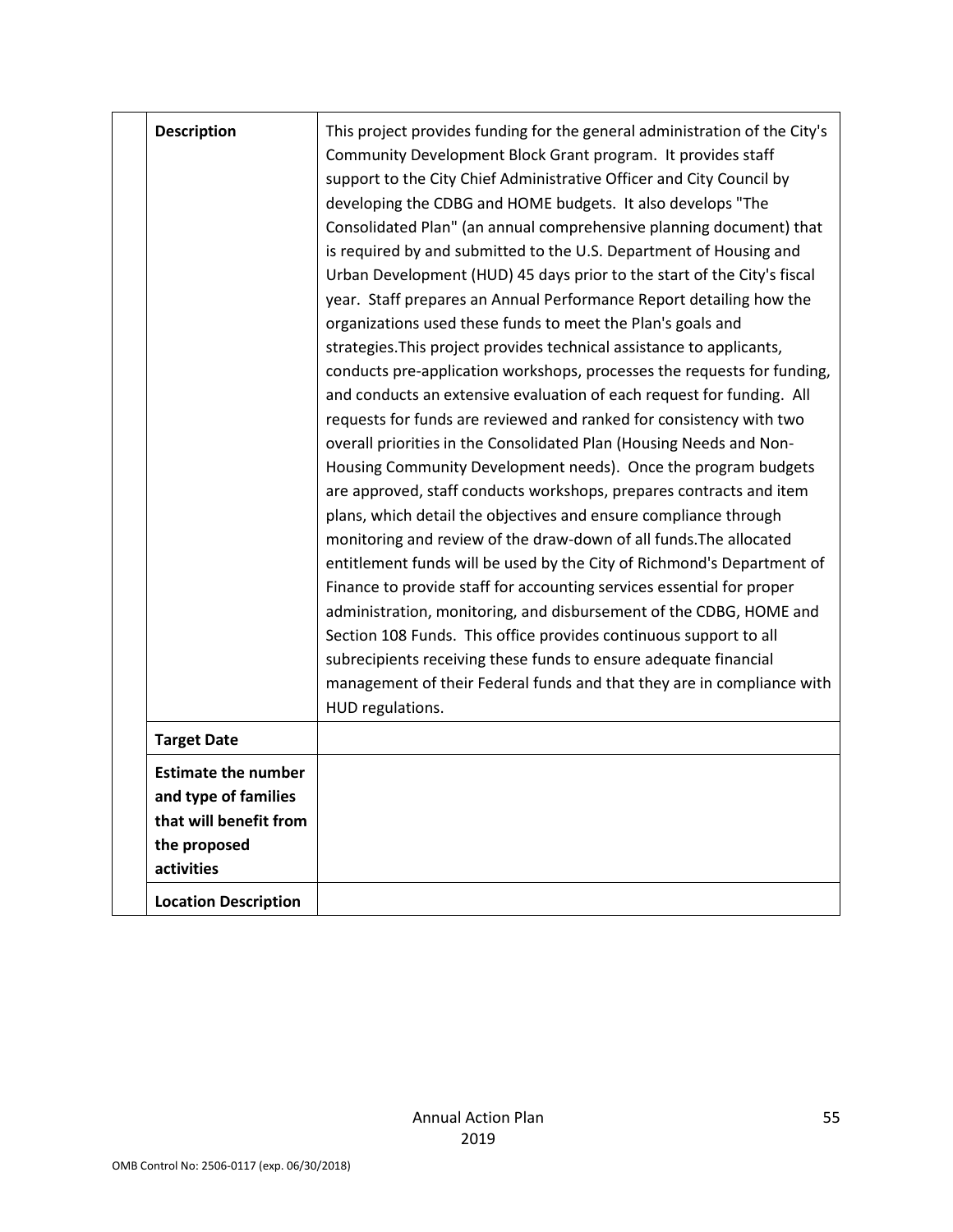|    | <b>Planned Activities</b>                                                                                  | Provide technical assistance to CDBG and HOME subrecipients to<br>implement Consolidated Plan priorities and strategies<br>Complete CDBG and HOME training for all funded subrecipients<br>Complete and obtain signatures on all FY 2019-2020 CDBG and HOME<br>item plans and contracts<br>Monitor half of the subrecipients at least once a year to ensure that<br>funds are spent according to City, HUD, and federal regulations<br>Complete all Integrated Disbursement Information System (IDIS) tasks<br>for project set up and end of year reporting<br>Initiate the annual plan & budget process for the use of HUD<br>entitlement funds by 03/10/19<br>As the City's subrecipients continue their improvements to the<br>Richmond Community, the DHCD will continue to provide<br>administration, monitoring, and disbursement of CDBG and HOME<br>funds. |
|----|------------------------------------------------------------------------------------------------------------|--------------------------------------------------------------------------------------------------------------------------------------------------------------------------------------------------------------------------------------------------------------------------------------------------------------------------------------------------------------------------------------------------------------------------------------------------------------------------------------------------------------------------------------------------------------------------------------------------------------------------------------------------------------------------------------------------------------------------------------------------------------------------------------------------------------------------------------------------------------------|
| 18 | <b>Project Name</b>                                                                                        | Fair Housing Support and Outreach                                                                                                                                                                                                                                                                                                                                                                                                                                                                                                                                                                                                                                                                                                                                                                                                                                  |
|    | <b>Target Area</b>                                                                                         | Citywide                                                                                                                                                                                                                                                                                                                                                                                                                                                                                                                                                                                                                                                                                                                                                                                                                                                           |
|    | <b>Goals Supported</b>                                                                                     | Fair housing                                                                                                                                                                                                                                                                                                                                                                                                                                                                                                                                                                                                                                                                                                                                                                                                                                                       |
|    | <b>Needs Addressed</b>                                                                                     | Improving health outcomes in the city                                                                                                                                                                                                                                                                                                                                                                                                                                                                                                                                                                                                                                                                                                                                                                                                                              |
|    | <b>Funding</b>                                                                                             | CDBG: \$40,000<br>State of Virginia: \$46,800                                                                                                                                                                                                                                                                                                                                                                                                                                                                                                                                                                                                                                                                                                                                                                                                                      |
|    | <b>Description</b>                                                                                         | HOME, Inc. seeks CDBG funds to provide fair housing outreach to<br>residents of the City of Richmond, especially targeting African-American<br>and Hispanic communities. The funding will ensure targeted residents<br>are award of their fair housing rights and know where to seek help.<br>Through this funding, HOME, Inc. will (a) respond quickly and<br>affirmatively to reports of housing discrimination in the area; (b)<br>implement a fair housing ad campaign through social media ads and/or<br>digital ads; (c) conduct face-to-face outreach at community fairs, events,<br>or presentations targeting City of Richmond residents or those that<br>serve City residents.                                                                                                                                                                           |
|    | <b>Target Date</b>                                                                                         |                                                                                                                                                                                                                                                                                                                                                                                                                                                                                                                                                                                                                                                                                                                                                                                                                                                                    |
|    | <b>Estimate the number</b><br>and type of families<br>that will benefit from<br>the proposed<br>activities |                                                                                                                                                                                                                                                                                                                                                                                                                                                                                                                                                                                                                                                                                                                                                                                                                                                                    |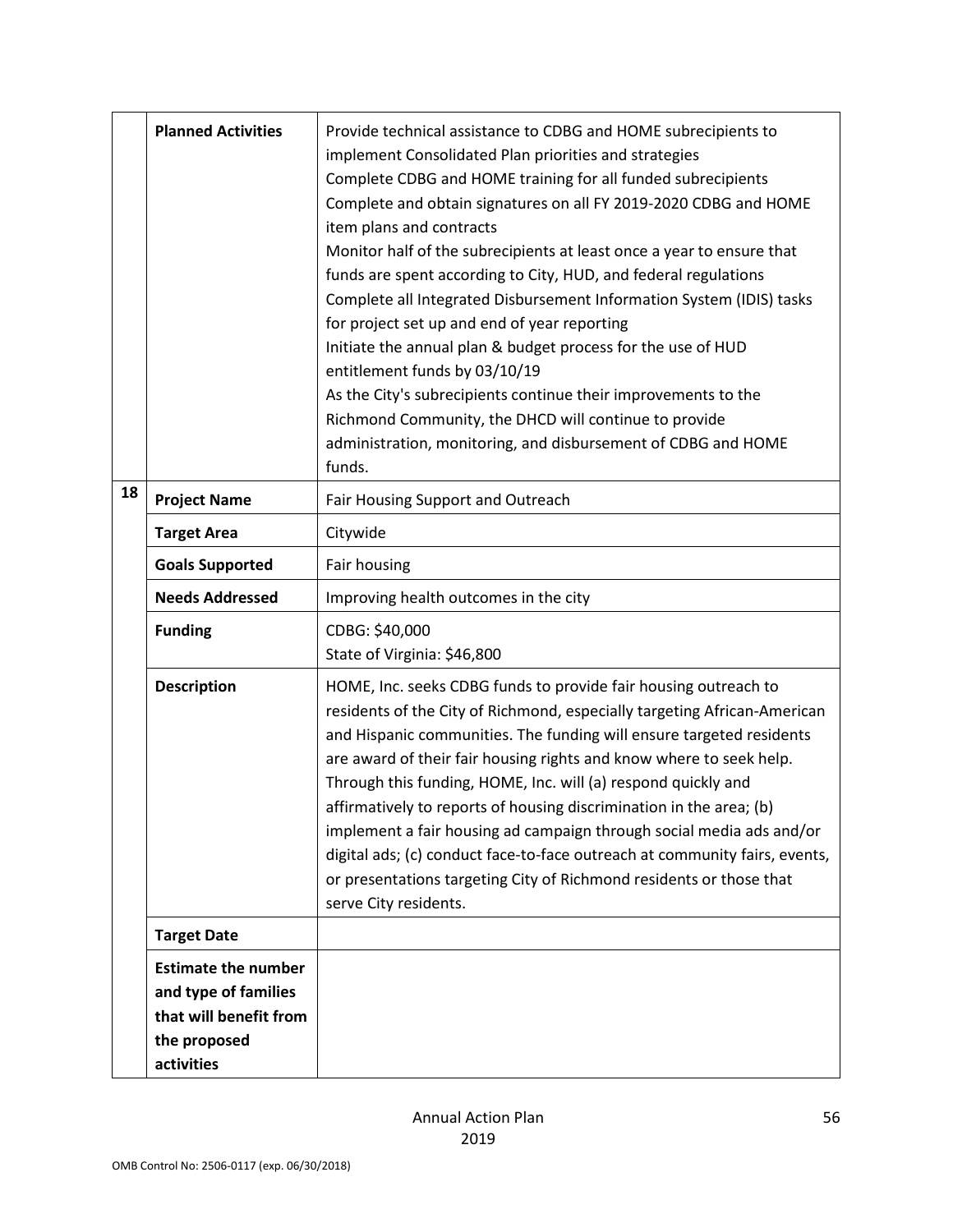|    | <b>Location Description</b>                                                                                |                                                                                                                                                                                                                                                                                                                                                                                                                                                                                                                                                                                                                                                                                                                                                                                                                                        |
|----|------------------------------------------------------------------------------------------------------------|----------------------------------------------------------------------------------------------------------------------------------------------------------------------------------------------------------------------------------------------------------------------------------------------------------------------------------------------------------------------------------------------------------------------------------------------------------------------------------------------------------------------------------------------------------------------------------------------------------------------------------------------------------------------------------------------------------------------------------------------------------------------------------------------------------------------------------------|
|    | <b>Planned Activities</b>                                                                                  | HOME, Inc. will screen 100 calls, emails, and web inquiries for illegal<br>housing discrimination and refer appropriately. Educate 100 people who<br>contact HOME, Inc. about fair housing rights and responsibilities.<br>Provide targeted outreach to 100 people at fairs, expos, conferences<br>and coalition events regarding issues and rights under the fair housing<br>law. Provide 8 outreach events to the City residents who will receive<br>information about HOME, Inc.'s services, general housing information<br>and raise awareness about fair housing issues and rights under the fair<br>housing law.                                                                                                                                                                                                                 |
| 19 | <b>Project Name</b>                                                                                        | <b>Historic Review</b>                                                                                                                                                                                                                                                                                                                                                                                                                                                                                                                                                                                                                                                                                                                                                                                                                 |
|    | <b>Target Area</b>                                                                                         | Citywide                                                                                                                                                                                                                                                                                                                                                                                                                                                                                                                                                                                                                                                                                                                                                                                                                               |
|    | <b>Goals Supported</b>                                                                                     | Improve current housing stock                                                                                                                                                                                                                                                                                                                                                                                                                                                                                                                                                                                                                                                                                                                                                                                                          |
|    | <b>Needs Addressed</b>                                                                                     | Creating sustainable neighborhoods                                                                                                                                                                                                                                                                                                                                                                                                                                                                                                                                                                                                                                                                                                                                                                                                     |
|    | <b>Funding</b>                                                                                             | CDBG: \$48,000<br>General Fund: \$57,000                                                                                                                                                                                                                                                                                                                                                                                                                                                                                                                                                                                                                                                                                                                                                                                               |
|    | <b>Description</b>                                                                                         | The administration of the Section 106 Review process is a necessary<br>function for the disbursement of funding from the U.S. Department of<br>Housing and Urban Development (HUD) by the City of Richmond. This<br>responsibility is delegated to the City by HUD Regulation 24 CFR Part<br>58.1, and is a requirement of the HUD contract with the City of<br>Richmond. Half of the costs for the program administration function are<br>funded by this request. A Planner II, designated by the Planning and<br>Preservation Division of the Department of Planning and Development<br>Review (DPDR), with support and supervision by the Principal Planner<br>for the Division, constitutes the project staff that will be responsible for<br>the administration of all aspects of Section 106 review for the City of<br>Richmond. |
|    | <b>Target Date</b>                                                                                         |                                                                                                                                                                                                                                                                                                                                                                                                                                                                                                                                                                                                                                                                                                                                                                                                                                        |
|    | <b>Estimate the number</b><br>and type of families<br>that will benefit from<br>the proposed<br>activities |                                                                                                                                                                                                                                                                                                                                                                                                                                                                                                                                                                                                                                                                                                                                                                                                                                        |
|    | <b>Location Description</b>                                                                                |                                                                                                                                                                                                                                                                                                                                                                                                                                                                                                                                                                                                                                                                                                                                                                                                                                        |
|    | <b>Planned Activities</b>                                                                                  | Over 150 undertakings will be reviewed by DPDR staff.                                                                                                                                                                                                                                                                                                                                                                                                                                                                                                                                                                                                                                                                                                                                                                                  |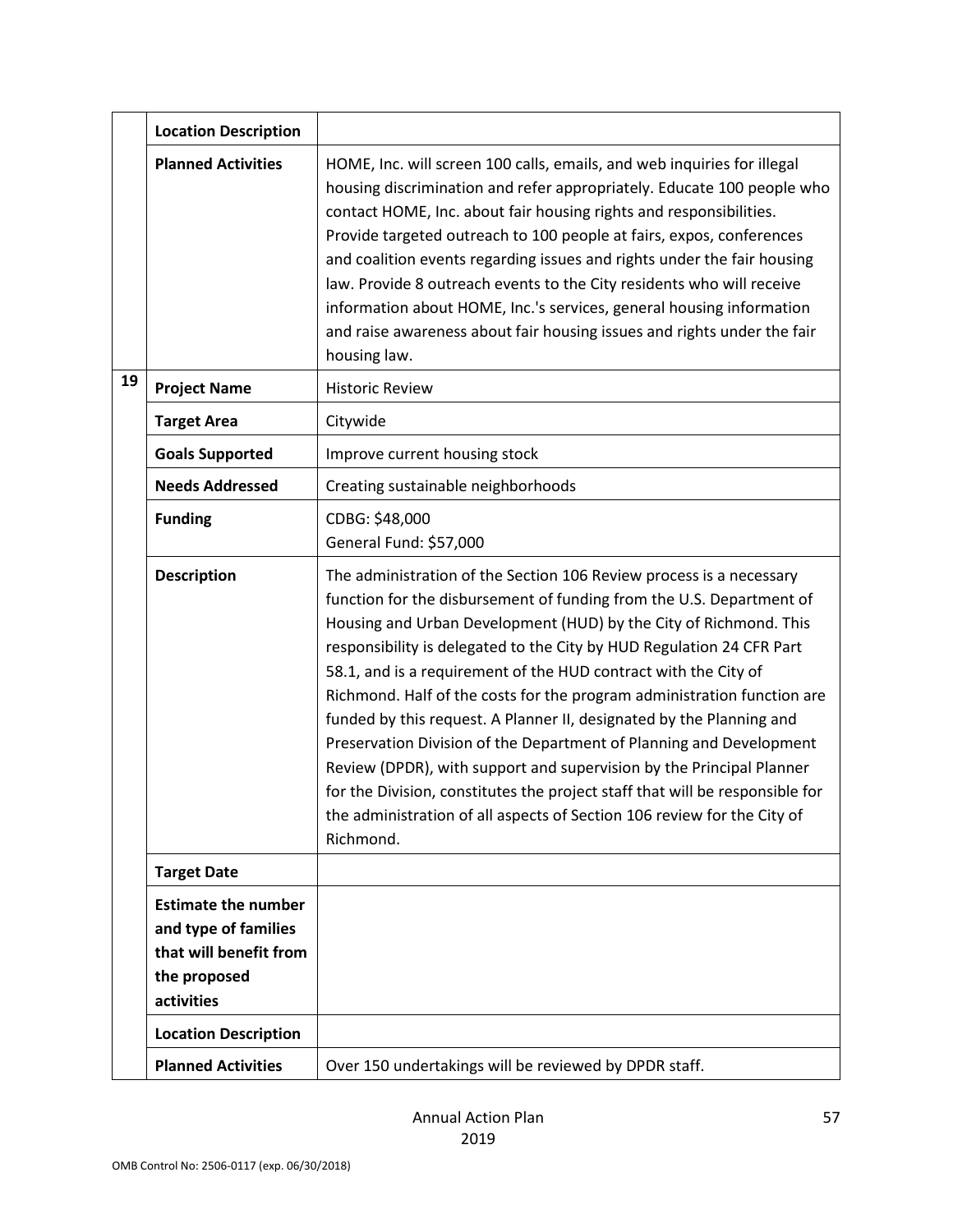| 20 | <b>Project Name</b>                                                                                        | Neighborhood Planning                                                                                                                                                                                                                                                                                                                                                                                                                                                                                    |
|----|------------------------------------------------------------------------------------------------------------|----------------------------------------------------------------------------------------------------------------------------------------------------------------------------------------------------------------------------------------------------------------------------------------------------------------------------------------------------------------------------------------------------------------------------------------------------------------------------------------------------------|
|    | <b>Target Area</b>                                                                                         | Hull Street - Lower Corridor<br>East End - Nine Mile Road Corridor<br>East End - Eastview Corridor<br><b>Brookland Park Boulevard Corridor</b><br><b>Broad Street Downtown Corridor</b><br>Hull Street - Swansboro Corridor<br>Jefferson Davis - Blackwell Corridor<br>Jefferson Davis - Bellemeade Corridor<br>Highland Park Southern Tip Corridor<br>North Jackson Ward Corridor<br>Carver - Newtowne West Corridor<br>Church Hill - Central Corridor                                                  |
|    | <b>Goals Supported</b>                                                                                     | Increase homeownership                                                                                                                                                                                                                                                                                                                                                                                                                                                                                   |
|    | <b>Needs Addressed</b>                                                                                     | Creating sustainable neighborhoods                                                                                                                                                                                                                                                                                                                                                                                                                                                                       |
|    | <b>Funding</b>                                                                                             | CDBG: \$268,000<br>General Fund: \$22,000                                                                                                                                                                                                                                                                                                                                                                                                                                                                |
|    | <b>Description</b>                                                                                         | Neighborhood Planning staff implements the City's neighborhood<br>revitalization efforts. Based on a corridor improvement strategy, the City<br>uses its Neighborhoods in Bloom (NiB) program to increase households<br>and reduce blight in areas that abut key corridors. The City also uses<br>other funds such as NiB Capital Improvements funds to strengthen its<br>targeted approach. This work is accomplished through strong<br>partnerships with the community and nonprofit housing agencies. |
|    | <b>Target Date</b>                                                                                         |                                                                                                                                                                                                                                                                                                                                                                                                                                                                                                          |
|    | <b>Estimate the number</b><br>and type of families<br>that will benefit from<br>the proposed<br>activities |                                                                                                                                                                                                                                                                                                                                                                                                                                                                                                          |
|    | <b>Location Description</b>                                                                                |                                                                                                                                                                                                                                                                                                                                                                                                                                                                                                          |
|    | <b>Planned Activities</b>                                                                                  | Implement NiB in a manner supportive of corridor development and<br>overall neighborhood revitalization through building new housing,<br>rehabilitating vacant structures, and reducing inventory of acquired<br>properties. Implement East End transformation strategy through<br>removing blight and placing properties into productive use.                                                                                                                                                           |
|    | <b>Project Name</b>                                                                                        | Lead Safe and Healthy Homes Outreach Support                                                                                                                                                                                                                                                                                                                                                                                                                                                             |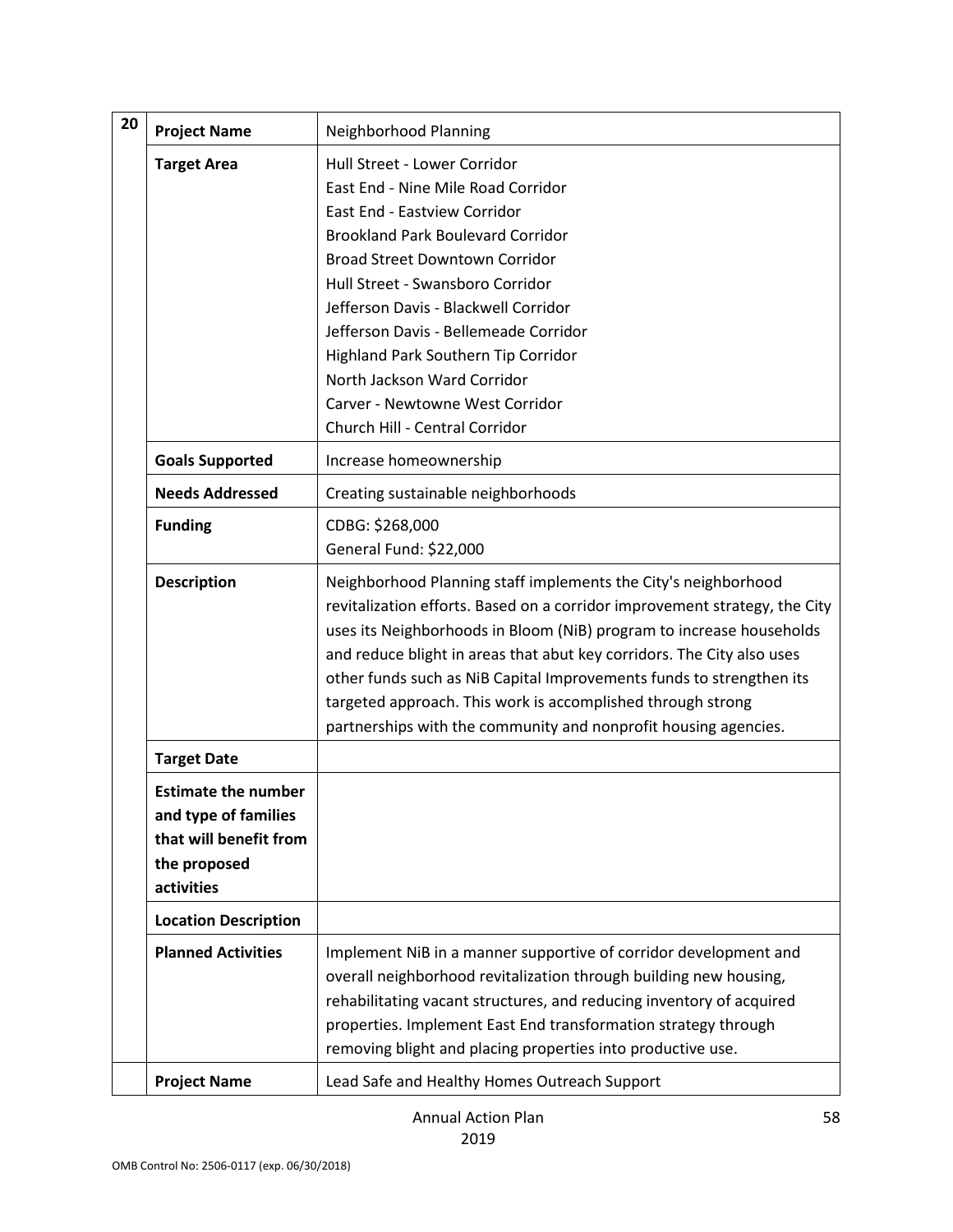| 21 | <b>Target Area</b>                                                                                         | Citywide                                                                                                                                                                                                                                                                                                                                                                                                                                                                                                                                                                                                                                                                                                                                                                                                                                                                                                                                                                                                                                                                                                                                                                                                                                                                                                                                                                                                                                                                                                             |
|----|------------------------------------------------------------------------------------------------------------|----------------------------------------------------------------------------------------------------------------------------------------------------------------------------------------------------------------------------------------------------------------------------------------------------------------------------------------------------------------------------------------------------------------------------------------------------------------------------------------------------------------------------------------------------------------------------------------------------------------------------------------------------------------------------------------------------------------------------------------------------------------------------------------------------------------------------------------------------------------------------------------------------------------------------------------------------------------------------------------------------------------------------------------------------------------------------------------------------------------------------------------------------------------------------------------------------------------------------------------------------------------------------------------------------------------------------------------------------------------------------------------------------------------------------------------------------------------------------------------------------------------------|
|    | <b>Goals Supported</b>                                                                                     | Improve current housing stock                                                                                                                                                                                                                                                                                                                                                                                                                                                                                                                                                                                                                                                                                                                                                                                                                                                                                                                                                                                                                                                                                                                                                                                                                                                                                                                                                                                                                                                                                        |
|    | <b>Needs Addressed</b>                                                                                     | Creating sustainable neighborhoods                                                                                                                                                                                                                                                                                                                                                                                                                                                                                                                                                                                                                                                                                                                                                                                                                                                                                                                                                                                                                                                                                                                                                                                                                                                                                                                                                                                                                                                                                   |
|    | <b>Funding</b>                                                                                             | CDBG: \$125,000<br>State of Virginia: \$162,548                                                                                                                                                                                                                                                                                                                                                                                                                                                                                                                                                                                                                                                                                                                                                                                                                                                                                                                                                                                                                                                                                                                                                                                                                                                                                                                                                                                                                                                                      |
|    | <b>Description</b>                                                                                         | The Richmond City Health District (RCHD) proposes to continue to use<br>CDBG funds to promote lead poisoning prevention through its Lead-Safe<br>& Healthy Homes Initiative (LSHHI). The project will entail supporting<br>blood lead testing of children under the age of 6 and pregnant women<br>residing in the City of Richmond. The blood lead testing will be given to<br>qualifying individuals who are uninsured/underinsured. The objective<br>proposes funding to support 220 blood lead testings. LSHHI will also<br>fund a Human Service Coordinator (HSC) position to conduct blood lead<br>testing surveillance and pre-qualify children under the age of 6 for HUD<br>Lead-Based Paint Hazard Control (LBPHC) Grant Assistance. The CDBG<br>funds will also be used to fund a new part-time position which continues<br>with on-going effort to conduct LBPHC program client pre-application<br>activity and to provide lead case management. In addition, the CDBG<br>funds will be used to expand the on-going outreach and<br>education/training services related to lead exposure prevention and<br>various Healthy Homes topics to medical providers, individuals, and<br>community groups. Moreover, the CDBG funds will be used to continue<br>to provide low-cost effective Healthy Homes intervention materials to<br>help with interim hazard control or remediation and to reduce the<br>probability of or prevent illnesses and injuries that may stem from<br>unsafe housing conditions. |
|    | <b>Target Date</b>                                                                                         |                                                                                                                                                                                                                                                                                                                                                                                                                                                                                                                                                                                                                                                                                                                                                                                                                                                                                                                                                                                                                                                                                                                                                                                                                                                                                                                                                                                                                                                                                                                      |
|    | <b>Estimate the number</b><br>and type of families<br>that will benefit from<br>the proposed<br>activities |                                                                                                                                                                                                                                                                                                                                                                                                                                                                                                                                                                                                                                                                                                                                                                                                                                                                                                                                                                                                                                                                                                                                                                                                                                                                                                                                                                                                                                                                                                                      |
|    | <b>Location Description</b>                                                                                |                                                                                                                                                                                                                                                                                                                                                                                                                                                                                                                                                                                                                                                                                                                                                                                                                                                                                                                                                                                                                                                                                                                                                                                                                                                                                                                                                                                                                                                                                                                      |
|    | <b>Planned Activities</b>                                                                                  | Public service screening of 220 lead poison children and expectant<br>monthers.                                                                                                                                                                                                                                                                                                                                                                                                                                                                                                                                                                                                                                                                                                                                                                                                                                                                                                                                                                                                                                                                                                                                                                                                                                                                                                                                                                                                                                      |
|    |                                                                                                            | Identify, recruit, and pre-qualify 65 children to receive HUD Lead-Based<br>Paint Hazard Control Grant assistance.                                                                                                                                                                                                                                                                                                                                                                                                                                                                                                                                                                                                                                                                                                                                                                                                                                                                                                                                                                                                                                                                                                                                                                                                                                                                                                                                                                                                   |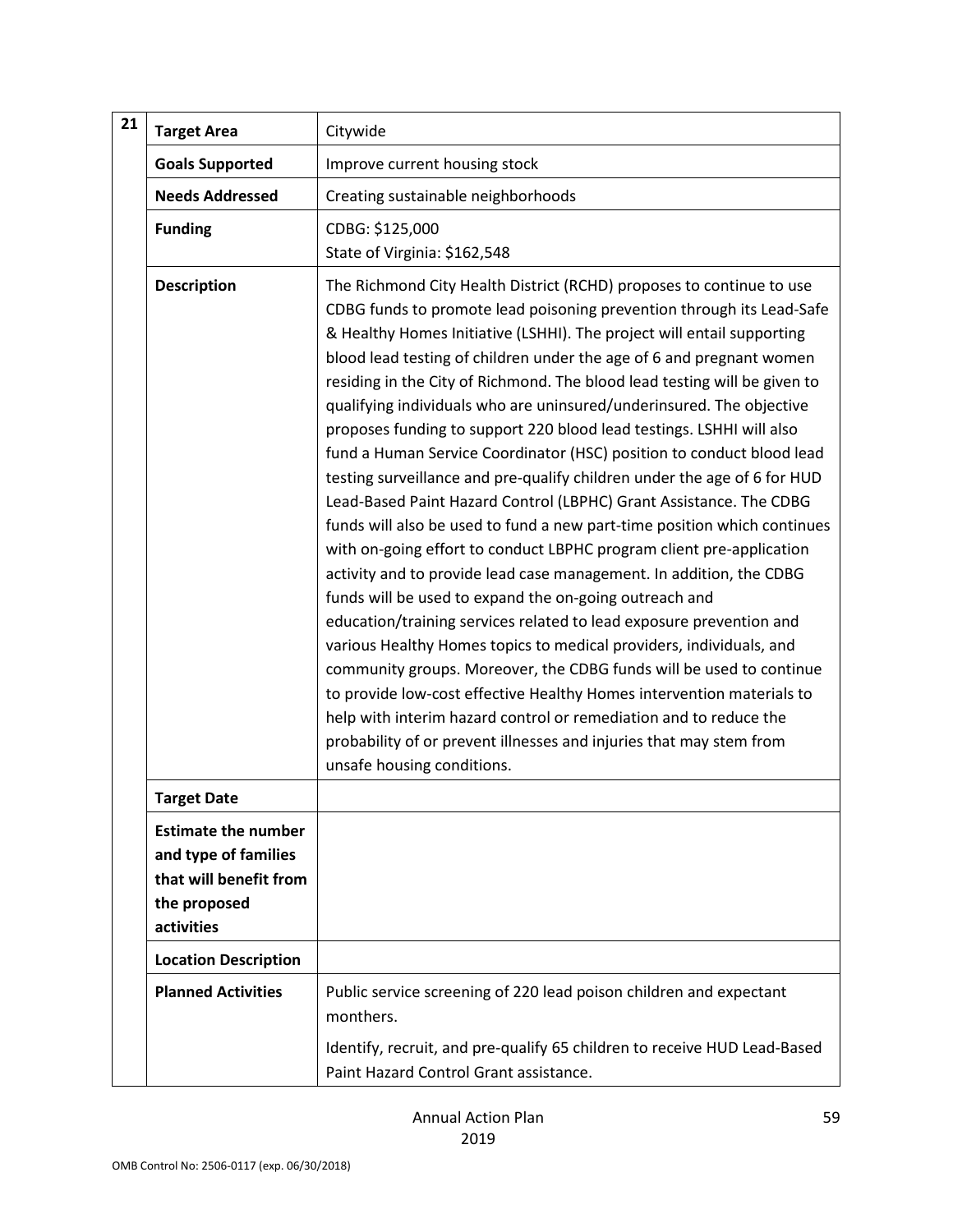| 22 | <b>Project Name</b>                                                                                        | Housing Code Enforcement & Counseling                                                                                                                                                                                                                                                                                                                                                                                                                                                                                                                                                                                                                                                                                                                                                                                                                                                                                                                                                                                                                                                                                                              |
|----|------------------------------------------------------------------------------------------------------------|----------------------------------------------------------------------------------------------------------------------------------------------------------------------------------------------------------------------------------------------------------------------------------------------------------------------------------------------------------------------------------------------------------------------------------------------------------------------------------------------------------------------------------------------------------------------------------------------------------------------------------------------------------------------------------------------------------------------------------------------------------------------------------------------------------------------------------------------------------------------------------------------------------------------------------------------------------------------------------------------------------------------------------------------------------------------------------------------------------------------------------------------------|
|    | <b>Target Area</b>                                                                                         | Citywide                                                                                                                                                                                                                                                                                                                                                                                                                                                                                                                                                                                                                                                                                                                                                                                                                                                                                                                                                                                                                                                                                                                                           |
|    | <b>Goals Supported</b>                                                                                     | <b>Assist Special Needs population</b>                                                                                                                                                                                                                                                                                                                                                                                                                                                                                                                                                                                                                                                                                                                                                                                                                                                                                                                                                                                                                                                                                                             |
|    | <b>Needs Addressed</b>                                                                                     | <b>Ending homelessness</b>                                                                                                                                                                                                                                                                                                                                                                                                                                                                                                                                                                                                                                                                                                                                                                                                                                                                                                                                                                                                                                                                                                                         |
|    | <b>Funding</b>                                                                                             | CDBG: \$90,000<br>General Fund: \$44,850                                                                                                                                                                                                                                                                                                                                                                                                                                                                                                                                                                                                                                                                                                                                                                                                                                                                                                                                                                                                                                                                                                           |
|    | <b>Description</b>                                                                                         | The Housing Code Enforcement and Counseling Program is a citywide<br>initiative designed to provide housing interventions and counseling to<br>citizens of the City of Richmond (including NiB areas) who have been or<br>are at risk of being displaced because of the City's code enforcement<br>activities. CDBG funds will be utilized to maintain one full-time Housing<br>Counselor position and supportive interventions for families/individuals<br>residing in housing units cited for code enforcement violations. The<br>Housing Counselor will provide interventions to prevent homelessness<br>(locate and provide temporary emergency housing) and to facilitate<br>transition to safe and affordable housing for citizens of Richmond<br>including those who resides in NiB areas. Support of citywide<br>interventions will be provided as needed. Additionally, the Housing<br>Counselor will work with the Community Assisted Public Safety (CAPS)<br>Team to facilitate and offer counseling and relocation assistance. RDSS<br>proposes that citywide and within NiB to serve two hundred (200) low-<br>income City residents. |
|    | <b>Target Date</b>                                                                                         |                                                                                                                                                                                                                                                                                                                                                                                                                                                                                                                                                                                                                                                                                                                                                                                                                                                                                                                                                                                                                                                                                                                                                    |
|    | <b>Estimate the number</b><br>and type of families<br>that will benefit from<br>the proposed<br>activities |                                                                                                                                                                                                                                                                                                                                                                                                                                                                                                                                                                                                                                                                                                                                                                                                                                                                                                                                                                                                                                                                                                                                                    |
|    | <b>Location Description</b>                                                                                |                                                                                                                                                                                                                                                                                                                                                                                                                                                                                                                                                                                                                                                                                                                                                                                                                                                                                                                                                                                                                                                                                                                                                    |
|    | <b>Planned Activities</b>                                                                                  | 200 low-income families/individuals will be assisted due to code<br>enforcement activities.                                                                                                                                                                                                                                                                                                                                                                                                                                                                                                                                                                                                                                                                                                                                                                                                                                                                                                                                                                                                                                                        |
| 23 | <b>Project Name</b>                                                                                        | Housing Information & Counseling                                                                                                                                                                                                                                                                                                                                                                                                                                                                                                                                                                                                                                                                                                                                                                                                                                                                                                                                                                                                                                                                                                                   |
|    | <b>Target Area</b>                                                                                         | Citywide                                                                                                                                                                                                                                                                                                                                                                                                                                                                                                                                                                                                                                                                                                                                                                                                                                                                                                                                                                                                                                                                                                                                           |
|    | <b>Goals Supported</b>                                                                                     | Increase homeownership                                                                                                                                                                                                                                                                                                                                                                                                                                                                                                                                                                                                                                                                                                                                                                                                                                                                                                                                                                                                                                                                                                                             |
|    | <b>Needs Addressed</b>                                                                                     | Creating sustainable neighborhoods                                                                                                                                                                                                                                                                                                                                                                                                                                                                                                                                                                                                                                                                                                                                                                                                                                                                                                                                                                                                                                                                                                                 |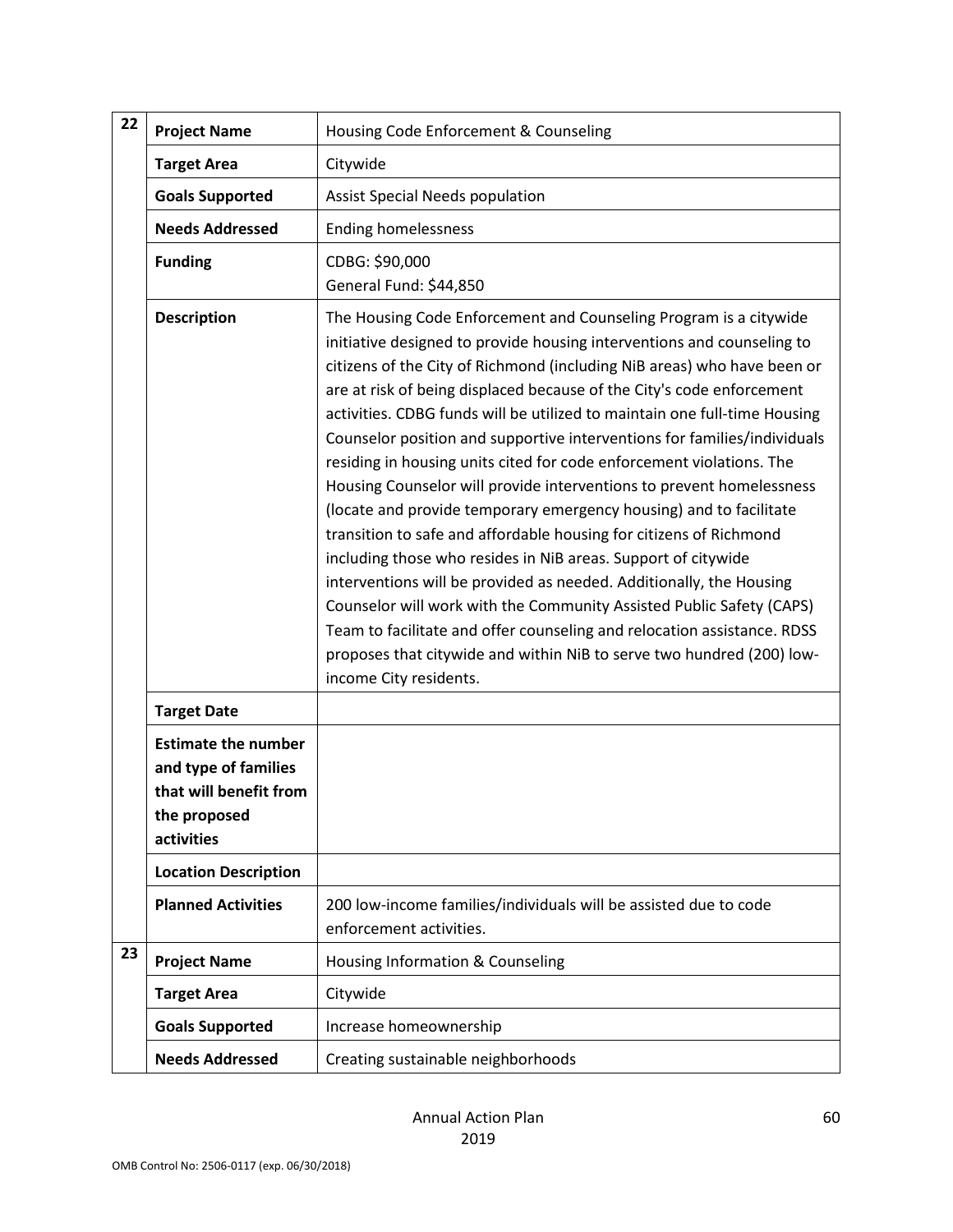|    | <b>Funding</b>                                                                                             | CDBG: \$200,000<br>State of Virginia: \$154,900                                                                                                                                                                                                                                                                                                                                                                                                                                                                                                                                                                                                                                                                                                                                                                                                                                                                                          |
|----|------------------------------------------------------------------------------------------------------------|------------------------------------------------------------------------------------------------------------------------------------------------------------------------------------------------------------------------------------------------------------------------------------------------------------------------------------------------------------------------------------------------------------------------------------------------------------------------------------------------------------------------------------------------------------------------------------------------------------------------------------------------------------------------------------------------------------------------------------------------------------------------------------------------------------------------------------------------------------------------------------------------------------------------------------------|
|    | <b>Description</b>                                                                                         | This project assists low- to moderate-income families, to either obtain<br>or maintain stable housing through an array of housing counseling and<br>education services that include financial literacy education. Services<br>include homebuyer education and pre-purchase counseling for potential<br>homeowners; foreclosure prevention counseling and intervention<br>services; money management and credit recovery classes for renters<br>who wish to improve their money management skills and credit to<br>either purchase a home or maintain the stable housing they have;<br>tenant education through the Superior Tenant Classes held in the<br>community and landlord-tenant information and referral services for<br>families who are in dispute with their landlords, at risk for eviction or<br>need help with relocation. Program staff also provide general housing<br>information and assistance to the general public. |
|    | <b>Target Date</b>                                                                                         |                                                                                                                                                                                                                                                                                                                                                                                                                                                                                                                                                                                                                                                                                                                                                                                                                                                                                                                                          |
|    | <b>Estimate the number</b><br>and type of families<br>that will benefit from<br>the proposed<br>activities |                                                                                                                                                                                                                                                                                                                                                                                                                                                                                                                                                                                                                                                                                                                                                                                                                                                                                                                                          |
|    | <b>Location Description</b>                                                                                |                                                                                                                                                                                                                                                                                                                                                                                                                                                                                                                                                                                                                                                                                                                                                                                                                                                                                                                                          |
|    | <b>Planned Activities</b>                                                                                  | Approximately 100 families from the City of Richmond will receive<br>tenant education.<br>350 families from the City of Richmond will receive landlord-tenant<br>information and referral services.<br>150 families from the region will receive foreclosure prevention and<br>intervention services.<br>500 families from the region will be assessed for homeownership<br>readiness through credit report analysis.<br>300 families will receive homeownership education and counseling.<br>200 families will receive credit repair education.<br>1,000 City of Richmond families will receive general housing assistance<br>through a variety of venues. 50,000 or more will visit HOME, Inc.'s<br>website and receive a wide array of housing information.                                                                                                                                                                           |
| 24 | <b>Project Name</b>                                                                                        | <b>Positive Paths</b>                                                                                                                                                                                                                                                                                                                                                                                                                                                                                                                                                                                                                                                                                                                                                                                                                                                                                                                    |
|    | <b>Target Area</b>                                                                                         | Citywide                                                                                                                                                                                                                                                                                                                                                                                                                                                                                                                                                                                                                                                                                                                                                                                                                                                                                                                                 |
|    | <b>Goals Supported</b>                                                                                     | <b>Assist Special Needs population</b>                                                                                                                                                                                                                                                                                                                                                                                                                                                                                                                                                                                                                                                                                                                                                                                                                                                                                                   |

Annual Action Plan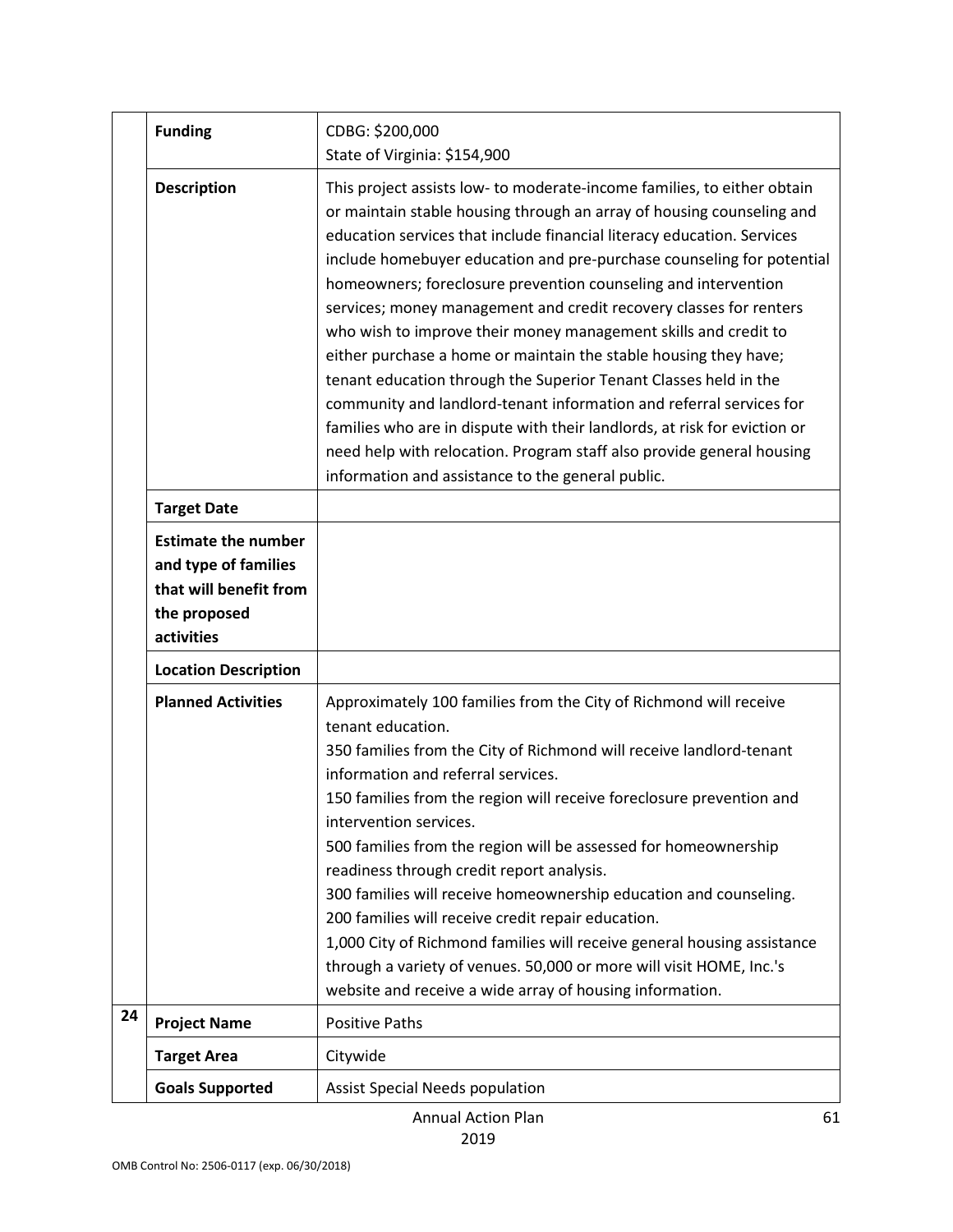|    | <b>Needs Addressed</b>                                                                                     | Creating sustainable neighborhoods                                                                                                                                                                                                                                                                                                                                                                                                                                                                                                                                                                                                                                                                                                                                                                                                                                                          |
|----|------------------------------------------------------------------------------------------------------------|---------------------------------------------------------------------------------------------------------------------------------------------------------------------------------------------------------------------------------------------------------------------------------------------------------------------------------------------------------------------------------------------------------------------------------------------------------------------------------------------------------------------------------------------------------------------------------------------------------------------------------------------------------------------------------------------------------------------------------------------------------------------------------------------------------------------------------------------------------------------------------------------|
|    | <b>Funding</b>                                                                                             | CDBG: \$35,000                                                                                                                                                                                                                                                                                                                                                                                                                                                                                                                                                                                                                                                                                                                                                                                                                                                                              |
|    | <b>Description</b>                                                                                         | CDBG funds are needed to fund the salary of a Program Services<br>Specialist, who also functions as an assistant program coordinator to<br>provide intensive case management for 30 foster care alumni. The<br>Program Services Specialist will also help coordinate life skills training,<br>support groups, classes, seminars, and identify referral resources to<br>address housing, employment, and other basic needs. In addition to<br>classes and seminars for foster care alumni who come from throughout<br>Richmond, some group training will be leveraged on behalf of<br>Richmond's low-income communities and provide opportunities to<br>share in these group learning experiences. The youth and young adults<br>are referred to Positive Paths from group homes, Richmond Department<br>of Social Services, the courts, probation officers, shelters, and self<br>referral. |
|    | <b>Target Date</b>                                                                                         |                                                                                                                                                                                                                                                                                                                                                                                                                                                                                                                                                                                                                                                                                                                                                                                                                                                                                             |
|    | <b>Estimate the number</b><br>and type of families<br>that will benefit from<br>the proposed<br>activities |                                                                                                                                                                                                                                                                                                                                                                                                                                                                                                                                                                                                                                                                                                                                                                                                                                                                                             |
|    | <b>Location Description</b>                                                                                |                                                                                                                                                                                                                                                                                                                                                                                                                                                                                                                                                                                                                                                                                                                                                                                                                                                                                             |
|    | <b>Planned Activities</b>                                                                                  | This project proposes to provide intensive case management for 30<br>foster care alumni.                                                                                                                                                                                                                                                                                                                                                                                                                                                                                                                                                                                                                                                                                                                                                                                                    |
| 25 | <b>Project Name</b>                                                                                        | <b>Residential Support for Homeless Families</b>                                                                                                                                                                                                                                                                                                                                                                                                                                                                                                                                                                                                                                                                                                                                                                                                                                            |
|    | <b>Target Area</b>                                                                                         | Citywide                                                                                                                                                                                                                                                                                                                                                                                                                                                                                                                                                                                                                                                                                                                                                                                                                                                                                    |
|    | <b>Goals Supported</b>                                                                                     | <b>Assist Special Needs population</b>                                                                                                                                                                                                                                                                                                                                                                                                                                                                                                                                                                                                                                                                                                                                                                                                                                                      |
|    | <b>Needs Addressed</b>                                                                                     | <b>Ending homelessness</b>                                                                                                                                                                                                                                                                                                                                                                                                                                                                                                                                                                                                                                                                                                                                                                                                                                                                  |
|    | <b>Funding</b>                                                                                             | CDBG: \$100,000                                                                                                                                                                                                                                                                                                                                                                                                                                                                                                                                                                                                                                                                                                                                                                                                                                                                             |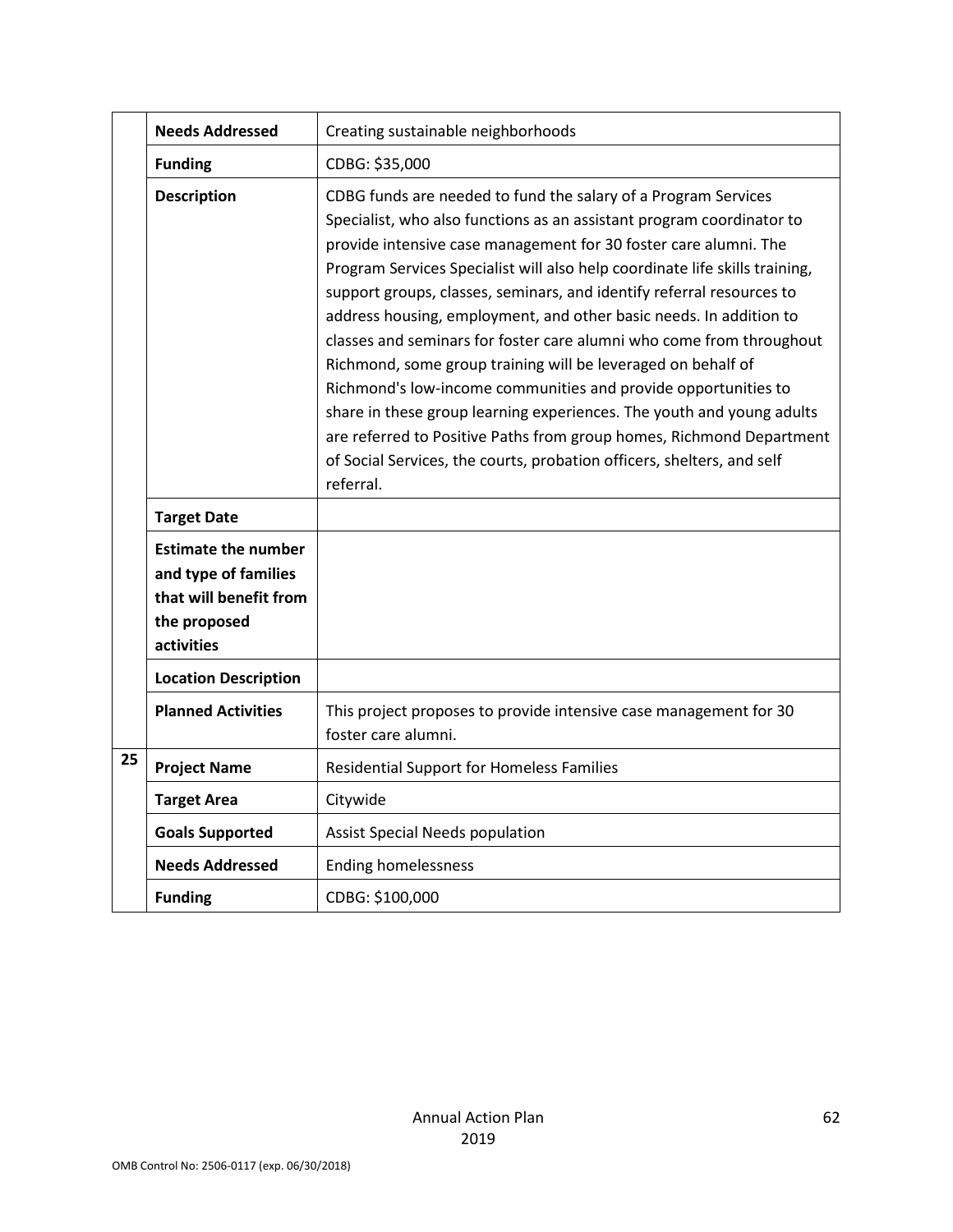|    | <b>Description</b>                                                                                         | This project will provide case management to 125 homeless families at<br>HomeAgain, the Salvation Army, CARITAS, Housing Families First, and<br>the YWCA shelters. Additionally, the program operates two (2)<br>apartments which are utilized as short-term transitional housing for<br>homeless families who demonstrate commitment to obtaining self-<br>sufficiency but for whom time has run out at the shelter sites. Oversight<br>of the program is provided by a Program Manager in the Adult Mental<br>Health Division at RBHA.                                                                                                                                                                                                                           |
|----|------------------------------------------------------------------------------------------------------------|--------------------------------------------------------------------------------------------------------------------------------------------------------------------------------------------------------------------------------------------------------------------------------------------------------------------------------------------------------------------------------------------------------------------------------------------------------------------------------------------------------------------------------------------------------------------------------------------------------------------------------------------------------------------------------------------------------------------------------------------------------------------|
|    | <b>Target Date</b>                                                                                         |                                                                                                                                                                                                                                                                                                                                                                                                                                                                                                                                                                                                                                                                                                                                                                    |
|    | <b>Estimate the number</b><br>and type of families<br>that will benefit from<br>the proposed<br>activities |                                                                                                                                                                                                                                                                                                                                                                                                                                                                                                                                                                                                                                                                                                                                                                    |
|    | <b>Location Description</b>                                                                                |                                                                                                                                                                                                                                                                                                                                                                                                                                                                                                                                                                                                                                                                                                                                                                    |
|    | <b>Planned Activities</b>                                                                                  | The program will provide case management and referrals for 125<br>homeless families housed in emergency shelters.                                                                                                                                                                                                                                                                                                                                                                                                                                                                                                                                                                                                                                                  |
| 26 | <b>Project Name</b>                                                                                        | Carver Affordable Homeownership                                                                                                                                                                                                                                                                                                                                                                                                                                                                                                                                                                                                                                                                                                                                    |
|    | <b>Target Area</b>                                                                                         | Carver - Newtowne West Corridor                                                                                                                                                                                                                                                                                                                                                                                                                                                                                                                                                                                                                                                                                                                                    |
|    | <b>Goals Supported</b>                                                                                     | Increase homeownership                                                                                                                                                                                                                                                                                                                                                                                                                                                                                                                                                                                                                                                                                                                                             |
|    | <b>Needs Addressed</b>                                                                                     | Creating sustainable neighborhoods                                                                                                                                                                                                                                                                                                                                                                                                                                                                                                                                                                                                                                                                                                                                 |
|    | <b>Funding</b>                                                                                             | HOME: \$60,000                                                                                                                                                                                                                                                                                                                                                                                                                                                                                                                                                                                                                                                                                                                                                     |
|    | <b>Description</b>                                                                                         | The project seeks HOME funds to provide for the construction of the last<br>nine new high-efficiency affordable homes in the 1200 blocks of<br>Catherine and West Leigh Streets in the Carver neighborhood. It will be<br>constructed on the existing lot at 900 Harrison Street and will be<br>adjacent to the new homes constructed at 1203 1/2, 1205, 1205 1/2,<br>1207, 1207 1/2, 1209, 1209 1/2 West Leigh Street. Once completed, the<br>home will be offered for sale to homebuyers with an income at or below<br>80% of the area median income. Project: HOMES will also provide each<br>qualified homebuyer with up to \$5,000 in buyers assistance in the form<br>of a forgivable loan secured by a Deed of Trust in accordance with HUD<br>regulations. |
|    | <b>Target Date</b>                                                                                         |                                                                                                                                                                                                                                                                                                                                                                                                                                                                                                                                                                                                                                                                                                                                                                    |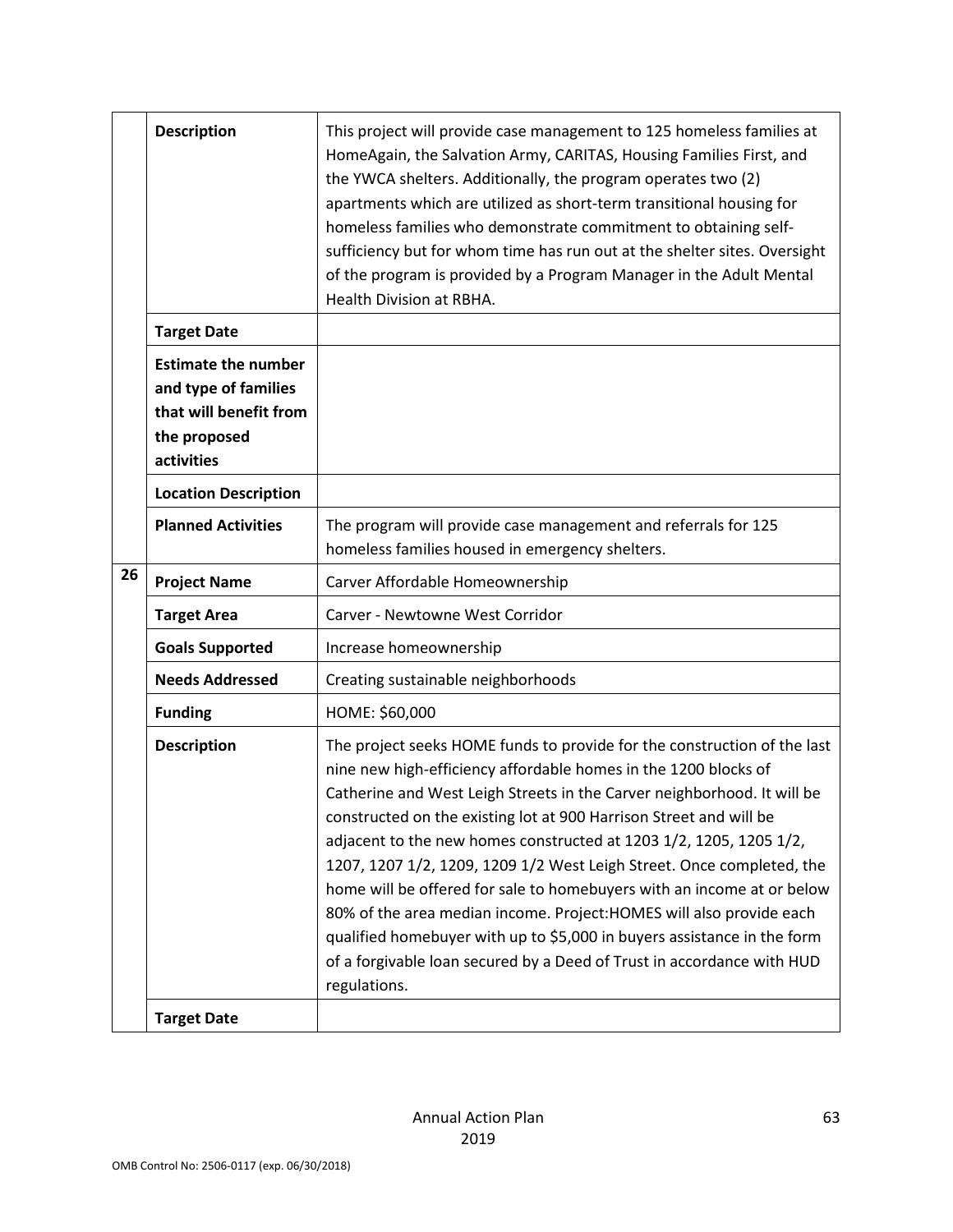|    | <b>Estimate the number</b><br>and type of families<br>that will benefit from<br>the proposed<br>activities |                                                                                                                                                                                                                                                                                                                                                                                                                                                                |
|----|------------------------------------------------------------------------------------------------------------|----------------------------------------------------------------------------------------------------------------------------------------------------------------------------------------------------------------------------------------------------------------------------------------------------------------------------------------------------------------------------------------------------------------------------------------------------------------|
|    | <b>Location Description</b>                                                                                |                                                                                                                                                                                                                                                                                                                                                                                                                                                                |
|    | <b>Planned Activities</b>                                                                                  | Project: HOMES will build a new home at 900 Harrison Street and sell it<br>to a LMI homebuyer. DPA will be provided.                                                                                                                                                                                                                                                                                                                                           |
| 27 | <b>Project Name</b>                                                                                        | <b>Community Housing Empowerment NiB DPA</b>                                                                                                                                                                                                                                                                                                                                                                                                                   |
|    | <b>Target Area</b>                                                                                         | Hull Street - Lower Corridor<br>East End - Nine Mile Road Corridor<br><b>East End - Eastview Corridor</b><br><b>Brookland Park Boulevard Corridor</b><br><b>Broad Street Downtown Corridor</b><br>Hull Street - Swansboro Corridor<br>Jefferson Davis - Blackwell Corridor<br>Jefferson Davis - Bellemeade Corridor<br>Highland Park Southern Tip Corridor<br>North Jackson Ward Corridor<br>Carver - Newtowne West Corridor<br>Church Hill - Central Corridor |
|    | <b>Goals Supported</b>                                                                                     | Increase homeownership                                                                                                                                                                                                                                                                                                                                                                                                                                         |
|    | <b>Needs Addressed</b>                                                                                     | Creating sustainable neighborhoods                                                                                                                                                                                                                                                                                                                                                                                                                             |
|    | <b>Funding</b>                                                                                             | HOME: \$300,000<br>State of Virginia: \$154,900                                                                                                                                                                                                                                                                                                                                                                                                                |
|    | <b>Description</b>                                                                                         | The program assists 20 low- and moderate-income renters to become<br>first-time home owners in the City's NiB areas. The program assists<br>families with down payment and closing cost assistance (DPA) coupled<br>with intensive individual counseling and group education. This program<br>will make it possible for families to purchase who would otherwise be<br>unable to buy a home.                                                                   |
|    | <b>Target Date</b>                                                                                         |                                                                                                                                                                                                                                                                                                                                                                                                                                                                |
|    | <b>Estimate the number</b><br>and type of families<br>that will benefit from<br>the proposed<br>activities |                                                                                                                                                                                                                                                                                                                                                                                                                                                                |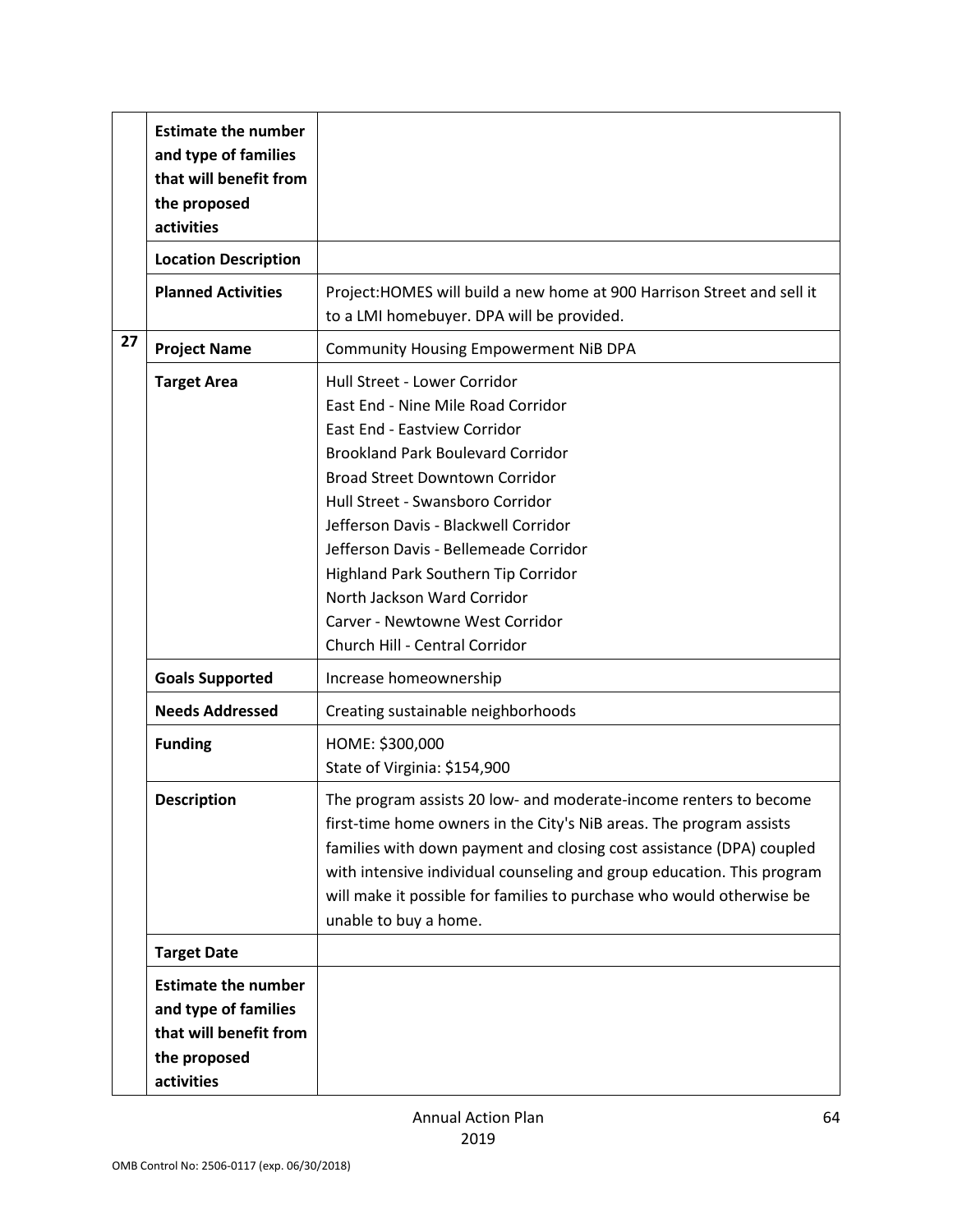|    | <b>Location Description</b>                                                                                |                                                                                                                                                                                                                                                                                                                                                                                                                                                                                                                                                                                                                                                                                                                                                                                                                                                                                                                                                                                             |
|----|------------------------------------------------------------------------------------------------------------|---------------------------------------------------------------------------------------------------------------------------------------------------------------------------------------------------------------------------------------------------------------------------------------------------------------------------------------------------------------------------------------------------------------------------------------------------------------------------------------------------------------------------------------------------------------------------------------------------------------------------------------------------------------------------------------------------------------------------------------------------------------------------------------------------------------------------------------------------------------------------------------------------------------------------------------------------------------------------------------------|
|    | <b>Planned Activities</b>                                                                                  | 20 LMI households will become first-time homeowners in the City of<br>Richmond's designated Neighborhoods in Bloom (NiB) areas.                                                                                                                                                                                                                                                                                                                                                                                                                                                                                                                                                                                                                                                                                                                                                                                                                                                             |
| 28 | <b>Project Name</b>                                                                                        | <b>HOME Program Administration</b>                                                                                                                                                                                                                                                                                                                                                                                                                                                                                                                                                                                                                                                                                                                                                                                                                                                                                                                                                          |
|    | <b>Target Area</b>                                                                                         | Citywide                                                                                                                                                                                                                                                                                                                                                                                                                                                                                                                                                                                                                                                                                                                                                                                                                                                                                                                                                                                    |
|    | <b>Goals Supported</b>                                                                                     | Increase homeownership                                                                                                                                                                                                                                                                                                                                                                                                                                                                                                                                                                                                                                                                                                                                                                                                                                                                                                                                                                      |
|    | <b>Needs Addressed</b>                                                                                     | Managing grant funds efficiently and effectively                                                                                                                                                                                                                                                                                                                                                                                                                                                                                                                                                                                                                                                                                                                                                                                                                                                                                                                                            |
|    | <b>Funding</b>                                                                                             | HOME: \$100,000<br>General Fund: \$100,000                                                                                                                                                                                                                                                                                                                                                                                                                                                                                                                                                                                                                                                                                                                                                                                                                                                                                                                                                  |
|    | <b>Description</b>                                                                                         | This project will pay the salaries and/or partial salaries of the Block<br>Grant administration staff to provide technical assistance to service<br>providers, citizens, developers and other agencies on a daily basis to<br>ensure the successful implementation of over \$1 million in Federal<br>HOME entitlement funds annually. Funding of this proposal will enable<br>the Division to continue to work closely with the numerous housing<br>providers, Community Development Corporations (CDCs), the Richmond<br>Redevelopment & Housing Authority, and neighborhood based groups<br>to ensure the proper development and implementation of housing and<br>community development priorities and strategies identified in the<br>Consolidated Plan. The population to be severed is primarily low and<br>moderate income residents. Funding of this project will ensure the<br>proper planning, management and use of HOME funds in accordance<br>with appropriate HUD regulations. |
|    | <b>Target Date</b>                                                                                         |                                                                                                                                                                                                                                                                                                                                                                                                                                                                                                                                                                                                                                                                                                                                                                                                                                                                                                                                                                                             |
|    | <b>Estimate the number</b><br>and type of families<br>that will benefit from<br>the proposed<br>activities |                                                                                                                                                                                                                                                                                                                                                                                                                                                                                                                                                                                                                                                                                                                                                                                                                                                                                                                                                                                             |
|    | <b>Location Description</b>                                                                                |                                                                                                                                                                                                                                                                                                                                                                                                                                                                                                                                                                                                                                                                                                                                                                                                                                                                                                                                                                                             |
|    | <b>Planned Activities</b>                                                                                  | Provide all administrative tasks associated with the general<br>administration of HOME funds.<br>Complete HOME training for all City Council approved subrecipients.<br>Complete and obtain signatures on all FY2017-2018 HOME item plans<br>and contracts.<br>Complete monitoring of housing providers and RRHA.                                                                                                                                                                                                                                                                                                                                                                                                                                                                                                                                                                                                                                                                           |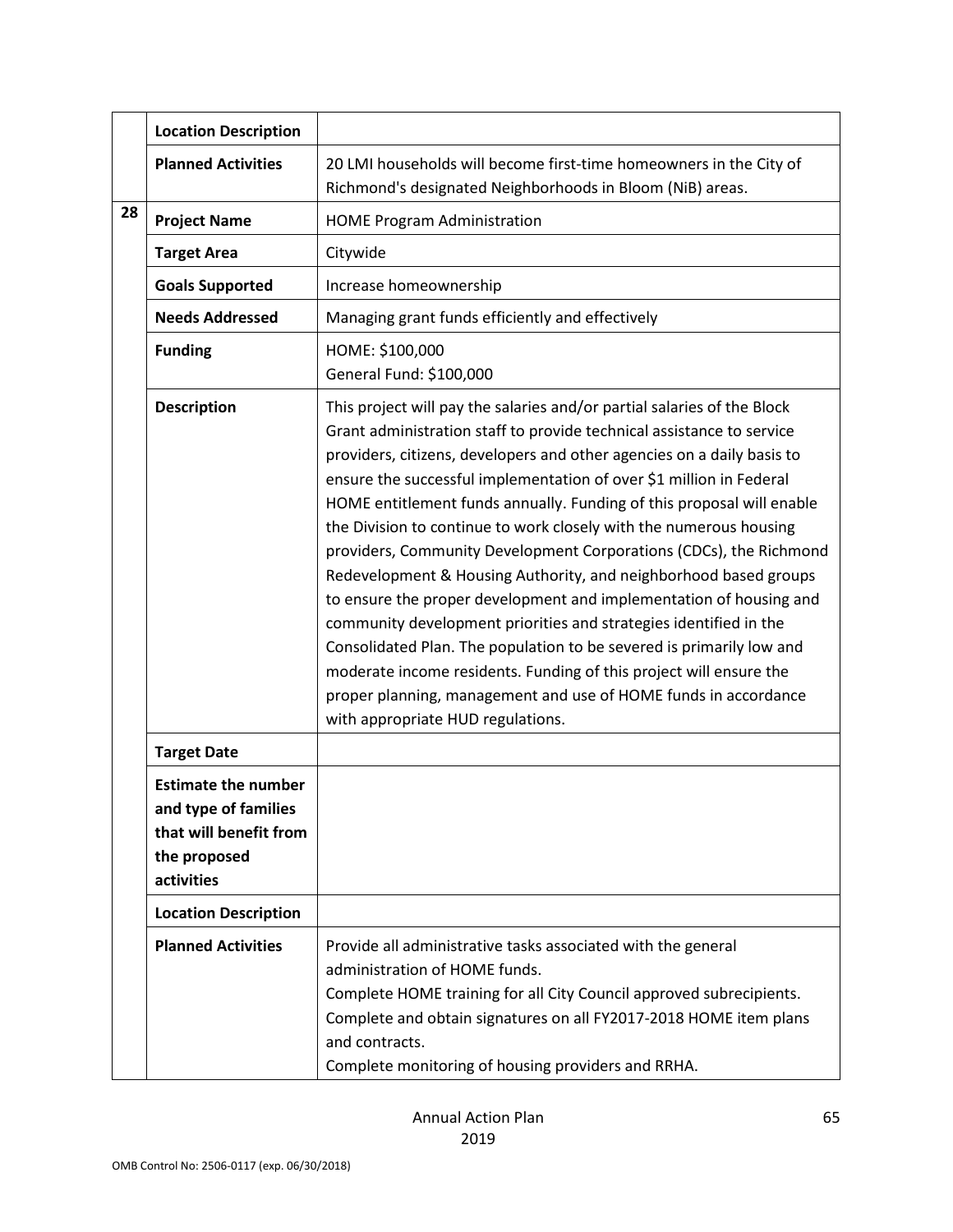| 29 | <b>Project Name</b>                                                                                        | <b>Revitalizing Blighted Properties</b>                                                                                                                                                                                                                                                                                                                                                                                                                                                                                                                                                                                                                                                                                                                                                                                                                                                                                                                     |
|----|------------------------------------------------------------------------------------------------------------|-------------------------------------------------------------------------------------------------------------------------------------------------------------------------------------------------------------------------------------------------------------------------------------------------------------------------------------------------------------------------------------------------------------------------------------------------------------------------------------------------------------------------------------------------------------------------------------------------------------------------------------------------------------------------------------------------------------------------------------------------------------------------------------------------------------------------------------------------------------------------------------------------------------------------------------------------------------|
|    | <b>Target Area</b>                                                                                         | Citywide                                                                                                                                                                                                                                                                                                                                                                                                                                                                                                                                                                                                                                                                                                                                                                                                                                                                                                                                                    |
|    | <b>Goals Supported</b>                                                                                     | Improve current housing stock                                                                                                                                                                                                                                                                                                                                                                                                                                                                                                                                                                                                                                                                                                                                                                                                                                                                                                                               |
|    | <b>Needs Addressed</b>                                                                                     | Creating sustainable neighborhoods                                                                                                                                                                                                                                                                                                                                                                                                                                                                                                                                                                                                                                                                                                                                                                                                                                                                                                                          |
|    | <b>Funding</b>                                                                                             | HOME: \$270,000                                                                                                                                                                                                                                                                                                                                                                                                                                                                                                                                                                                                                                                                                                                                                                                                                                                                                                                                             |
|    | <b>Description</b>                                                                                         | Richmond Metropolitan Habitat for Humanity (RMHFH) is requesting<br>funds to assist in the rehabilitation of four single-family detached homes<br>and two single-family attached homes in the City of Richmond. Once<br>completed, these homes will be sold to low-to-moderate-income<br>homebuyers with zero percent interest financing provided by<br>RMHFH. This project will provide quality affordable homes for six<br>families in the Chestnut Hills, Randolph, and Carytown neighborhoods<br>and will be a vital addition to the revitalization of these areas. The<br>vacant properties RMHFH will revitalize are located at the following<br>addresses: 3402 Grayland Ave., Richmond, VA 23221 (rehab) 2404 5th<br>Ave., Richmond, VA 23222 (rehab)1706 Jacqueline Ct., Richmond, VA<br>23220 (rehab)1714 Jacqueline St., Richmond, VA 23220 (rehab)2008-<br>2010 5th Ave., Richmond, VA 23222 (new construction, single-family<br>attached unit) |
|    | <b>Target Date</b>                                                                                         |                                                                                                                                                                                                                                                                                                                                                                                                                                                                                                                                                                                                                                                                                                                                                                                                                                                                                                                                                             |
|    | <b>Estimate the number</b><br>and type of families<br>that will benefit from<br>the proposed<br>activities |                                                                                                                                                                                                                                                                                                                                                                                                                                                                                                                                                                                                                                                                                                                                                                                                                                                                                                                                                             |
|    | <b>Location Description</b>                                                                                |                                                                                                                                                                                                                                                                                                                                                                                                                                                                                                                                                                                                                                                                                                                                                                                                                                                                                                                                                             |
|    | <b>Planned Activities</b>                                                                                  | Richmond Metropolitan Habitat for Humanity (RMHFH) proposes to<br>rehabilitate four (4) single-family detached units and new construction<br>of two (2) single-family attached units in the City of Richmond.                                                                                                                                                                                                                                                                                                                                                                                                                                                                                                                                                                                                                                                                                                                                               |
| 30 | <b>Project Name</b>                                                                                        | Southern Barton Heights NiB - PH                                                                                                                                                                                                                                                                                                                                                                                                                                                                                                                                                                                                                                                                                                                                                                                                                                                                                                                            |
|    | <b>Target Area</b>                                                                                         | Highland Park Southern Tip Corridor                                                                                                                                                                                                                                                                                                                                                                                                                                                                                                                                                                                                                                                                                                                                                                                                                                                                                                                         |
|    | <b>Goals Supported</b>                                                                                     | Increase homeownership                                                                                                                                                                                                                                                                                                                                                                                                                                                                                                                                                                                                                                                                                                                                                                                                                                                                                                                                      |
|    | <b>Needs Addressed</b>                                                                                     | Creating sustainable neighborhoods                                                                                                                                                                                                                                                                                                                                                                                                                                                                                                                                                                                                                                                                                                                                                                                                                                                                                                                          |
|    | <b>Funding</b>                                                                                             | HOME: \$100,000                                                                                                                                                                                                                                                                                                                                                                                                                                                                                                                                                                                                                                                                                                                                                                                                                                                                                                                                             |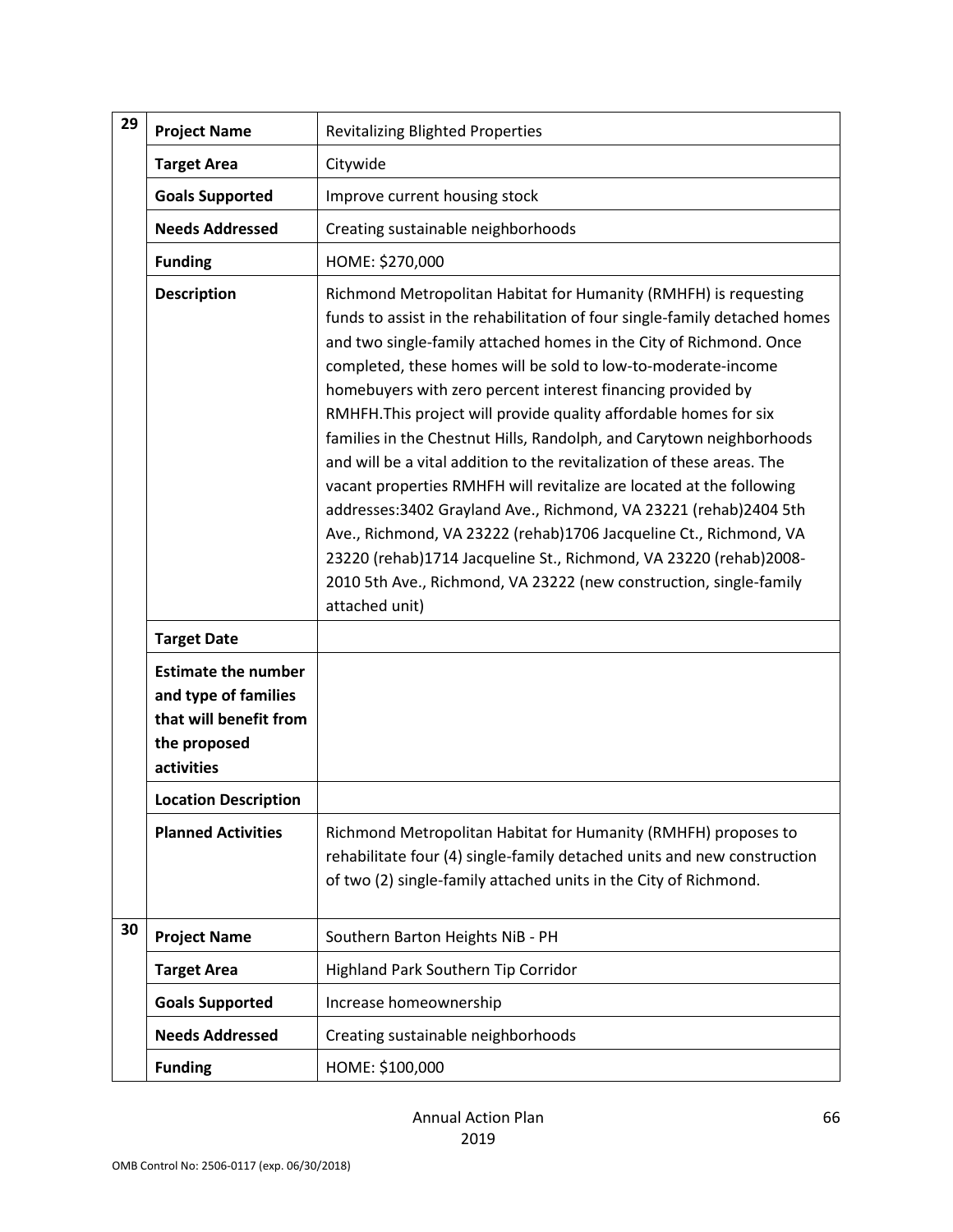|    | <b>Description</b>                                                                                         | Project: HOMES proposes to construct two (2) new houses at 10 and 20<br>King Street in the Southern Barton Heights Neighborhood. Both sites are<br>currently owned by Project: HOMES, have the necessary infrastructure<br>for single-family homes and meet all applicable zoning requirements. No<br>site pre-development work is required. Work can begin immediately<br>upon contract ratification. |
|----|------------------------------------------------------------------------------------------------------------|--------------------------------------------------------------------------------------------------------------------------------------------------------------------------------------------------------------------------------------------------------------------------------------------------------------------------------------------------------------------------------------------------------|
|    | <b>Target Date</b>                                                                                         |                                                                                                                                                                                                                                                                                                                                                                                                        |
|    | <b>Estimate the number</b><br>and type of families<br>that will benefit from<br>the proposed<br>activities |                                                                                                                                                                                                                                                                                                                                                                                                        |
|    | <b>Location Description</b>                                                                                |                                                                                                                                                                                                                                                                                                                                                                                                        |
|    | <b>Planned Activities</b>                                                                                  | Project: HOMES will build two (2) new construction homes located in the<br>Southern Barton Heights Neighborhood.                                                                                                                                                                                                                                                                                       |
| 31 | <b>Project Name</b>                                                                                        | SBH Gateway Revitalization                                                                                                                                                                                                                                                                                                                                                                             |
|    | <b>Target Area</b>                                                                                         | Highland Park Southern Tip Corridor                                                                                                                                                                                                                                                                                                                                                                    |
|    | <b>Goals Supported</b>                                                                                     | Improve current housing stock                                                                                                                                                                                                                                                                                                                                                                          |
|    | <b>Needs Addressed</b>                                                                                     | Creating sustainable neighborhoods                                                                                                                                                                                                                                                                                                                                                                     |
|    | <b>Funding</b>                                                                                             | HOME: \$115,440                                                                                                                                                                                                                                                                                                                                                                                        |
|    | <b>Description</b>                                                                                         | This project funds for the renovation of the severely blighted and tax<br>delinquent historic homes located at 1606 Sewell Street, 1611 Monteiro<br>Street, and 1708 Monteiro Street in the City's Southern Barton Heights<br>Neighborhood. Once renovated, the completed homes will be sold to<br>homebuyers with income at or below 80% of AMI.                                                      |
|    | <b>Target Date</b>                                                                                         |                                                                                                                                                                                                                                                                                                                                                                                                        |
|    | <b>Estimate the number</b><br>and type of families<br>that will benefit from<br>the proposed<br>activities |                                                                                                                                                                                                                                                                                                                                                                                                        |
|    | <b>Location Description</b>                                                                                |                                                                                                                                                                                                                                                                                                                                                                                                        |
|    | <b>Planned Activities</b>                                                                                  | Project: HOMES will renovate three historic homes located at 1606<br>Sewell Street, 1611 Monteiro Street, and 1708 Monteiro Street in the<br>City's Southern Barton Heights Neighborhood.                                                                                                                                                                                                              |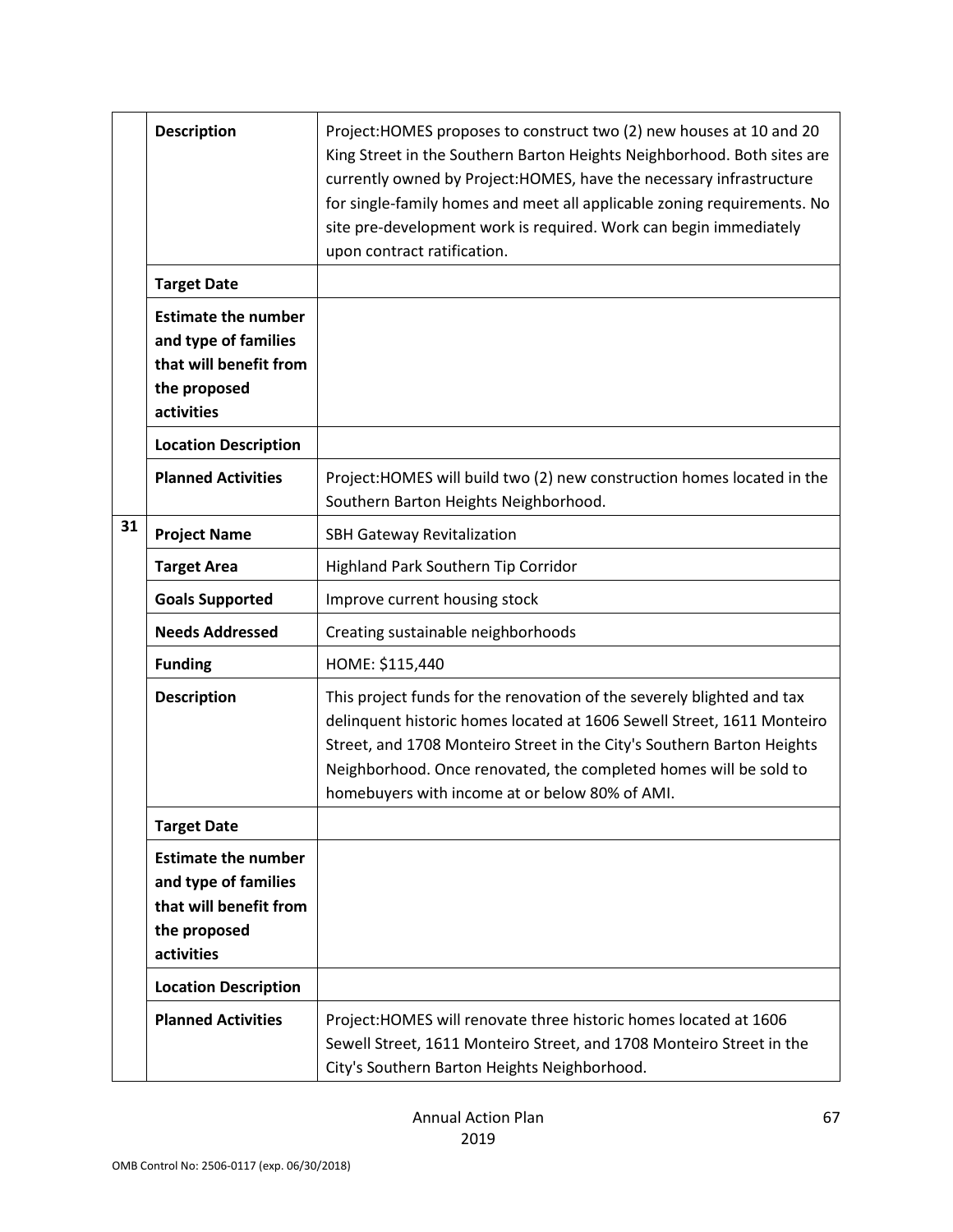| 32 | <b>Project Name</b>                                                                                        | ESG19 Richmond                                                                                                                                                                                                                                                                                                                                                                                                                                                                                                                                                                                                                                                                                                          |
|----|------------------------------------------------------------------------------------------------------------|-------------------------------------------------------------------------------------------------------------------------------------------------------------------------------------------------------------------------------------------------------------------------------------------------------------------------------------------------------------------------------------------------------------------------------------------------------------------------------------------------------------------------------------------------------------------------------------------------------------------------------------------------------------------------------------------------------------------------|
|    | <b>Target Area</b>                                                                                         | Citywide                                                                                                                                                                                                                                                                                                                                                                                                                                                                                                                                                                                                                                                                                                                |
|    | <b>Goals Supported</b>                                                                                     | <b>Assist Special Needs population</b>                                                                                                                                                                                                                                                                                                                                                                                                                                                                                                                                                                                                                                                                                  |
|    | <b>Needs Addressed</b>                                                                                     | <b>Ending homelessness</b>                                                                                                                                                                                                                                                                                                                                                                                                                                                                                                                                                                                                                                                                                              |
|    | <b>Funding</b>                                                                                             | ESG: \$376,954<br>General Fund: \$18,000<br>ESG Match: \$376,954<br>State of Virginia: \$435,624                                                                                                                                                                                                                                                                                                                                                                                                                                                                                                                                                                                                                        |
|    | <b>Description</b>                                                                                         | The City of Richmond will work with subrecipient agencies to provide<br>assistance and support for homelessness prevention, emergency<br>shelter, and rapid re-housing.                                                                                                                                                                                                                                                                                                                                                                                                                                                                                                                                                 |
|    | <b>Target Date</b>                                                                                         |                                                                                                                                                                                                                                                                                                                                                                                                                                                                                                                                                                                                                                                                                                                         |
|    | <b>Estimate the number</b><br>and type of families<br>that will benefit from<br>the proposed<br>activities |                                                                                                                                                                                                                                                                                                                                                                                                                                                                                                                                                                                                                                                                                                                         |
|    | <b>Location Description</b>                                                                                |                                                                                                                                                                                                                                                                                                                                                                                                                                                                                                                                                                                                                                                                                                                         |
|    | <b>Planned Activities</b>                                                                                  | HomeAgain will use \$170,000 ESG funds to serve homeless households<br>through a combination of emergency shelter and rapid re-housing<br>programs. Housing Families First will use \$60,000 to assist homeless<br>persons to exist homelessness into permanent housing. CARITAS will use<br>\$55,000 to provide emergency overnight shelter for families and single<br>adults. YWCA will use \$65,000 to provide rapid re-housing expenses for<br>households with survivors of domestic violence. The remaining ESG<br>funds in the amount of \$26,954 will be used to fund ESG program<br>administration and the Homeward Community Information System<br>(HCIS), which provides data and reports about homelessness. |
| 33 | <b>Project Name</b>                                                                                        | Housing Assistance Program                                                                                                                                                                                                                                                                                                                                                                                                                                                                                                                                                                                                                                                                                              |
|    | <b>Target Area</b>                                                                                         | <b>Richmond MSA</b>                                                                                                                                                                                                                                                                                                                                                                                                                                                                                                                                                                                                                                                                                                     |
|    | <b>Goals Supported</b>                                                                                     | <b>Assist Special Needs population</b>                                                                                                                                                                                                                                                                                                                                                                                                                                                                                                                                                                                                                                                                                  |
|    | <b>Needs Addressed</b>                                                                                     | Addressing housing needs of Special Needs pop                                                                                                                                                                                                                                                                                                                                                                                                                                                                                                                                                                                                                                                                           |
|    | <b>Funding</b>                                                                                             | HOPWA: \$163,000<br>State of Virginia: \$248,882                                                                                                                                                                                                                                                                                                                                                                                                                                                                                                                                                                                                                                                                        |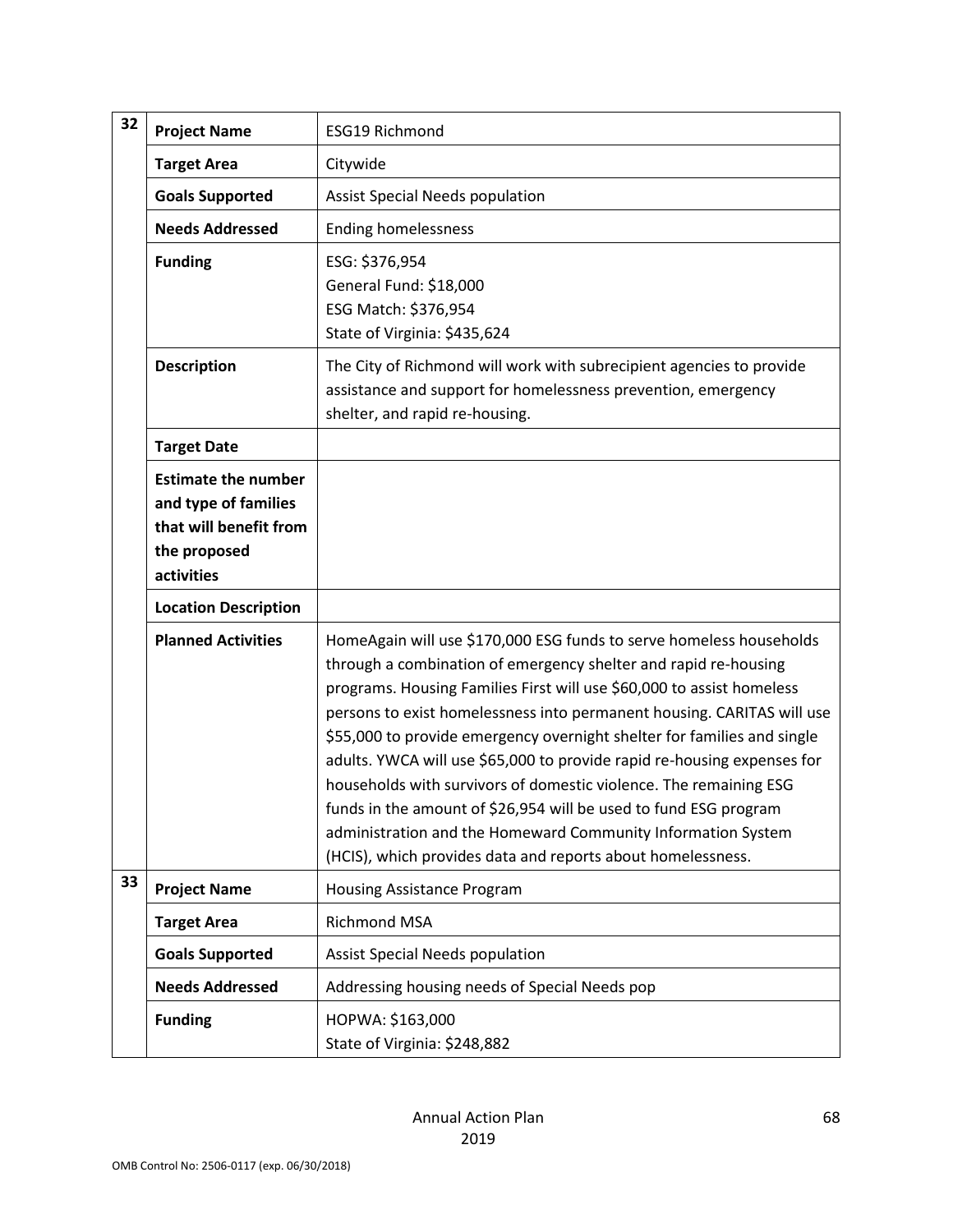|    | <b>Description</b><br><b>Target Date</b>                                                                   | Serenity provides support and services to persons living with HIV/AIDS.<br>The agency is requesting HOPWA funding to support its Housing<br>Assistance Program (HAP). The funds will provide financial assistance for<br>client rent and utilities, a portion of Serenity's operating expenses and<br>staff expenses, including two housing case managers (HCM), one full-<br>time and one part time, and a part-time client services coordinator<br>(CSC). Clients seeking assistance in moving into stable housing will be<br>eligible for permanent housing assistance. The Permanent Housing (PH)<br>program will provide up to two month's rent. The goal of the program is<br>to move individuals into affordable, healthy housing. Clients<br>encountering a period of financial instability, either due to their health<br>or reduction in work hours, apply for Short Term Rent, Mortgage, and<br>Utility (STRMU). STRMU provides several months of assistance, which<br>gives the individual time to recover without putting their housing at risk.<br>Serenity will also provide case management, Permanent Housing<br>Placement (PHP) to the MSA residents with HIV/AIDS. Serenity will use<br>HOPWA funds for resource identification. |
|----|------------------------------------------------------------------------------------------------------------|-----------------------------------------------------------------------------------------------------------------------------------------------------------------------------------------------------------------------------------------------------------------------------------------------------------------------------------------------------------------------------------------------------------------------------------------------------------------------------------------------------------------------------------------------------------------------------------------------------------------------------------------------------------------------------------------------------------------------------------------------------------------------------------------------------------------------------------------------------------------------------------------------------------------------------------------------------------------------------------------------------------------------------------------------------------------------------------------------------------------------------------------------------------------------------------------------------------------------------------------------------|
|    | <b>Estimate the number</b><br>and type of families<br>that will benefit from<br>the proposed<br>activities |                                                                                                                                                                                                                                                                                                                                                                                                                                                                                                                                                                                                                                                                                                                                                                                                                                                                                                                                                                                                                                                                                                                                                                                                                                                     |
|    | <b>Location Description</b>                                                                                |                                                                                                                                                                                                                                                                                                                                                                                                                                                                                                                                                                                                                                                                                                                                                                                                                                                                                                                                                                                                                                                                                                                                                                                                                                                     |
|    | <b>Planned Activities</b>                                                                                  | Provide housing-focused case management, STRMU, and other<br>permanent housing to 200 LMI households who have HIV/AIDS.                                                                                                                                                                                                                                                                                                                                                                                                                                                                                                                                                                                                                                                                                                                                                                                                                                                                                                                                                                                                                                                                                                                             |
| 34 | <b>Project Name</b>                                                                                        | <b>HOPWA CIS</b>                                                                                                                                                                                                                                                                                                                                                                                                                                                                                                                                                                                                                                                                                                                                                                                                                                                                                                                                                                                                                                                                                                                                                                                                                                    |
|    | <b>Target Area</b>                                                                                         | Richmond MSA                                                                                                                                                                                                                                                                                                                                                                                                                                                                                                                                                                                                                                                                                                                                                                                                                                                                                                                                                                                                                                                                                                                                                                                                                                        |
|    | <b>Goals Supported</b>                                                                                     | <b>Assist Special Needs population</b>                                                                                                                                                                                                                                                                                                                                                                                                                                                                                                                                                                                                                                                                                                                                                                                                                                                                                                                                                                                                                                                                                                                                                                                                              |
|    | <b>Needs Addressed</b>                                                                                     | Addressing housing needs of Special Needs pop                                                                                                                                                                                                                                                                                                                                                                                                                                                                                                                                                                                                                                                                                                                                                                                                                                                                                                                                                                                                                                                                                                                                                                                                       |
|    | <b>Funding</b>                                                                                             | HOPWA: \$20,000<br>State of Virginia: \$20,000                                                                                                                                                                                                                                                                                                                                                                                                                                                                                                                                                                                                                                                                                                                                                                                                                                                                                                                                                                                                                                                                                                                                                                                                      |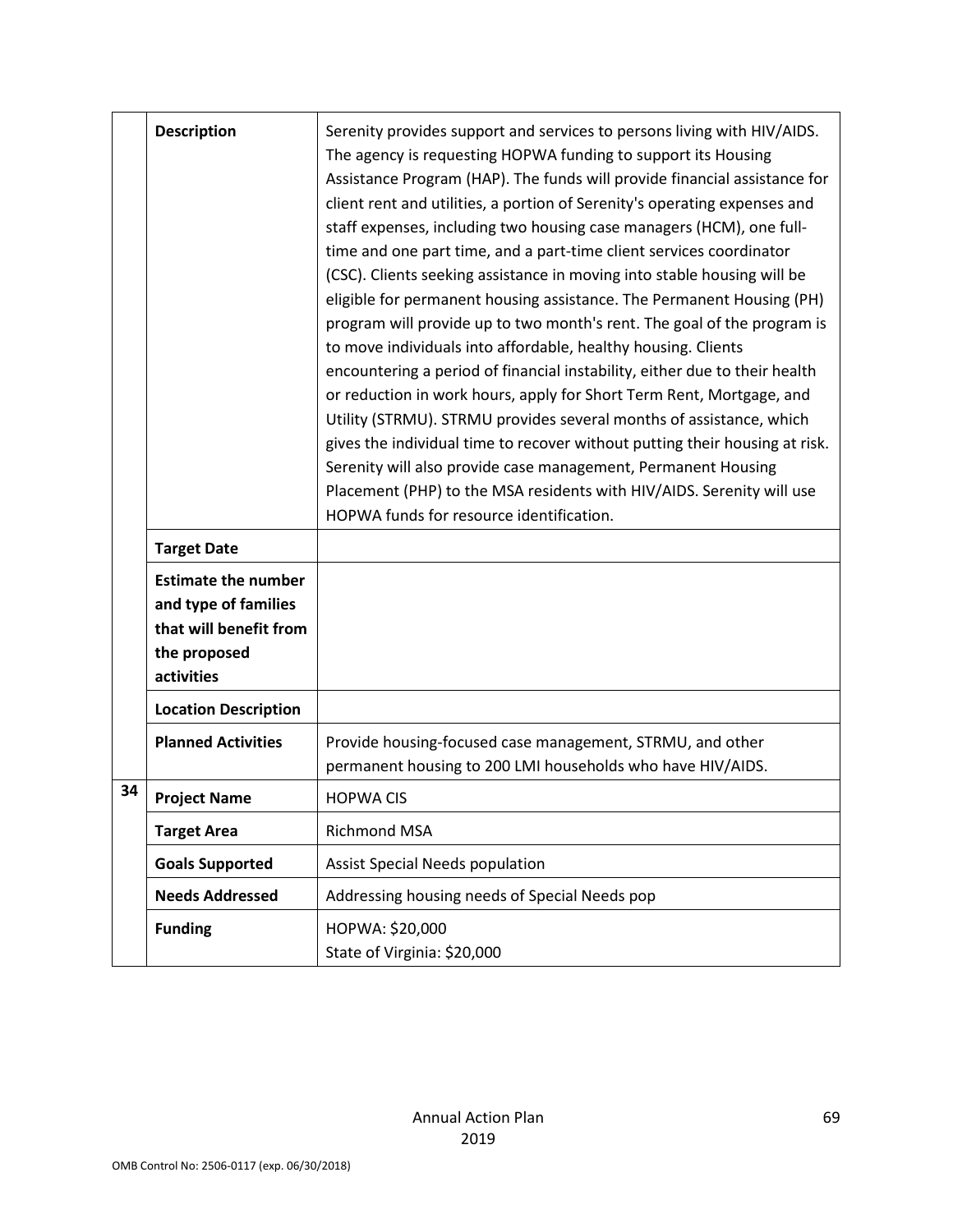|    | <b>Description</b>                                                                                         | Homeward is requesting HOPWA funds for the ongoing operation of the<br>Homeward Community Information System (HCIS). This funding will<br>provide licenses, training and support to HOPWA-funded service<br>providers to use HCIS, satisfying the U.S. Department of Housing and<br>Urban Development (HUD) requirement to enter and track client data in<br>a homeless management information system. It will also provide client<br>referrals to other programs. HCIS is a HIPAA-compliant online database<br>which records information on client needs, characteristics, and services<br>and is a type of homeless management information system (HMIS)<br>required to receive state and federal homeless assistance funding. |
|----|------------------------------------------------------------------------------------------------------------|----------------------------------------------------------------------------------------------------------------------------------------------------------------------------------------------------------------------------------------------------------------------------------------------------------------------------------------------------------------------------------------------------------------------------------------------------------------------------------------------------------------------------------------------------------------------------------------------------------------------------------------------------------------------------------------------------------------------------------|
|    | <b>Target Date</b>                                                                                         |                                                                                                                                                                                                                                                                                                                                                                                                                                                                                                                                                                                                                                                                                                                                  |
|    | <b>Estimate the number</b><br>and type of families<br>that will benefit from<br>the proposed<br>activities |                                                                                                                                                                                                                                                                                                                                                                                                                                                                                                                                                                                                                                                                                                                                  |
|    | <b>Location Description</b>                                                                                |                                                                                                                                                                                                                                                                                                                                                                                                                                                                                                                                                                                                                                                                                                                                  |
|    | <b>Planned Activities</b>                                                                                  | Homeward will provide technical assistance, training, and reporting for<br>HOPWA-related activities for the City of Richmond through a web-based<br>system to track client-level data. It will also manage client referrals.                                                                                                                                                                                                                                                                                                                                                                                                                                                                                                     |
| 35 | <b>Project Name</b>                                                                                        | <b>HOPWA Greater Richmond</b>                                                                                                                                                                                                                                                                                                                                                                                                                                                                                                                                                                                                                                                                                                    |
|    | <b>Target Area</b>                                                                                         | <b>Richmond MSA</b>                                                                                                                                                                                                                                                                                                                                                                                                                                                                                                                                                                                                                                                                                                              |
|    | <b>Goals Supported</b>                                                                                     | Assist Special Needs population                                                                                                                                                                                                                                                                                                                                                                                                                                                                                                                                                                                                                                                                                                  |
|    | <b>Needs Addressed</b>                                                                                     | Addressing housing needs of Special Needs pop                                                                                                                                                                                                                                                                                                                                                                                                                                                                                                                                                                                                                                                                                    |
|    | <b>Funding</b>                                                                                             | HOPWA: \$715,209                                                                                                                                                                                                                                                                                                                                                                                                                                                                                                                                                                                                                                                                                                                 |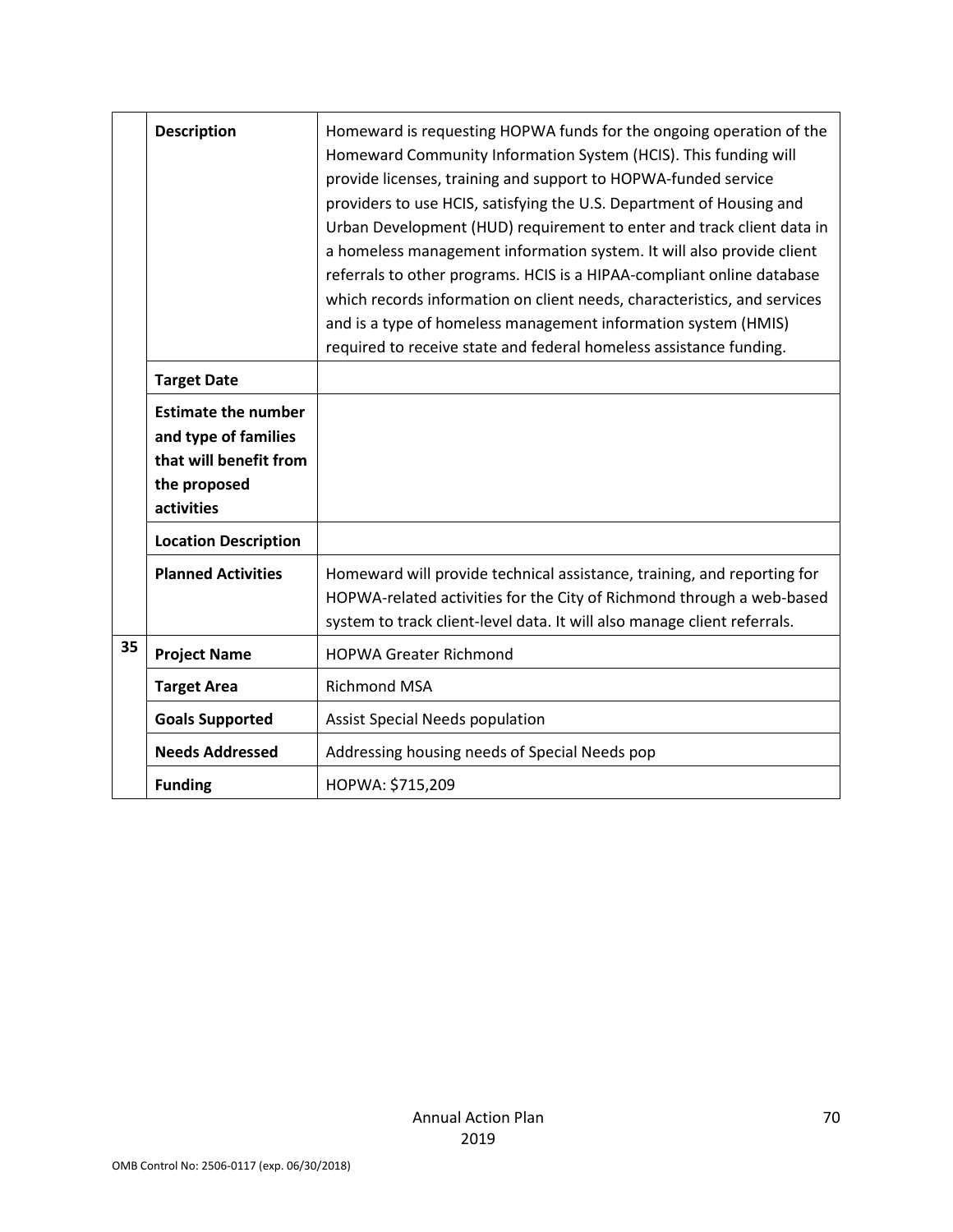|    | <b>Description</b><br><b>Target Date</b><br><b>Estimate the number</b>       | Commonwealth Catholic Charities (CCC) will provide case management<br>and long-term housing assistance for HIV/AIDS-positive community<br>members under the Tenant Based Rental Assistance Program.<br>Additionally, CCC will provide short-term rent, mortgage, and utility<br>(STRMU) assistance for HIV/AIDS positive community members who are<br>at risk of homelessness. When STRMU assistance or TBRA assistance is<br>unavailable, CCC will offer low-income community members with an HIV<br>or AIDS-positive diagnosis standalone case management services, i.e.,<br>supportive service only. CCC will provide literally homeless community<br>members with a positive HIV or AIDS diagnosis permanent housing<br>placement services. All individuals participating in one or more of CCC's<br>HOPWA Greater Richmond services will be offered tenant counseling<br>and tenant education through CCC's Housing and Financial Counseling<br>service as well as financial management, credit improvement, and<br>homeownership counseling as needed. CCC will use HOPWA funds for<br>resource identification. |
|----|------------------------------------------------------------------------------|-----------------------------------------------------------------------------------------------------------------------------------------------------------------------------------------------------------------------------------------------------------------------------------------------------------------------------------------------------------------------------------------------------------------------------------------------------------------------------------------------------------------------------------------------------------------------------------------------------------------------------------------------------------------------------------------------------------------------------------------------------------------------------------------------------------------------------------------------------------------------------------------------------------------------------------------------------------------------------------------------------------------------------------------------------------------------------------------------------------------------|
|    | and type of families<br>that will benefit from<br>the proposed<br>activities |                                                                                                                                                                                                                                                                                                                                                                                                                                                                                                                                                                                                                                                                                                                                                                                                                                                                                                                                                                                                                                                                                                                       |
|    | <b>Location Description</b>                                                  |                                                                                                                                                                                                                                                                                                                                                                                                                                                                                                                                                                                                                                                                                                                                                                                                                                                                                                                                                                                                                                                                                                                       |
|    | <b>Planned Activities</b>                                                    | Provide continuation of case management services, TBRA assistance,<br>and STRUM assistance for all active program participants for 133 people.                                                                                                                                                                                                                                                                                                                                                                                                                                                                                                                                                                                                                                                                                                                                                                                                                                                                                                                                                                        |
| 36 | <b>Project Name</b>                                                          | HOPWA Program & Finance Administration                                                                                                                                                                                                                                                                                                                                                                                                                                                                                                                                                                                                                                                                                                                                                                                                                                                                                                                                                                                                                                                                                |
|    | <b>Target Area</b>                                                           | Richmond MSA                                                                                                                                                                                                                                                                                                                                                                                                                                                                                                                                                                                                                                                                                                                                                                                                                                                                                                                                                                                                                                                                                                          |
|    | <b>Goals Supported</b>                                                       | <b>Assist Special Needs population</b>                                                                                                                                                                                                                                                                                                                                                                                                                                                                                                                                                                                                                                                                                                                                                                                                                                                                                                                                                                                                                                                                                |
|    | <b>Needs Addressed</b>                                                       | Addressing housing needs of Special Needs pop                                                                                                                                                                                                                                                                                                                                                                                                                                                                                                                                                                                                                                                                                                                                                                                                                                                                                                                                                                                                                                                                         |
|    | <b>Funding</b>                                                               | HOPWA: \$33,000<br>General Fund: \$18,000                                                                                                                                                                                                                                                                                                                                                                                                                                                                                                                                                                                                                                                                                                                                                                                                                                                                                                                                                                                                                                                                             |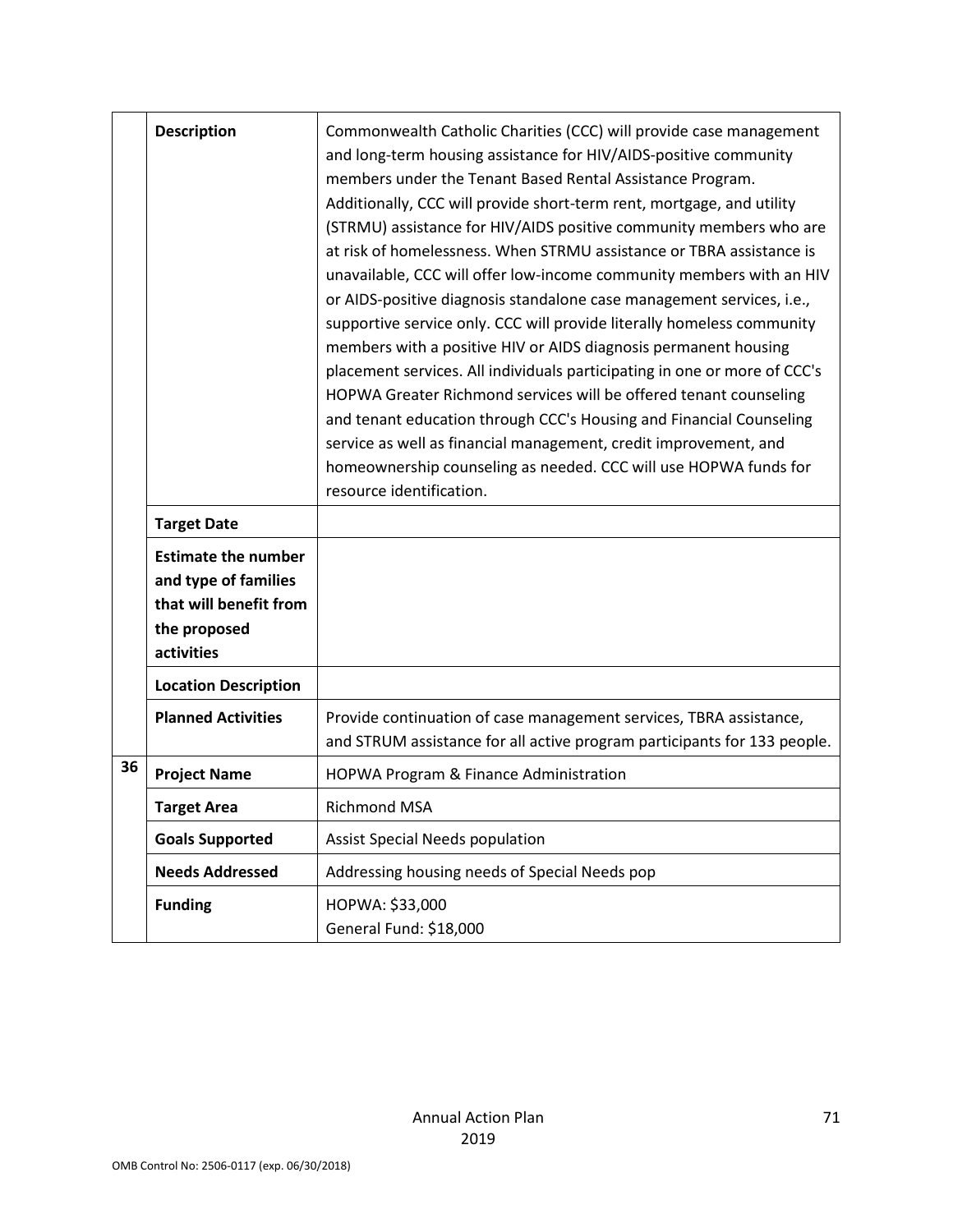|    | <b>Description</b>                                                                                         | The Housing Opportunities for Persons with AIDS (HOPWA) program<br>provides a wide range of housing assistance and supportive services,<br>including facilities and community residences, rental assistance, short-<br>term payments to prevent homelessness, technical assistance,<br>supportive services and other activities to persons living with HIV/AIDS<br>and are considered low-moderate income. The City of Richmond was<br>required by HUD to administer the funds as part of its Consolidated Plan<br>process for the entire MSA, which includes 17 independent jurisdictions.<br>Therefore, the City is requesting these funds to ensure the proper<br>administration of the HOPWA program throughout the MSA. Federal<br>regulations only allow for 3% of the entitlement funds to be used by the<br>entitlement jurisdiction for administration. |
|----|------------------------------------------------------------------------------------------------------------|------------------------------------------------------------------------------------------------------------------------------------------------------------------------------------------------------------------------------------------------------------------------------------------------------------------------------------------------------------------------------------------------------------------------------------------------------------------------------------------------------------------------------------------------------------------------------------------------------------------------------------------------------------------------------------------------------------------------------------------------------------------------------------------------------------------------------------------------------------------|
|    | <b>Target Date</b>                                                                                         |                                                                                                                                                                                                                                                                                                                                                                                                                                                                                                                                                                                                                                                                                                                                                                                                                                                                  |
|    | <b>Estimate the number</b><br>and type of families<br>that will benefit from<br>the proposed<br>activities |                                                                                                                                                                                                                                                                                                                                                                                                                                                                                                                                                                                                                                                                                                                                                                                                                                                                  |
|    | <b>Location Description</b>                                                                                |                                                                                                                                                                                                                                                                                                                                                                                                                                                                                                                                                                                                                                                                                                                                                                                                                                                                  |
|    | <b>Planned Activities</b>                                                                                  | Administer the HOPWA program for the Richmond-Petersburg MSA.<br>Provide technical assistance to HOPWA subrecipients to develop work<br>plans and contracts to effectively provide services to clients.<br>Initiate and manage the planning and review process to complete the<br>Annual Performance Report for the HOPWA program.<br>Input the HOPWA projects in the HUD IDIS software as part of the<br>Consolidated Plan to be submitted to HUD.<br>Ensure submission of quarterly reports on each program; review and<br>evaluate outcomes in relation to objectives.                                                                                                                                                                                                                                                                                        |
| 37 | <b>Project Name</b>                                                                                        | <b>Stratford House</b>                                                                                                                                                                                                                                                                                                                                                                                                                                                                                                                                                                                                                                                                                                                                                                                                                                           |
|    | <b>Target Area</b>                                                                                         | Richmond MSA                                                                                                                                                                                                                                                                                                                                                                                                                                                                                                                                                                                                                                                                                                                                                                                                                                                     |
|    | <b>Goals Supported</b>                                                                                     | <b>Assist Special Needs population</b>                                                                                                                                                                                                                                                                                                                                                                                                                                                                                                                                                                                                                                                                                                                                                                                                                           |
|    | <b>Needs Addressed</b>                                                                                     | Addressing housing needs of Special Needs pop                                                                                                                                                                                                                                                                                                                                                                                                                                                                                                                                                                                                                                                                                                                                                                                                                    |
|    | <b>Funding</b>                                                                                             | HOPWA: \$255,000<br>Continuum of Care: \$50,000                                                                                                                                                                                                                                                                                                                                                                                                                                                                                                                                                                                                                                                                                                                                                                                                                  |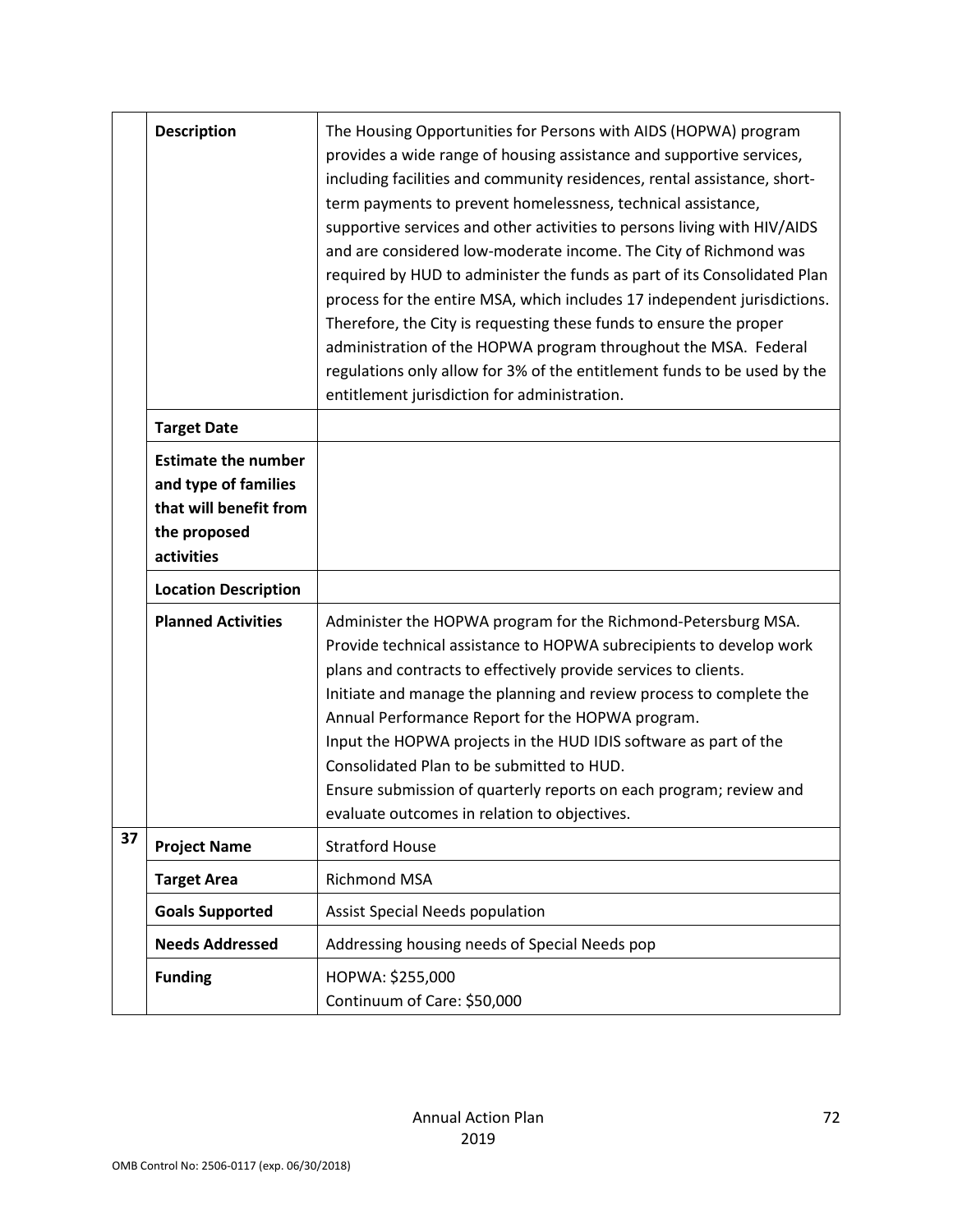|    | <b>Description</b>                                                                                         | This program allows Virginia Supportive Housing (VSH) to continue to<br>provide permanent supportive housing to individuals living with<br>HIV/AIDS who were formally homeless. Supportive services are provided<br>by a Master's level social worker, certified peer specialist, case manager,<br>and nurse among other specialists who offer individualized care to<br>include, but not limited to, access to needed community resources,<br>individual and group counseling, substance abuse education,<br>coordination of medical care, skills training, recovery-oriented support<br>activities, social engagement and community building opportunities, and<br>housing stability support and resources. Housing opportunities include<br>Stratford House, New Clay House, Studios, as well as in scattered site<br>locations through the HomeLink and A Place to Start (APTS) programs.<br>Funds will also be allocated to operational support for Stratford House.<br>VSH will use HOPWA funds for resource identification. |
|----|------------------------------------------------------------------------------------------------------------|------------------------------------------------------------------------------------------------------------------------------------------------------------------------------------------------------------------------------------------------------------------------------------------------------------------------------------------------------------------------------------------------------------------------------------------------------------------------------------------------------------------------------------------------------------------------------------------------------------------------------------------------------------------------------------------------------------------------------------------------------------------------------------------------------------------------------------------------------------------------------------------------------------------------------------------------------------------------------------------------------------------------------------|
|    | <b>Target Date</b>                                                                                         |                                                                                                                                                                                                                                                                                                                                                                                                                                                                                                                                                                                                                                                                                                                                                                                                                                                                                                                                                                                                                                    |
|    | <b>Estimate the number</b><br>and type of families<br>that will benefit from<br>the proposed<br>activities |                                                                                                                                                                                                                                                                                                                                                                                                                                                                                                                                                                                                                                                                                                                                                                                                                                                                                                                                                                                                                                    |
|    | <b>Location Description</b>                                                                                |                                                                                                                                                                                                                                                                                                                                                                                                                                                                                                                                                                                                                                                                                                                                                                                                                                                                                                                                                                                                                                    |
|    | <b>Planned Activities</b>                                                                                  | Provide 25 housing units to individuals with HIV/AIDS.                                                                                                                                                                                                                                                                                                                                                                                                                                                                                                                                                                                                                                                                                                                                                                                                                                                                                                                                                                             |
| 38 | <b>Project Name</b>                                                                                        | Cyber Security Workforce Pilot Project                                                                                                                                                                                                                                                                                                                                                                                                                                                                                                                                                                                                                                                                                                                                                                                                                                                                                                                                                                                             |
|    | <b>Target Area</b>                                                                                         | Citywide                                                                                                                                                                                                                                                                                                                                                                                                                                                                                                                                                                                                                                                                                                                                                                                                                                                                                                                                                                                                                           |
|    | <b>Goals Supported</b>                                                                                     | Business development and job creation                                                                                                                                                                                                                                                                                                                                                                                                                                                                                                                                                                                                                                                                                                                                                                                                                                                                                                                                                                                              |
|    | <b>Needs Addressed</b>                                                                                     | Reducing poverty & enhancing economic opportunity                                                                                                                                                                                                                                                                                                                                                                                                                                                                                                                                                                                                                                                                                                                                                                                                                                                                                                                                                                                  |
|    | <b>Funding</b>                                                                                             | CDBG: \$50,000                                                                                                                                                                                                                                                                                                                                                                                                                                                                                                                                                                                                                                                                                                                                                                                                                                                                                                                                                                                                                     |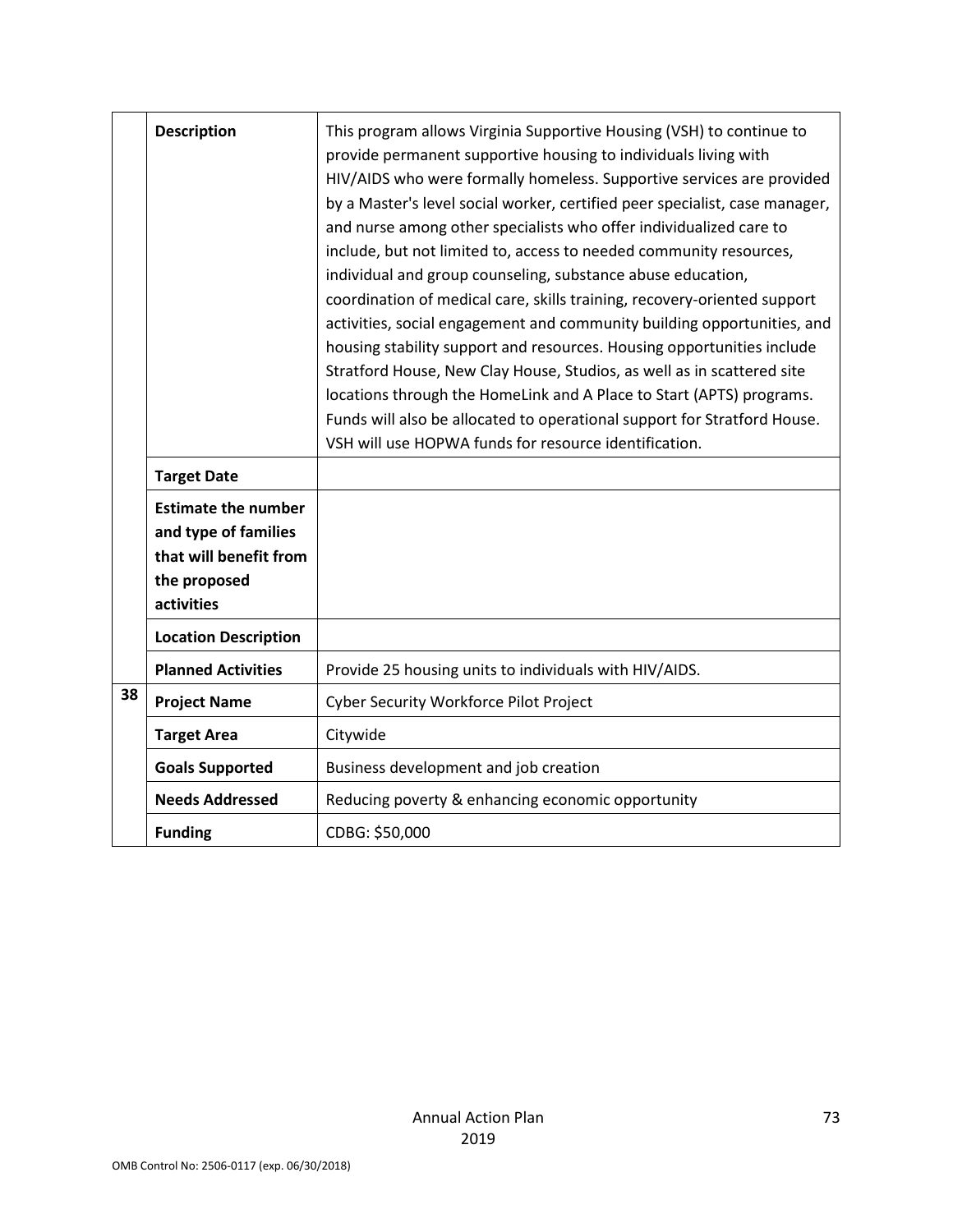|    | <b>Description</b>                                                                                         | The Cyber Security Project is designed as a new model providing<br>unemployed and under-employed employees of local and regional<br>companies and city residents with opportunity to gain access to training<br>and educational resources. This emulated training Education Security<br>Center environment will focus on delivering highly trained and qualified<br>cybersecurity practitioners prepared to occupy 22nd-century<br>information assurance and cybersecurity positions with collaborating<br>industry partners.CDBG funds will be used to provide training and<br>certification of 10 trainees in a technical training program and<br>structured on the job training program as well as the purchase of<br>program related training materials and supplies in partnership with<br>educational organizations and industry partners. |
|----|------------------------------------------------------------------------------------------------------------|--------------------------------------------------------------------------------------------------------------------------------------------------------------------------------------------------------------------------------------------------------------------------------------------------------------------------------------------------------------------------------------------------------------------------------------------------------------------------------------------------------------------------------------------------------------------------------------------------------------------------------------------------------------------------------------------------------------------------------------------------------------------------------------------------------------------------------------------------|
|    | <b>Target Date</b>                                                                                         |                                                                                                                                                                                                                                                                                                                                                                                                                                                                                                                                                                                                                                                                                                                                                                                                                                                  |
|    | <b>Estimate the number</b><br>and type of families<br>that will benefit from<br>the proposed<br>activities |                                                                                                                                                                                                                                                                                                                                                                                                                                                                                                                                                                                                                                                                                                                                                                                                                                                  |
|    | <b>Location Description</b>                                                                                |                                                                                                                                                                                                                                                                                                                                                                                                                                                                                                                                                                                                                                                                                                                                                                                                                                                  |
|    | <b>Planned Activities</b>                                                                                  | The program will train 10 unemployed and under-employed City<br>residents to gain access to cybersecurity training and educational<br>resources.                                                                                                                                                                                                                                                                                                                                                                                                                                                                                                                                                                                                                                                                                                 |
| 39 | <b>Project Name</b>                                                                                        | <b>Baker School Apartments (RRHA)</b>                                                                                                                                                                                                                                                                                                                                                                                                                                                                                                                                                                                                                                                                                                                                                                                                            |
|    | <b>Target Area</b>                                                                                         | North Jackson Ward Corridor                                                                                                                                                                                                                                                                                                                                                                                                                                                                                                                                                                                                                                                                                                                                                                                                                      |
|    | <b>Goals Supported</b>                                                                                     | De-concentrate public housing<br>Reduce neighborhood blight<br>Add to affordable rental housing stock                                                                                                                                                                                                                                                                                                                                                                                                                                                                                                                                                                                                                                                                                                                                            |
|    | <b>Needs Addressed</b>                                                                                     | Increasing the supply of affordable rental housing                                                                                                                                                                                                                                                                                                                                                                                                                                                                                                                                                                                                                                                                                                                                                                                               |
|    | <b>Funding</b>                                                                                             | CDBG: \$75,000                                                                                                                                                                                                                                                                                                                                                                                                                                                                                                                                                                                                                                                                                                                                                                                                                                   |
|    | <b>Description</b>                                                                                         | RRHA, in partnership with CPDC, is redeveloping the vacant Baker<br>School into 51 high quality, affordable, senior apartments. LIHTC RAD<br>conversion.                                                                                                                                                                                                                                                                                                                                                                                                                                                                                                                                                                                                                                                                                         |
|    | <b>Target Date</b>                                                                                         |                                                                                                                                                                                                                                                                                                                                                                                                                                                                                                                                                                                                                                                                                                                                                                                                                                                  |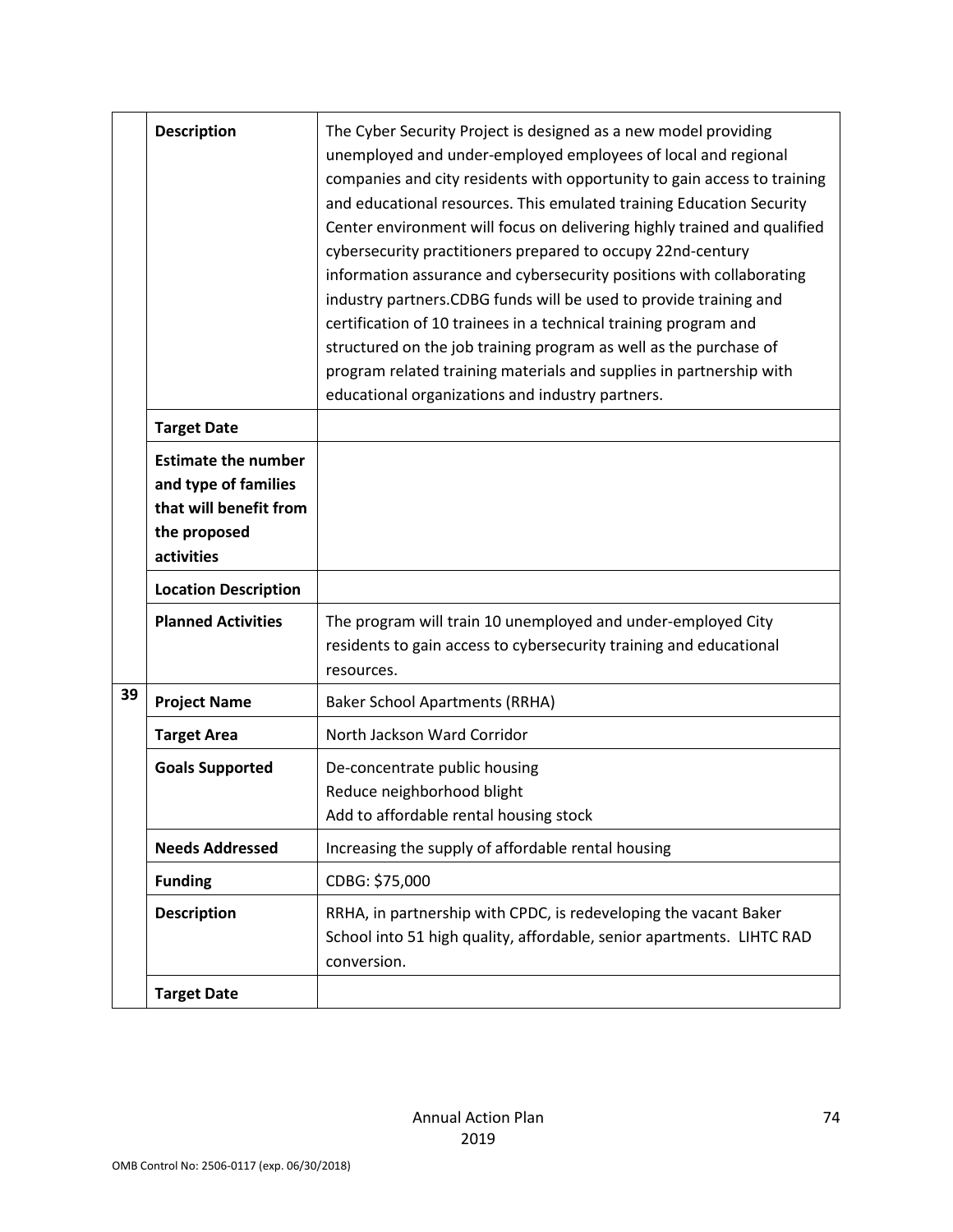|    | <b>Estimate the number</b><br>and type of families<br>that will benefit from<br>the proposed<br>activities | 51 senior households will directly benefit.                                                                                                                                                                                                                                                                                                                                                                                                                                                                              |
|----|------------------------------------------------------------------------------------------------------------|--------------------------------------------------------------------------------------------------------------------------------------------------------------------------------------------------------------------------------------------------------------------------------------------------------------------------------------------------------------------------------------------------------------------------------------------------------------------------------------------------------------------------|
|    | <b>Location Description</b>                                                                                | Former Baker School in North Jackson Ward, 100 W Baker st.                                                                                                                                                                                                                                                                                                                                                                                                                                                               |
|    | <b>Planned Activities</b>                                                                                  |                                                                                                                                                                                                                                                                                                                                                                                                                                                                                                                          |
| 40 | <b>Project Name</b>                                                                                        | Employee Housing Pilot Program (SCDHC)                                                                                                                                                                                                                                                                                                                                                                                                                                                                                   |
|    | <b>Target Area</b>                                                                                         | Citywide                                                                                                                                                                                                                                                                                                                                                                                                                                                                                                                 |
|    | <b>Goals Supported</b>                                                                                     | Increase homeownership                                                                                                                                                                                                                                                                                                                                                                                                                                                                                                   |
|    | <b>Needs Addressed</b>                                                                                     |                                                                                                                                                                                                                                                                                                                                                                                                                                                                                                                          |
|    | <b>Funding</b>                                                                                             | CDBG: \$100,000                                                                                                                                                                                                                                                                                                                                                                                                                                                                                                          |
|    | <b>Description</b>                                                                                         | Southside Community Development and Housing Corporation, in<br>partnership with the City of Richmond's Department of Housing and<br>Community Development, proposes a pilot affordable homeownership<br>program targeting the City of Richmond employees earning<br>approximately 30%-50% of AMI annually. SCDHC will work with the City<br>of Richmond to acquire properties in the City to rehabilitate or to<br>construct new affordable housing for the applicants who qualify and<br>complete program requirements. |
|    | <b>Target Date</b>                                                                                         |                                                                                                                                                                                                                                                                                                                                                                                                                                                                                                                          |
|    | <b>Estimate the number</b><br>and type of families<br>that will benefit from<br>the proposed<br>activities | Two (2) households will directly benefit from this activity.                                                                                                                                                                                                                                                                                                                                                                                                                                                             |
|    | <b>Location Description</b>                                                                                |                                                                                                                                                                                                                                                                                                                                                                                                                                                                                                                          |
|    | <b>Planned Activities</b>                                                                                  | Two high quality, affordable single family homes will be developed for<br>City of Richmond employees earning approximately 30%-50% AMI.                                                                                                                                                                                                                                                                                                                                                                                  |
| 41 | <b>Project Name</b>                                                                                        | Townhomes at Warwick Phase II (SCDHC)                                                                                                                                                                                                                                                                                                                                                                                                                                                                                    |
|    | <b>Target Area</b>                                                                                         | Hull Street - Lower Corridor                                                                                                                                                                                                                                                                                                                                                                                                                                                                                             |
|    | <b>Goals Supported</b>                                                                                     | Add to affordable rental housing stock                                                                                                                                                                                                                                                                                                                                                                                                                                                                                   |
|    | <b>Needs Addressed</b>                                                                                     | Increasing the supply of affordable rental housing                                                                                                                                                                                                                                                                                                                                                                                                                                                                       |
|    | <b>Funding</b>                                                                                             | CDBG: \$185,800                                                                                                                                                                                                                                                                                                                                                                                                                                                                                                          |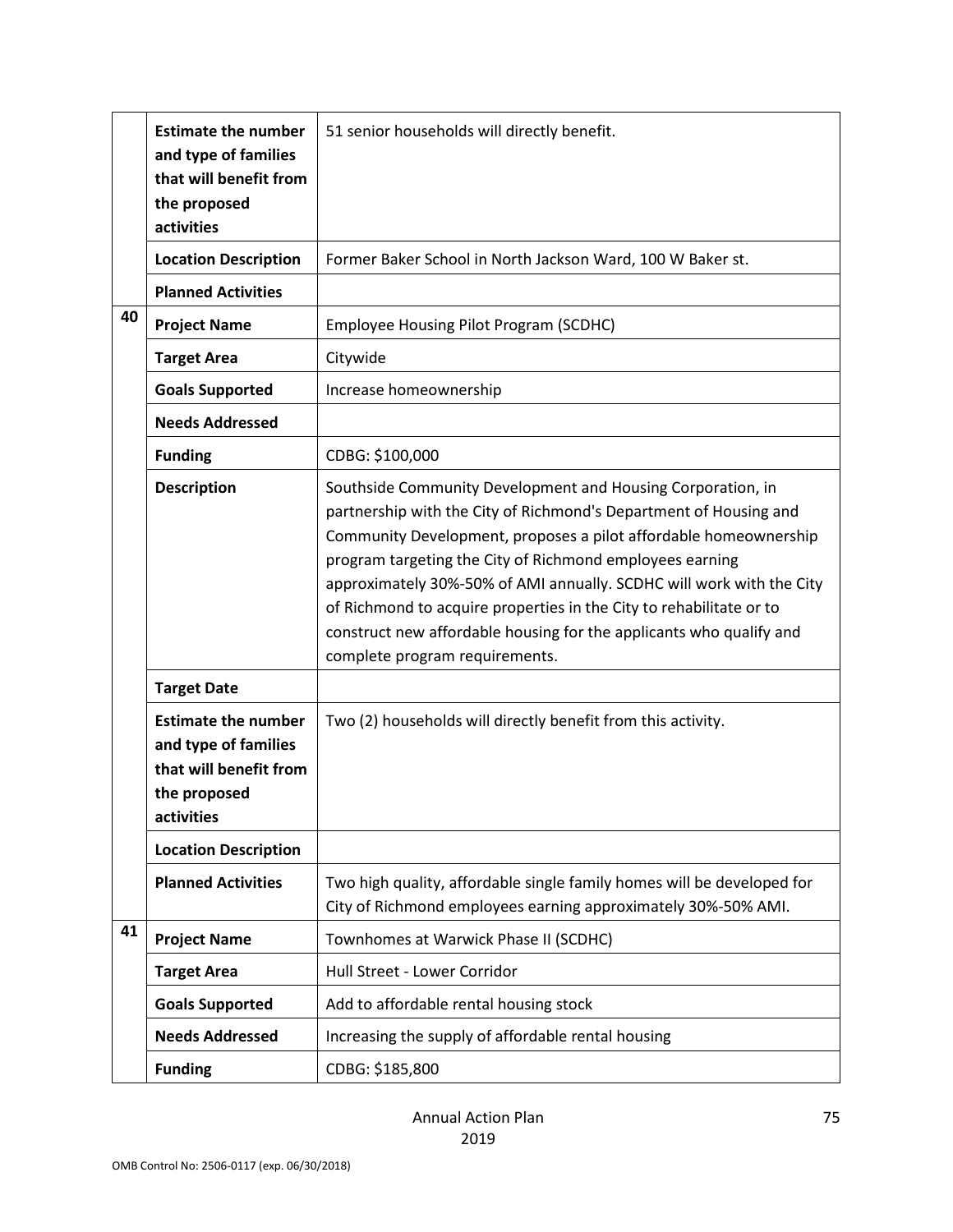|    | <b>Description</b>                                                                                         | Southside Community Development and Housing Corporation, in<br>partnership with Canterbury Enterprises, is developing 30 affordable<br>rental townhomes. The project is the second phase of Warwick<br>Townhomes.                                                                                                                                          |
|----|------------------------------------------------------------------------------------------------------------|------------------------------------------------------------------------------------------------------------------------------------------------------------------------------------------------------------------------------------------------------------------------------------------------------------------------------------------------------------|
|    | <b>Target Date</b>                                                                                         |                                                                                                                                                                                                                                                                                                                                                            |
|    | <b>Estimate the number</b><br>and type of families<br>that will benefit from<br>the proposed<br>activities | 30 <60% AMI households will directly benefit from this LIHTC<br>development.                                                                                                                                                                                                                                                                               |
|    | <b>Location Description</b>                                                                                |                                                                                                                                                                                                                                                                                                                                                            |
|    | <b>Planned Activities</b>                                                                                  |                                                                                                                                                                                                                                                                                                                                                            |
| 42 | <b>Project Name</b>                                                                                        | Regional Analysis of Impediments for Fair Housing (PlanRVA)                                                                                                                                                                                                                                                                                                |
|    | <b>Target Area</b>                                                                                         | <b>Richmond MSA</b>                                                                                                                                                                                                                                                                                                                                        |
|    | <b>Goals Supported</b>                                                                                     | Fair housing                                                                                                                                                                                                                                                                                                                                               |
|    | <b>Needs Addressed</b>                                                                                     |                                                                                                                                                                                                                                                                                                                                                            |
|    | <b>Funding</b>                                                                                             | CDBG: \$50,000                                                                                                                                                                                                                                                                                                                                             |
|    | <b>Description</b>                                                                                         | The Richmond Regional Planning District Commission (PlanRVA) will<br>conduct an Analysis of Impediments for Fair Housing. The City Of<br>Richmond along with the Counties of Chesterfield and Henrico, the<br>Cities of Colonial Heights, Hopewell and Petersburg are contracting with<br>PlanRVA to con-duct an Analysis of Impediments for Fair Housing. |
|    | <b>Target Date</b>                                                                                         |                                                                                                                                                                                                                                                                                                                                                            |
|    | <b>Estimate the number</b><br>and type of families<br>that will benefit from<br>the proposed<br>activities |                                                                                                                                                                                                                                                                                                                                                            |
|    | <b>Location Description</b>                                                                                | Citywide                                                                                                                                                                                                                                                                                                                                                   |
|    | <b>Planned Activities</b>                                                                                  | Planning                                                                                                                                                                                                                                                                                                                                                   |
| 43 | <b>Project Name</b>                                                                                        | Conservation and Redevelopment Plan (RRHA)                                                                                                                                                                                                                                                                                                                 |
|    | <b>Target Area</b>                                                                                         | East End - Nine Mile Road Corridor                                                                                                                                                                                                                                                                                                                         |
|    | <b>Goals Supported</b>                                                                                     | De-concentrate public housing<br>Reduce neighborhood blight                                                                                                                                                                                                                                                                                                |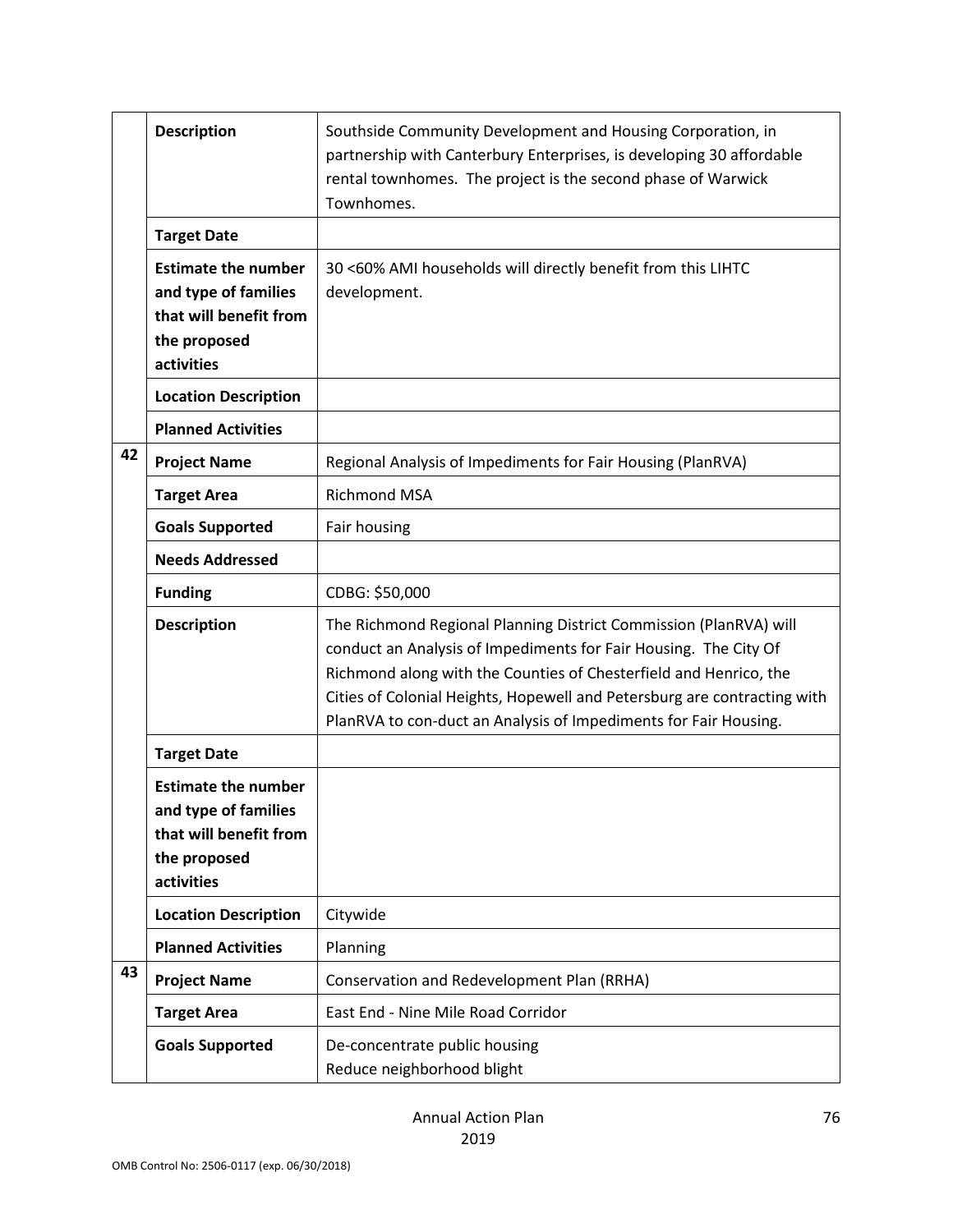| <b>Needs Addressed</b>                                                                                     |                                                                              |
|------------------------------------------------------------------------------------------------------------|------------------------------------------------------------------------------|
| <b>Funding</b>                                                                                             | CDBG: \$30,000                                                               |
| <b>Description</b>                                                                                         | RRHA will update the Creighton Court Conservation and Redevelopment<br>area. |
| <b>Target Date</b>                                                                                         |                                                                              |
| <b>Estimate the number</b><br>and type of families<br>that will benefit from<br>the proposed<br>activities |                                                                              |
| <b>Location Description</b>                                                                                | East End - Nine Mile Road Corridor                                           |
| <b>Planned Activities</b>                                                                                  | Planning                                                                     |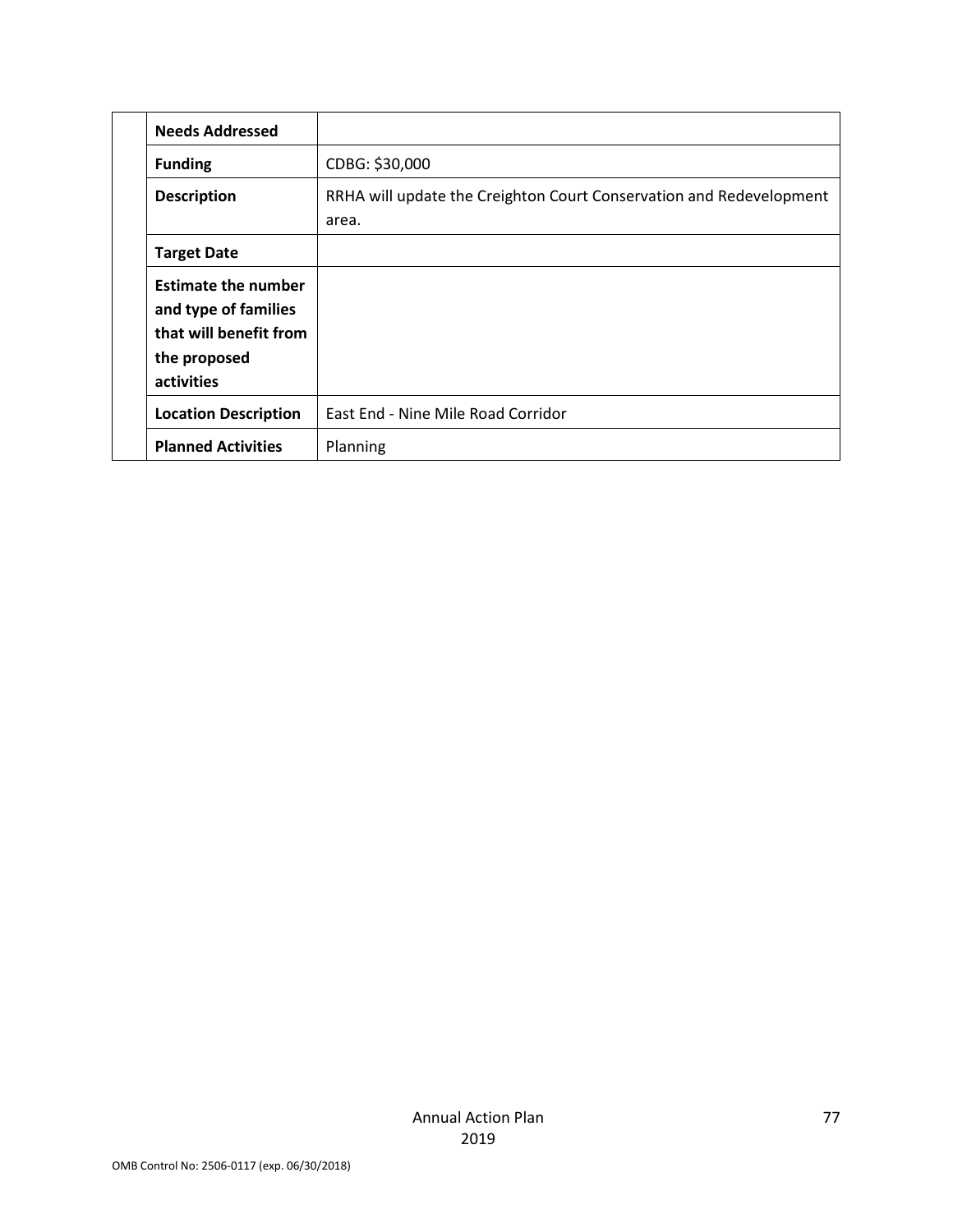### **AP-50 Geographic Distribution – 91.220(f)**

### **Description of the geographic areas of the entitlement (including areas of low-income and minority concentration) where assistance will be directed**

According to the 2018 HUD CPD Maps data, in the City of Richmond, the average rate of severely costburdened households is 21.79%, substandard housing is 1.59%, overcrowding is 2.27%, and vacancy is 13.94%.

The Broad Street Downtown Corridor geographic priority area is located in the Downtown Planning District. The Downtown Planning District has the highest rate of severely cost-burdened households at 33.16%. Additionally, Downtown has the highest rate of vacancy at 20.31% and the highest rate of substandard housing at 3.64%.

The Jefferson Davis - Blackwell Corridor, Jefferson Davis - Bellemeade Corridor, and Hull Street - Swansboro Corridor are all located within the Old South Planning District. The Old South Planning District has a vacancy rate above the citywide average at 16.69%. The Old South Planning District also has a higher than the citywide average rate of overcrowding at 3.41%.

The Hull Street – Lower Corridor is the dividing line between the Midlothian and Broad Rock Planning Districts. The Broad Rock Planning District has the highest rate of overcrowded households at 5.06% and the second highest rate of severely cost-burdened households at 26.13%. The Midlothian Planning District has a high rate of substandard housing at 2.93% and the second highest rate of overcrowding at 5.00%. Census Tract 706.01 has the highest rate in the City for overcrowding at 18.09%. It also has a higher than citywide average rates of vacancy and substandard housing at 16.46% and 3.89%, respectively.

The East End – Nine Mile Road Corridor and East End – Eastview Corridor geographic priority areas are located within the East Planning District. The East Planning District has an average rate of overcrowding at 2.27%, an above average rate of severely cost-burdened households at 22.32% and an above average rate of vacancy at 16.95%. Census Tract 209 has the highest rate of vacancy at 32.12%, and a close-toaverage rate of severe cost burden at 23.29%. Census 204 has the highest rate of substandard housing at 7.60% and a high vacant rate at 17.48%.

The Brookland Park Boulevard Corridor, Highland Park Southern Tip Corridor, and North Jackson Ward Corridor are located in the North Planning District. The North Planning District has an above average rate of substandard housing at 1.89% and vacancy at 16.84%. The district has a slightly above average rate of severely cost-burdened households at 24.90%.

#### **Geographic Distribution**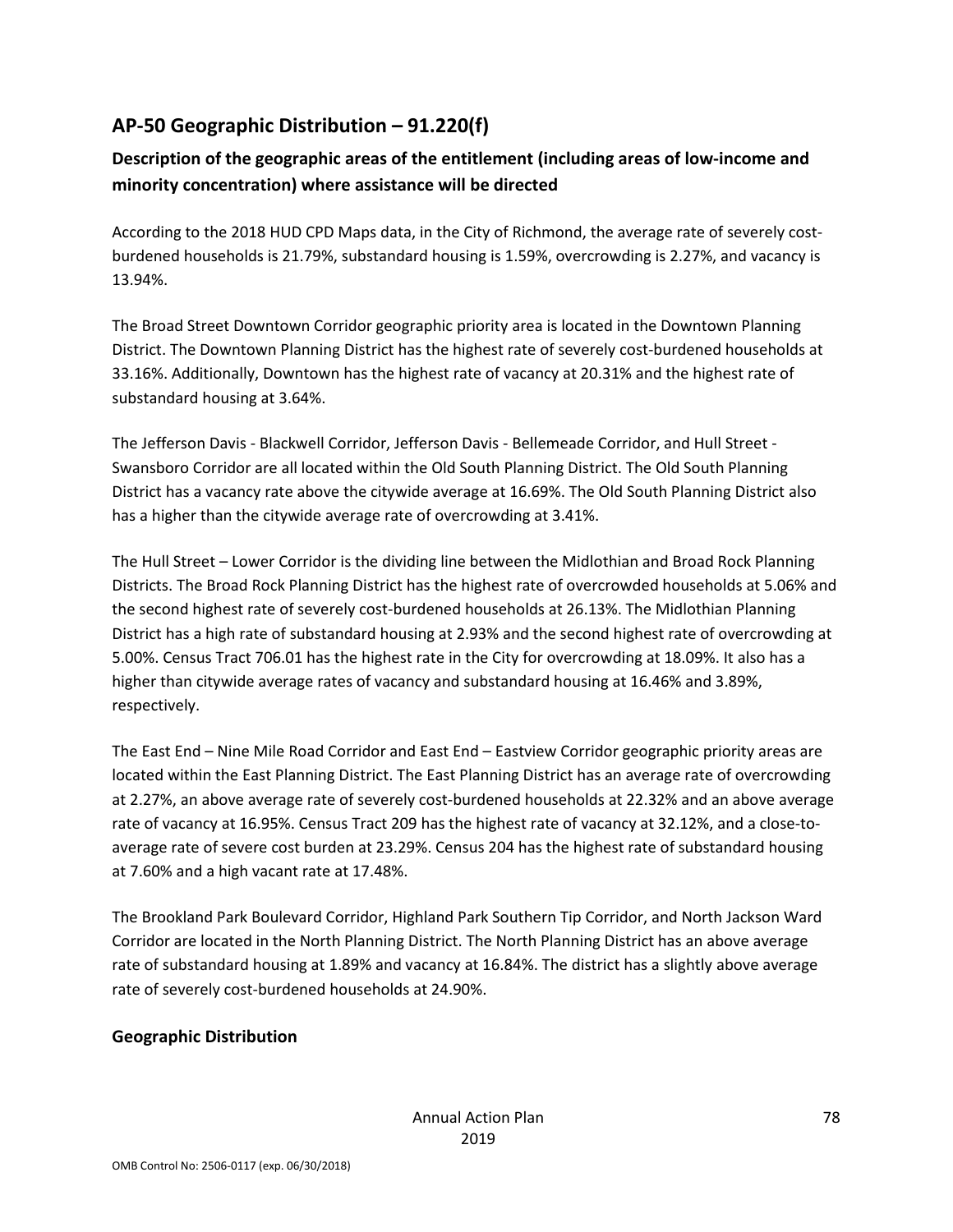| <b>Target Area</b>                    | <b>Percentage of Funds</b> |
|---------------------------------------|----------------------------|
| Hull Street - Lower Corridor          | 2                          |
| East End - Nine Mile Road Corridor    | 1                          |
| East End - Eastview Corridor          | U                          |
| Brookland Park Boulevard Corridor     | O                          |
| Broad Street Downtown Corridor        | O                          |
| Hull Street - Swansboro Corridor      | 8                          |
| Jefferson Davis - Blackwell Corridor  | 3                          |
| Jefferson Davis - Bellemeade Corridor | 1                          |
| Highland Park Southern Tip Corridor   | 12                         |
| North Jackson Ward Corridor           | 1                          |
| Citywide                              | 54                         |
| Carver - Newtowne West Corridor       | 1                          |
| Church Hill - Central Corridor        | 0                          |
| Richmond MSA                          | 14                         |

#### **Table 8 - Geographic Distribution**

#### **Rationale for the priorities for allocating investments geographically**

Resources are allocated based on neighborhood indicators and the results of comprehensive planning and allocation processes.

#### **Discussion**

The Highland Park Southern Tip Corridor receives the highest amount of federal entitlement funds. The next are the Hull Street - Swansboro Corridor, Jefferson Davis - Blackwell Corridor, and Carver - Newtowne West Corridor.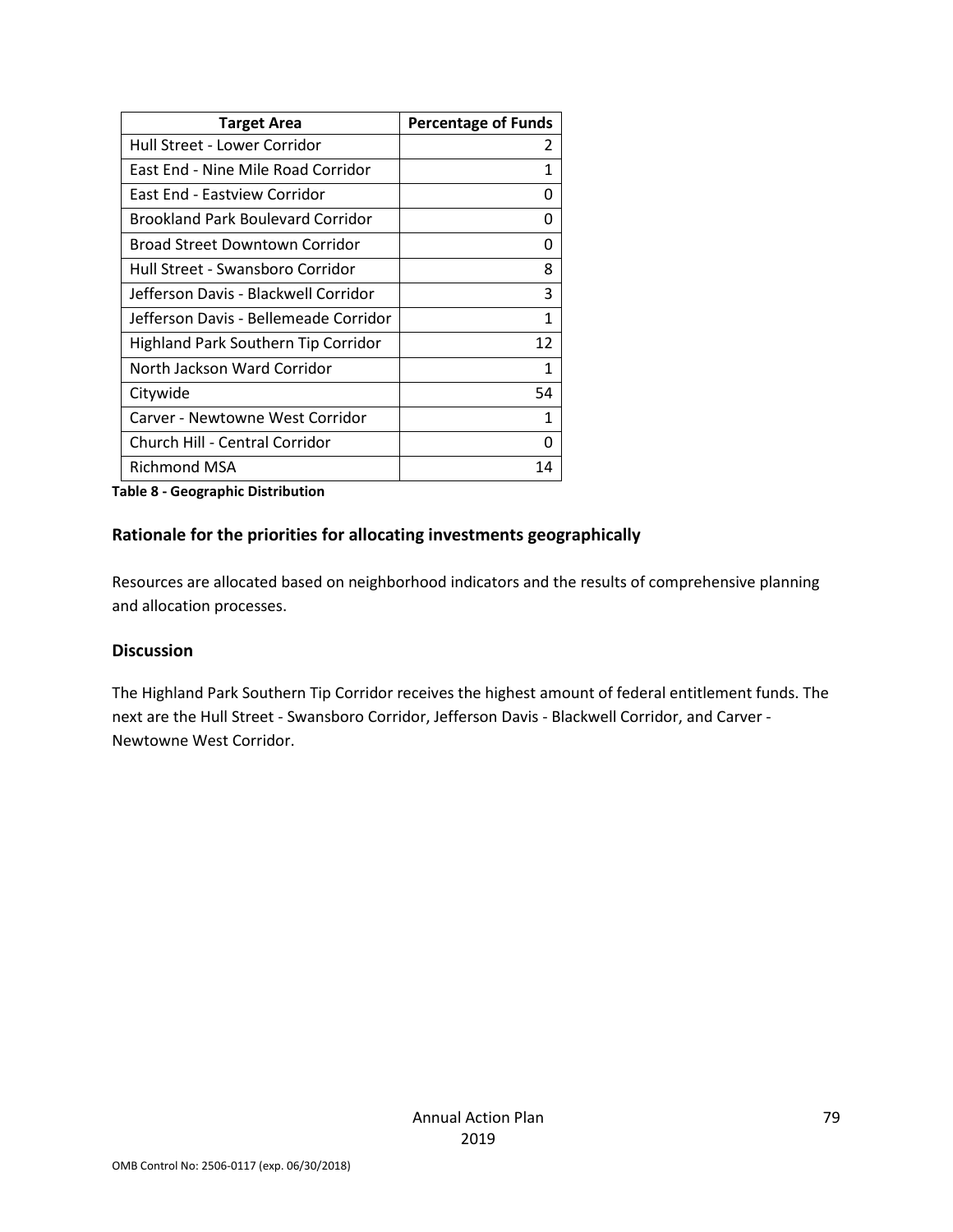## **Affordable Housing**

### **AP-55 Affordable Housing – 91.220(g)**

#### **Introduction**

In the 2020 Fiscal Year, the City of Richmond will provide affordable housing for 1,221 homeless, nonhomeless, and special needs households with rental assistance, new homeowner and rental units, and the rehabilitation of existing units. Rental assistance includes tenant-based rental assistance (TBRA), rapid re-housing, and one-time payments to prevent homelessness.

| One Year Goals for the Number of Households to be Supported |       |
|-------------------------------------------------------------|-------|
| <b>Homeless</b>                                             | 794   |
| Non-Homeless                                                | 202   |
| Special-Needs                                               | 225   |
| Total                                                       | 1.221 |

**Table 9 - One Year Goals for Affordable Housing by Support Requirement**

| One Year Goals for the Number of Households Supported Through |     |
|---------------------------------------------------------------|-----|
| Rental Assistance                                             | 574 |
| The Production of New Units                                   | 112 |
| <b>Rehab of Existing Units</b>                                | 124 |
| <b>Acquisition of Existing Units</b>                          |     |
| Total                                                         |     |

**Table 10 - One Year Goals for Affordable Housing by Support Type**

#### **Discussion**

The City of Richmond seeks to respond meaningfully to the many and varied housing needs of its citizens. Based on previous experience, small and large households will be served, including elderly and non-elderly households, and renters as well as homeowners.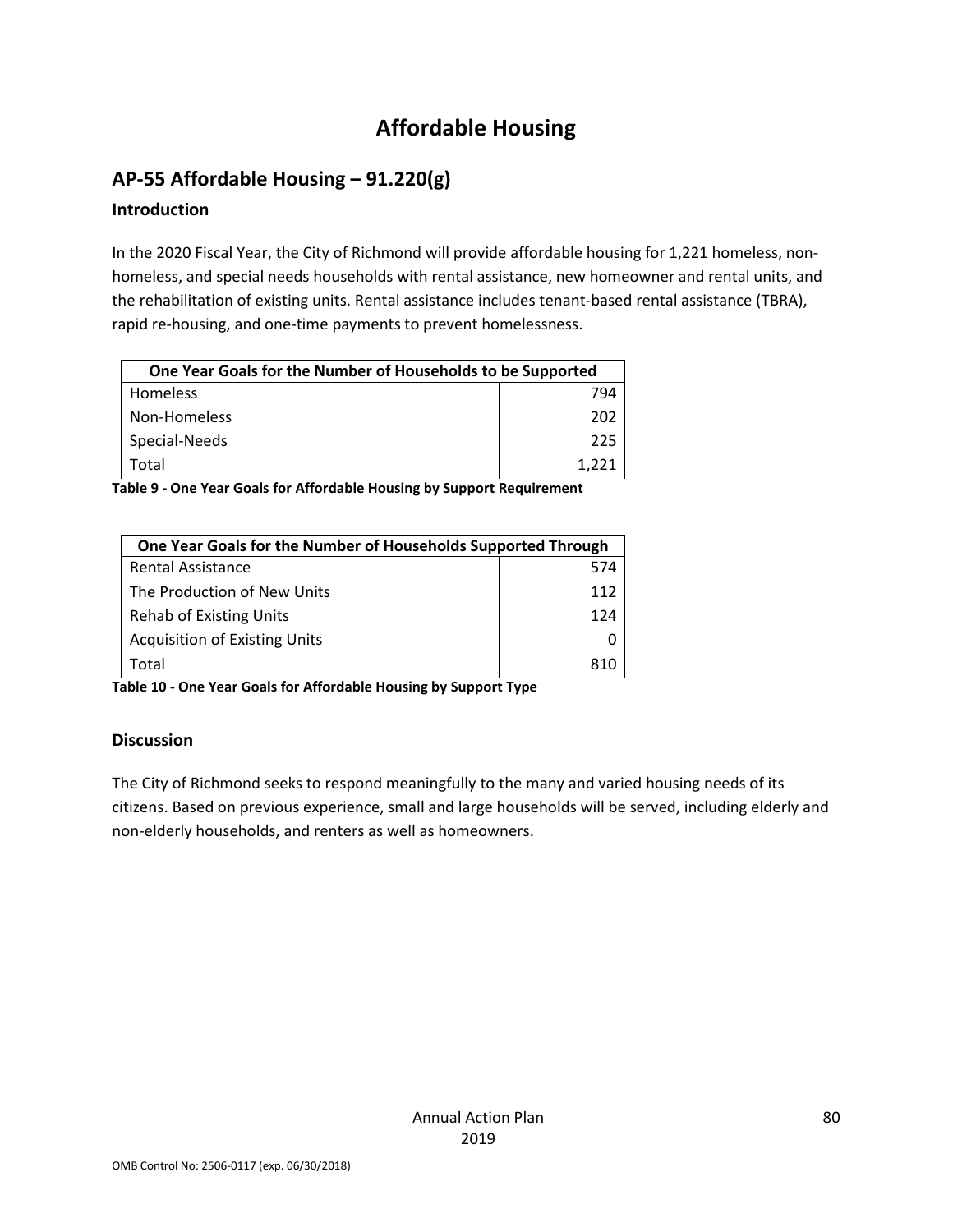# **AP-60 Public Housing** *–* **91.220(h)**

#### **Introduction**

The Richmond Redevelopment and Housing Authority (RRHA) provides decent and affordable housing in a safe and secure living environment for over 4,000 low and moderate-income households throughout the City of Richmond. To fulfill this mission, RRHA seeks to preserve its aging housing stock through timely maintenance, modernization and revitalization of its developments. RRHA also administers a citywide Housing Choice Voucher Program (formerly Section 8) in rental units. This program provides rental housing assistance to private landlords for nearly 3,000 families. RRHA works to enhance the quality of life at RRHA by offering the residents opportunities to participate in various community, educational and recreational programs, as well as job readiness and training initiatives.

#### **Actions planned during the next year to address the needs to public housing**

RRHA has strategies for addressing the housing needs of families in the jurisdiction and on the waiting list. RRHA will continue to plan for the development of more affordable housing units and build the capacity of individuals and families. RRHA is undertaking the redevelopment by utilizing the Rental Assistance Demonstration (RAD) program to rehab over 550 units of public housing scattered throughout the City of Richmond. RRHA will also accomplish this by creating developments for persons with special needs who can meet the essential requirements of tenancy with or without a reasonable accommodation, and providing decent and affordable rental housing to serve families as they become self-sufficient.

In addition, RRHA is redeveloping the former Armstrong High School into a mixed-income neighborhood. The redevelopment is currently under construction and upon completion will have 220 apartments. Sixty Creighton Court families will have a chance to choose to live in this mixed-income neighborhood. RRHA is also redeveloping the former Baker School into 51 apartment units for seniors. Baker School Senior Apartments is located in the North Jackson Ward community, which is close to Fay Towers. Moreover, RRHA is developing Jackson Ward Senior Apartments, a mixed-use, mixed-income development consisting of 154 apartment units, of which 72-units are designated for replacement housing for the residents of RRHA's Fay Towers. The remaining 82 units are market rate homes.

Along these lines, RRHA will explore a broad range of housing opportunities, through the Housing Choice Voucher Program (Section 8) and other resources that may become available through partnerships, focusing on the homeless, those needing transitional housing, and other households with special needs (e.g., HIV/AIDS, domestic violence, etc.), as identified by RRHA and/or the City of Richmond.

#### **Actions to encourage public housing residents to become more involved in management and**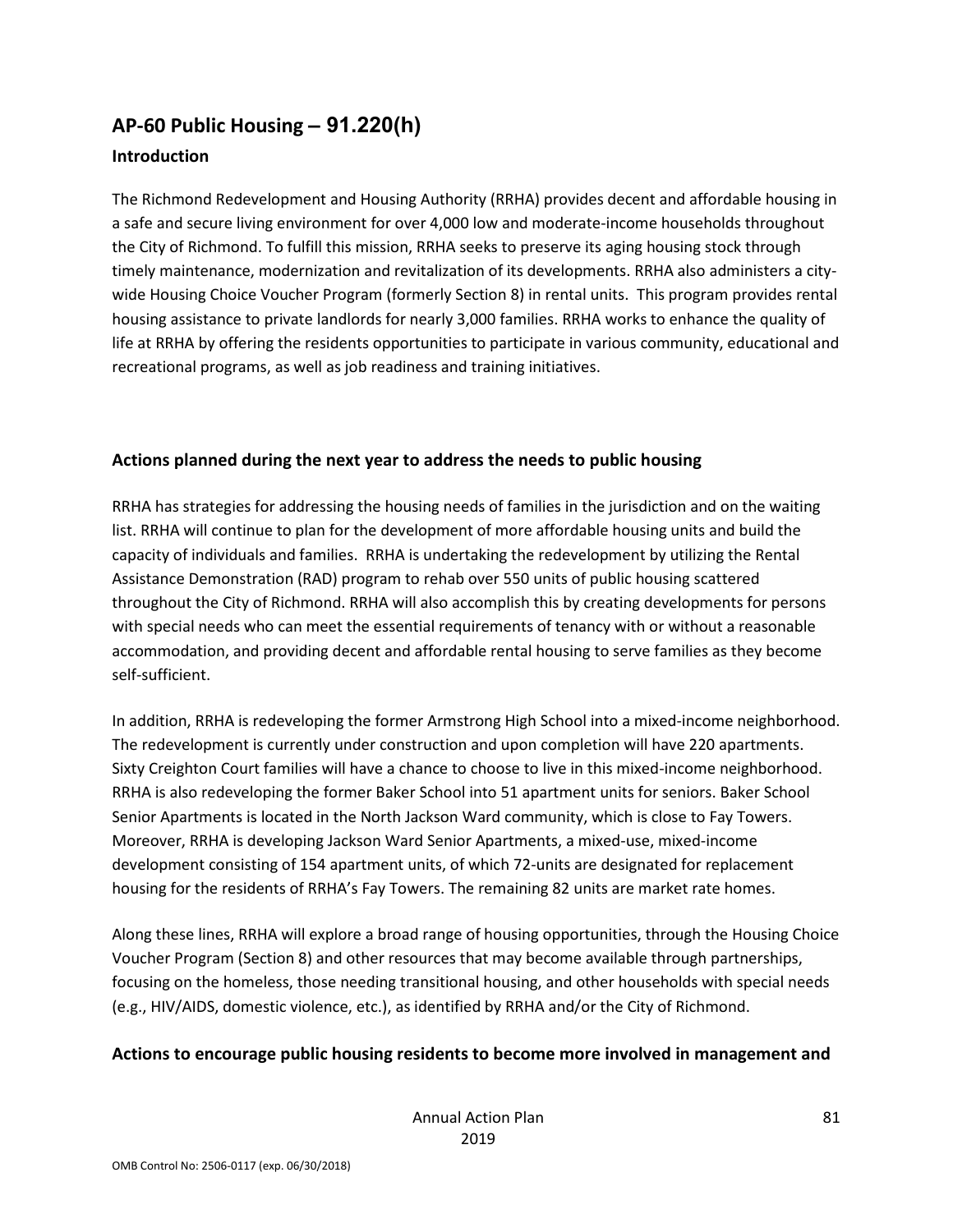#### **participate in homeownership**

RRHA priorities, through its various programs and services, will provide a means for improving the quality of life and addressing needs that encourage growth and upward mobility. RRHA recognizes that providing safe and affordable housing is contingent upon meeting many needs of individuals and families. Needs must be met to have an adequate income, to obtain training and education to acquire employment or achieve other goals, to achieve stability and well-being within the household, to have access to recreational opportunities and other areas that promote a healthy environment. In meeting these needs, RRHA will create sustainable homeownership opportunities for its residents.

### **If the PHA is designated as troubled, describe the manner in which financial assistance will be provided or other assistance**

N/A

#### **Discussion**

Richmond Redevelopment and Housing Authority (RRHA) is undertaking a comprehensive approach to addressing conditions within and around public housing. Local and private funds are being used to improve physical and social conditions of redeveloped areas. The development of the former Baker School will continue, as well as execute the Church Hill North project development plans, and continue the Jackson Ward Senior Apartments that just started the construction. The planned transformation of the East End, which includes four public housing complexes, continues. Substantial and informed participation by public housing residents is a key objective.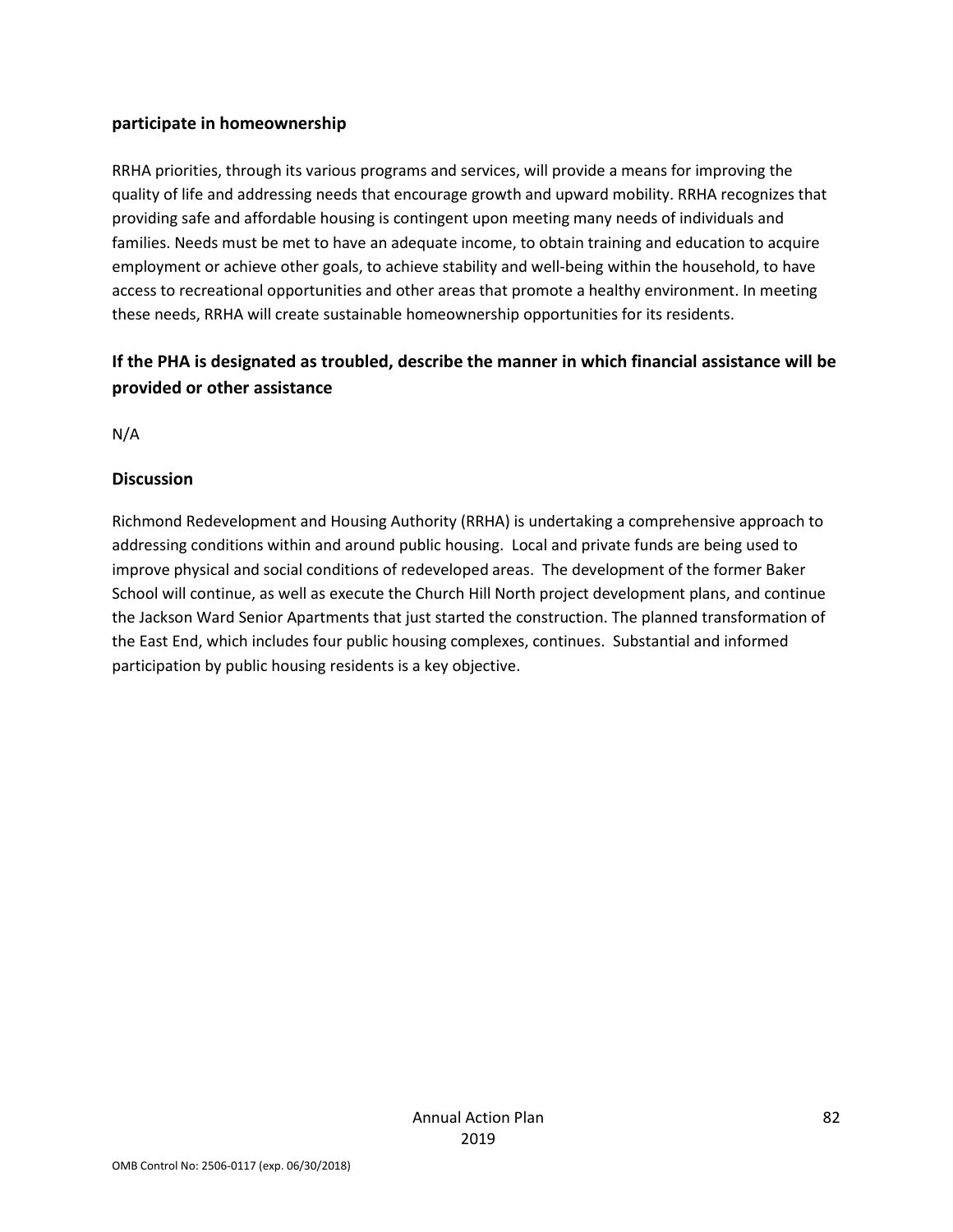# **AP-65 Homeless and Other Special Needs Activities – 91.220(i)**

#### **Introduction**

The City of Richmond uses ESG funds to partner with non-profit service providers to assist persons in need of temporary emergency shelter, rapid re-housing assistance or homeless prevention assistance. Other funding supports outreach activities to homeless individuals in the jurisdiction.

### **Describe the jurisdictions one-year goals and actions for reducing and ending homelessness including**

### **Reaching out to homeless persons (especially unsheltered persons) and assessing their individual needs**

Other (non-ESG) funding is used for this purpose in the City of Richmond. Homeward operates its annual Homeless Connect event to make homeless individuals aware of a wide variety of services available in the community, from income supports to medical care. RBHA will operate a Substance Use Disorder Peer Outreach Financial Assistance program this year through the AHTF. A full-time Substance Use Disorder (SUD) Peer Outreach Specialist will be hired for this purpose. St. Joseph's Villa (SJV) requested the AHTF to provide assertive outreach to 100 runaway, homeless, and unstably housed young adults (age 18-24). This youth population include those who are pregnant and parenting; involved with juvenile justice systems; aging out of foster care; identify as LGBTQ; immigrants and refugees; or survivors of sexual trafficking and exploitation.

#### **Addressing the emergency shelter and transitional housing needs of homeless persons**

The City of Richmond awards Emergency Solutions Grant (ESG) funding to agencies such as CARITAS and HomeAgain to operate emergency shelters, and approximately 1,000 individuals are served by these programs annually.

**Helping homeless persons (especially chronically homeless individuals and families, families with children, veterans and their families, and unaccompanied youth) make the transition to permanent housing and independent living, including shortening the period of time that individuals and families experience homelessness, facilitating access for homeless individuals and families to affordable housing units, and preventing individuals and families who were recently homeless from becoming homeless again**

Over half of the City of Richmond's ESG funding is dedicated to the provision of rapid re-housing assistance, and this year this funding will assist approximately 279 households. The City plans to continue placing an emphasis on rapid re-housing with its annual ESG allocation.

#### **Helping low-income individuals and families avoid becoming homeless, especially extremely**

Annual Action Plan 2019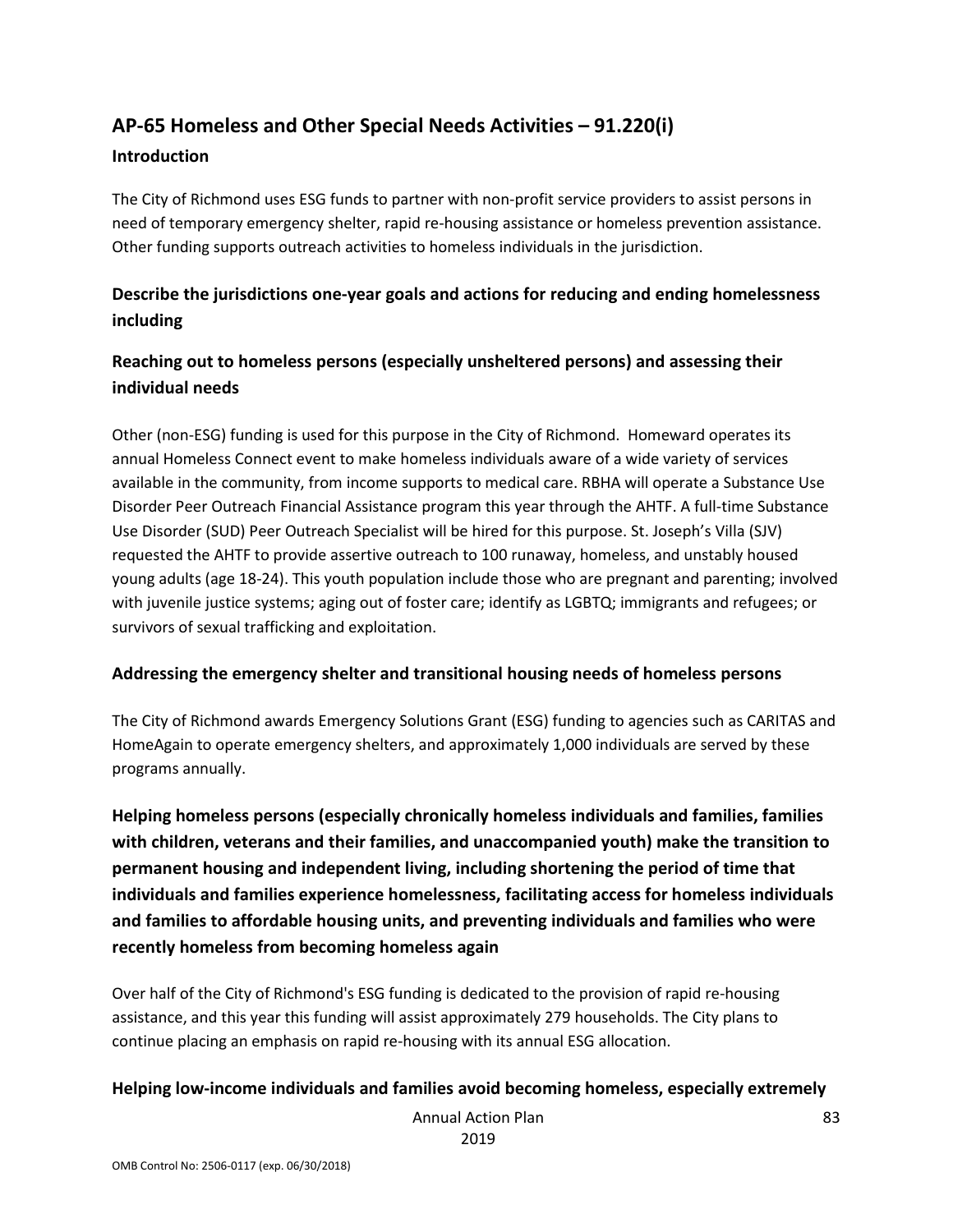**low-income individuals and families and those who are: being discharged from publicly funded institutions and systems of care (such as health care facilities, mental health facilities, foster care and other youth facilities, and corrections programs and institutions); or, receiving assistance from public or private agencies that address housing, health, social services, employment, education, or youth needs.**

The Greater Richmond Continuum of Care (of which the City of Richmond is an active member) coordinates services and resources with the Richmond City Community Criminal Justice Board on the needs of people experiencing homelessness who have been involved with the criminal justice system and with the Central Region Independent Living Advocates for Youth on the needs of youth aging out of foster care. The Coordinated Outreach team works with area hospitals (including McGuire VA Medical Center) on the needs of those exiting hospitals. The City of Richmond's Department of Social Services uses CDBG funding to prevent eligible qualified households from becoming homeless by providing emergency financial assistance in a limited number of instances where the households have received impending eviction notices.

In January 2016, the Greater Richmond Continuum of Care launched the Shelter Diversion Line, a pilot program led by YWCA that provided assistance in resolving housing crises for people experiencing or atrisk of homelessness. In January of 2018, YWCA expanded its staff and programming to relaunch the Shelter Diversion Line, and the community asked Homeward to add two full-time Shelter and Housing Coordinator positions to its staff. The services were expanded to provide clients with access to the region's shelter and housing intervention referral process. While the scope of the services expanded, the focus on Diversion as a best practice remained an integral part of the client services.

In January 2019, the City proposed funding for an Eviction Diversion program. This diversion program will help tenants avoid receiving an eviction on their rental history, while ensuring landlords get the back rent they are owed by way of a payment plan. It will rely on pro bono lawyers to serve as mediators between tenants and landlords. Tenants would have to participate in a financial literacy course and would be eligible for assistance only once.

#### **Discussion**

No additional information.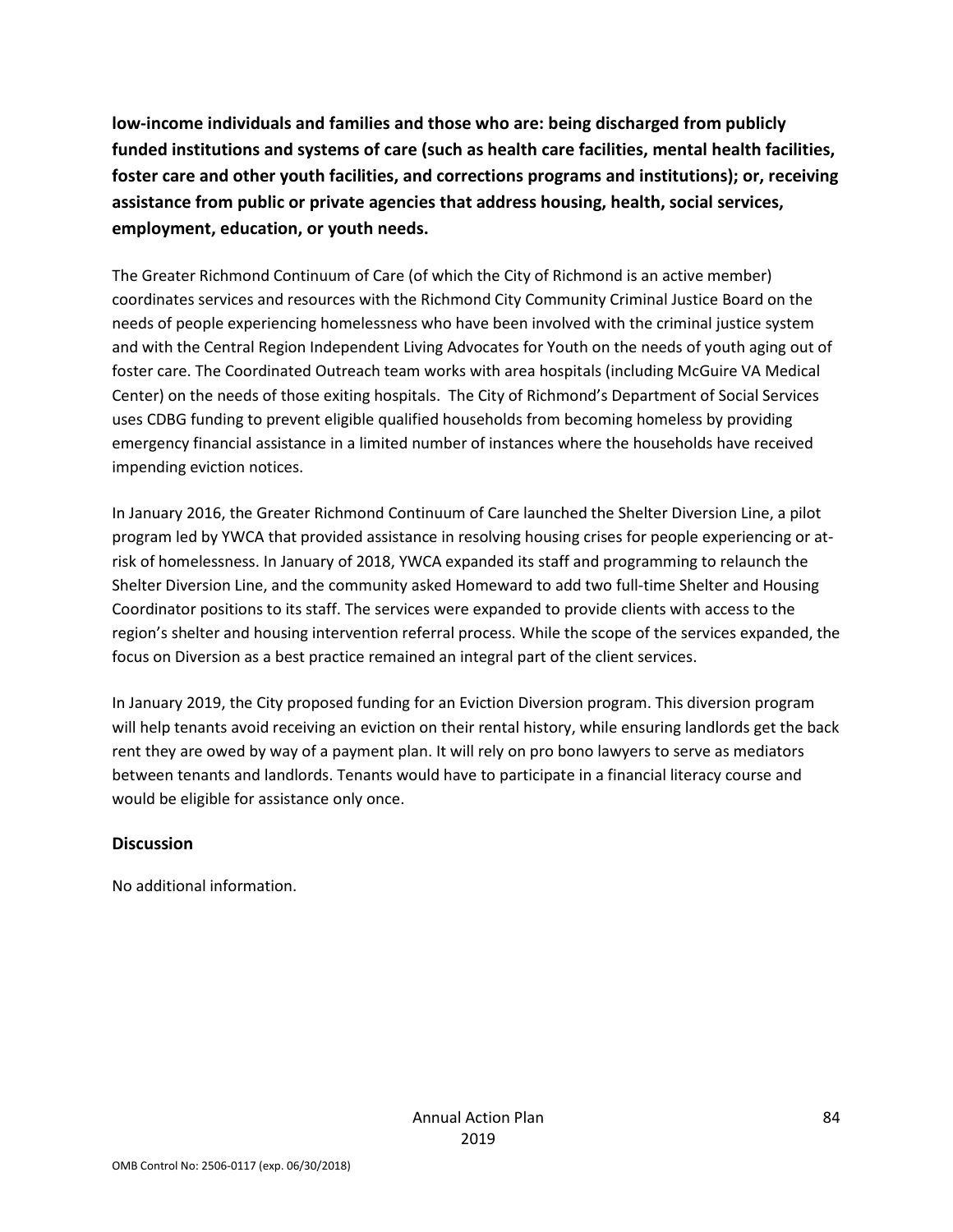## **AP-70 HOPWA Goals***–* **91.220 (l)(3)**

| One year goals for the number of households to be provided housing through the use of HOPWA<br>for: |     |
|-----------------------------------------------------------------------------------------------------|-----|
|                                                                                                     |     |
| Short-term rent, mortgage, and utility assistance to prevent homelessness of the individual or      |     |
| family                                                                                              | 150 |
| Tenant-based rental assistance                                                                      | 38  |
| Units provided in permanent housing facilities developed, leased, or operated with HOPWA            |     |
| funds                                                                                               | 45  |
| Units provided in transitional short-term housing facilities developed, leased, or operated with    |     |
| <b>HOPWA funds</b>                                                                                  | 25  |
| Total                                                                                               | 258 |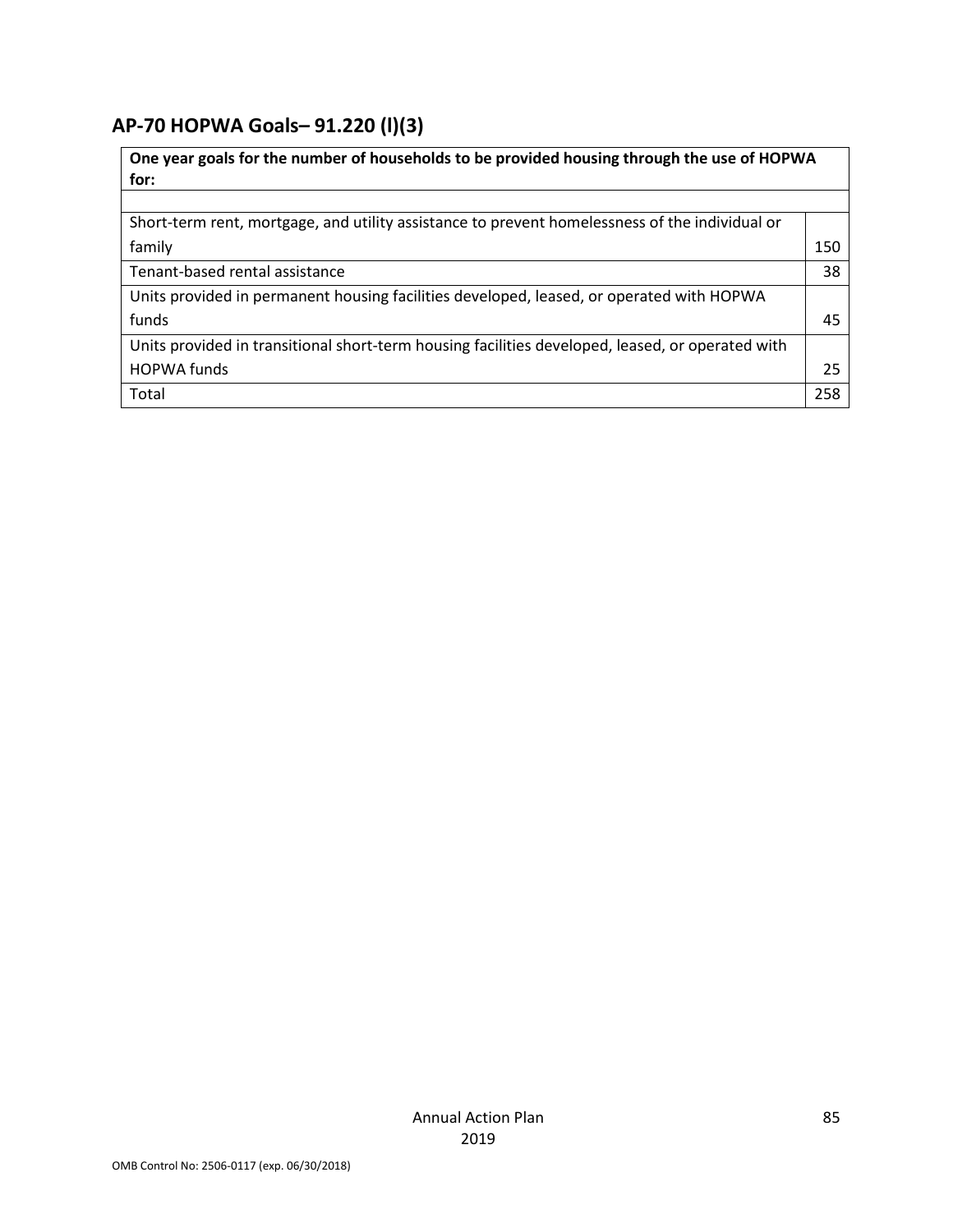### **AP-75 Barriers to affordable housing – 91.220(j)**

#### **Introduction:**

Market conditions create a barrier for affordable housing in Richmond where there is a high demand for City's stock of architecturally interesting and historic residential dwelling units and other types of buildings for conversion to residential units as close-in, and downtown living have become more popular in Richmond over the past two decades. Richmond has experienced a boom in the development and redevelopment of housing units as younger people move to the City, including college students, and as empty-nesters discover the joys of urban living. Richmond's recent focus on its creative and entrepreneurial economy through the "RVA" campaign has continued to fuel this demographic and market shift even during the down cycle of the economy. This trend has taken many housing units out of the pool of affordable housing and put them into the market-driven pool of units as well as driving up the cost of unimproved housing units in the more popular neighborhoods. Once-affordable neighborhoods such as Church Hill, Jackson Ward, Barton Heights, and Carver have become expensive, pricing longtime residents out of the area. Rising property values have affected some longtime home owners through correlated property tax increases.

A public policy barrier to affordable housing is the limitations placed on the Greater Richmond Transit Company (GRTC). GRTC buses provide limited and infrequent access to neighboring counties where many jobs have shifted over the last several decades. Because of this, very low-, low-, and moderateincome individuals and households tend to live where there is access to GRTC bus routes for commutes to the employment centers available in the heart of Richmond and on its fringes, therefore concentrating them into the City's public housing units and more modest neighborhoods. The most blighted neighborhoods in Richmond are those where this concentration of very low-, low-, and moderate-income households live, many of which are adjacent to the City's public housing complexes. The severe blight of properties in these neighborhoods has led to the disuse and abandonment of buildings at high rates, further diminishing the pool of affordable housing units and driving up the costs of the remaining units. This concentration of poverty and the lack of a truly regional public transportation network were key findings in the Mayor's Anti-Poverty Commission report.

Another public policy barrier to affordable housing is that there is lack of regional cooperation. Suburban zoning and land use has had the effect of restricting minority and lower income household access by placing onerous and costly requirements on single-family development such as large lot sizes and setbacks, and/or as in this case, limiting the availability of properly zoned land to meet the needs of its community. Moreover, the City has the largest share of publicly subsidized housing due to numerous factors including opposition to affordable housing in the surrounding counties at both the citizen and elected official level.

**Actions it planned to remove or ameliorate the negative effects of public policies that serve as barriers to affordable housing such as land use controls, tax policies affecting land, zoning ordinances, building codes, fees and charges, growth limitations, and policies affecting the** 

> Annual Action Plan 2019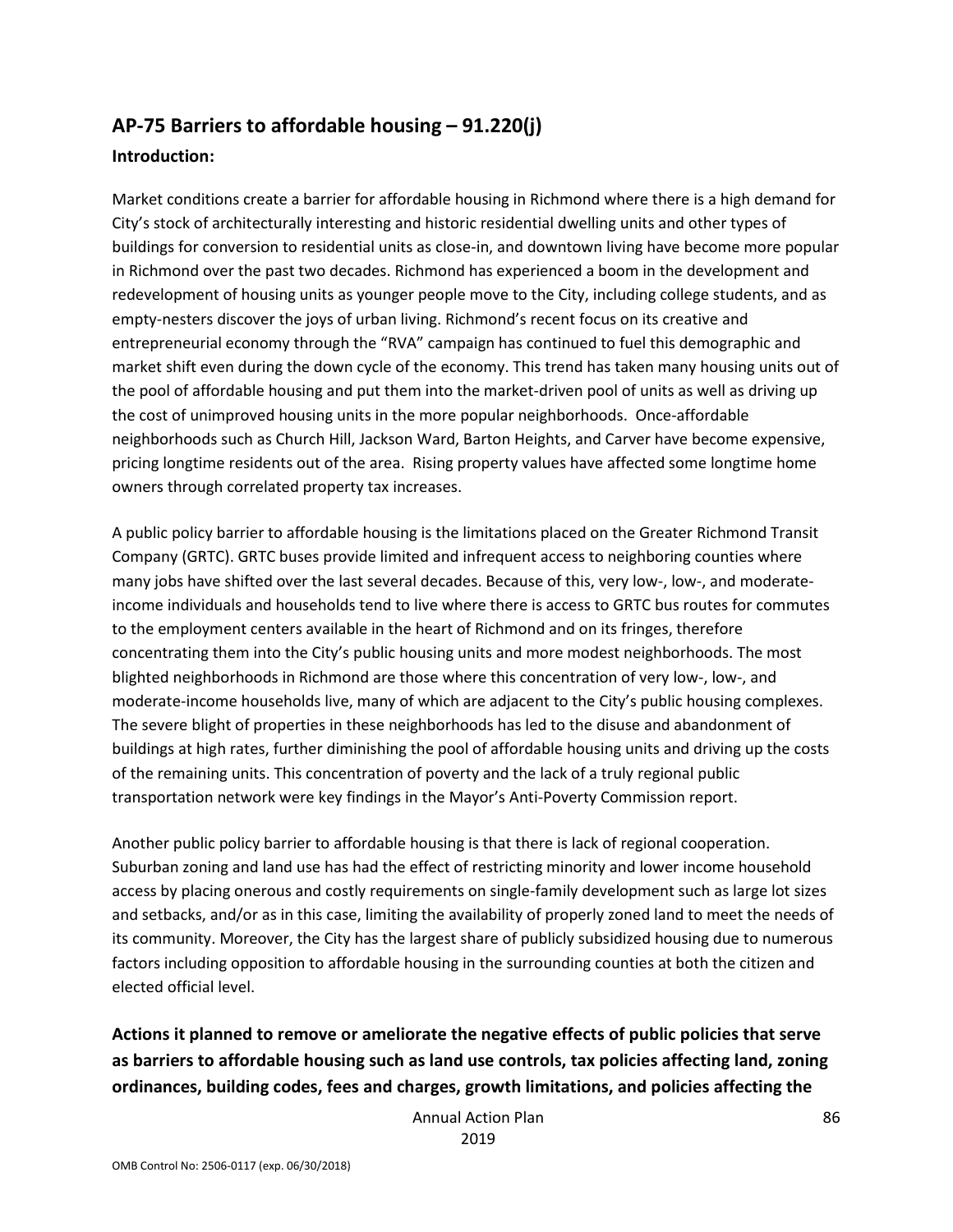#### **return on residential investment**

During this Annual Plan time period, six actions will be undertaken as a means of removing or ameliorating the negative effects of public policies that are barriers to affordable housing:

- 1. Continue to implement the recommendations of the Mayor's Anti-Poverty Commission.
- 2. Develop a strategy to market and sell surplus properties held by the City of Richmond and the Richmond Redevelopment and Housing Authority (RRHA) to residents and for-profit and nonprofit developers for development of affordable housing.
- 3. Develop a financial mechanism that channels regular and periodic funding to the City of Richmond's Affordable Housing Trust Fund.
- 4. Further strengthen coordination with state and regional fair housing service providers and/or fair housing agencies in adjacent jurisdictions.
- 5. Expand the public transportation into the neighboring counties to become true regional public transportation, which is a way to provide greater housing opportunities to residents through infrastructure that benefits all. Continue to secure funding and exploit opportunities to address the lack of regional transit.
- 6. Explore and pursue the feasibility of conducting a regional Assessment of Fair Housing.

#### **Discussion:**

To enhance the regional cooperation for affordable housing, the Partnership for Housing Affordability (PHA) is taking the lead on the development of a Regional Housing Framework that will serve as a mechanism for consistent focus and collaboration in addressing the region's shared housing challenges. PHA is currently coordinating public meetings for this regional affordable housing approach, which is to ensure that there is a sufficient supply of sustainable affordable housing options in the region. PHA will coordinate with the State and local governments for their policies and programs to address the affordable housing challenges.

The City anticipates participating in a regional Analysis of Impediments with five other entitlement communities. This newly formed regional partnership will address housing affordability and other programs that benefit low- and moderate-income persons.

The City is developing new tools to address the affordable housing issues. These tools include council proposing new legislation, which may require new developments with city owned properties or city funding to reserve a percentage of the affordable housing units, the Land Trust/Land Bank, and the AHTF. Once these new tools are implemented, the City will be in a better shape for the production of affordable housing, which will benefit the City's LMI residents.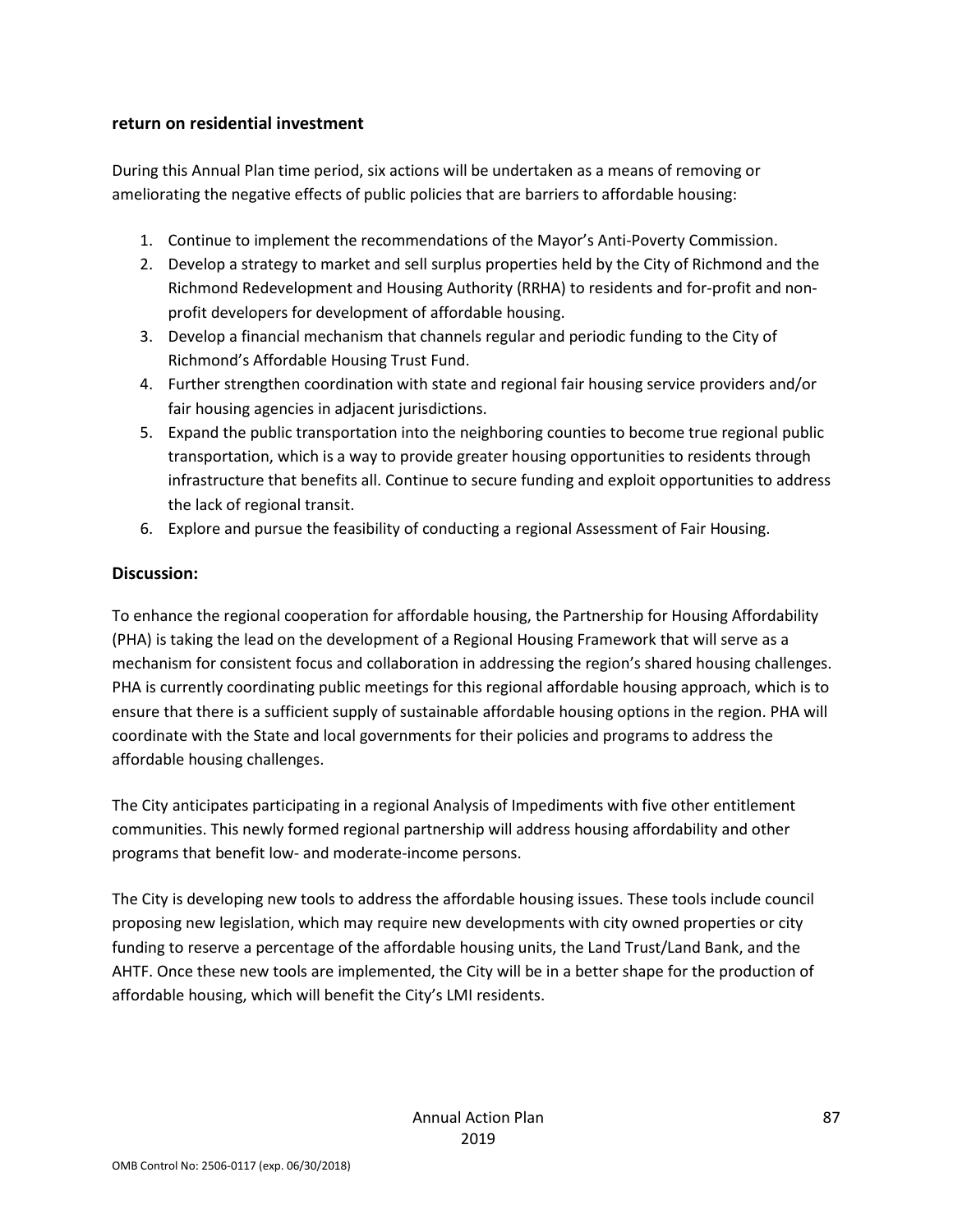### **AP-85 Other Actions – 91.220(k)**

#### **Introduction:**

The City has funded several activities to move toward realization of its Consolidated Plan. Funds are provided for affordable homeownership, blight reduction, job training, job creation, and support for homeless individuals and families.

#### **Actions planned to address obstacles to meeting underserved needs**

The City will continue to work on the long-term funding of its Affordable Housing Trust Fund. This fund will assist rehabilitation and construction of affordable units as well as homebuyer assistance.

#### **Actions planned to foster and maintain affordable housing**

The data identifies 203 assisted affordable units during the year. The City will research and review the situation to determine if there are opportunities to maintain existing supply of affordable housing units or assist for more units. The City also maintains its emergency repair program that enables low-income families to live in decent, safe housing.

The City will increase the supply of affordable housing through the City's Affordable Housing Trust Fund. The City funded RRHA for a senior rental housing redevelopment project in the Jackson Ward Neighborhood in Fiscal Year 2019 using the CDBG funds. 72 units of rental housing for seniors will be constructed. In addition, the City funded RRHA for the Baker School Redevelopment using the CDBG funds in Fiscal Year 2018. This funding will convert the former Baker School into 51 units of apartments for seniors. Moreover, the City funded NWTII/SCDHC \$300,000 CDBG funds (including \$150,000 carryover amount) for the construction of the Townhomes at Warwick Place Phase II in Fiscal Year 2019. The project will create 30 new affordable rental townhomes that will serve residents at or below 60% AMI. CDBG funds will be used as gap funding in this \$5,500,000 LIHTC project.

#### **Actions planned to reduce lead-based paint hazards**

In HUD Program Year 2017, the City of Richmond, in partnership with the Richmond City Health District (RCHD), successfully applied for and was awarded the HUD Lead Based Paint Hazard Control (LBPHC) grant for \$2,710,314. The City of Richmond plans to assist 90 households with lead based paint hazards in Fiscal Year 2020. The City will be using CDBG funds and the City General Funds as match to the LBPHC grant.

The City of Richmond will continue to reduce LBP hazards through its housing activities that involve the sale/lease through the construction of new single family housing and rehabilitation of existing housing. The City will continue to rehabilitate owner-occupied structures using lead safe work practices, code enforcement, lead paint/healthy homes education to homeowners, renters and landlords. The City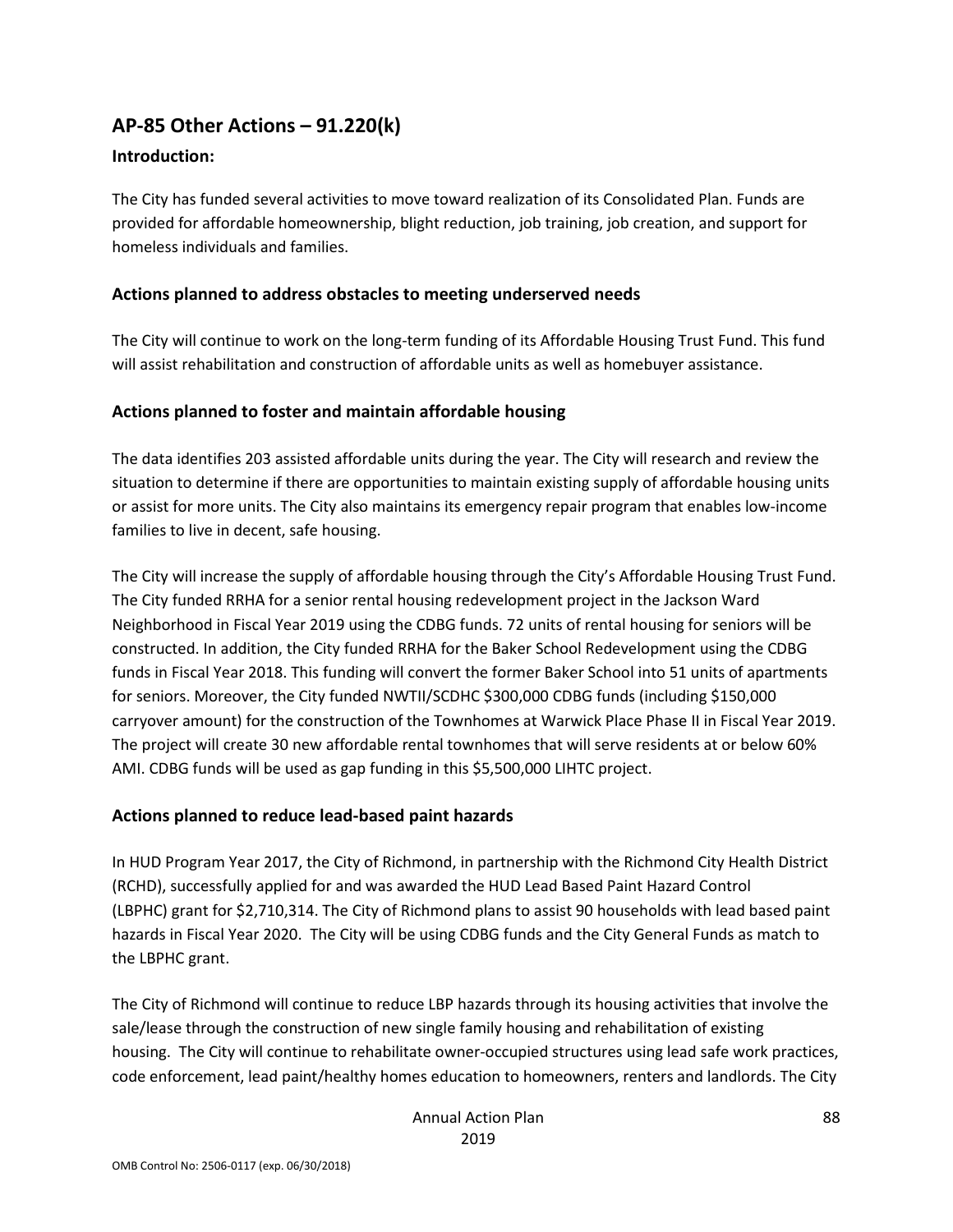requires all of its housing providers to follow Federal and City Lead Paint Regulations to ensure that lead hazards are reduced or in many cases eliminated.

#### **Actions planned to reduce the number of poverty-level families**

The City will address several of the elements of its anti-poverty strategy that are specified in the Consolidated Plan, in this Annual Plan budget, and with other local funds. Elements to be addressed include workforce development, job creation through financial support and incentives to businesses, financial literacy training for households, and individual development accounts.

#### **Actions planned to develop institutional structure**

The City works with various non-profit groups to deliver services and products. These groups function well and reliably. Unfortunately, the number of groups available to work with the City has declined over time. Currently, there is not a non-profit partner group specifically focused on neighborhood commercial development. The City will seek to strengthen its partnership network. The City will continue to meet and dialogue with counterparts in surrounding jurisdictions and with the non-profits, looking for opportunities to partner.

### **Actions planned to enhance coordination between public and private housing and social service agencies**

The City will continue to remain an active and engaged partner with various public and private housing and social service agencies. In addition, various tasks forces and commissions are on parallel tracks to the Consolidated Plan. This reiteration of common themes will help bridge gaps in service delivery.

#### **Discussion:**

No additional information.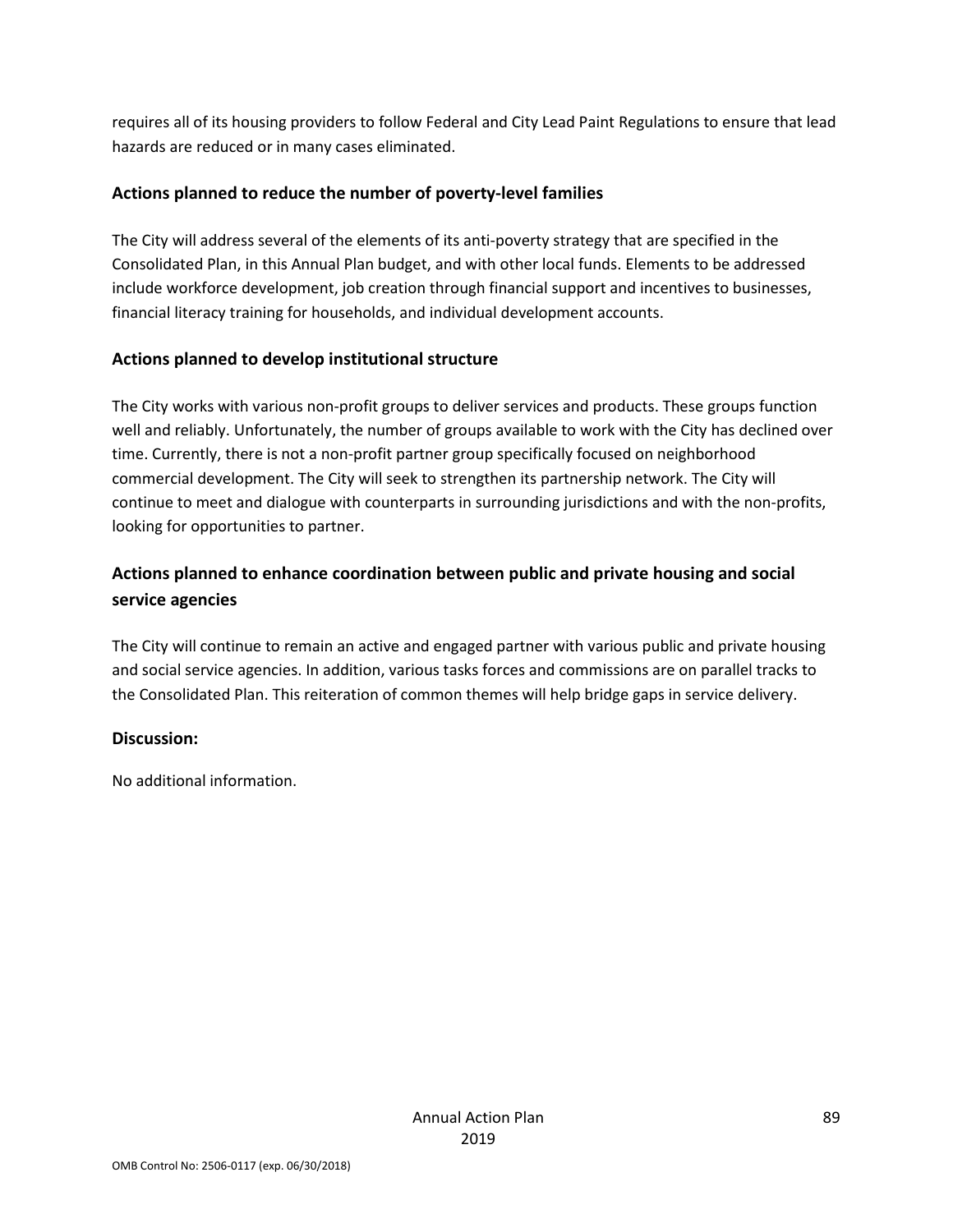## **Program Specific Requirements**

### **AP-90 Program Specific Requirements – 91.220(l)(1,2,4)**

#### **Introduction:**

No additional information.

### **Community Development Block Grant Program (CDBG) Reference 24 CFR 91.220(l)(1)**

Projects planned with all CDBG funds expected to be available during the year are identified in the Projects Table. The following identifies program income that is available for use that is included in projects to be carried out.

| 1. The total amount of program income that will have been received before the start of the       |          |
|--------------------------------------------------------------------------------------------------|----------|
| next program year and that has not yet been reprogrammed                                         | 49,350   |
| 2. The amount of proceeds from section 108 loan guarantees that will be used during the          |          |
| year to address the priority needs and specific objectives identified in the grantee's strategic |          |
| plan.                                                                                            | 0        |
| 3. The amount of surplus funds from urban renewal settlements                                    | 0        |
| 4. The amount of any grant funds returned to the line of credit for which the planned use        |          |
| has not been included in a prior statement or plan                                               | $\Omega$ |
| 5. The amount of income from float-funded activities                                             | 0        |
| <b>Total Program Income:</b>                                                                     | 49.350   |

#### **Other CDBG Requirements**

| 1. The amount of urgent need activities                                            | 0      |
|------------------------------------------------------------------------------------|--------|
| 2. The estimated percentage of CDBG funds that will be used for activities that    |        |
| benefit persons of low and moderate income. Overall Benefit - A consecutive period |        |
| of one, two or three years may be used to determine that a minimum overall         |        |
| benefit of 70% of CDBG funds is used to benefit persons of low and moderate        |        |
| income. Specify the years covered that include this Annual Action Plan.            | 90.52% |
|                                                                                    |        |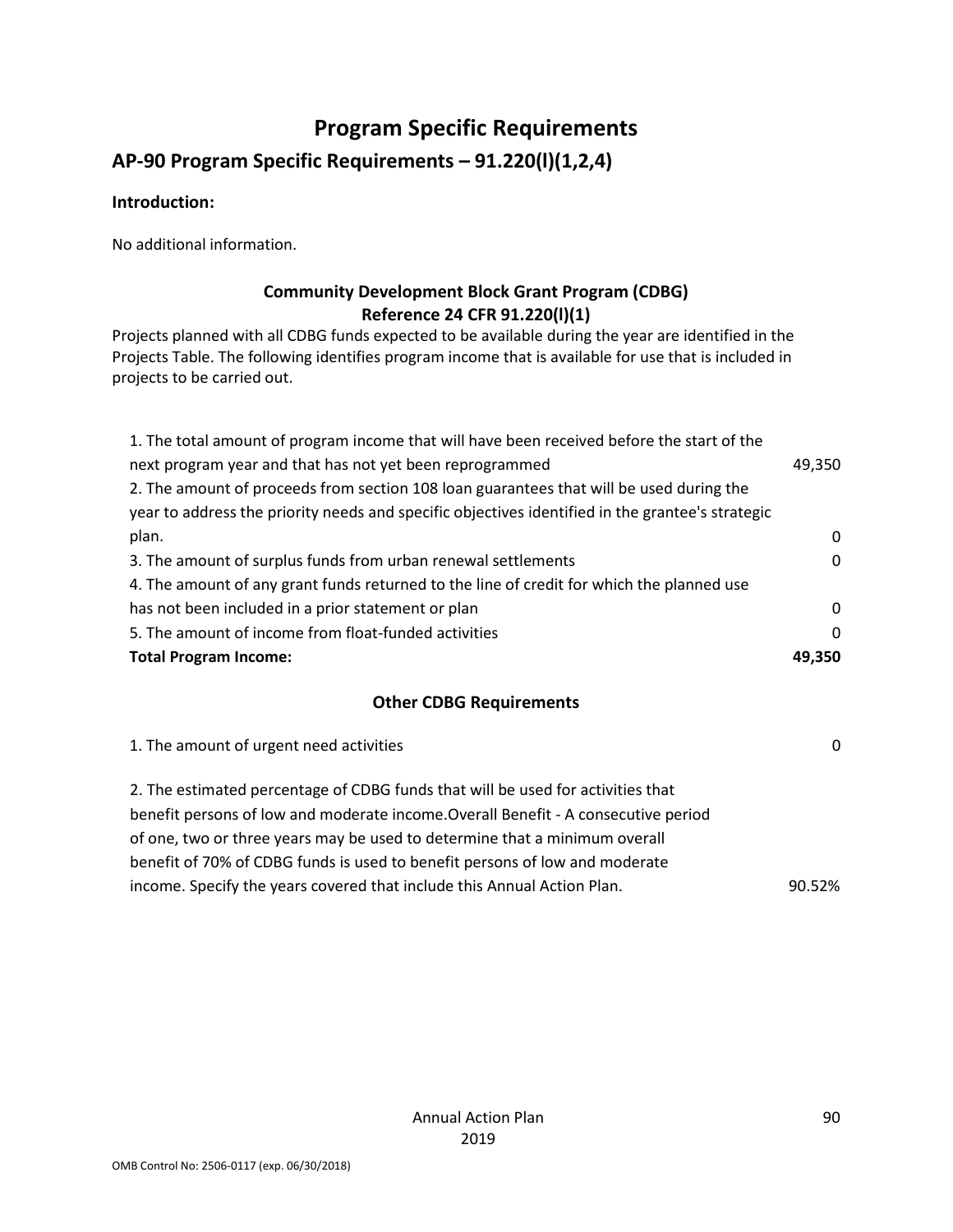#### **HOME Investment Partnership Program (HOME) Reference 24 CFR 91.220(l)(2)**

1. A description of other forms of investment being used beyond those identified in Section 92.205 is as follows:

Not applicable.

2. A description of the guidelines that will be used for resale or recapture of HOME funds when used for homebuyer activities as required in 92.254, is as follows:

No additional information.

3. A description of the guidelines for resale or recapture that ensures the affordability of units acquired with HOME funds? See 24 CFR 92.254(a)(4) are as follows:

The City of Richmond currently uses the recapture provision option outlined in Section 24 CFR Part 92.254 (a)(5)(ii)(A)(2) to ensure the affordability requirements for the HOME Investment Partnerships (HOME) Program. The recapture provision will be used to recover the direct subsidy to the homebuyer which includes down payment, closing cost assistance, interest subsidies and any difference between fair market value and purchase price. The recapture provision will be limited to net proceeds available from the sale of the HOME assistance unit. The amount of direct subsidy subject to recapture is based on the pro-rata share of the remaining affordability period.

a) Deed of Trust (Forgivable Loan - CDBG and HOME Generally)

The general Deed of Trust will provide affordability assistance to home buyers in non-Neighborhoods In Bloom (NIB) areas of the City. The affordability period is determined by the amount of direct subsidy included in the deed or land covenant, which will be defined in the terms of the loan. The affordability period will apply as follows:

- Project under \$15,000 are five-year term
- Projects from \$15,001 \$40,000 are ten-year term
- Projects over \$40,000 are fifteen-year term

The City will enforce the recapture provision requirement in its contractual agreement with its subrecipients, for-profit organizations and CHDOs. This recapture provision must be used by all subrecipients, for-profit organizations and CHDOs when transactions are sale of property using HOME Investment Partnerships Program. Therefore, all the sub-recipients, for-profit organizations or CHDOs will be responsible for passing the recapture provision requirement to the purchaser of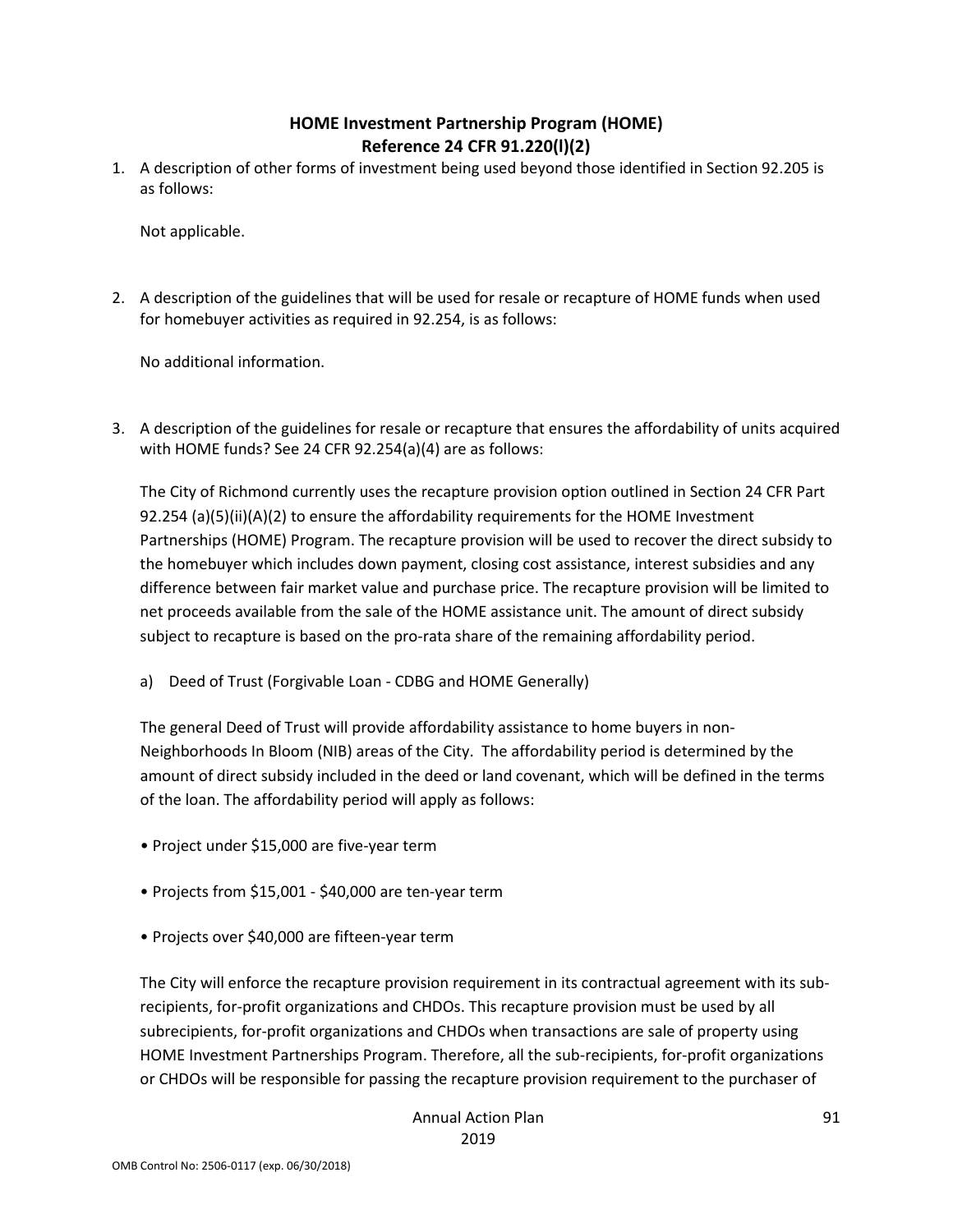the HOME assisted unit in the form of a deed or land covenant that runs concurrently with the affordability period.

#### b) Second Mortgage - Deed of Trust (Neighborhood In Bloom Deferred Loan)

To further affordable housing, homebuyer assistance can be provided where the project is required to serve low/mod homebuyers. Such assistance should be structured as a second mortgage in the form of a deferred loan with an interest rate of no more than 3%, accruing for no more than 10 years, to be paid in full only upon sale of property. This instrument will be held as joint trustees from the sub-recipient and the City of Richmond. However upon sale, the funds will be returned to the City of Richmond as program income. Financing such as this can be in addition to down payment and closing cost assistance, structured as a forgivable loan. The City shall retain the discretion to, after 10 years; waive some or all of the lien in instances where property values have declined. This assistance cannot exceed \$25,000 without written permission and sufficient justification.

The City will enforce the recapture provision requirement in its contractual agreement with its subrecipients, for-profit organizations and CHDOs. This recapture provision must be used by all subrecipients, for-profit organizations and CHDOs when transactions are sale of property using HOME Investment Partnerships Program. Therefore, all the sub-recipients, for-profit organizations or CHDOs will be responsible for passing the recapture provision requirement to the purchaser of the HOME assisted unit in the form of a deed or land covenant that runs concurrently with the affordability period.

4. Plans for using HOME funds to refinance existing debt secured by multifamily housing that is rehabilitated with HOME funds along with a description of the refinancing guidelines required that will be used under 24 CFR 92.206(b), are as follows:

The City does not intend to use HOME funds to refinance existing debt serviced by multifamily housing that is being rehabilitated with HOME funds.

#### **Emergency Solutions Grant (ESG) Reference 91.220(l)(4)**

1. Include written standards for providing ESG assistance (may include as attachment)

By accepting ESG funds from the City of Richmond, all subrecipients agree to administer assistance in ways that are consistent with the standards mandated by the City of Richmond, in accordance with federal ESG regulations. A full copy of Richmond's ESG written standards has been uploaded in

Annual Action Plan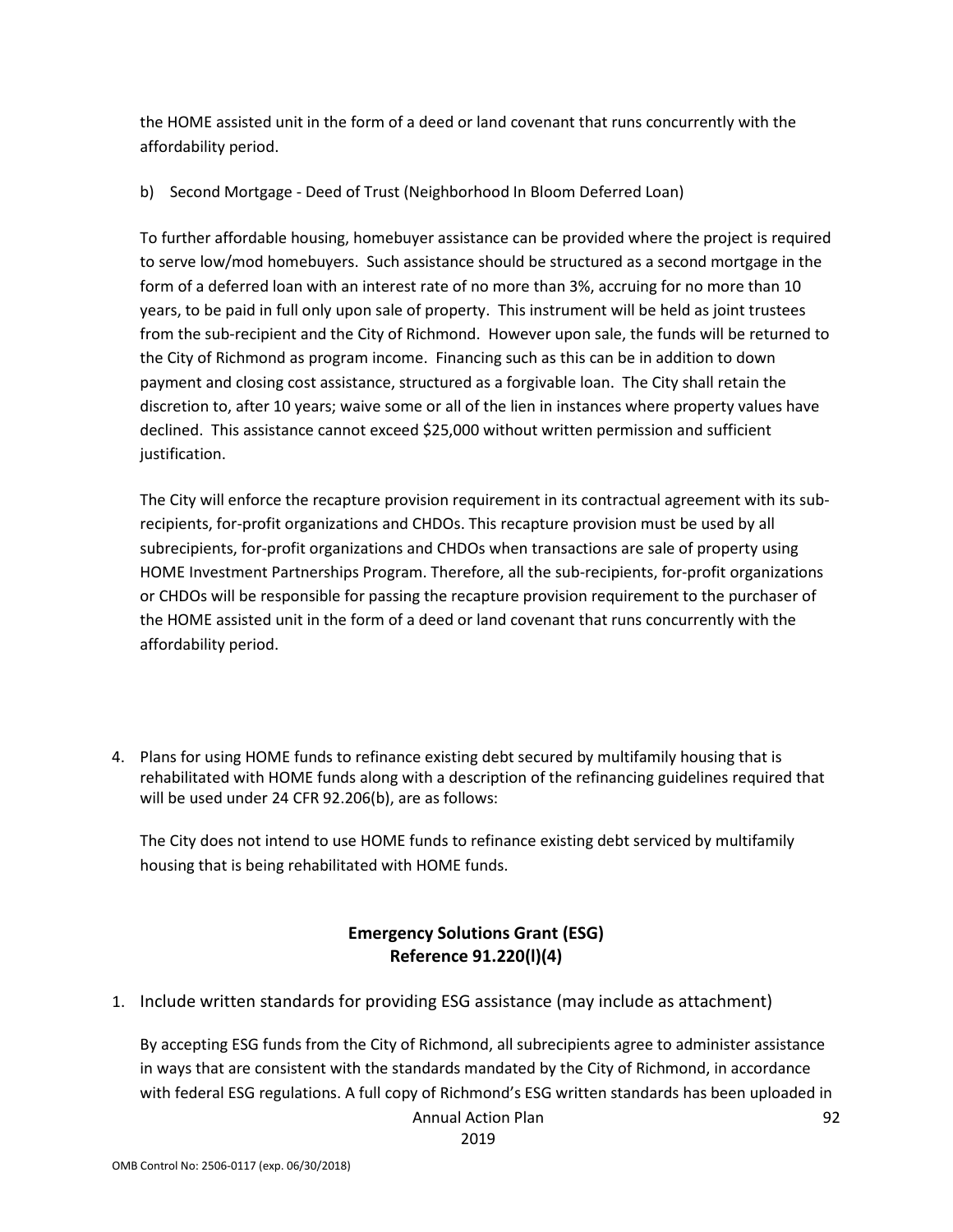Section AD-26 of this document.

2. If the Continuum of Care has established centralized or coordinated assessment system that meets HUD requirements, describe that centralized or coordinated assessment system.

The development of a coordinated assessment system that meets HUD requirements is one of the top strategic priorities of the CoC. The CoC's collaborative applicant, Homeward, contracted with the Corporation for Supportive Housing to host orientation and learning sessions on coordinated assessment. The CoC has also established a Coordinated Assessment committee, which has met on a regular basis. The CoC anticipates introducing components of an enhanced coordinated assessment system from 2016.

3. Identify the process for making sub-awards and describe how the ESG allocation available to private nonprofit organizations (including community and faith-based organizations).

The City and the CoC actively encourage new applicants to apply for funds and have sponsored meetings about the funding process and local priorities. The CoC's collaborative applicant provides quarterly "Solutions Provider Trainings" to those new to homeless services and makes more than 10 presentations to community and faith-based organizations each year. All applicants and potential applicants are encouraged to participate in the COC and work to address gaps in service provision. The annual subrecipient allocation process for ESG funding involves staff review and scoring of competing applications, with input from the CoC's Ranking Committee, before being sent to City of Richmond Administration and City Council for approval.

4. If the jurisdiction is unable to meet the homeless participation requirement in 24 CFR 576.405(a), the jurisdiction must specify its plan for reaching out to and consulting with homeless or formerly homeless individuals in considering policies and funding decisions regarding facilities and services funded under ESG.

The Greater Richmond Continuum of Care (of which this jurisdiction is an active member) conducts semi-annual focus groups or other input sessions with clients experiencing homelessness in order to gather input. The CoC actively encourages participation in the quarterly CoC meetings by individuals who are currently experiencing homelessness by hosting the meetings in locations accessible by public transportation and by not charging membership fees to participate.

*5.* Describe performance standards for evaluating ESG.

The Greater Richmond Continuum of Care uses the HEARTH Act performance measurements to evaluate ESG programs. The HMIS staff run APR reports quarterly for review by the funded agencies and also provide this information to the Department of Housing and Community Development's Project Manager. The CoC's Performance Measurement Committee meets regularly and is developing performance standards for each program type. With the exception of providers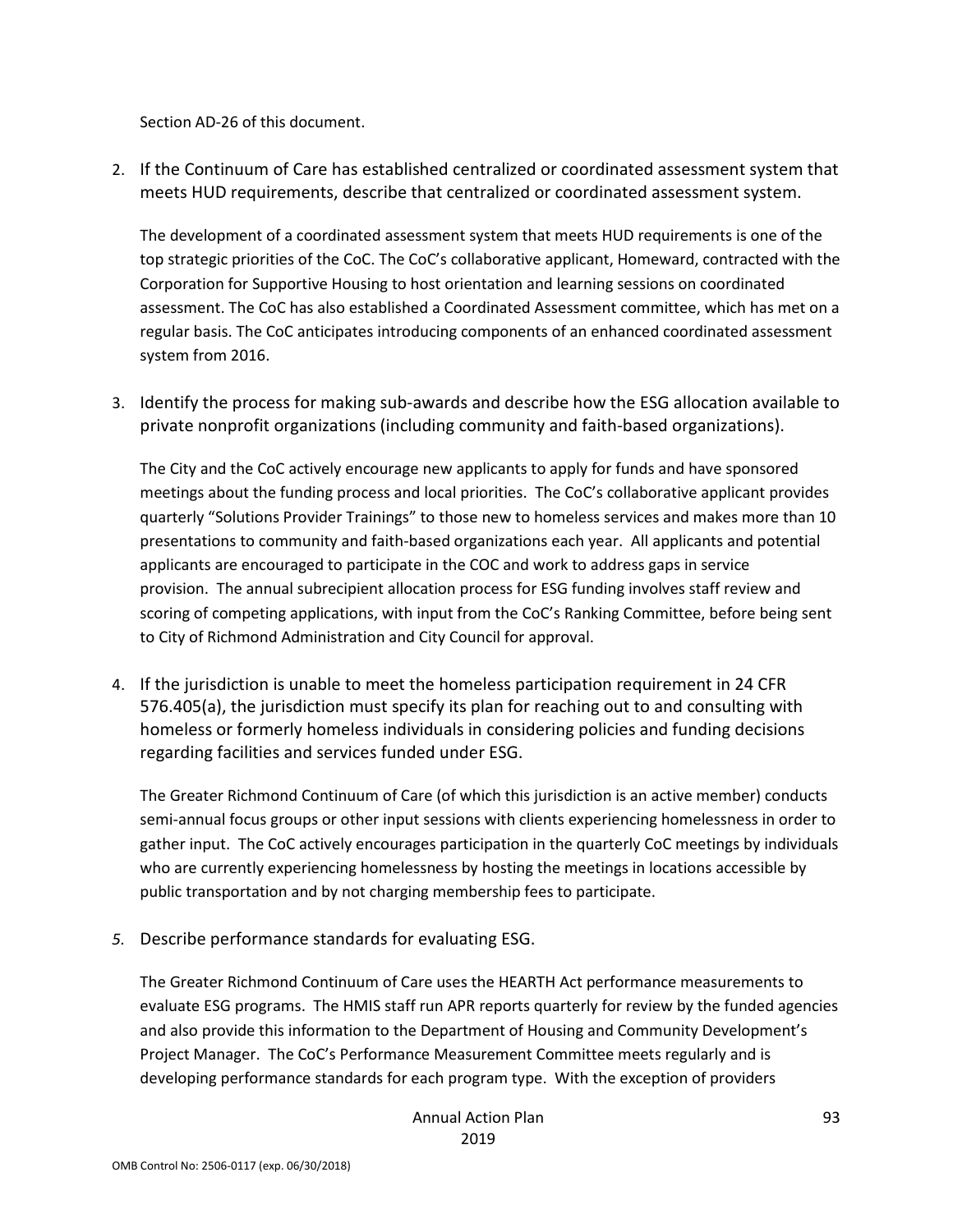primarily serving survivors of domestic violence, all programs use HMIS to collect data and monitor program outcomes. Domestic violence programs use comparable databases.

No additional information.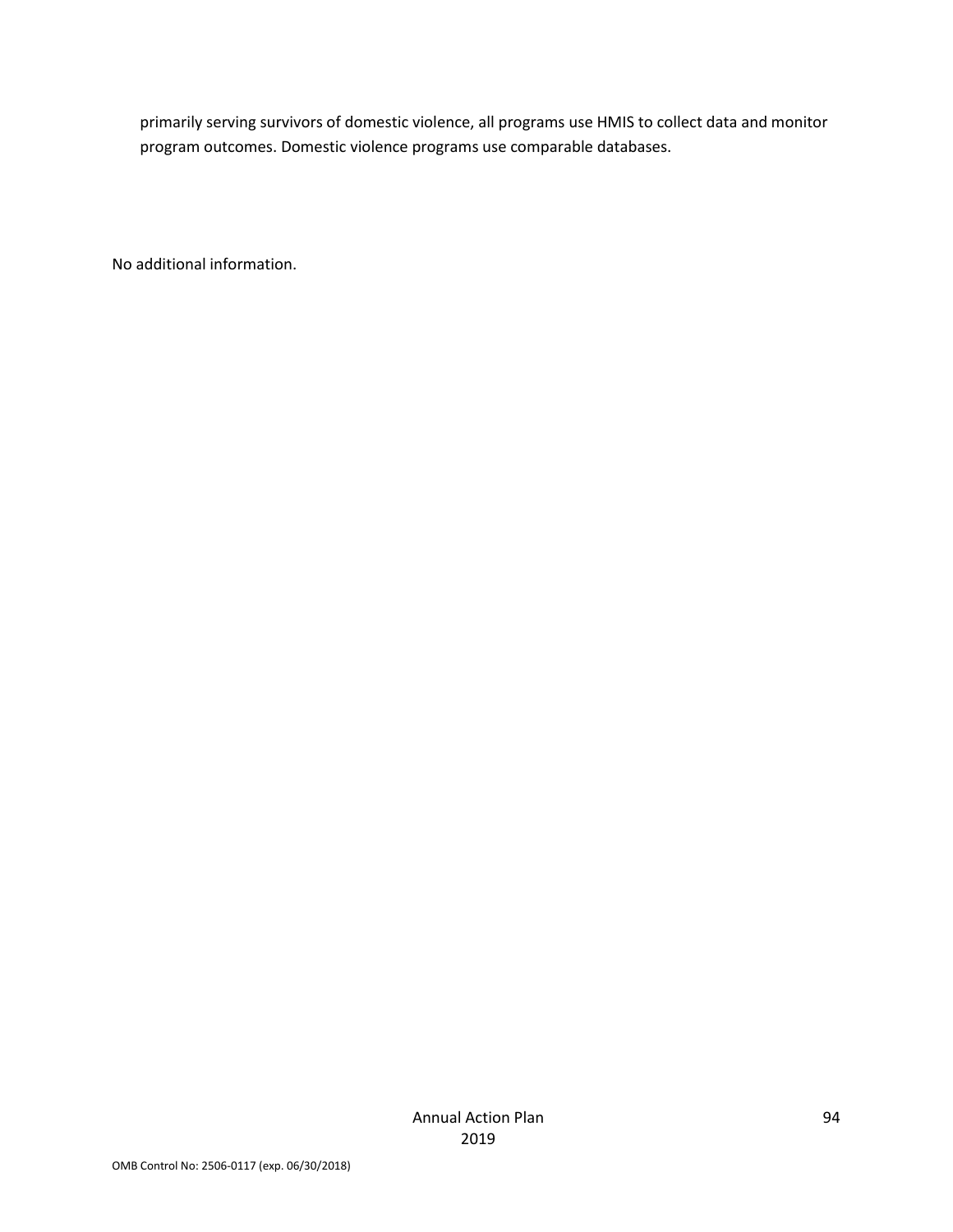## **Attachments**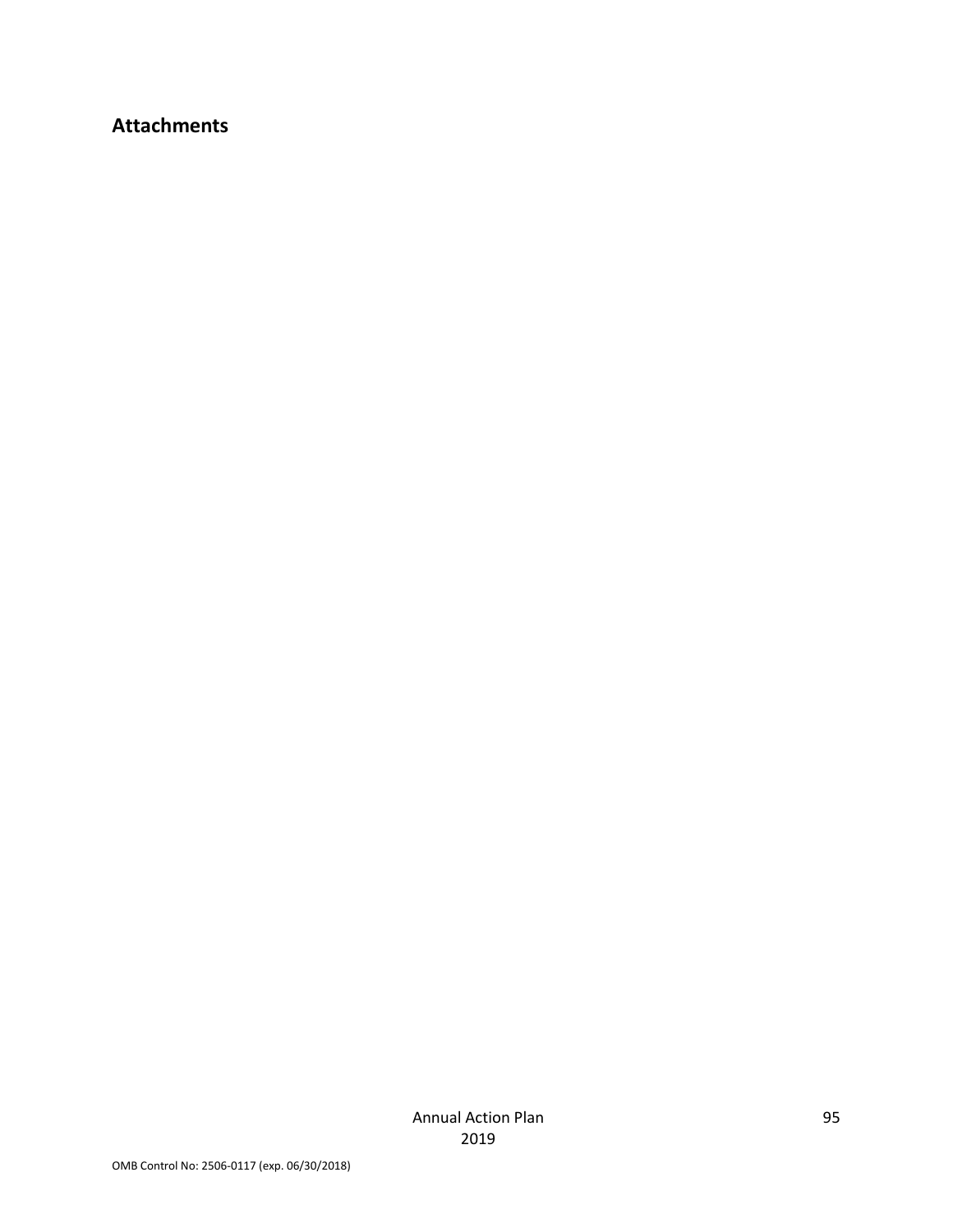#### **Citizen Participation Comments**

Public Comments on 2019-2020 AAP

City Council hearing on July 22, 2019

- . Omari Kadaffi spoke out against the AAP stating that more of the funds should be used to address the needs of residents at or below 30% AMI. More of the federal entitlement funds should be used to address the needs of residents living in public housing and that too much of the funds are going to persons at 80% AMI and to the elderly for homeowner repairs.
- . Phil Cunningham with Better Housing Coalition spoke in favor of the AAP and stated that it will assist residents and redevelopment in the City.
- Charles Willis a city resident asked City Council to support the AAP.
- . Melanie McDonald with HOMEWARD spoke in favor the AAP as written and said that ESG and HOPWA funds will greatly assist those residents most in need.
- . Mary Kay Huss with Richmond Metropolitan Habitat for Humanity asked for City Council to approve the AAP. She advised that Habitat will use funds to assist 5 households who earn between 30-80% AMI with homeownership. She also stated that over the years the average household income assisted by Habitat has been 40% AMI.
- . Malcom Jones of Rebuilding Together spoke in favor of the AAP and stated that these funds will assist low income homeowners with much needed repairs in the Blackwell, Oak Grove and Swansboro neighborhoods.
- . Heather Crislip with Housing Opportunities Made Equal of VA asked City council to support the AAP as is. Ms. Crislip stated the CDBG and HOME funds will be used to assist residents with housing counseling promote fair housing and provide much needed down payment assistance to low and moderate income residents.
- . Lee Household with Project:HOMES requested that City Council approve the AAP. Mr. Householder stated that a majority of the elderly residents served by Project:HOMES are at or below 30% AMI and their average household income is \$12,000 per year.